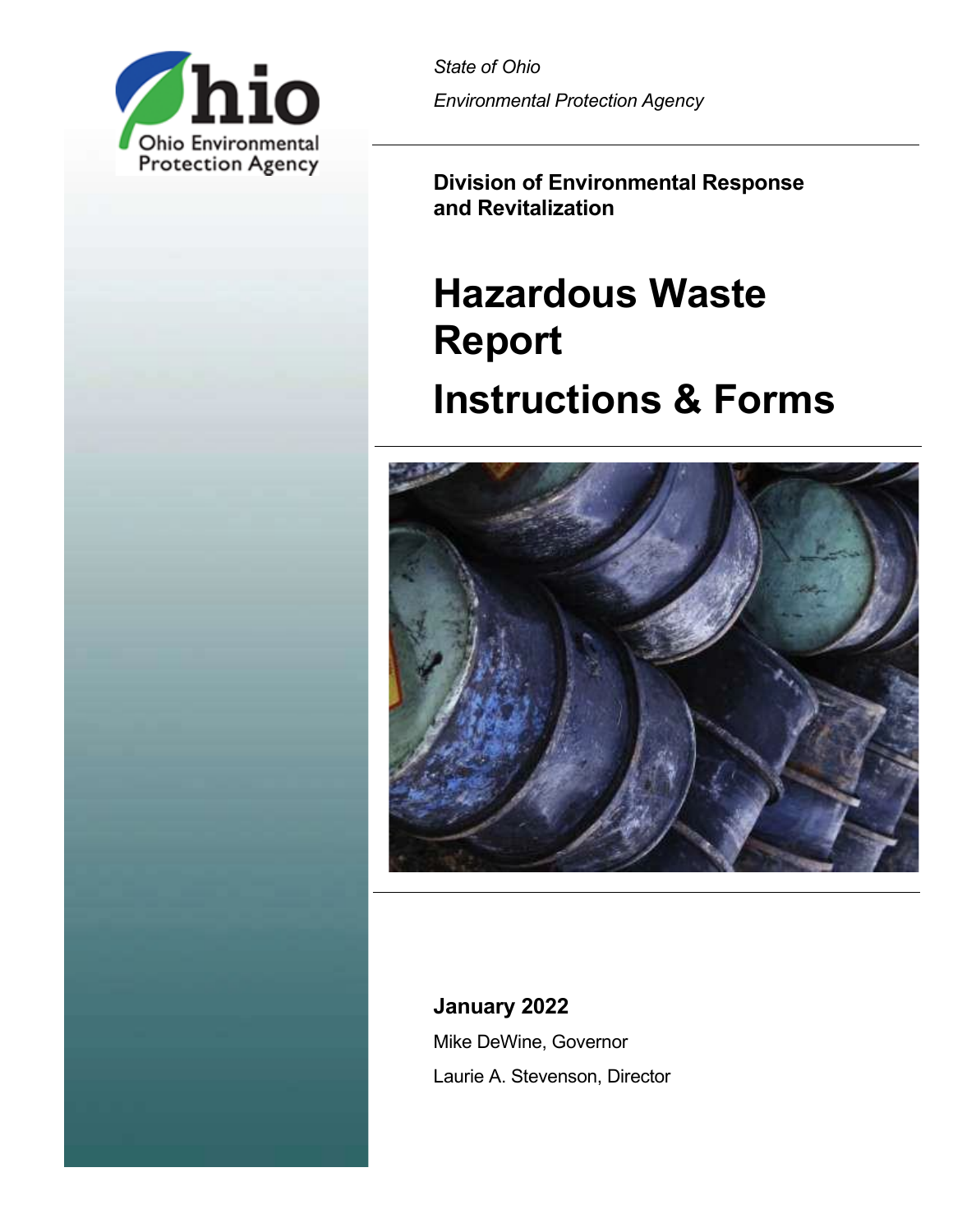## **WHO MUST FILE THE HAZARDOUS WASTE REPORT**

## **SITES REQUIRED TO FILE THE REPORT**

The following activities require the filing of Hazardous Waste Biennial Report. The rule references are the basis for the requirement.

- The site was a **Large Quantity Generator** in one or more months of an oddnumbered calendar year (3745-52-41) and did not opt into the Episodic Generator Provisions
	- $\circ$  Generated in any one month more than 1000 kg/ 2200 pounds of non-acute hazardous waste
	- o Generated in any one month more than 1 kg/ 2.2 pounds of acute hazardous waste
- The site is a **Treatment, Storage, or Disposal Facility** (TSDF) that received waste from off-site or managed their own waste on-site (3745-54-75 and 3745-65-75)
- The site is a **Recycler** of hazardous waste
	- $\circ$  Who does not store recyclable materials before recycling them (3745-51-06(C)(2)(d))
	- $\circ$  Who before recycling, stores recyclable materials for up to 72-hours after arrival at the facility  $(3745-51-06(C)(3)(a)(xv))$
- The site is a **Reverse Distributor** of pharmaceuticals (3745-266-510(C)(9))

See **WHICH FORMS TO SUBMIT AND WHAT TO REPORT** to determine which forms must be submitted. The completed report should be received at Ohio EPA no later than March 1. In years where March 1 falls on a Saturday or Sunday, the due date is the following Monday.

As of 10/5/2020, **all LQGs are required to re-notify every two years** per OAC rule 3745-52- 18(D)(2), which can be satisfied by filing the Biennial Hazardous Waste Report. If the site is listed as a LQG in the federal RCRAInfo database but does not file a Biennial Report, it will appear to be out of compliance with both the notification and Biennial Report requirements. If the site is no longer an LQG, please re-notify to provide the correct generator status so that Ohio EPA and US EPA have current information about the site's regulated hazardous waste activities.

To find out whether Ohio EPA lists your facility as an LQG, use [RCRAInfo Web.](https://rcrapublic.epa.gov/rcrainfoweb/action/main-menu/view) Click on Hazardous Waste Sites and then Search by Site. The quickest way to search is by the site's ID number (also known as an EPA ID, HW ID, or RCRA ID). Click on the search results to view the current site details.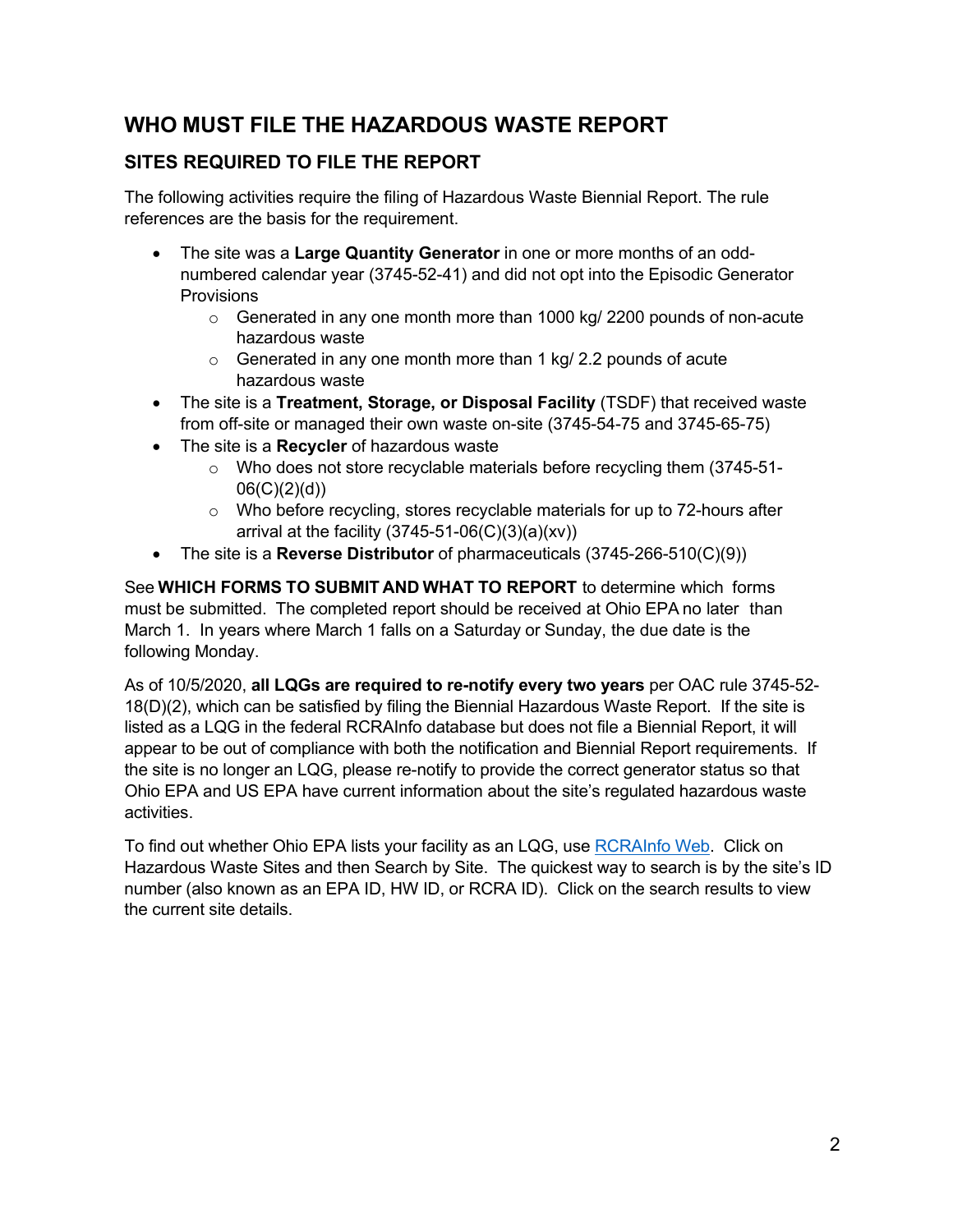## **SITES NOT REQUIRED TO FILE THE REPORT**

If the site is not required to file the Hazardous Waste Report but you would like to send us an update on the site's regulated activities, submit a RCRA Subtitle C Site Identification (Site ID) Form, indicating your current generator status and any other regulated activities. Please note any unusual circumstances in the comments section. The Site ID Form can be filed electronically using myRCRAid. More information about this as well as a Word version of the paper form can be found on Ohio EPA's [Notification of Regulated Waste Activity web site.](https://epa.ohio.gov/wps/portal/gov/epa/divisions-and-offices/environmental-response-revitalization/permits-and-notifications/notification-of-regulated-waste-activity)

## **PLEASE READ ALL INSTRUCTIONS BEFORE**

## **ATTEMPTING TO COMPLETE THE FORMS**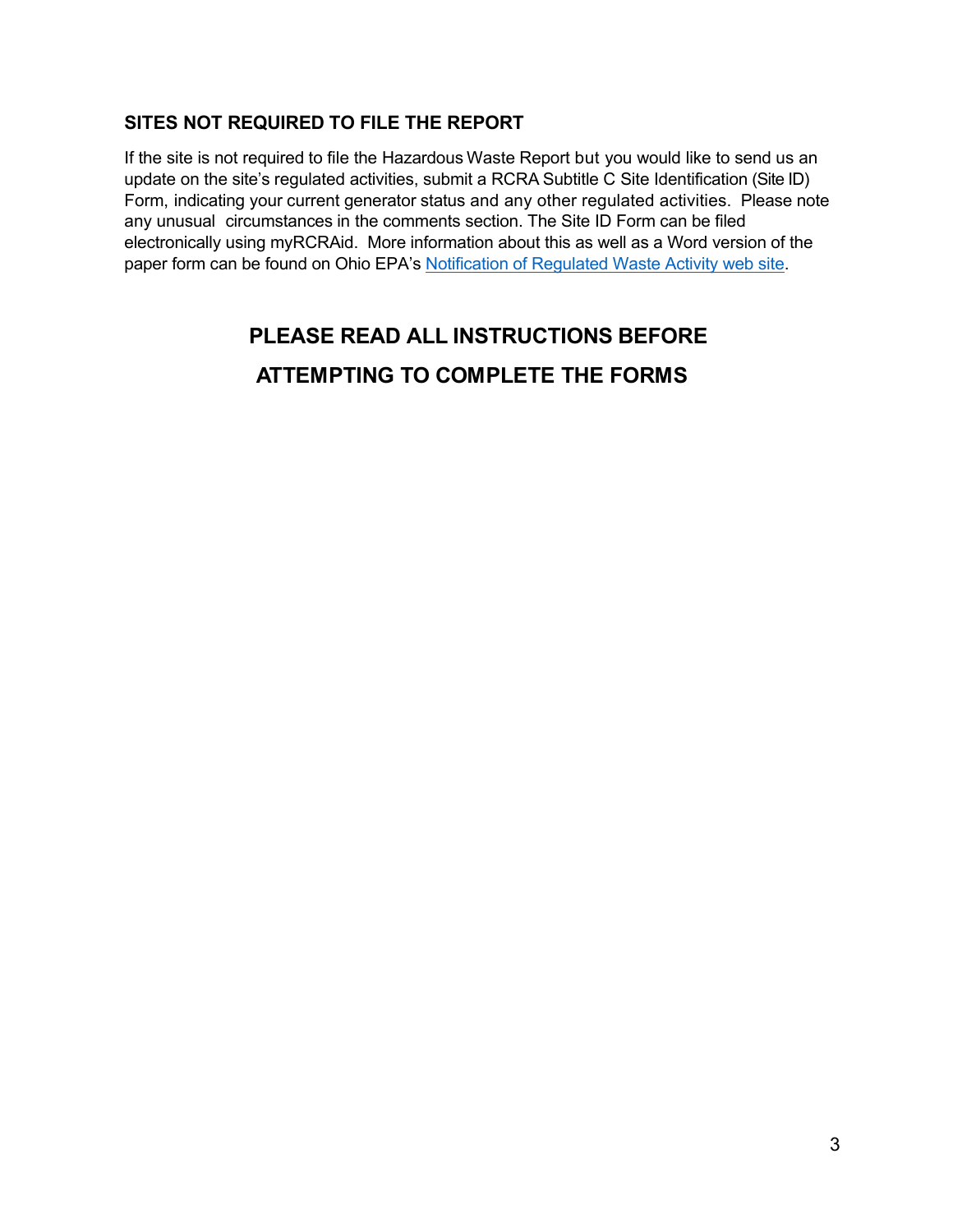## **TABLE OF CONTENTS**

| Instructions- OI Form- Off-Site Transporter and Receiving Facility Information42 |  |
|----------------------------------------------------------------------------------|--|
|                                                                                  |  |
|                                                                                  |  |
|                                                                                  |  |
|                                                                                  |  |
|                                                                                  |  |
|                                                                                  |  |
|                                                                                  |  |
|                                                                                  |  |
|                                                                                  |  |
| Instructions- PS Form- Commercial Process Systems for Treatment, Disposal, or    |  |
| Recycling.                                                                       |  |
|                                                                                  |  |
|                                                                                  |  |
|                                                                                  |  |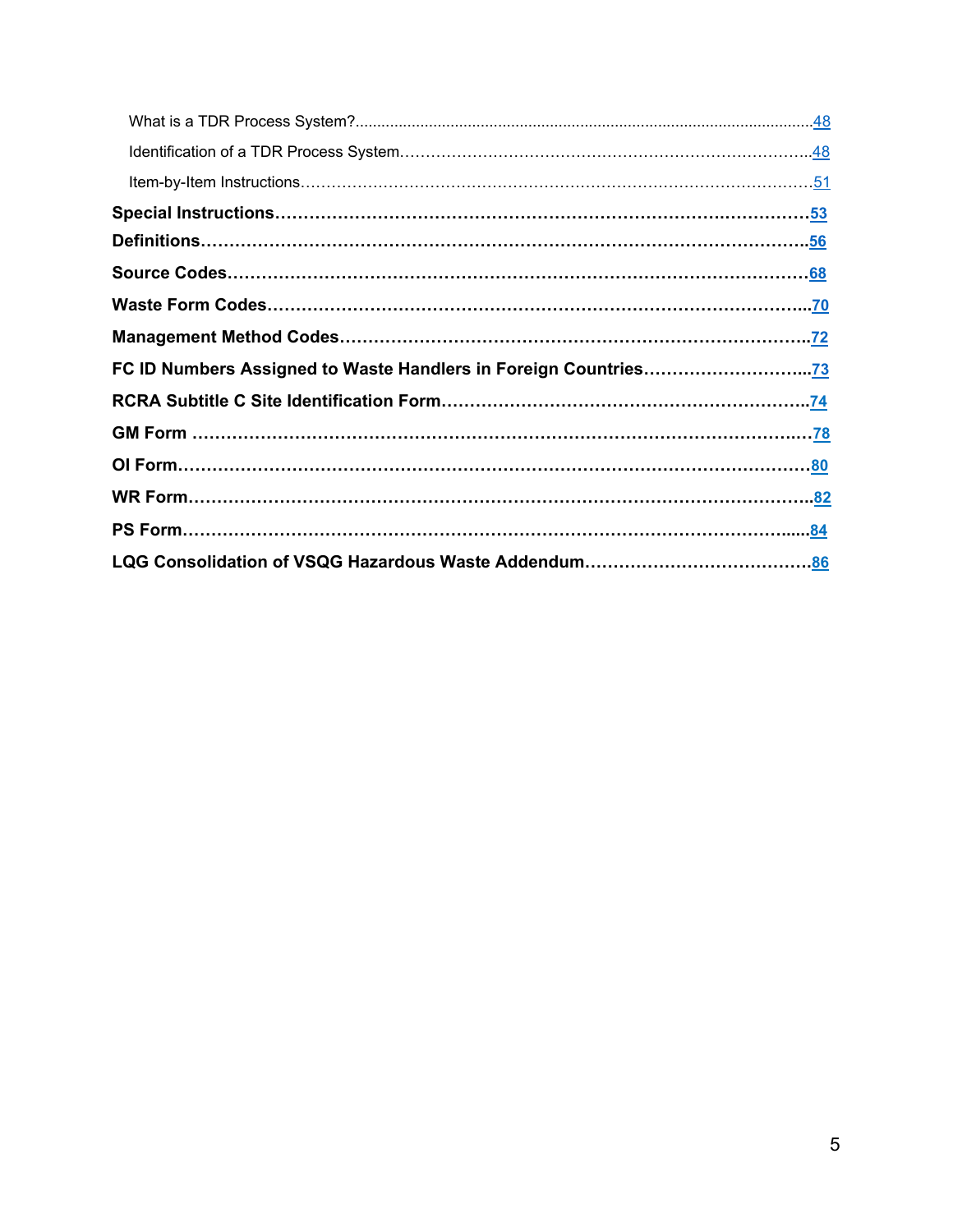## **PURPOSE OF THE HAZARDOUS WASTE REPORT**

The Ohio Environmental Protection Agency's (Ohio EPA) mission to protect human health and the environment includes the responsibility to effectively regulate, with the federal government, the management of hazardous waste generated in the state. As part of this task, Ohio EPA and U.S. EPA collect and maintain information about the generation, management, and final disposition of hazardous waste as regulated by the Resource Conservation and Recovery Act (RCRA), and about efforts to minimize these wastes.

Ohio EPA prepared this booklet to assist generators and owners/operators of treatment, storage, and disposal facilities in reporting their hazardous waste activities for the reporting year. The information collected from the reports will be used to:

- Provide Ohio EPA and U.S. EPA with an understanding of hazardous waste generation, management, and waste minimization activities in Ohio;
- Provide Ohio EPA with data to be used in its compliance assurance efforts;
- Communicate the findings to the public.

In order to accomplish these goals, the data you provide will be saved in a computer database by Ohio EPA, the authorized implementer of the Hazardous Waste Report program. The data will be forwarded to U.S. EPA in fulfillment of the Biennial Report requirement; sites do not have to submit two sets of reports. Your effort to carefully complete the required forms is greatly appreciated.

## <span id="page-5-0"></span>**INSTRUCTIONS- HAZARDOUS WASTE REPORT**

## <span id="page-5-1"></span>**INTRODUCTION**

This booklet is prepared by Ohio EPA to assist generators and treatment, storage, and disposal facilities with reporting their hazardous waste activities for the reporting year. Ohio EPA is the authorized implementer of the Hazardous Waste Report program in Ohio.

### <span id="page-5-2"></span>**AUTHORITY**

Your site may be required to file this report under the Resource Conservation and Recovery Act (RCRA) of 1976.

The authorizing legislation for the Hazardous Waste Report is contained in Sections 3002 and 3004 of the RCRA of 1976, as amended by the Hazardous and Solid Waste Amendments of 1984 (HSWA). Section 3002 requires hazardous waste generators to report to U.S. EPA or authorized States, at least every two years, the quantities, nature, and disposition of generated hazardous waste and the efforts taken to reduce the volume and toxicity of hazardous waste in comparison to previous years. Under the authority of Section 3004, U.S. EPA has extended the reporting requirements to treatment, storage, and disposal facilities for the wastes they receive.

Ohio rules require this report to be filed biennially. Ohio's Hazardous Waste Report regulations are contained within rules 3745-51-06(C)(2)(d); 51-06(C)(3)(a)(xv); 52-41, 54-75, 65-75, and 266-510(C)(9) of the Ohio Administrative Code (OAC). You can obtain a copy of Ohio's hazardous waste regulations by contacting Legal Records at (614) 644-2129. The rules are also available on the Division of Environmental Response and Revitalization's (DERR) Web page at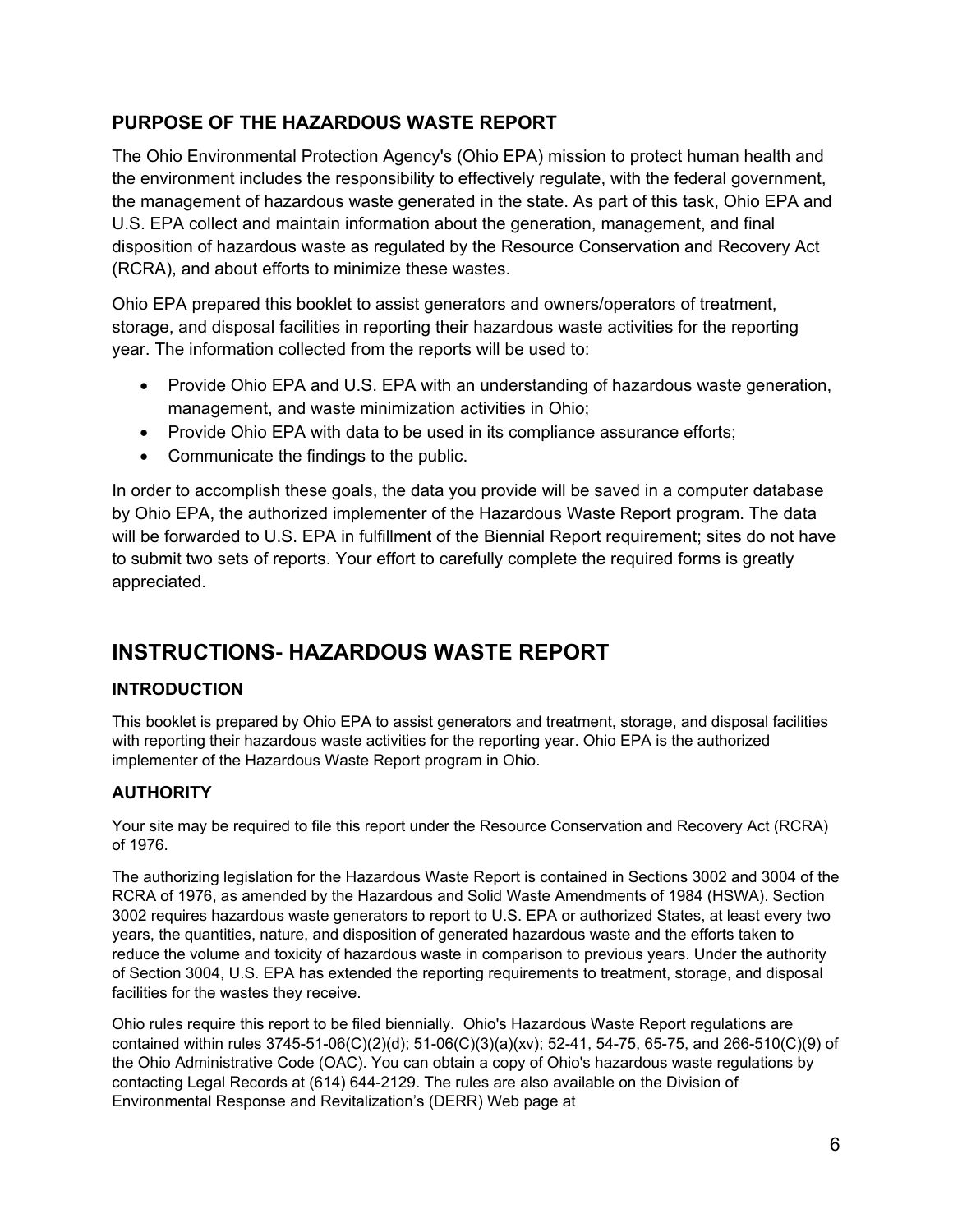[https://epa.ohio.gov/wps/portal/gov/epa/divisions-and-offices/environmental-response](https://epa.ohio.gov/wps/portal/gov/epa/divisions-and-offices/environmental-response-revitalization/regulations/effective-rules/derr-effective-rules)[revitalization/regulations/effective-rules/derr-effective-rules](https://epa.ohio.gov/wps/portal/gov/epa/divisions-and-offices/environmental-response-revitalization/regulations/effective-rules/derr-effective-rules)

## <span id="page-6-0"></span>**OVERVIEW OF THE HAZARDOUS WASTE REPORT**

To determine if you are required to file the Report, read **WHO MUST FILE THE HAZARDOUS WASTE REPORT** on the page between the cover and the Table of Contents).

**WHICH FORMS TO SUBMIT AND WHAT TO REPORT** describes circumstances and situations under which each of the forms should be completed.

Explanations of the general guidelines used to fill out the Report forms are specified in **HOW TO FILL OUT THE FORMS**. Telephone help line numbers are provided to assist you with questions not addressed by the instructions.

**WHEN AND WHERE TO FILE** provides the filing date and return address for the completed forms.

The **REPORT SUBMISSION CHECKLIST** should be reviewed before mailing the forms. Detailed instructions for filling out each of the forms begins o[n page 18](#page-17-0) starting with the Site Identification Form. A section of [Special Instructions](#page-52-0) explains how to report lab packs, PCBs, asbestos and waste oils, etc. Definitions of key terms and explanations of acronyms and abbreviations are on [page 56.](#page-55-0) Lists of codes that are too long to include in the text of the instructions begin on [page](#page-67-0)  [68](#page-67-0) starting with the list of Source Codes

## <span id="page-6-1"></span>**Changes for the 2021 Hazardous Waste Report**

There are no changes to the Site ID, GM, OI, WR, and PS Forms for the 2021 reporting cycle.

A new Addendum form is to be used for reporting LQG Consolidation of VSQG Hazardous Waste.

Two new GM Form Source Codes were added:

- G51: Hazardous waste received by an LQG from VSQGs under the control of the same person
- G76: Evaluated hazardous waste pharmaceuticals accumulated by a reverse distributor

Reverse Distributors of hazardous waste pharmaceuticals must now file a Report per OAC rule 3745-266- 510(C)(9) effective in Ohio on 10/5/2020.

Recyclers who do not store recyclable materials before recycling them now must file a Report per OAC rule 3745-51-06(C)(2)(d) effective in Ohio on 10/5/2020.

The following hazardous waste pharmaceutical data validations were added to the eDRUMS electronic reporting service in Ohio EPA's eBusiness Center:

- The waste code PHRM (Hazardous Waste pharmaceutical) cannot be listed on a Site ID Form because hazardous waste pharmaceuticals do not count toward generator status determination and therefore waste codes for them should not be reported
- The waste code PHRM can only be reported on a GM Form if the Source Code is G61 (transshipped) and the Form Code is W005, Hazardous waste pharmaceutical. Any waste that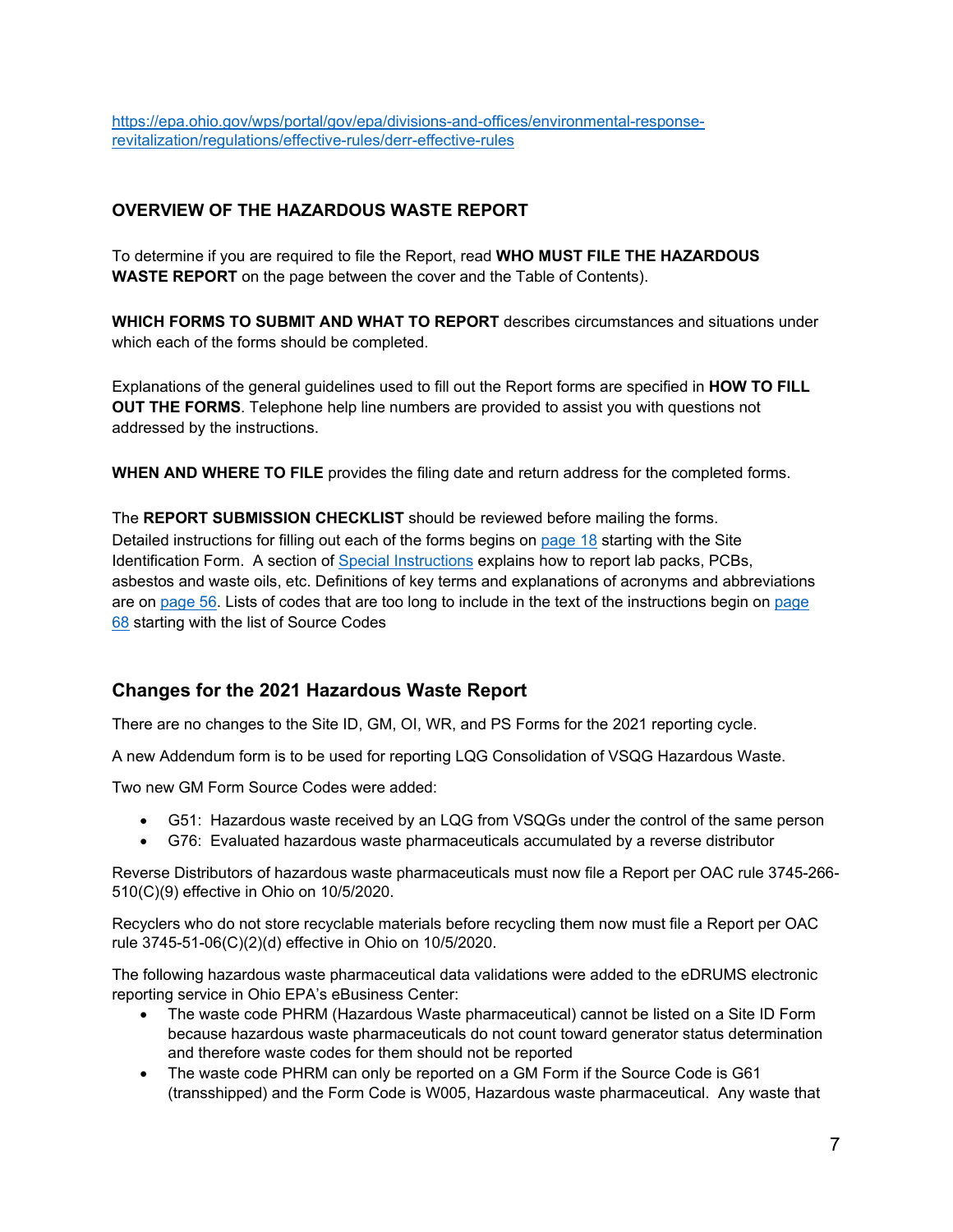doesn't count toward generator status determination is not reportable. Only receivers who transfer hazardous waste pharmaceuticals without prior treatment should report this waste on GM Forms with the PHRM waste code.

- The waste code PHRM can only be listed on a WR Form if the Form Code is W005.
- Records that are imported to eDRUMS will be subject to these same GM and WR Form data validations.

#### <span id="page-7-0"></span>**WHICH FORMS TO SUBMIT AND WHAT TO REPORT**

**Site ID Form** A site required to file the Hazardous Waste Report must submit the Site ID Form as a component of the Report. You will report your current overall Hazardous Waste Generator status as of the date of submitting your Report on the Site ID Form in Item 9.A.1 – Generator of Hazardous Waste. Your generator status may have changed since the calendar year the report is based on. The Site ID Form collects the site's generator status as of the form's certification date in section 9.A.1 and the generator status for the reporting year in 9.A.2. They can be different if the report is being submitted due to a short-term LQG event that occurred in the reporting year.

> If you did not generate hazardous waste at LQG levels at this site during the reporting year and you are not currently an LQG, please do not submit a report. If you simply want us to keep you updated on changes to hazardous waste reporting requirements and information pertaining to the reports, please consider signing up for the Hazardous Waste Report listserv instead of submitting a report. To sign up, follow the instructions in the DERR section here.

As of 10/5/2020, **all LQGs are required to re-notify every two years** per OAC rule 3745-52- 18(D)(2), which can be satisfied by filing the Biennial Hazardous Waste Report. If the site is listed as a LQG in the federal RCRAInfo database but does not file a Biennial Report, it will appear to be out of compliance with both the notification and Biennial Report requirements.

If U.S. EPA's RCRAInfo database shows the site to be an LQG and it needs to be changed, Ohio EPA recommends that you update your generator status by submitting Ohio EPA Form 9029, the RCRA Subtitle C Site Identification form

(https://epa.ohio.gov/wps/portal/gov/epa/divisions-and-offices/environmental-responserevitalization/permits-and-notifications/notification-of-regulated-waste-activity) instead of submitting a report. To find out whether Ohio EPA lists your facility as an LQG, use RCRAInfo [Web.](https://rcrapublic.epa.gov/rcrainfoweb/action/main-menu/view) Click on Hazardous Waste Sites and then Search by Site. The quickest way to search is by the site's ID number (also known as an EPA ID, HW ID, or RCRA ID). Click on the search results to view the current site details. Information about your generator status is available on multiple U.S. EPA's public Web sites and you probably want this information to reflect accurate information.

Instructions for the Site ID Form begin on [page](#page-17-0) 18.

- **GM Form** A site required to file the Hazardous Waste Report must submit a GM Form for all hazardous waste that was counted to determine the site's generator status. Universal Waste is an example of a waste that doesn't count toward generator status. Hazardous waste must be reported if it was:
	- Generated and accumulated on-site and subsequentlymanaged on-site or shipped off-site in the reporting year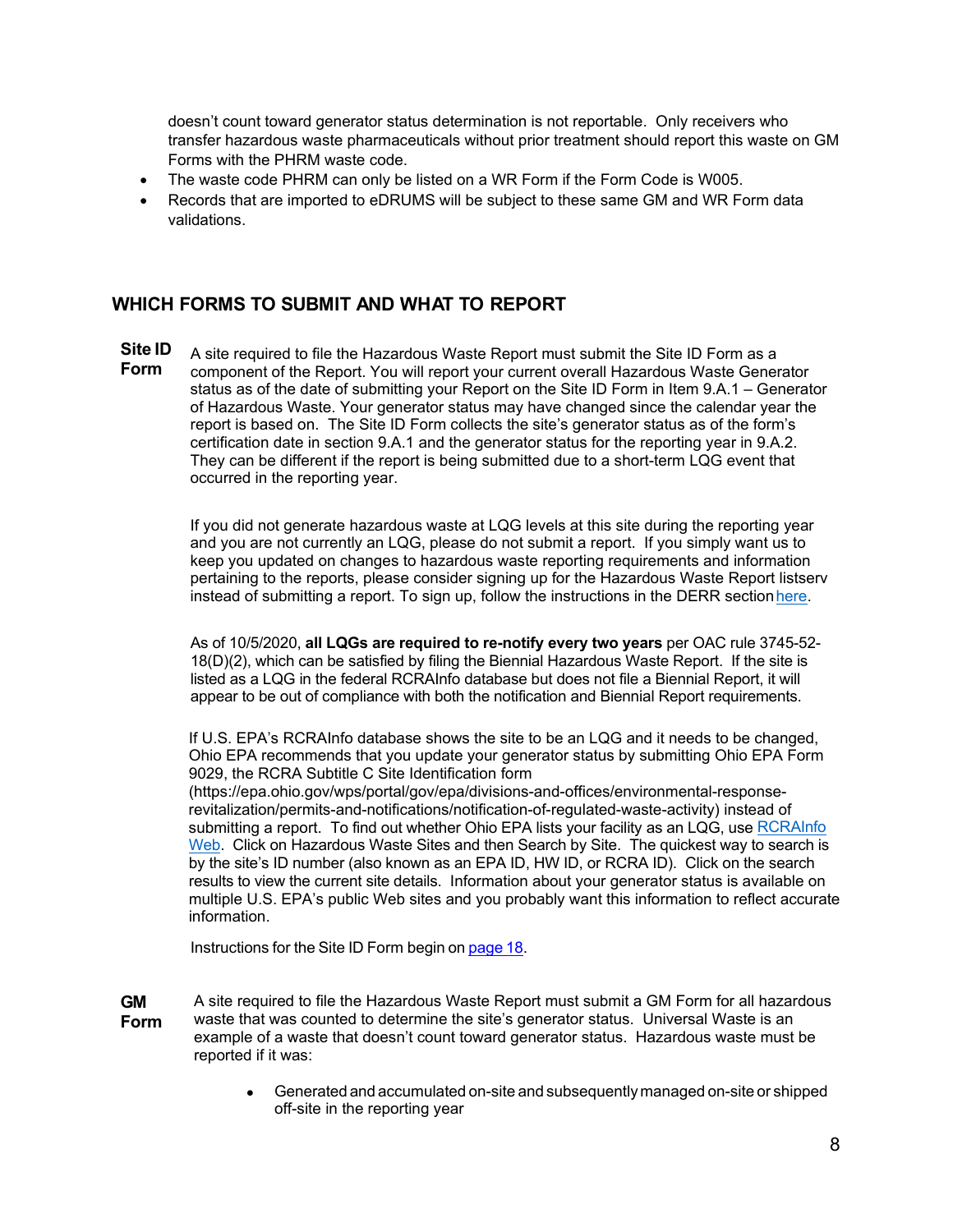- Generated and accumulated on-site in the reporting year but not managed on-site or shipped off-site until after the reporting year; or
- Generated and accumulated on-site prior to the reporting year but either managed on-site or shipped off-site in the reporting year.

Aseparate and independent GM Form must be submitted for each RCRAhazardous waste if any one of the following is true:

- Generated on-site from a production process, service activity, or routine cleanup; Generated from equipment decommissioning, spill cleanup, or remedial cleanup activity;
- Shipped off-site, including hazardous waste that was received from off-site (reported on theWaste Received from Off-site Form [WR Form]) and subsequently shipped offsite without being treated or recycled on-site;
- Removed from on-site storage:
- Derived from the management of non-hazardous waste; or
- Derived from the on-site treatment (including reclamation), disposal, or recycling of previously existing hazardous waste (as a residual).

Instructions for the GM Form begin on [page 30.](#page-29-0)

**OI Form** Asite must complete an OI Form if it had RCRAhazardous waste transported off-site for treatment, storage, or disposal. Instructions for the OI Form are on [page 42.](#page-41-0)

**WR Form** A site required to file the Hazardous Waste Report must submit a WR Form if, during the reporting year, it received RCRA hazardous waste from off-site and managed the waste on-site. Instructions for the WR form being on [page 44.](#page-43-0)

**PS** Commercial facilities which receive waste from off-site and are required to file the Hazardous

**Form** Waste Report are requested to submit a PS Form that lists the influent quantity for each hazardous waste treatment, disposal, or recycling process system that operated during the reporting year. Instructions for the PS Form are on [page 48.](#page-47-0)

**Do not report wastes that are not regulated under RCRA**, such as PCBs and asbestos, unless they are mixed with a RCRA waste. Also, do not include wastes that are defined as hazardous only by certain states (Michigan, New Jersey, etc.) and are not regulated by U.S. EPA. For more information, see the Special Instructions section. If the material is being used as a product, it is not a RCRA-regulated waste and should not be listed on the report. Do not assume that manifesting a material automatically qualifies it for inclusion in the Hazardous Waste Report; it must have federally recognized RCRA waste codes. Manifests are commonly used to ship all types of waste from hazardous to non-hazardous. Be sure you can distinguish between them.

## <span id="page-8-0"></span>**HOW TO FILL OUT THE FORMS**

### **Getting Help**

To obtain assistance in filling out the forms in this package after you have read the instructions, call Ohio EPA DERR at (614) 644-2924 and ask for help with the Hazardous Waste Biennial Report. If staff are busy helping others, please leave a voice mail message along with your name and phone number. It is anticipated that the volume of phone calls will be significant toward the end of February and it is suggested that you complete your report as early as possible. To obtain help you can also send an e-mail to **[HWannualreport@epa.ohio.gov.](mailto:HWannualreport@epa.ohio.gov)** This e-mail box is monitored by support staff whose names are listed in the [Contact tab](https://epa.ohio.gov/wps/portal/gov/epa/divisions-and-offices/environmental-response-revitalization/derr-programs/hazardous-waste) on the Hazardous Waste Report web page.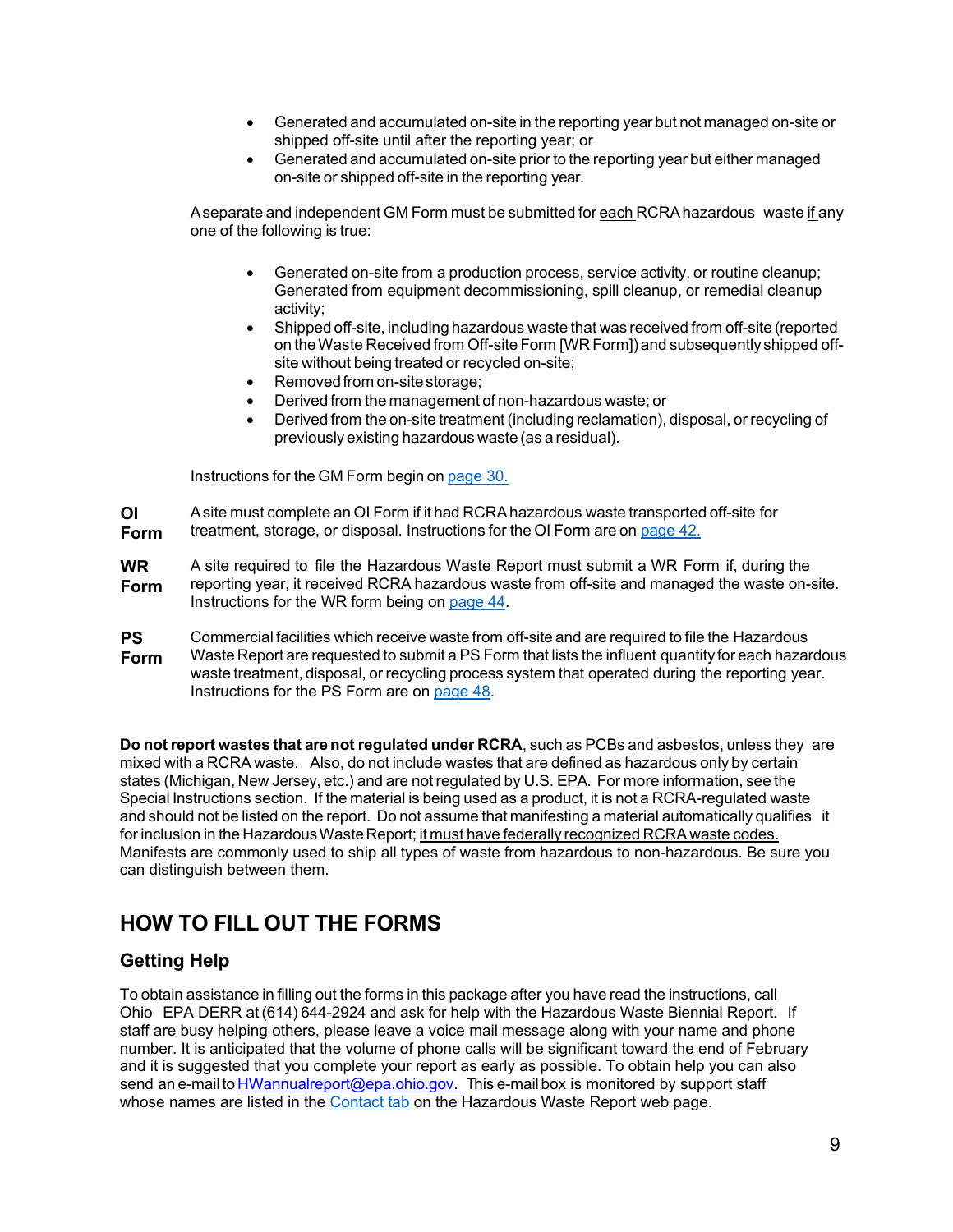#### DERR's main Hazardous Waste Report page is located at:

[https://epa.ohio.gov/wps/portal/gov/epa/divisions-and-offices/environmental-response](https://epa.ohio.gov/wps/portal/gov/epa/divisions-and-offices/environmental-response-revitalization/reports-and-data/hazardous-waste-reporting)[revitalization/reports-and-data/hazardous-waste-reporting.](https://epa.ohio.gov/wps/portal/gov/epa/divisions-and-offices/environmental-response-revitalization/reports-and-data/hazardous-waste-reporting) From here you can access a link to yearspecific instructions and forms as well as a list of EPA hazardous waste codes and a national list of receiving facilities and their management method codes. There are also training resources for electronic reporting using eDRUMS that cover how to get an account, delegate permissions, and complete a report.

### **Frequently Asked Questions**

Listed below are frequently asked questions regarding HazardousWasteReports. Please read them before calling for help, in case they answer your question.

- **Q. Does my paper-based report have to be at Ohio EPA on March 1 or can it just be postmarked by then?**
- A**.** OAC Rule 3745-52-41 states that the Hazardous Waste Report must be submitted to Ohio EPA by March 1, not postmarked by March 1. It should be received at Ohio EPA by the end of the day. If March 1 falls on a Saturday or Sunday, the report would be due on the following Monday.

#### Q. Do I need to file a Biennial Report with U.S. EPA in addition to the report I send to Ohio **EPA?**

A. No. Ohio EPAforwards the data to U.S. EPAas required. The only report you ever need to submit is the one to Ohio EPA using Ohio's forms.

#### **Q. Should I list waste oil, asbestos, or PCBs on the report?**

A**.** No, not unless they are mixed with a RCRA-regulated waste. See the Special Instructions on page43.

#### **Q. How do Ireport lab packs?**

- A. See the Special Instructions on page 43. You can consolidate information based on specific criteria.
- **Q. Whendeterminingthe correctgenerator classification formysite,canI equateshipment with "generation"?**
- A. No. Generator classifications are based on how much waste is produced in any one calendar month, not on when it is shipped. Classifications can change from month to month. If the material was a product but is off-specification and can't be used, it becomes "generated" when you determine it is no longer usable as a product.
- **Q**. **If my site had a one-time activity that resulted in generation of more than 2200 pounds in one month, do I still have to file a report?**
- A. Yes, unless the site submitted to Ohio EPA an Episodic Generator Addendum and Site ID Form as required to opt into the Episodic Generator rule provisions. The threshold for filing is generation of more than 2200 pounds in any one calendar month (or more than 2.2 pounds of acutely hazardous waste).
- **Q**. **How do Ireport waste that was generated in the reporting year but hadn't been shipped by the end of the year?**
- A**.** Report the total quantity generated on the GM Form, Section 2, Box B. In Section 3, list whatever portion was shipped, if any. The difference between the two will indicate waste that remained on- site at the end of the year. In Section 4, onlyTSD facilities that have a storage permit should list the quantities remaining on-site in the permitted storage area as of December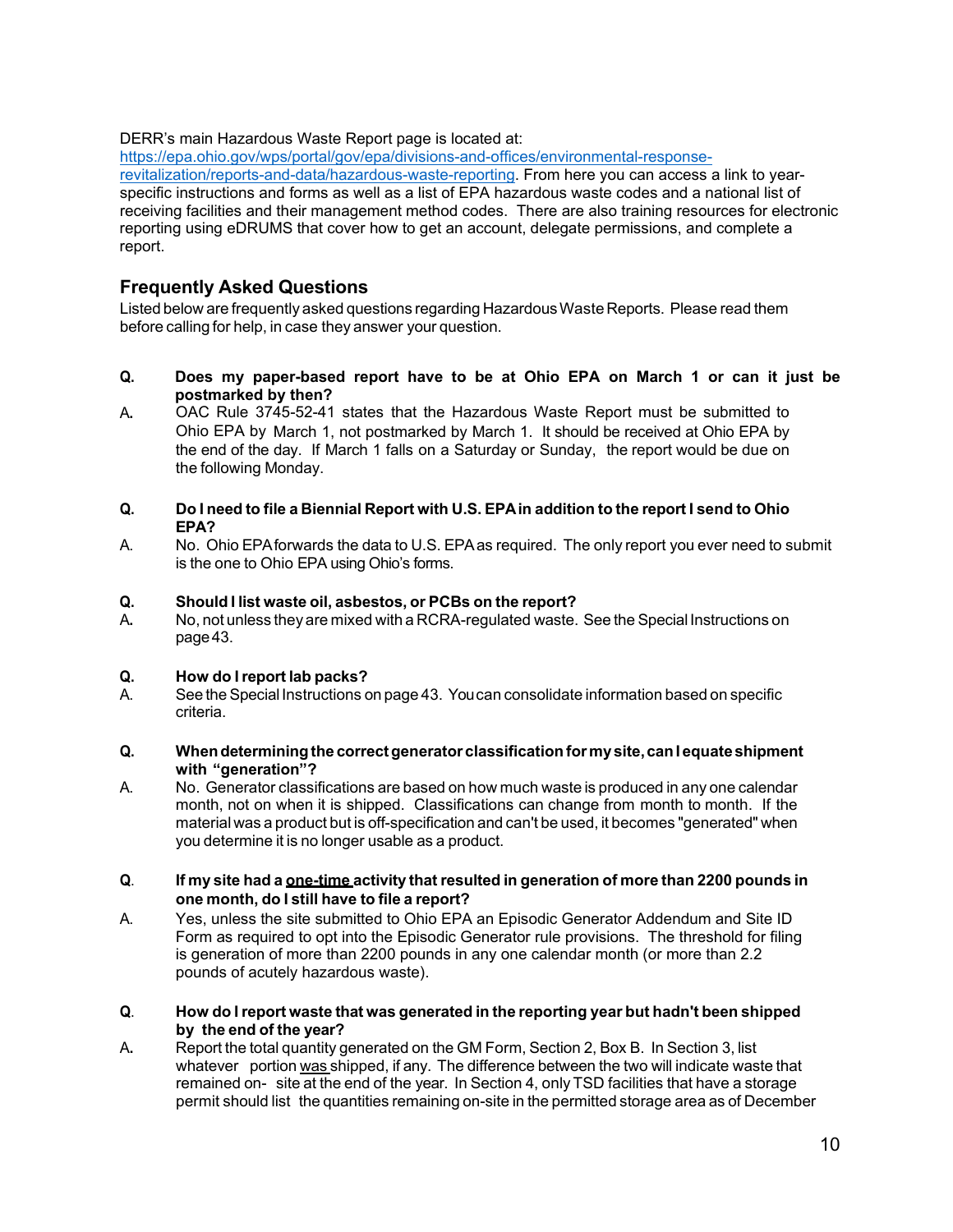31.

- **Q. If the material is shipped off-site and used as a substitute for a commercial product by the recipient, do I list this on the report?**
- A. No. The material would not be defined as a "waste" under RCRA. See Chapter 3745-51 of the OAC (Hazardous Wastes Subject to Regulation) or call Compliance Assurance staff for clarification at (614)644-2924.

#### **Q**. **Do I need to complete a separate OI Form for each GM Form?**

A. No. Each OI Form has space for up to four TSD facilities or Transporters. It is designed to eliminate redundant listing of TSD/Transporter names and addresses, because one facilitymay accept multiple types of waste and be listed on more than one GM Form in Section 3. Data on the OI Form links to all GM Forms submitted via the EPAID numbers of the TSD facilities, not to a single GM Form. Therefore, it is crucial that the EPAID numbers be accurately and completely listed on both forms.

## **Q. Can I use the federal forms instead of Ohio EPA's?**

DERR discourages facilities from submitting Ohio Hazardous Waste Reports using U.S. EPA's Biennial Report forms. They are not identical and it can cause problems with data entry and review. Ohio EPAencourages submittal of data via electronic reporting (see page 7).

#### **Q. Can I fax the report to Ohio EPA?**

A. No. Faxed copies of the HazardousWaste Report are not accepted because they do not have anoriginal "wet ink" signature.

#### **Q. Can I get an extension to the March 1 submittal deadline?**

A. No. SeeWhen andWhere to File on page 9.

## **Q. Who should sign the Certification Statement on the Site ID Form?**

- A**.** OAC Rule [3745-50-42](https://epa.ohio.gov/static/Portals/30/rules/HW%20Rules/oac_rules/50-42.pdf) requires that all reports shall be signed by one of the following:
	- A responsible corporate officer  $\bullet$
	- Ageneral partner or proprietor  $\bullet$
	- For public agencies, a principal executive officer or ranking elected official
	- Aduly authorized representative of any of the three persons listed above. The representative should be an individual having responsibility for overall operation of the regulated facility or activity. The authorization must be made in writing.

## **Documents Helpful in Filling Out the Forms**

In preparing the Hazardous Waste Report, you will need to consult your records on quantities and types of hazardous waste generated, managed, shipped and/or received in the reporting year. Some records that might be helpful are listed below. (Note: Do not send copies of these documents with your report submittal.) Your site may not have all of these documents:

- Copies of records of quantities of hazardous waste generated or accumulated;
- HazardousWasteManifestforms;  $\bullet$
- Results of laboratory analyses of your wastes;
- Contracts or agreements with off-site facilities that manage your wastes; and
- Copies of permits for on-site waste management systems.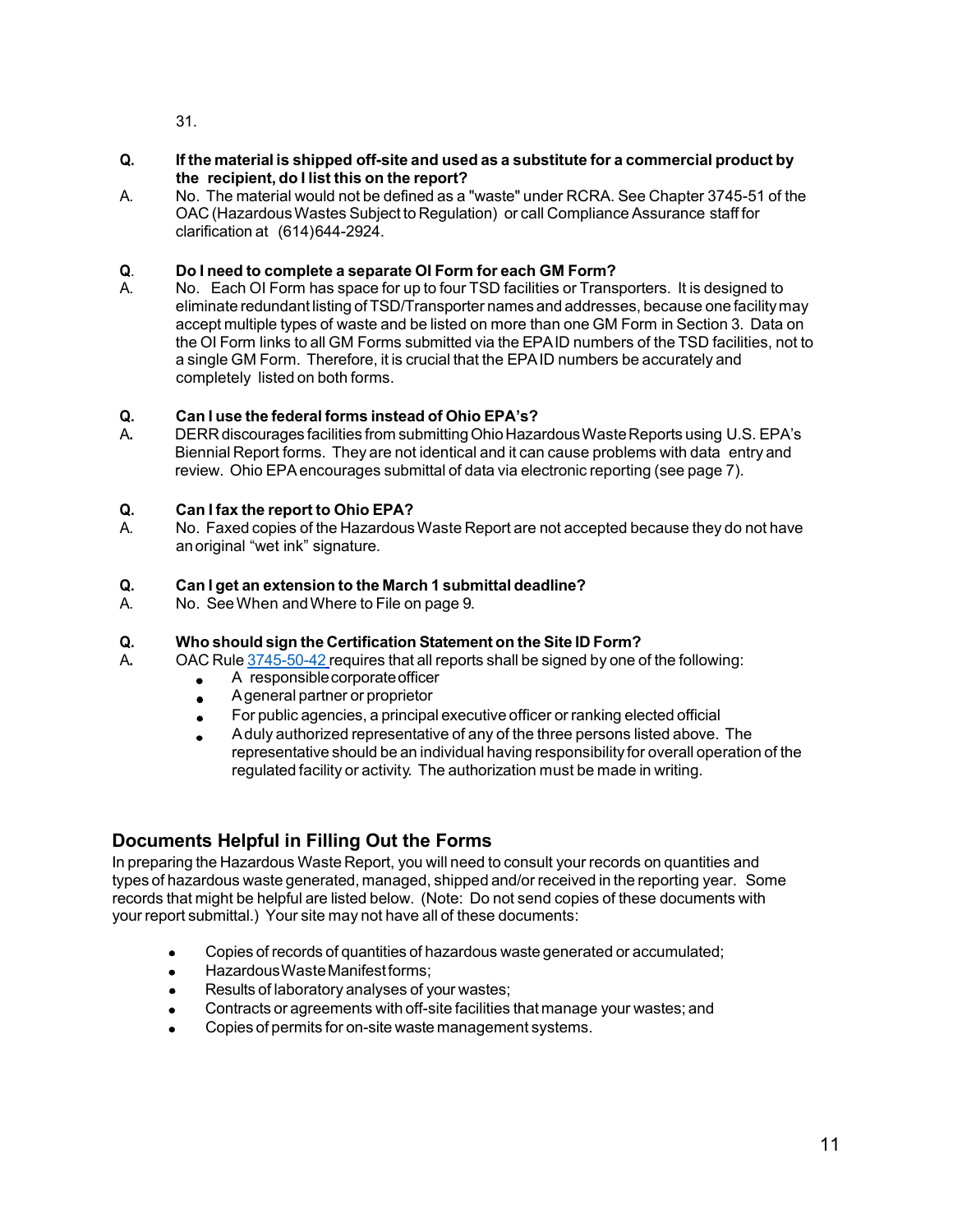#### **Code Lists**

Please use **only** the codes included or referred to in the instructions or lists of codes beginning on [page 69.](#page-67-0) Within the text of the instructions, the page numbers of code lists are designated by this symbol:



#### **Skip Instructions**

The text of each form contains skip instructions that direct you to the next appropriate section or box to be completed. These instructions are designated by this symbol:



#### **Notes**

The text includes notes that provide explanatory text or definitions of terms used in the instructions. Notes are designated by this symbol:



#### **Entry of Quantities**

When listing quantities on the Hazardous Waste Report, please write legibly. While most boxes allow free hand entry, there are a few boxes that have underlines for numerical entries.

#### **Comments section on Forms**

Use the Comments section at the bottom of the forms to clarify or continue any entry. Refer to the entry being commented upon by entering the Section number and Box letter (i.e., Section 4, Box F). Please make comments as concise as possible; there is space in Ohio EPA's database for 2000 total characters. *If there are special circumstances regarding the site's hazardous waste generation activities, please note them in this section*. A special circumstance that applies to the entire report should be stated in the Site ID Form Comments.

#### **Page Numbering of Forms**

When you have filled out all the appropriate forms in the package, number the pages consecutively throughout. The individual page number and the total number of pages in your submission will appear on the bottom of each page (e.g., Page 1 of 7, Page 2 of 7, etc.). The individual page numbers will be entered to Ohio EPA's database in combination with the EPA ID and form type as a means of creating a unique record. Do not number each paper form as page 1.

#### **Report Recordkeeping**

After you have finished the Report and the Certification Statement on the Site ID Form has been signed, copy the entire Report for your records. Mail the signed original to Ohio EPA's Central Office.

*To send via U.S. Postal Service:*  Ohio EPA- DERR PO Box 1049 Columbus, OH 43216-1049

*To send via overnight courier:*  Ohio EPA- DERR 50 W Town St, Ste 700 Columbus, OH 43215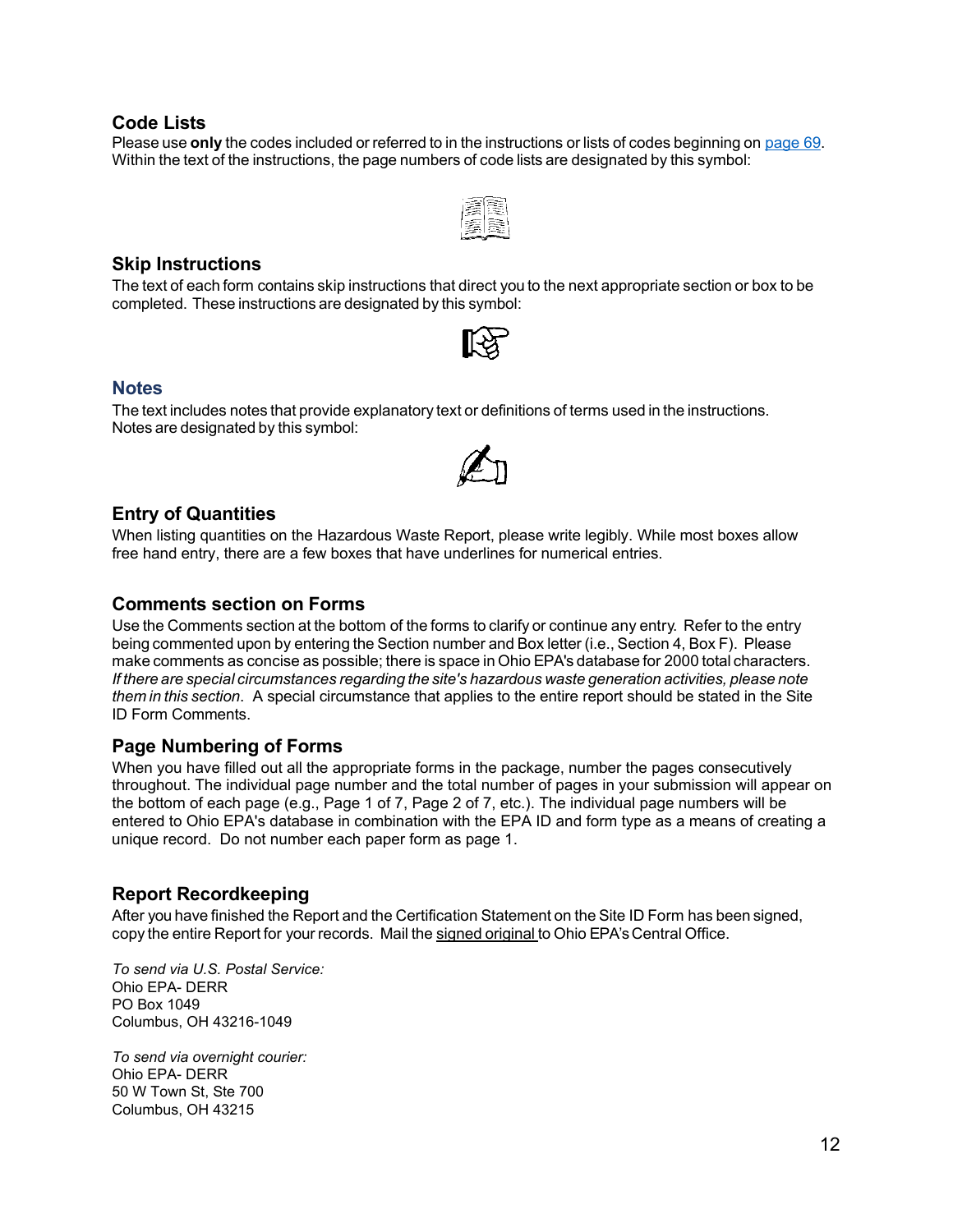You are required to keep a copy of the Report on file for a minimum of three years. EPA personnel will request that you produce manifests and report copies for their review during an inspection. Another reason to keep a copy is for reference purposes while answering questions that Ohio EPA staff might have about possible errors.

#### **Amendments**

If you discover an error after the Report has been submitted, you can send an amendment. There are two general types of amendments: 1) addition of new pages; and 2) corrections to previously reported data, usually to amend waste amounts or codes. If you have submitted a paper report and need to make either of these changes, please use the following instructions for amendments. Send a brief cover letter (either by e-mail or US Mail) that explains what you are submitting with the new/corrected page attached. It is not necessary to send a copy of the entire report because the amendment will be filed with the original at Ohio EPA. Give the new page a unique page number that was not used in the original submittal; the sequence is not critical. For corrections, make a copy of the original, strike out the old value, and write in the replacement value with colored ink. Call or email Ohio EPA DERR report support staff if you have any questions about this procedure.

Amendments to eDRUMS electronic reports can usually be handled by sending the information via email. If corrections are extensive contact Ohio EPA DERR report support staff to request putting the report back into Edit mode. This will enable you to correct the report yourself.

#### **Electronic Reporting**

Web-based Hazardous Waste Report software ("eDRUMS") became available via Ohio EPA's eBusiness Center in 2009. For more information, go to the FAQ tab and/or the Training Resources section on the [Hazardous Waste Report web page.](https://epa.ohio.gov/wps/portal/gov/epa/divisions-and-offices/environmental-response-revitalization/reports-and-data/hazardous-waste-reporting)

There are numerous advantages to reporting electronically such as:

- 
- It's quicker to complete than paper forms.<br>Built-in data validation and quality checks will minimize errors and correspondingly, Ohio EPA's potential need to contact youabouterrors/omissions.
- There is no software to download and install. The report application can be accessed via any computer with Chrome or the Microsoft Edge web browser. Do not use Internet Explorer.
- Youwill be able to copy a past report and use it as the starting point for a new report, saving you time if your waste streams are fairly consistent (even if you did not file your report electronically before).
- The receiving facility and transporter EPAID numbers are pre-populated in a pick list. The OI Form is automatically populated with the receiving facilities entered on GM Forms. This eliminates typographical errors and saves data entry time.
- Yourinformation is secure. Only those authorized by the Responsible Official will have the ability to view, edit and save information prior to submittal to Ohio EPA.
- The report certifier will receive an immediate e-mail once the report has been submitted and certified as final. There is no uncertainty about whether it has been received at Ohio EPA.

Facilities that wish to import data can do so by creating ASCII text files that follow the specifications detailed in the *Ohio EPA File [Specification](https://epa.ohio.gov/static/Portals/32/annualreport/Ohio%20File%20Specification%20Guide.pdf) Guide for Hazardous Waste Reports* which can be found on the Hazardous Waste Report Web page.

The Responsible Official (RO) or their authorized representative (i.e., Delegated RO, or DRO) is the person who can sign a report, either electronically using their PIN or on paper. The RO or DRO starts the process of enabling electronic reporting for the facility. The definition of who can be an RO or authorized representative for the RCRA program is contained in OAC rule [3745-50-42.](http://www.epa.ohio.gov/portals/32/oac_rules/50-42.pdf)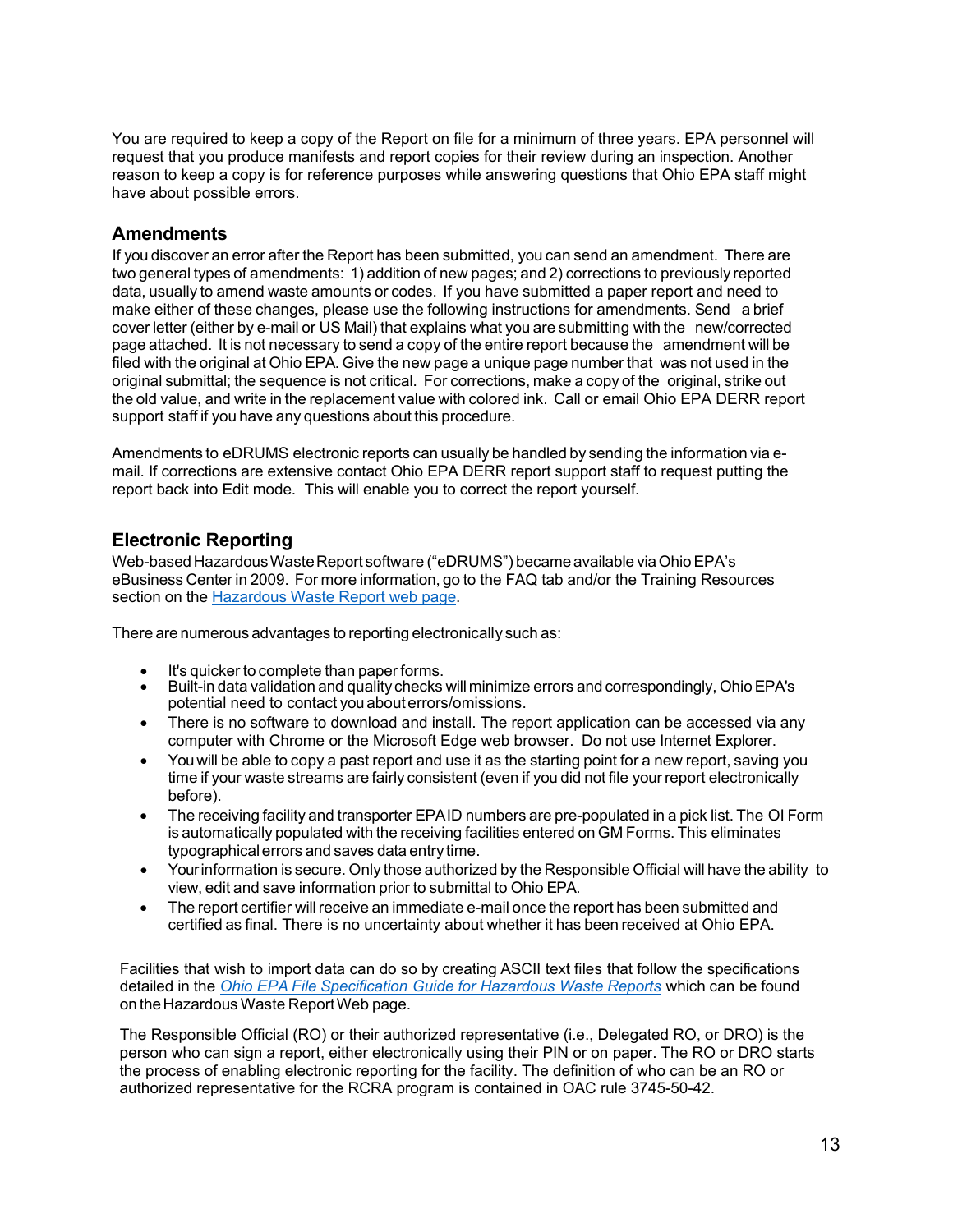Once the RO or DRO has a PIN, they can submit an eBusiness Center service request to ask DERR to associate them with a specific facility. After this request has been approved, the RO or DRO may delegate report preparation duties for a specific facility to another eBusiness Center user. Only the RO or DRO needs a PIN; report preparers simply need an eBusiness Center account and the delegation of the Preparer role by a RO or DRO. Consultants can be designated as preparers. There is no charge for establishing an eBusiness Center account.

The eBusiness Center PIN uniquely identifies the individual to whom it is assigned and can be used for all regulatory programs that use the eBusiness Center for electronic submissions. If the RO or DRO already has a PIN for water or air data submissions, there is no need to obtain another. The PIN cannot be shared with other people and must be kept confidential.

Some of you may already be familiar with the eBusiness Center (eBiz) from filing reports with the air and water programs. As of 11/06/2020, users must first go to the OHIID portal and create an account there before accessing eBiz. See the help materials at the old eBiz URL [https://ebiz.epa.ohio.gov](https://ebiz.epa.ohio.gov/) or the access instructions at [https://epa.ohio.gov/static/Portals/47/facts/OHIDStepbyStepInst.pdf.](https://epa.ohio.gov/static/Portals/47/facts/OHIDStepbyStepInst.pdf) For future reference, bookmark the OH|ID portal login page at [https://ohid.ohio.gov.](https://ohid.ohio.gov/)

For more information on how to get started in eDRUMS and how to complete a Report electronically, see the Training Resources section at the bottom of the [Hazardous Waste Report web page.](https://epa.ohio.gov/wps/portal/gov/epa/divisions-and-offices/environmental-response-revitalization/reports-and-data/hazardous-waste-reporting) You can view presentation slides or watch a YouTube video.

#### **Trade Secret Claims**

Ohio EPA receives confidentiality requests from commercial TSD facilities who wished to protect the customer identification information on their waste receipt reports. The data fields that EPA withhold from public disclosure pending approval of the TSD facility's "trade secret" claim are the customer's name, EPA ID, street address, city, and zip code. However, the waste identification details are public information.

Requirements for qualifying as a trade secret include that the information is not generally known to others and is not readily obtainable. Note that U.S. EPA has a national manifest database that began 6/30/2018 and public access to the records is available on the RCRAInfo Web site.

## <span id="page-13-0"></span>**WHEN AND WHERE TO FILE**

**Hazardous Waste Reports are due by March 1.** If March 1 falls on a weekend, the report is due the following Monday. No extension to this deadline will be granted under any circumstances. You may want to send your reports via certified mail as confirmation that they were received. File the returned green card with your report copy.

Report originals should be mailed to:

Ohio EPA - DERR Hazardous Waste Information Management Section P.O. Box 1049 Columbus, OH 43216-1049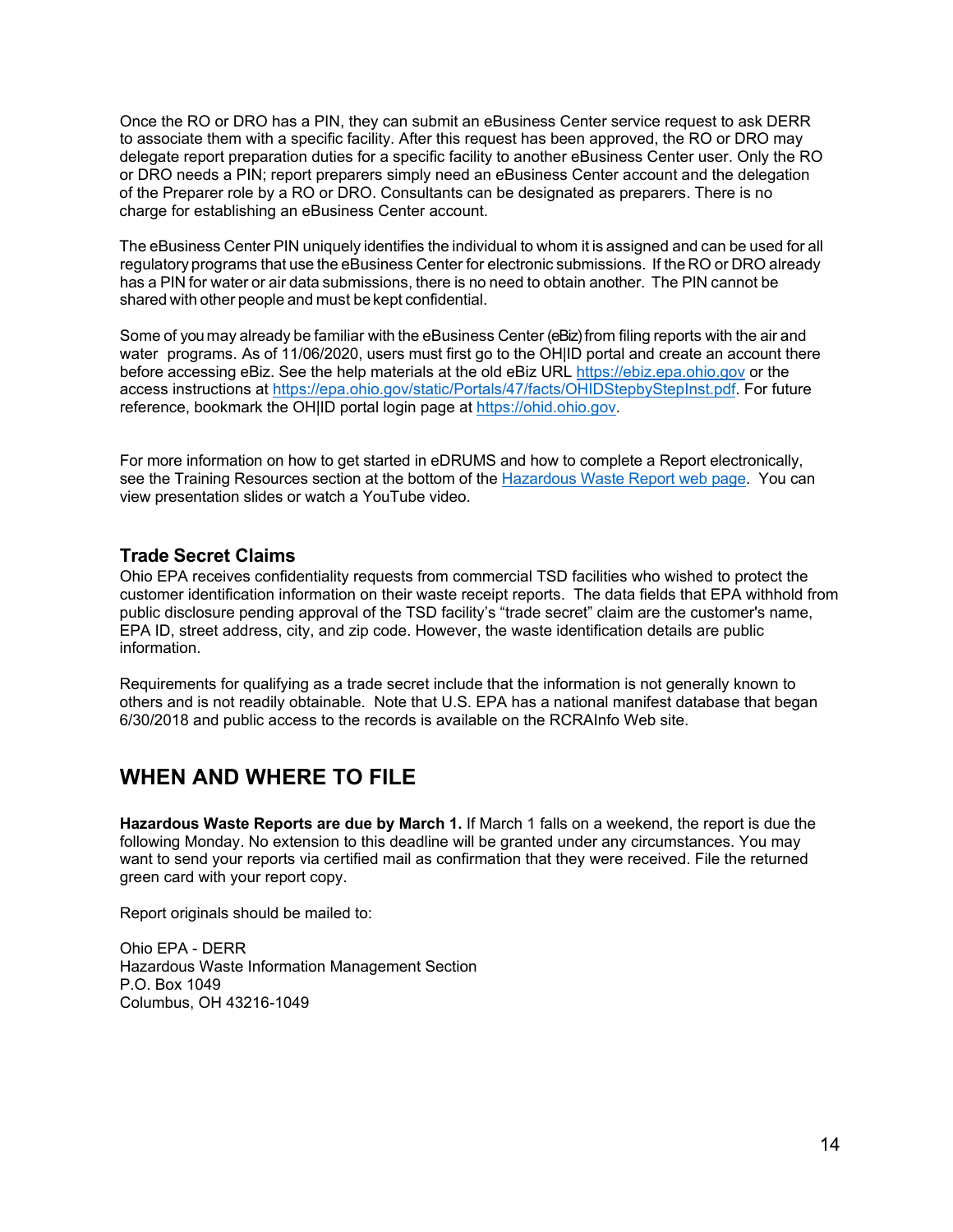For courier deliveries, use the street location address:

Ohio EPA - DERR Hazardous Waste Information Management Section Lazarus Government Center 50 West Town Street, Suite 700 Columbus, OH 43215

NOTE: Do not mail your Right-To-Know report and Hazardous Waste Report in the same envelope because these programs are not conducted by the same division of Ohio EPA. Hazardous Waste Reports sent to Right-To-Know may not be forwarded properly to DERR and your site may incorrectly appear to be out of compliance. Also, do not mail reports to the Ohio EPA district offices because the management of the Hazardous Waste Report program is done at the Central Office.

## <span id="page-14-0"></span>**REPORT SUBMISSION CHECKLIST**

Before mailing your report submission, please review the following checklist:

- Has the certification statement on the Site ID Form been signed and dated?
- Does the Hazardous Waste Generator Status indicator in Section 9 Box A Section 1 of the Site ID Form correctly reflect the facility's overall waste generation for the present and foreseeable future?
- Does the Hazardous Waste Report Generator Status indicator in Section 9 Box A Section 2 of the Site ID Form correctly reflect the waste generation activities that took place in the reporting year?
- Are the report pages numbered consecutively, and does each page have a unique number?
- If you shipped hazardous waste, did you fill out an OI Form? There should be one listing for each initial receiving facility and transporter, by EPA ID number.
- Have all hazardous wastes generated or managed at this location been accounted for? A generator or on-site TSD facility should have one Site ID Form and one or more GM and OI Forms. A facility that receives waste from off-site should have these same forms as well as WR and PS Forms.
- If this facility receives waste from off-site, have all customers been accounted for on WR Forms? And is there a PS Form for each TDR system type code listed on the WRs?
- Did you proofread the report after it was typed? Many errors are caused by inability of the typist to read your handwriting! Example: 0001 instead of D001.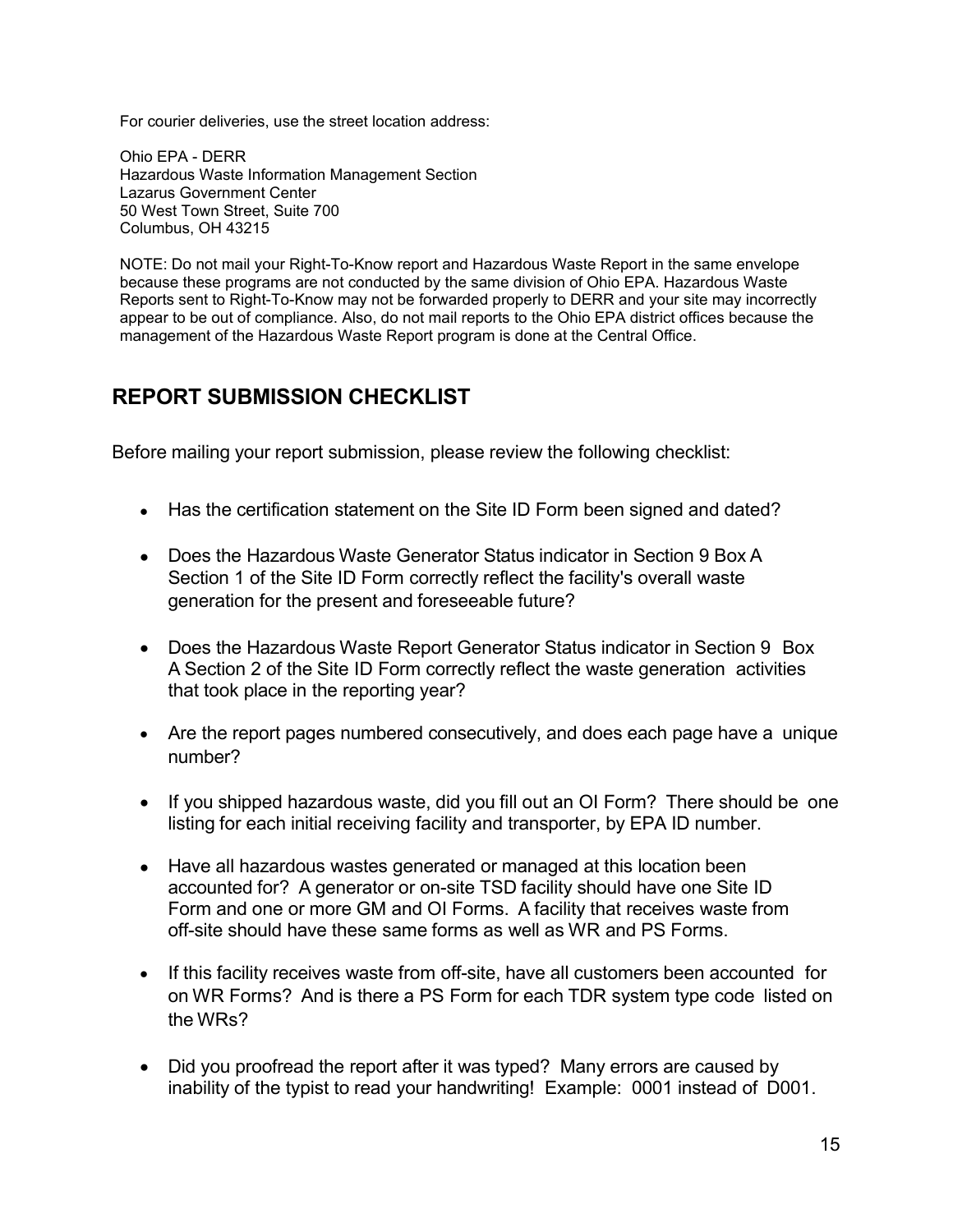- Have you made a copy of the report for your records? You are required to maintain this copy for a minimum of three years.
- If the page is a two-sided form, was it copied correctly? Make sure the back of the page is not blank.
- Have you provided information in the Comment section to explain any special circumstances?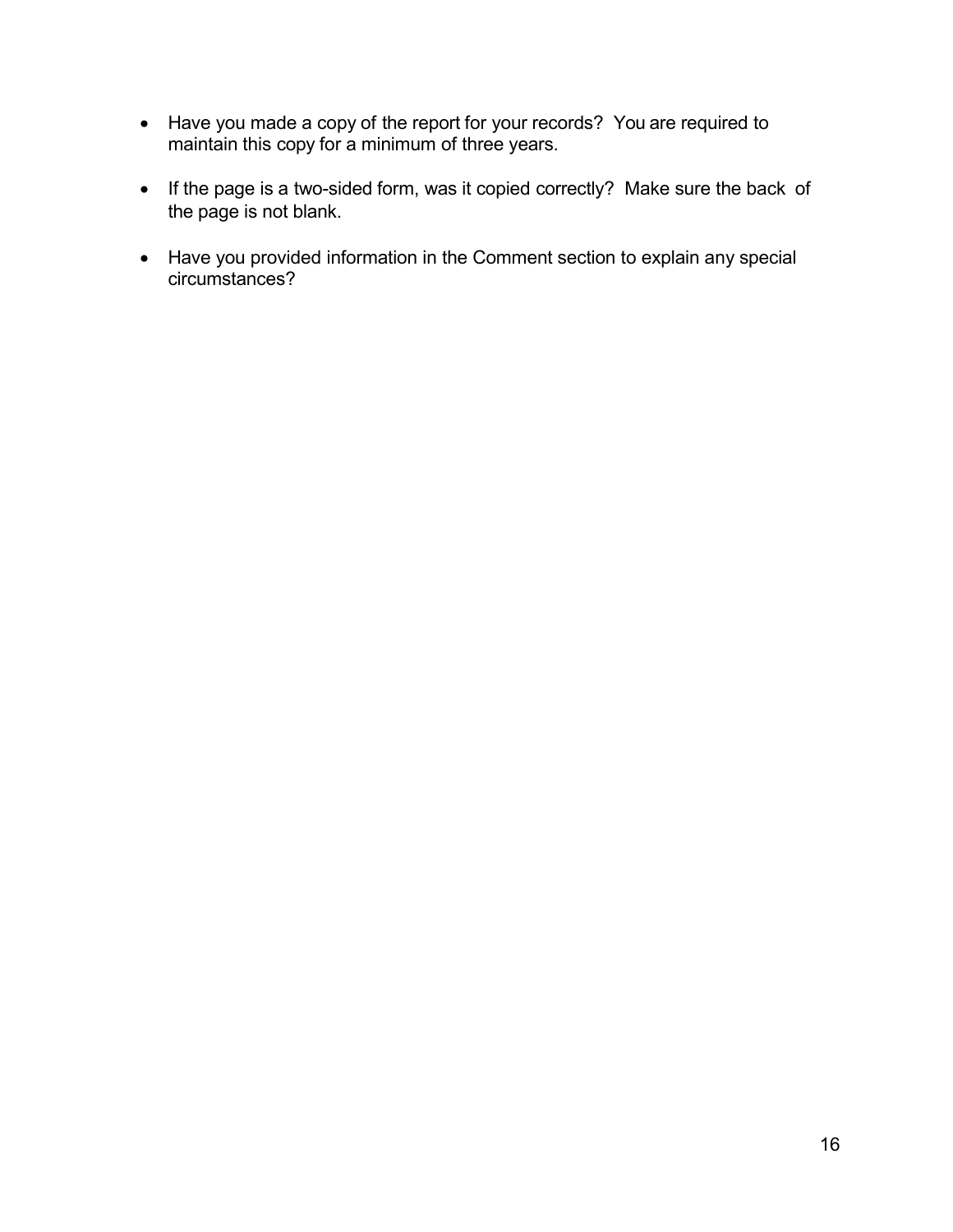## <span id="page-16-0"></span>**INSTRUCTIONS - RCRA SUBTITLE C SITE IDENTIFICATION (SITE ID) FORM**

## **WHO MUST SUBMIT THIS FORM**

All sites required to submit the Hazardous Waste Report must submit the Site Identification (Site ID) Form. The instructions below explain how to complete the Site ID Form for the Hazardous Waste Report.

## **PURPOSE OF THIS FORM**

For purposes of the Hazardous Waste Report, the Site ID Form identifies LQGs and TSD facilities engaging in hazardous waste generation and management activities for the reporting year. The form is divided into 12 sections (see list below). All sections of the form are to be completed as applicable.

## **HOW TO FILL OUT THIS FORM**

Complete the following Site ID Form items, as applicable to your facility:

- Section 1 your reason for submitting the form, which in this case is as a component of the Hazardous Waste Report. Enter the calendar year the report covers.
- Section 2 your site's EPA ID number
- Section  $3$  the name of your site
- Section  $4$  the physical location of your site
- Section  $5$  the site land type
- Section 6 the North American Industry Classification System (NAICS) code(s) for your site Section 7 – the Hazardous Waste Report contact person for your site and his/her mailing address Section 8 – owner and operator name, type, and date became owner/operator
- Section  $9$  the type(s) of regulated waste activities at the site
- Section 10 hazardous waste codes applicable to waste generated at your site (required if Items 9.A. 1 (a-c), 4, 5, or 6 are "Yes")
- Section 11 universal waste activities if applicable at your site
- Section 12 used oil activities if applicable at your site
- Section 13 pharmaceutical activities if your site is a Healthcare Facility or Reverse Distributor, or withdrawing from the provisions
- Section 14 eligible academic entities with laboratories if applicable at your site
- Section 15- comments related to Sections 1-14 or any special circumstances related to the filing of the Report
- Section 16- certification by the Responsible Official or their Authorized Representative that the information you provided throughout the form is truthful, accurate, and complete.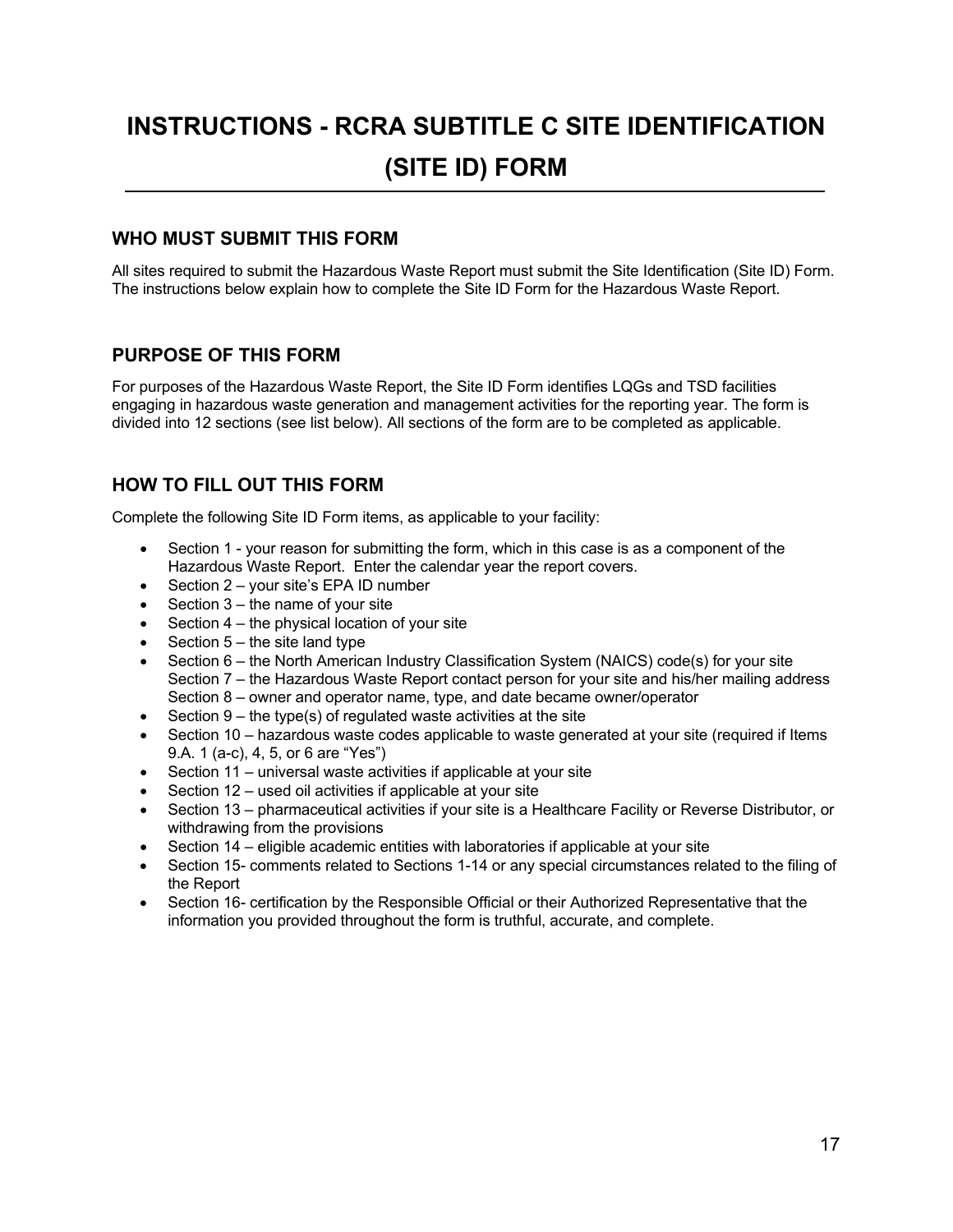## <span id="page-17-0"></span>**ITEM-BY-ITEM INSTRUCTIONS**

#### **Section 1: Reason for Submittal**

Place an "X" in the appropriate box to indicate this form is submitted "As a component of the Hazardous Waste Report". Enter the calendar year the report covers in the space provided.

#### **As a component of the Hazardous Waste Report for the year \_\_\_\_\_\_\_. .**

#### **Section 2: Site EPA ID Number**

Provide the 12-character EPA Identification Number for this site in Section 2.

#### **Sections 3 and 4: Site Name and Location**

Provide the legal name of your site and a complete location address. Give the public or commercial name of your site (i.e., the full name that commonly appears on invoices, signs, or other business documents). Please note that the address you give for Section 4, Site Location, must be a physical address, *not a post office box or route number.*



### **Section 5: Site Land Type**

Place an "X" in the box that best describes the land type of your site. If the Land Type is Municipal but also qualifies as Indian, County, or District, choose that type instead of Municipal.

### **Section 6: North American Industry Classification System (NAICS) Code(s)**

At a minimum, Box A of this section must be completed with the primary NAICS code for the site. Completing Boxes B-D is not mandatory but is recommended if more than one code applies. Referencing the most recent NAICS codes at the U.S. Census Bureau's Web site [https://www.census.gov/naics/,](https://www.census.gov/naics/) report the 6-digit code (i.e., most specific description) available for your business; or use the 5-digit code. Do not enter any codes of four (4) digits or less because they are not as specific.

| <b>BOX A</b> | Provide the 5 or 6-digit 2012 North American Industry Classification   |
|--------------|------------------------------------------------------------------------|
|              | System (NAICS) code that <b>best</b> describes the primary products of |
|              | services provided by your site.                                        |

**BOXES B-D** List other NAICS codes that describe the products and services provided by your site.

### **Section 7: Site Contact Person**

Enter the name, title, business telephone number, e-mail, fax number, and mailing address of the person who should be contacted regarding the information submitted in the Site ID Form and the Hazardous Waste Report. E-mail address and fax number are optional, but they provide other means by which Ohio EPA can communicate with you. If the contact person's mailing address is the same as the facility location, you can simply write "same as location" in the Street or P.O. Box entry.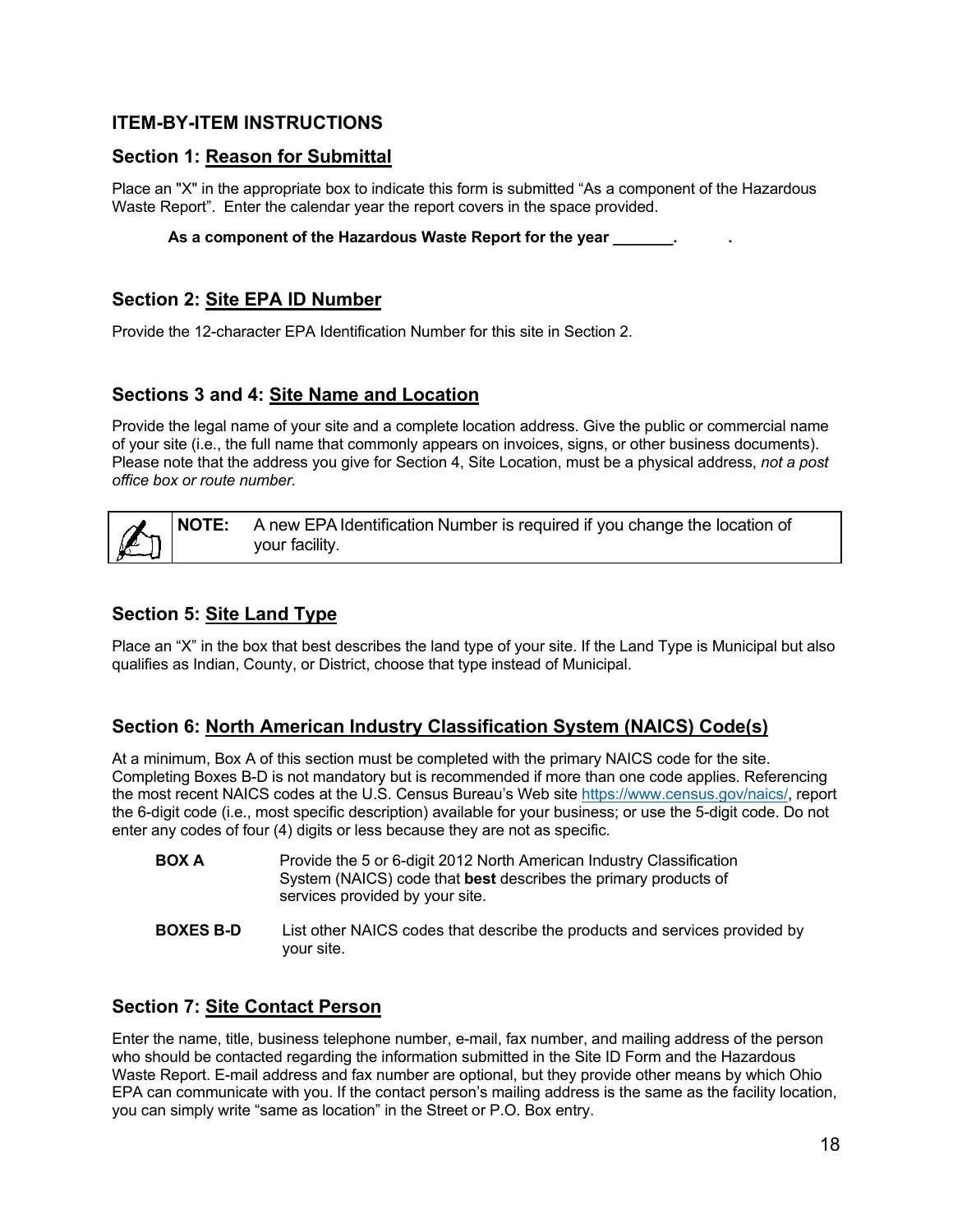#### **Section 8: Legal Owner and Operator of the Site**

This section should be used to indicate all owners and operators of this site. The Comments section or additional sheets can be used if there are multiple owners/operators to report. If an additional owner has been added or a new owner has replaced the previous owner since the site's most recent notification, provide information on the new owner(s).

**BOX A Name of Site's Legal Owner:** Provide the name of your site's legal owner(s). This includes owner(s) of the building(s) and land. Please review these definitions:

> **Owner** – The person who owns a RCRA site or part of a RCRA site. Note: This includes the owner(s) of the building(s) and/or land. This may be an individual, company, or business name. See Person.

**Person** – An individual, trust, firm, joint stock company, Federal Agency, corporation, (including a government corporation), partnership, association, State, municipality, commission, political subdivision of a State, or any interstate body.

**Date Became an Owner:** Indicate the year, month, and day on which the above person or entity became the owner of your site. If you are unsure of the exact date, please make an educated guess.

**Owner Type:** Place an "X" in the box that best describes the owner type. If the Owner Type is Municipal but also qualifies as Indian, County, or District, choose that type instead of Municipal.

**Owner Address, Phone Number and Email:** Enter the owner's address, including the street or P.O. Box, city, state, country, and zip code. If the owner address is the same as the site location, you can write "same as location" in the street box and leave the other address boxes blank. Enter the owner phone number and email.

**BOX B Name of Site's Operator:** Provide the name and address of your site's operator. If the operator is the same as the owner, you may write "same as owner" and leave the other boxes blank. Please review these definitions:

> **Operator** – The person responsible for the overall operation of a RCRA site. Note: This is the legal entity which controls the RCRA site operation rather than the plant or site manager. This is usually a company or business name but may be an individual. See Person.

**Person** – An individual, trust, firm, joint stock company, Federal Agency, corporation, (including a government corporation), partnership, association, State, municipality, commission, political subdivision of a State, or any interstate body.

**Date Became an Operator:** Indicate the year, month, and day on which the above person became the operator of your site. If you are unsure of the exact date, please make an educated guess.

**Operator Type:** Place an "X" in the box that best describes the operator type. If the Operator Type is Municipal but also qualifies as Indian, County, or District, choose that type instead of Municipal

**Operator Address, Phone Number and Email:** Enter the operator's address, including the street or P.O. Box, city, state, country, and zip code. If the operator address is the same as the site location, you can write "same as location" in the street box and leave the other address boxes blank. Enter the operator phone number and email.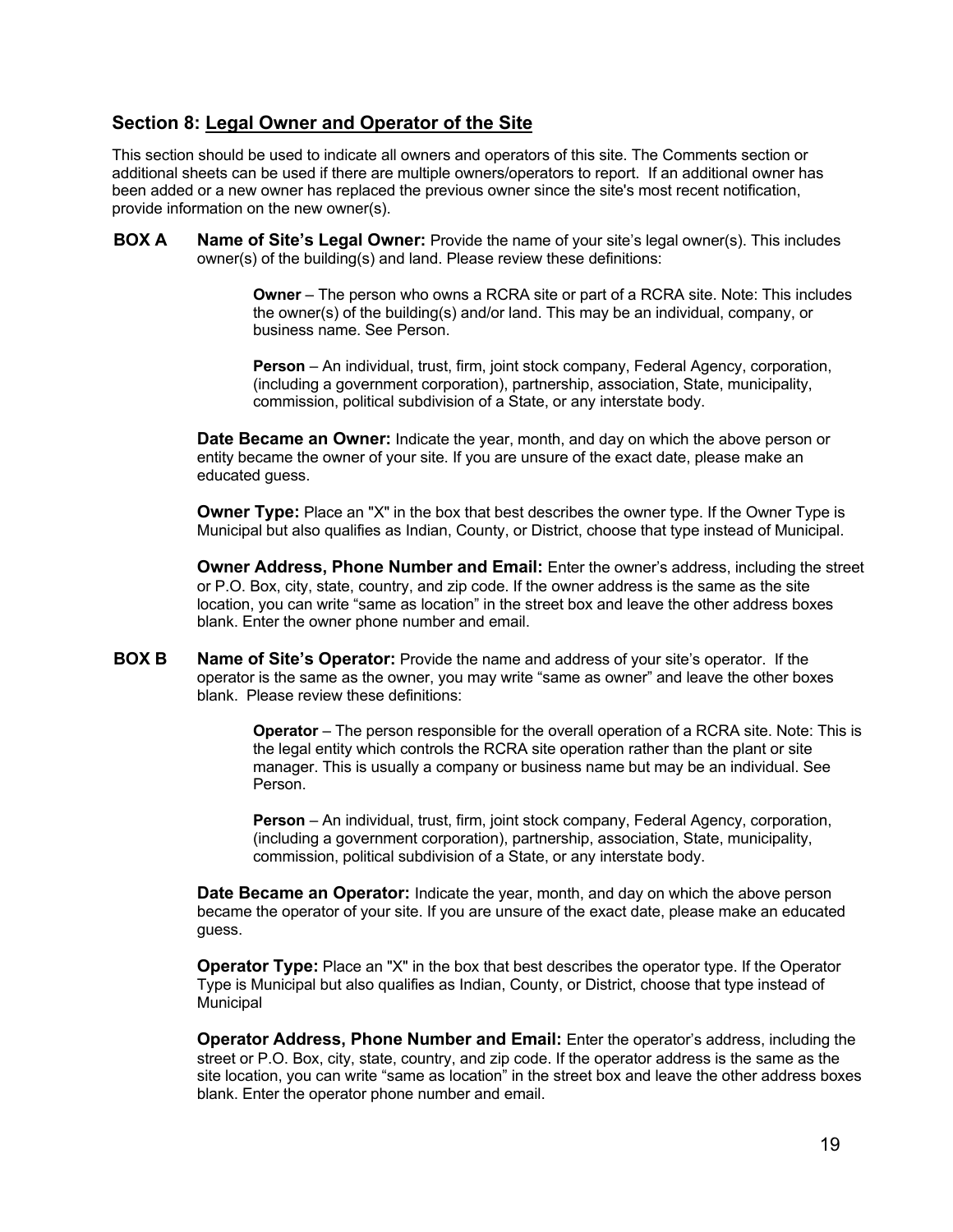|                  | <b>NOTE:</b> A subsequent notification is required when the owner/operator of a site |
|------------------|--------------------------------------------------------------------------------------|
| $\mathbb{R}^{2}$ | changes. Because an EPA Identification Number is site-specific, the new              |
|                  | owner will keep the existing EPA Identification Number for that location. If the     |
|                  | business moves to another location, the owner or operator must notify the            |
|                  | EPA of this change. In this instance, a new EPA Identification Number will be        |
|                  | assigned because the business has changed locations.                                 |
|                  |                                                                                      |

## **Section 9: Type of Regulated Waste Activity**

You must complete all of Section 9 as applicable to the regulated waste activities conducted at the site. A checked box means your site is currently conducting the activity. An unchecked box means your site does not conduct or no longer conducts the activity.

If you are currently not an LQG and/or TSD facility but are filing because you were a LQG and/or TSD facility during the reporting year, check the box in A.1 that indicates the site's generator status at the current time and in A.2, mark the generator status that was appropriate for the waste activities included in the calendar year covered by the report. Include comments about your situation in the Comments section of the Site ID Form. This enables Ohio EPA to distinguish between sites that have one-time or short-term Hazardous Waste Report submittals versus sites that regularly file.

**BOX A Hazardous Waste Activities:** Mark an "X" in the appropriate box(es) to indicate which hazardous waste activities are currently being conducted at this site. The generator status in Item 1 should reflect the site's generator status at the current time when the report is being prepared and may not be the same as Item 2, which is intended to reflect the generator status applicable to the calendar year for which the Hazardous Waste Report is being submitted.

> Note that if no activity boxes are marked, the EPA ID Number will be inactivated in the future when the Site ID Form is uploaded to U.S. EPA's database.

*1.* **Generator of Hazardous Waste:** If the site generates a hazardous waste that is listed in OAC rules 3745-51-31 through 3745-51-33 or is identified by one or more hazardous waste characteristic(s) contained in OAC rules 3745-51-21 through 3745- 51-24, place an "X" in the appropriate box for the quantity of non-acutely hazardous waste that is generated per calendar month. *Do not mark any of the boxes in Item 1 if the site is not currently a generator.*

#### **a. LQG: Large Quantity Generator**

This site is a Large Quantity Generator if the site meets any of the following criteria:

- i. Generates, in any calendar month, 1,000 kg (2,200 lbs.) or more of RCRA nonacute hazardous waste; or
- ii. Generates, in any calendar month, more than 1 kg (2.2 lbs.) of RCRA acute hazardous waste; or
- iii. Generates, in any calendar month, or accumulated at any time, more than 100 kg (220 lbs.) of spill cleanup material contaminated with RCRA acute hazardous waste.

#### **b. SQG: Small Quantity Generator**

This site is a SQG if, in the reporting year, the site meets all of the following criteria: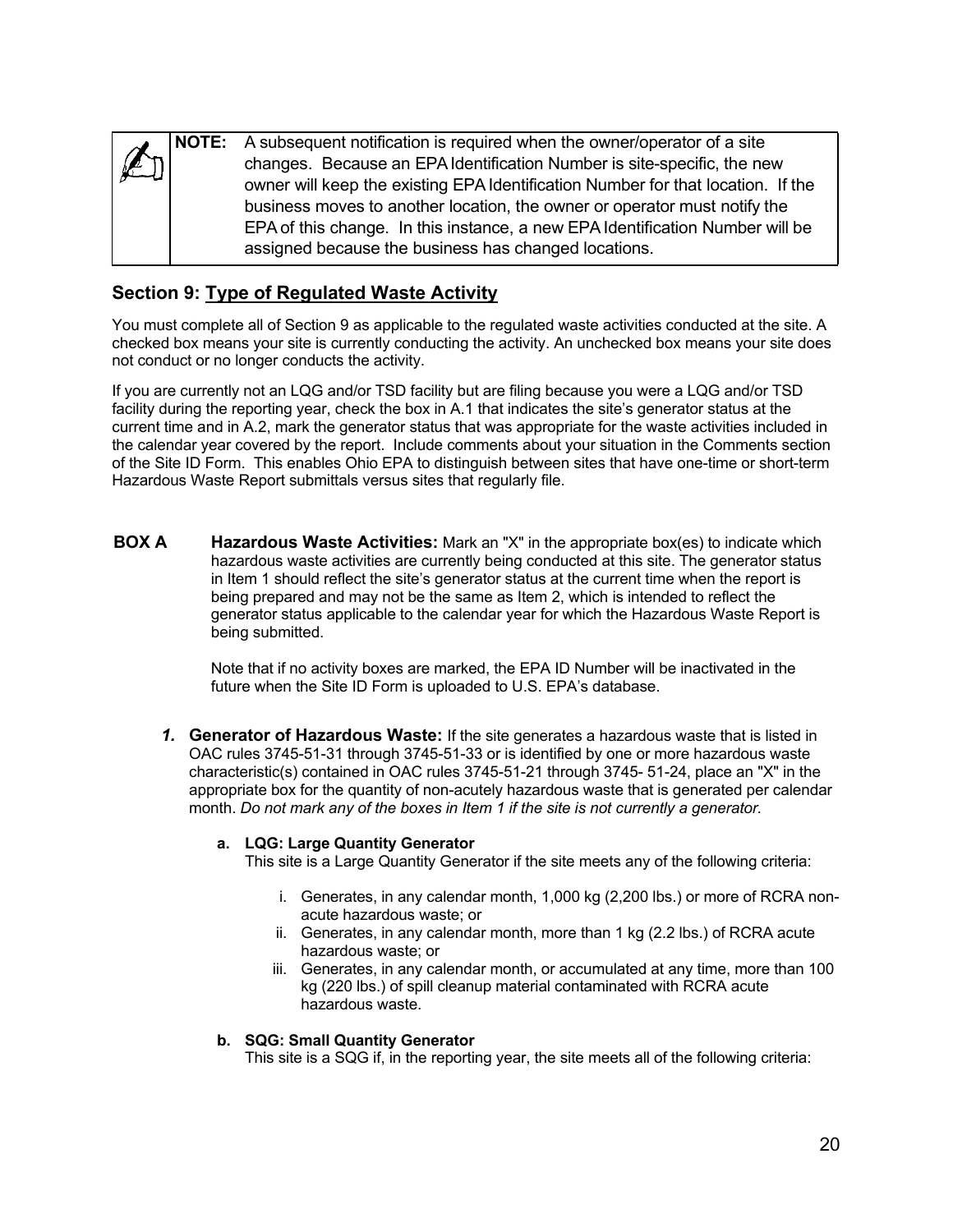- **i.** Generates, in any calendar month, greater than 100 kg (220 lbs.) but less than 1,000 kg (2,200 lbs.) of non-acute hazardous waste; and
- ii. Generates, in any calendar month, less than or equal to 1 kg (2.2 lbs.) of acute hazardous waste; and
- iii. Generates, in any calendar month, less than or equal to 100 kg (220 lbs.) of material from the cleanup of a spill of acute hazardous waste.

**OR**, the site is a SQG if it:

- **i.** Meets i) and iii) of the Very Small Quantity Generator criteria (see below), but
- ii. Is storing more than 1,000 kg (2,200 lbs.) of RCRA hazardous waste on-site. If the site accumulates, at any time, more than 1,000 kg (2,200 lbs.) of RCRA hazardous waste, the site must apply for an EPA ID Number using this form.

#### **c. VSQG: Very Small Quantity Generator**

This site is a VSQG if the site does all of the following:

- **i.** Generates in any calendar month, less than or equal to 100 kg (220 lbs.) of hazardous waste; **and**
- ii. Generates in any calendar month, less than or equal to 1 kg (2.2 lbs.) of acute hazardous waste; **and**
- iii. Generates in any calendar month, less than or equal to 100 kg (220 lbs.) of material from the cleanup of a spill of acute hazardous waste.

| Í<br>ľ<br>b | Ń |
|-------------|---|
|             |   |

**NOTE:** It is the responsibility of the generator to determine if a waste is a RCRA hazardous waste, or if it is excluded from regulation. If a waste is excluded, its quantity should not be counted in determining RCRA generator status. See OAC rule [3745-52-13](https://epa.ohio.gov/static/Portals/30/rules/HW%20Rules/oac_rules/52-13.pdf) for information about counting hazardous waste in determining a site's generator status.

In addition, mark an "X" in the following appropriate box(es) to indicate other generator activities occurring at this site. (Check all boxes that apply.)

#### **d. Temporary Generator**

Mark an "X" in the box if the site is normally not a generator of hazardous waste but is currently generating hazardous waste only as the result of a one-time, non-recurring, temporary event that is not related to normal production processes. In other words, short-term temporary generators produce hazardous waste from a particular activity for a limited time and then cease being a generator. If you mark "X", you must provide an explanation of your short-term or one-time generation in Item 11 - Comments.

If the temporary generation is finished, do not mark the Temporary box; instead, provide text in the Comments section about the event.

#### **e. Episodic Generator**

Mark an "X" in the box if you are a VSQG or SQG with an episodic event of limited duration that has put the site into a higher generator category at the present time. This box is only on the paper version of the Site ID Form and not in eDRUMS. A generator that opted into the Episodic Generator provisions doesn't file a HW Report for the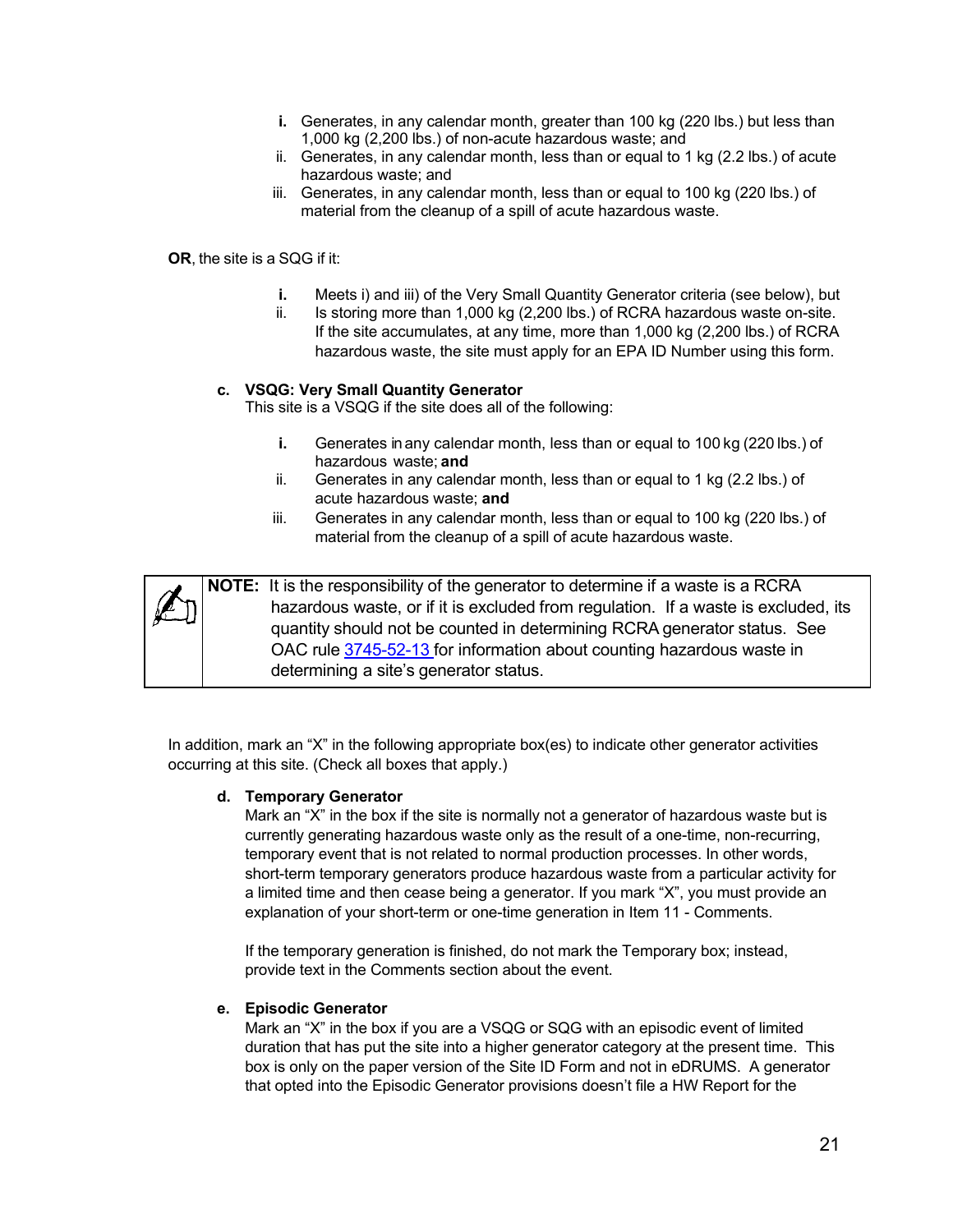wastes generated during the 60-day time period in which those provisions applied. If the site was a LQG outside of the 60-day time limit, then they must file a report.

**2. Hazardous Waste Report Generator Status:** Select the site's generator status as applicable to the calendar year for which the report is being submitted. It may or may not be the same as the status in Item 1.



**NOTE:** Questions about updates to EPA ID information should be directed to DERR staff at (614) 644-2924 or by emailing [RCRAInfodata@epa.ohio.gov.](mailto:RCRAInfodata@epa.ohio.gov) If you downgrade your generator status or want to inactivate an EPA ID for a site that is no longer regulated, please inform DERR as soon as possible.

**3. Transporter of Hazardous Waste:** Place an "X" in all boxes that apply.

#### **a. Transporter**

You transport hazardous waste within the United States. Ohio's regulations for hazardous waste transporters are found in OAC Chapter 3745-53.

b. **Transfer Facility** (at your site)

You are a hazardous waste transfer facility, at your site, if you hold manifested hazardous waste(s) at your site for a period of ten (10) days or less while the waste is in transit. Ohio's regulations for hazardous waste transfer facilities are found in OAC rule 3745-53-12.

**4. Treater, Storer, or Disposer of Hazardous Waste (at your site):** If the site treats, stores, or disposes of regulated hazardous waste, place an "X" in this box. A RCRA Hazardous Waste Part B permit is required for this activity. Ohio's regulations for owners or operators of hazardous waste sites are found in OAC Chapters 3745-54, 55, 56, 57, 58, 65, 66, 67, 68, 69, 218, and 248.

Do not mark this box if any of the following conditions are true for your facility:

- This facility does not receive hazardous waste from other generators and ships all waste off-site for management within the regulatory timeframe.
- This facility is only involved with on-going post-closure activities, corrective actions under HSWA, or a consent order under a non-traditional permit or without a RCRA permit being required.
- Receives waste from off-site but does not store greater than 10 days before re-shipping (i.e., transfer facility).

|                   | <b>NOTE:</b> If your site is a destination facility for universal wastes in addition to being a |
|-------------------|-------------------------------------------------------------------------------------------------|
| $ \mathcal{L}_0 $ | treatment, storage, or disposal facility for other RCRA hazardous wastes,                       |
|                   | check both this box and Box B.2 below.                                                          |

**5. Recycler of Hazardous Waste:** If the site recycles regulated hazardous wastes (recyclable materials), place an "X" in this box. Ohio's regulations for owners or operators of sites that recycle hazardous waste are found in OAC rule 3745-51-06. A hazardous waste permit may be required for this activity. You also may be subject to other Federal and State regulations.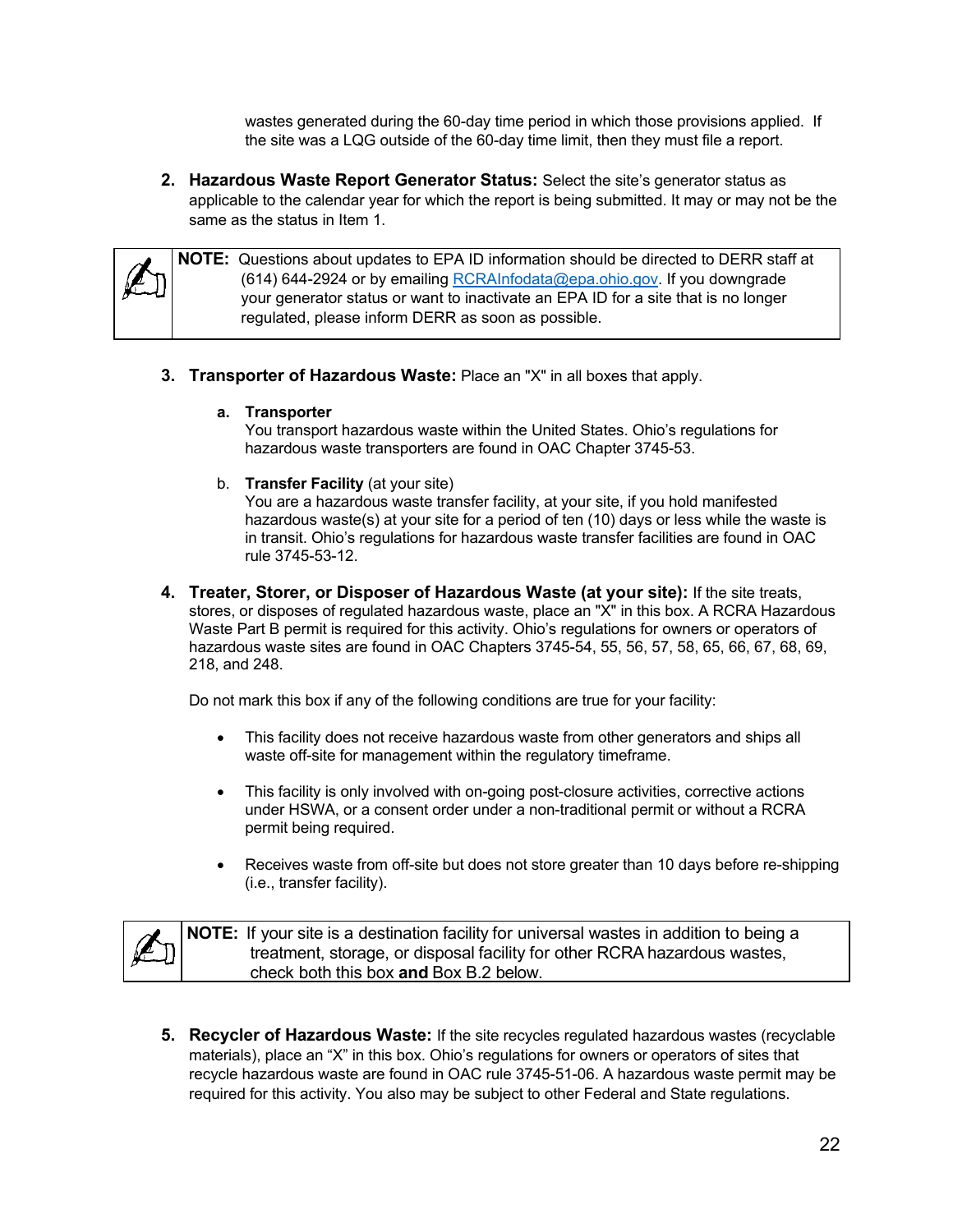- Mark an "X" in box 5.a. if the facility is a Recycler who stores prior to recycling.
- Mark an "X" in box 5.b. if the facility is a Recycler who does not store prior to recycling.
- Mark an "X" in box 5.c. for 72-Hour Recycler if the facility conducts this activity pursuant to OAC rule 3745-51-06(C)(3).

**NOTE:** If your site, in addition to being a recycling site for hazardous waste, treats, stores, or disposes of hazardous waste, check both this box **and** Box A.4 above. If your site is a destination facility for universal wastes in addition to being a recycling site for other RCRA hazardous wastes, check both this box **and** Box B.2 below.

#### **6. Exempt Boiler and/or Industrial Furnace:**

#### **a. Small Quantity On-Site Burner Exemption**

If the site burns small quantities of hazardous waste in an on-site boiler or industrial furnace in accordance with the conditions in OAC rule 3745-266-108, place an "X" in the box to indicate that the site qualifies for the Small Quantity On-Site Burner Exemption.

#### **b. Smelting, Melting, and Refining Furnace Exemption**

If the site burns hazardous wastes in a smelting, melting, or refining furnace solely for metals recovery, as described in OAC rule 3745-266-100(D), or to recover economically significant amounts of precious metals, as described in OAC rule 3745- 266-100(G), or if you process hazardous wastes in a lead recovery furnace to recover lead, as descried in OAC rule 3745-266-100(H), mark an "X" in the box to indicate that the site qualifies for the Smelting, Melting and Refining Furnace Exemption.

- **7. Underground Injection Control:** If the site generates, treats, stores, or disposes of hazardous waste and there is an underground injection well located at your site, place an "X" in the box. Ohio's regulations for owners or operators of underground injection wells are found in OAC rule 3745-34-09.
- **8. Receives Hazardous Waste Form Off-site (at your site):** If you received hazardous waste from another site, whether this waste was received as a commercial transaction or waste received from a restricted group of off-site generators, place an "X" in the box.
- **9. United States Importer of Hazardous Waste:** If the site imports hazardous waste from a foreign county into the United States, place an "X" in the box. Refer to OAC rule [3745-52-80](https://epa.ohio.gov/static/Portals/30/rules/HW%20Rules/oac_rules/52-80.pdf) for additional information.
- **10. Recognized Trader:** Place an "X" in the boxes that apply if you are a recognized trader, defined in OAC rule 3745-50-10(R)(1) as a person domiciled in the United States, who acts to arrange and facilitate transboundary movements of wastes destined for recovery or disposal operations, either by purchasing from and subsequently selling to United Stated and foreign facilities, or by acting under arrangements with a United States waste facility to arrange for the export or import of the waste. Mark all that apply.
	- a. Importer
	- b. Exporter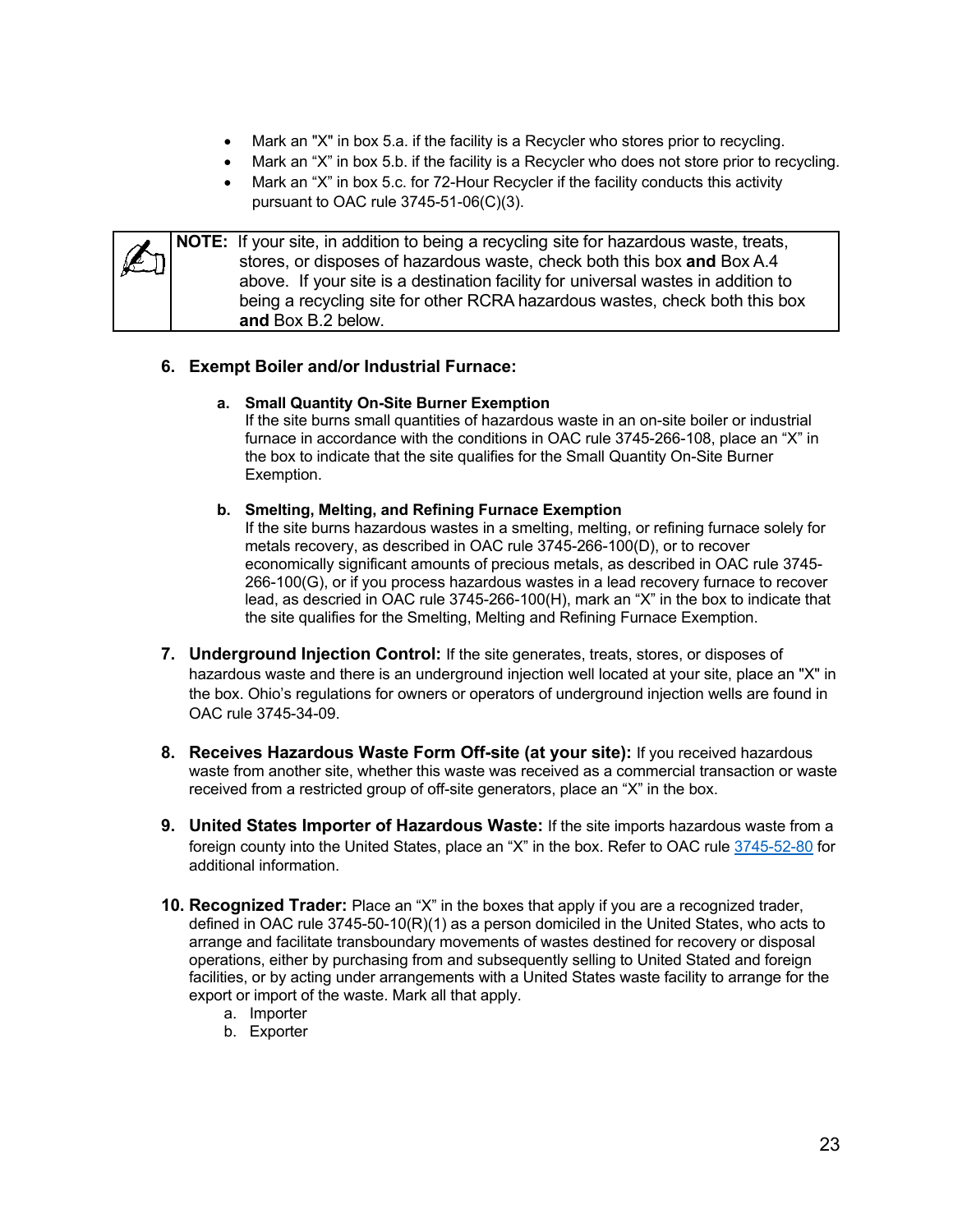- **11. Importer/Exporter of Spent Lead Acid Batteries (SLABs):** Place an "X" in the boxes that apply if you are an importer or exporter of spent lead-acid batteries (SLABs) being managed domestically under OAC rule 3745-266-80(A) (6) - (10). Mark all that apply.
	- a. Importer
	- b. Exporter
- **12. Electronic Manifest Broker:** Place an "X" in the box if you are a person as defined in 40 CFR 260.10 that elects to use the electronic manifest system to obtain, complete and transmit an electronic manifest format supplied by the EPA electronic manifest system under a contractual relationship with a hazardous waste generator
- **13. LQG Consolidation of VSQG Hazardous Waste:** Place an "X" in the box if you are an LQG that receives and consolidates hazardous wastes from VSQGs who are under the control of the same "person" as defined in OAC 3745-50-10.

You must complete the Addendum to the Site Identification Form for LQG Consolidation of Hazardous Waste from VSQGs providing all of the following information for each VSQG you are consolidating waste from:

- EPA Identification number (if applicable)
- The site name
- The site address
- The facility contact name
- The facility contact phone number

*Note*: Each time that you fill out a Site ID Form, the LQG Consolidation Addendum must be provided with a current list of VSQG(s) as long as this activity continues. This includes when submitting the Biennial Hazardous Waste Report. There is a specific GM Form Source Code G51 to be used for reporting VSQG hazardous waste received from off-site, so records should be kept in a way that makes it possible for you to report it separately from LQG waste generated on-site.

See item by item instructions for this addendum on [page 29.](#page-28-0)

#### **14. LQG Site Closure for a Central Accumulation Area (CAA) (notification is**

**optional) or Entire Facility (notification is required):** Complete applicable boxes a-d if you are/were an LQG who is required to notify Ohio EPA no later than 30 days prior to closing your facility, an LQG who must notify Ohio EPA within 90 days after closing your facility, or an LQG who is closing a Central Accumulation area, in which case notification is optional.

Applicability Notes:

- If at any time on or after the 10/05/2020 effective date of OAC rule 3745-52-17 (Conditions for exemption for LQGs that accumulate hazardous waste), a generator meets the definition of an LQG and accumulates hazardous waste on-site in any units subject to closure performance standards, the generator is subject to the closure notification requirements of OAC rule 3745-52-17(A)(8)(c).
- Former LQGs that are no longer LQGs as of 10/05/2020 are still subject to the applicable closure standards for the hazardous waste management units which accumulated hazardous waste.

Information about generator closures can be found in Section 1.10 of the Closure Plan Review Guidance for RCRA Facilities located [here.](https://epa.ohio.gov/static/Portals/30/RCRA/docs/Closure+Plan+Review+Guidance.pdf)

Overall, you will submit a minimum of two notifications as the facility progresses through the closure process.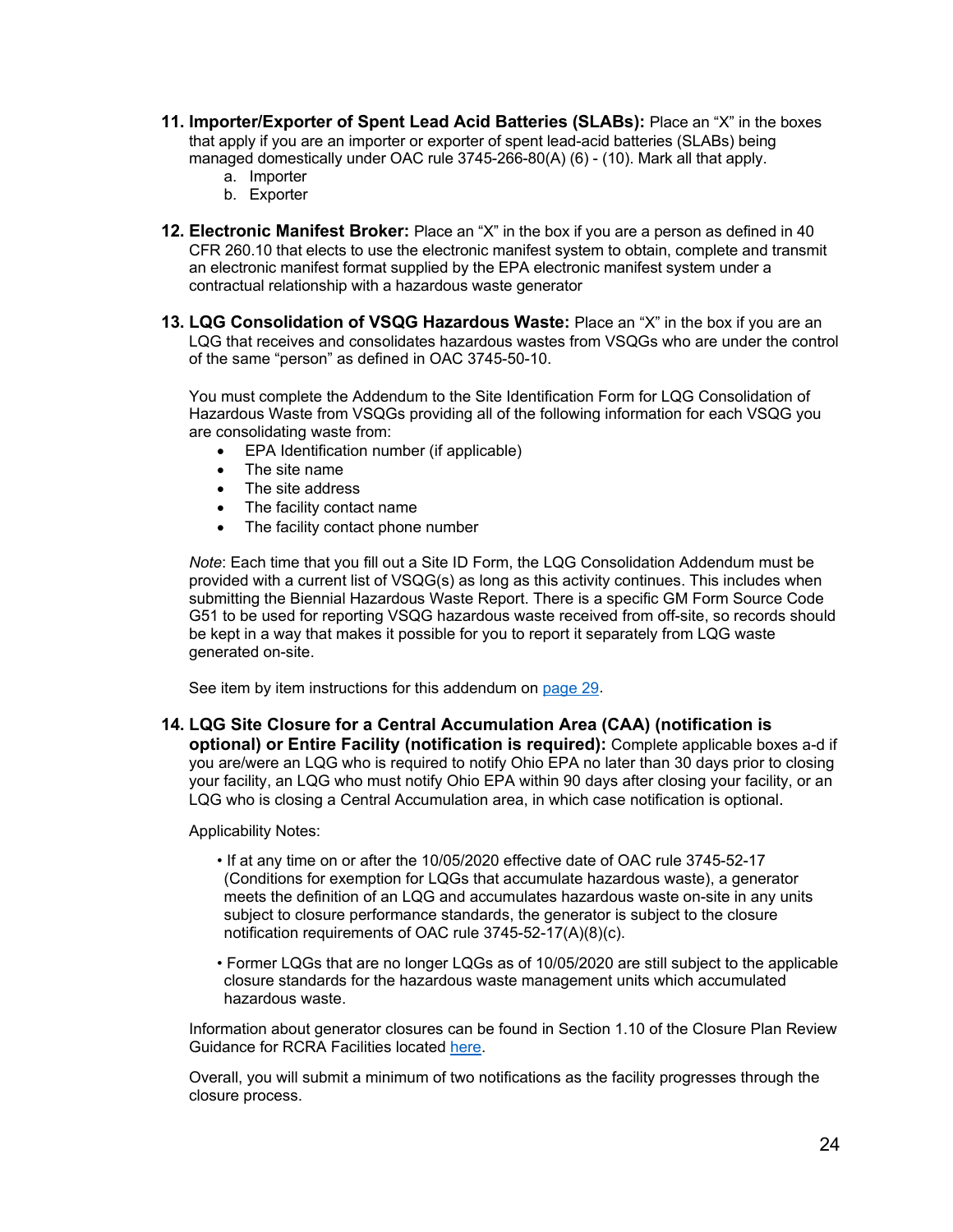a. Mark an "X" in either the Central Accumulation Area box or the Entire Facility box designating which your facility is closing

b. List the date your facility expects to close the CAA or Entire Facility in mm/dd/yyyy format

c. If the expected date has changed, list the new date your facility plans to close either a CAA or Entire Facility in mm/dd/yyyy format

- d. List the date your facility closed a CAA or the Entire Facility in mm/dd/yyyy format
	- 1. Place an "X" in the box if your facility is in compliance with the closure performance standards outlined in OAC 3745-52-17(A)(8)(c)
	- 2. Place an "X" in the box if your facility is not in compliance with the closure performance standards outlined in OAC 3745-52-17(A)(8)(c)

### **Section 10: Waste Codes for Federally Regulated Hazardous Wastes**

*Sites involved in hazardous waste activities should complete this section, with the exception of hazardous waste transporters.*

If you handle hazardous wastes at your site that are described in OAC Chapter 3745-51, enter the appropriate 4-digit code(s) in alphanumeric order in the box(es) provided. A list of waste codes is available through a link on [the Hazardous Waste Report Web site.](https://epa.ohio.gov/wps/portal/gov/epa/divisions-and-offices/environmental-response-revitalization/reports-and-data/hazardous-waste-reporting) Waste code reporting on the Site ID Form is required for sites with any of the following activities: Generator, TSD facility, Recycler, Exempt Boiler and/or Industrial Furnace, or Reverse Distributor.

If you are a Healthcare Facility, and have notified as such, do not list any hazardous waste codes that pertain to hazardous waste pharmaceuticals. This is because like Universal Waste, hazardous waste pharmaceuticals do not count toward determination of the site's generator status if they have notified as a Healthcare Facility. Do not report the waste code PHRM on any GM Forms unless your site is a receiver who is transshipping hazardous waste pharmaceuticals to another receiver (i.e., Source Code G61, Form Code W005).

However, Reverse Distributors must report all applicable hazardous waste codes for pharmaceuticals and not substitute PHRM.

**NOTE**: If you handle more hazardous wastes than will fit under Section 10, please continue listing the hazardous waste codes on an extra sheet. Attach any additional sheets to the Site Identification Form.

### **Section 11: Universal Waste Activities**

Refer to OAC Chapter 3745-273 for Ohio's regulations covering universal waste. *Only Handlers of Universal Waste or Destination Facilities should complete this section.*

In Ohio there are federally defined Universal Wastes as well as state-defined. To obtain more information about universal waste requirements, call the Hazardous Waste Compliance Assurance Section at (614) 644-2924 or go to [https://epa.ohio.gov/wps/portal/gov/epa/divisions-and-offices/environmental-response](https://epa.ohio.gov/wps/portal/gov/epa/divisions-and-offices/environmental-response-revitalization/guides-and-manuals/universal-waste)[revitalization/guides-and-manuals/universal-waste.](https://epa.ohio.gov/wps/portal/gov/epa/divisions-and-offices/environmental-response-revitalization/guides-and-manuals/universal-waste)

#### **1. Handler of Universal Waste:**

a. **Large Quantity Handler of Universal Waste (LQHUW):** The site is a LQHUW if it accumulates a total of 5,000 kg (11,000 lbs) or more of any universal wastes (calculated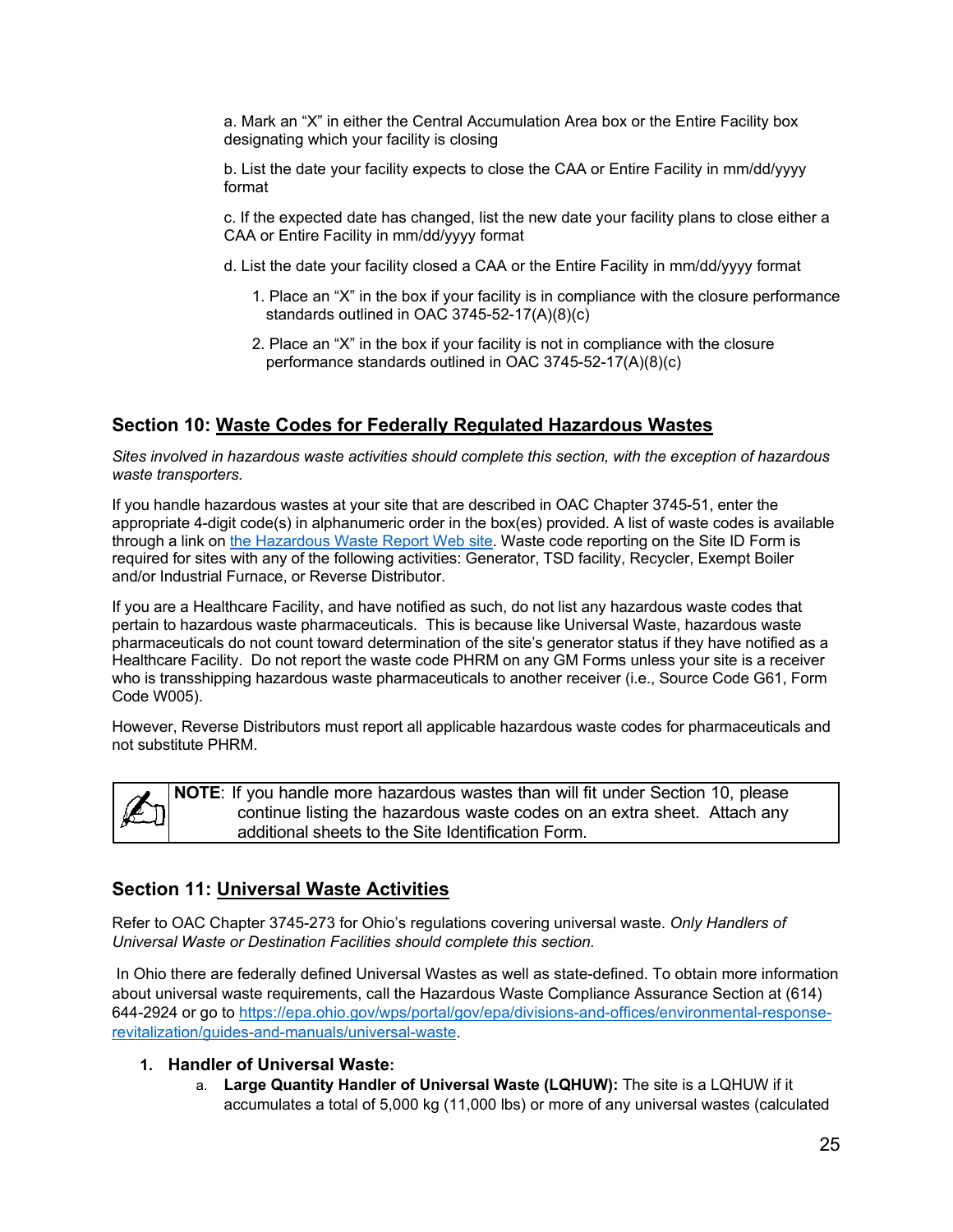collectively) at any time. Mark an "X" in the appropriate box(es) to indicate the type(s) of universal wastes the site manages.

b. **Small Quantity Handler of Universal Waste (SQHUW):** The site is a SQHUW if it accumulates a total of less than 5,000 kg (11,000 lbs) of any universal wastes (calculated collectively) at any time. Notification to the Ohio EPA of this activity is optional.



**NOTE**: Ohio adopted state-specific rules on December 21, 2017, that allow the following to be managed as Universal Waste: aerosol containers, antifreeze, or paint and paint-related waste. Go [here](https://epa.ohio.gov/wps/portal/gov/epa/divisions-and-offices/environmental-response-revitalization/guides-and-manuals/universal-waste) for more information.

2. **Destination Facility:** Mark an "X" in the box if you treat, dispose of, or recycle universal wastes on-site. A hazardous waste permit is required if you treat or dispose of universal wastes; a permit may be required if you recycle universal wastes.

|  |  | NOTE: If your site, in addition to being a destination facility for universal wastes, is<br>also a treatment, storage, or disposal facility for other RCRA hazardous<br>wastes, check both this box and Box A.4 above. In addition, if your site<br>recycles other RCRA hazardous wastes, check both this box and Box. A.5<br>above. |
|--|--|--------------------------------------------------------------------------------------------------------------------------------------------------------------------------------------------------------------------------------------------------------------------------------------------------------------------------------------|
|--|--|--------------------------------------------------------------------------------------------------------------------------------------------------------------------------------------------------------------------------------------------------------------------------------------------------------------------------------------|

## **Section 12: Used Oil Activities**

Mark an "X" in the appropriate box(es) to indicate which used oil management activities are taking place at this site. Ohio's regulations for used oil management are found in OAC Chapter 3745-279.

- **1. Used Oil Transporter:** If "Yes" place an "X" in all that apply. The regulations for used oil transporters and transfer facilities are found in OAC rules 3745-279-40 through 3745-279-47. **a. Transporter:** You transport used oil within the United States.
	- **b. Transfer Facility (at your site):** You own or operate a used oil transfer facility.
- **2. Used Oil Processor and/or Re-Refiner:** If "Yes" mark all that apply. The regulations for processors or re-refiners of used oil are found in OAC rules 3745-279-50 through 3745-279- 59.
	- **a. Processor:** You process used oil.
	- **b. Re-Refiner:** You refine used oil.
- **3. Off-Specification Used Oil Burner:** If the site burns off-specification used oil fuel, place an "X" in the box to indicate this used oil management activity.
- **4. Used Oil Fuel Marketer:** If "Yes" mark all that apply. If either of these boxes is marked, you must also notify as a used oil transporter, used oil processor and/or re-refiner, or offspecification used oil fuel burner, unless you are a used oil generator. (Used oil generators are not required to notify.)
	- a. **Marketer Who Directs Shipment of Off-Specification Used Oil to Off-**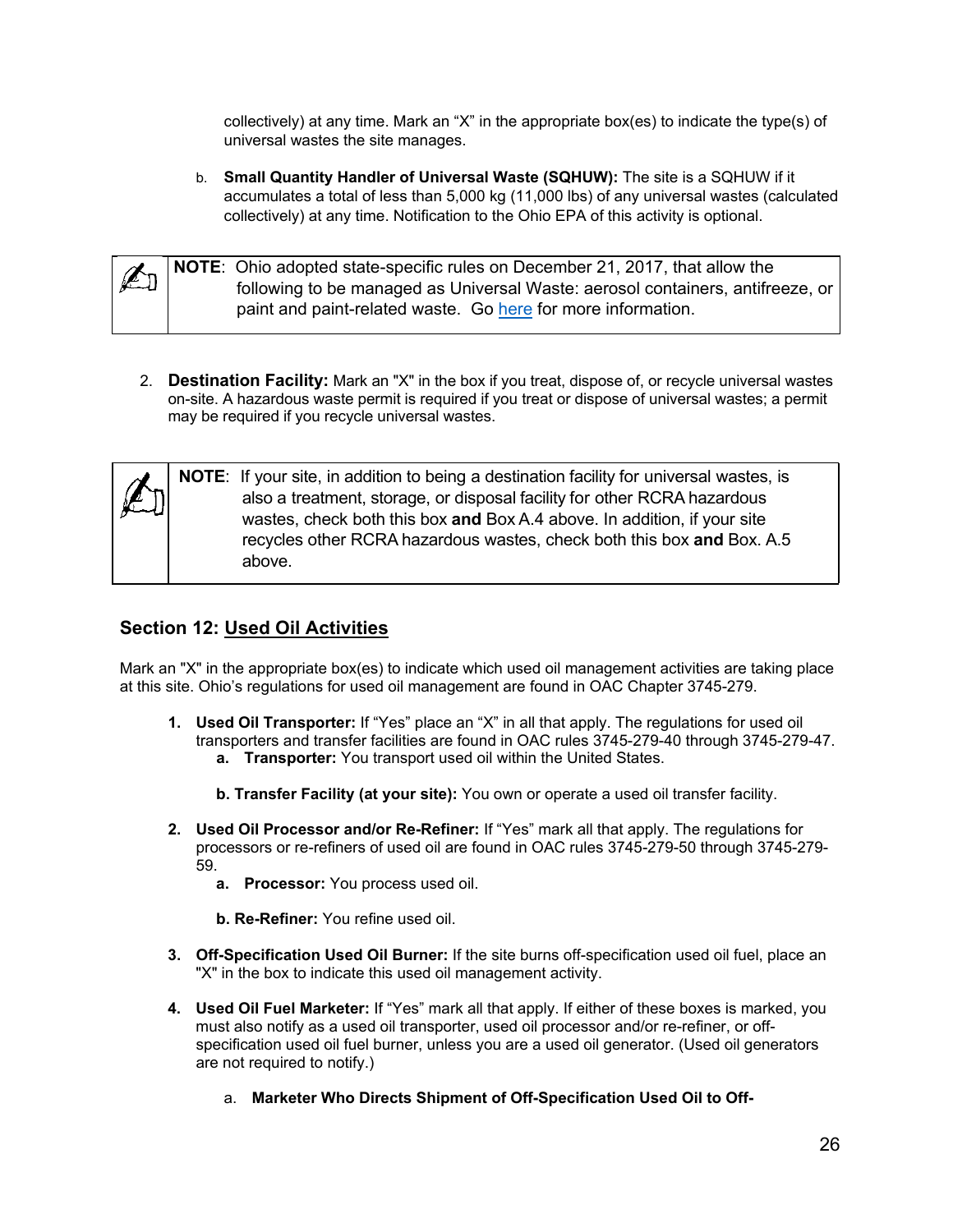**Specification Used Oil Burners:** You are a marketer who directs shipment of offspecification used oil to off-specification used oil burners. The regulations for offspecification used oil are found in OAC rules 3745-279-70 to 3745-279-75.

b. **Marketer Who First Claims the Used Oil Meets the Specification:** You are the first to claim that used oil meets the used oil specification established in OAC rule 3745- 279-11.

## **Section 13: Pharmaceutical Activities**

**Notification for opting into or withdrawing from the management of hazardous waste pharmaceuticals pursuant to OAC rules 3745-266-500 through 3745-266-510:** These rules are mandatory for the management of hazardous waste pharmaceuticals at all healthcare facilities (except healthcare facilities that are VSQGs) and reverse distributors. LQG and SQG healthcare facilities and reverse distributors must notify Ohio EPA of these pharmaceutical activities using the Site ID Form. If a healthcare facility that is a VSQG chooses to operate under OAC rules 3745-266-500 through 3745-266- 510, it also must notify using the Site ID Form.

- 1. **If you are opting into** or currently operating under OAC rules 3745-262-500 through 3745- 262-510 for the management of hazardous waste pharmaceuticals place an "X" in only one of the following:
	- **a. Healthcare Facility**
	- **b. Reverse Distributor**
- 2. **If you are withdrawing** from operating under OAC rules 3745-262-500 through 3745-626- 510 for the management of hazardous waste pharmaceuticals place an "X" in the box. You cannot withdraw if you didn't previously notify Ohio EPA of opting in.

Please visit Ohio EPA's [Hazardous Waste Pharmaceuticals webpage](https://epa.ohio.gov/wps/portal/gov/epa/divisions-and-offices/environmental-response-revitalization/guides-and-manuals/hazardous-waste-pharmaceuticals) for more information.

### **Section 14: Eligible Academic Entities with Laboratories**

**Notification for opting into or withdrawing from managing laboratory hazardous wastes pursuant to OAC rules 3745-52-200 through 3745-52-216:** These rules are an optional alternative set of requirements for eligible academic entities with laboratories. Certain generators (i.e., eligible academic entities defined under (1) below) are eligible to operate under OAC rules 3745-52-200 through 3745-52- 216 for management of their hazardous wastes in laboratories in lieu of 3745-52-15 (or 3745-52- 14 for VSQGs). Eligible academic entities with laboratories that generate hazardous waste that elect to opt into 3745-52-200 through 3745-52-216, are currently operating under these rules, or subsequently withdraw must complete this section to meet the notification requirements of 3745-52-203 or 3745-52-204.

| <b>NOTE</b> | Eligible academic entities with laboratories must complete a separate Site ID Form for<br>each site (i.e., EPA ID number) that is managing hazardous waste under OAC rules<br>3745-52-200 through 3745-52-216. All laboratories with the same EPA ID number will<br>be regulated under these rules. If eligible academic entities with laboratories withdraw<br>from regulation under the academic laboratory rules, all laboratories with the same<br>EPA ID number associated with the withdrawal will be regulated under 3745-52-15<br>requirements (or 3745-52-14 for VSQGs). |
|-------------|-----------------------------------------------------------------------------------------------------------------------------------------------------------------------------------------------------------------------------------------------------------------------------------------------------------------------------------------------------------------------------------------------------------------------------------------------------------------------------------------------------------------------------------------------------------------------------------|
|-------------|-----------------------------------------------------------------------------------------------------------------------------------------------------------------------------------------------------------------------------------------------------------------------------------------------------------------------------------------------------------------------------------------------------------------------------------------------------------------------------------------------------------------------------------------------------------------------------------|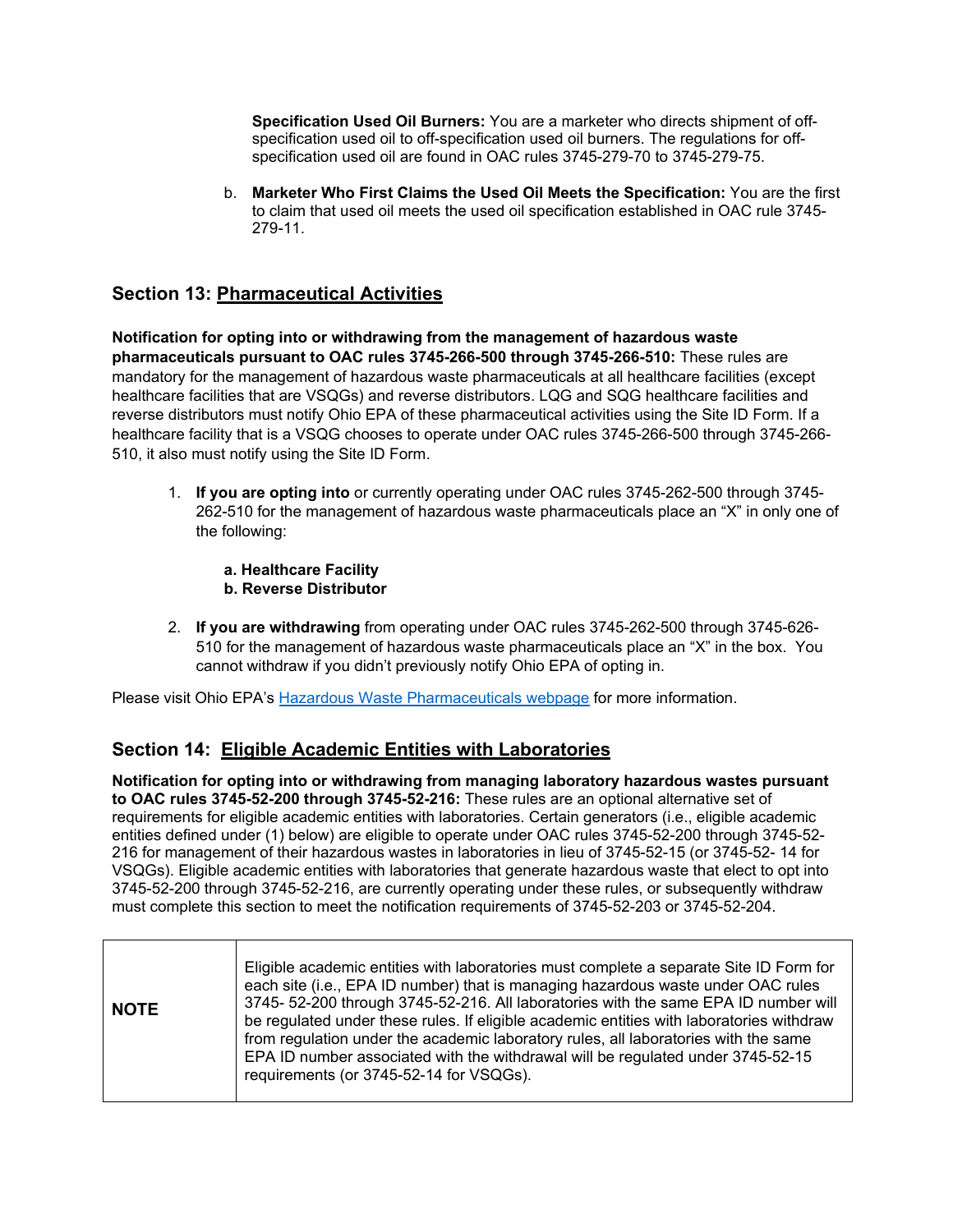- **1. Opting into or currently operating under OAC rules 3745-52-200 through 3745- 52-216 for the management of hazardous wastes in laboratories:** Place an "X" in this box if you are an eligible academic entity and you elect to opt into or are currently operating under OAC rules 3745-52-200 through 3745-52-216 for the hazardous wastes generated in your laboratories. If you place an "X" in this box, you must place an "X" in at least one of the following to indicate your type of eligible academic entity. Place an "X" in all that apply:
	- a. **College or University**. You are an eligible college or university if you are a private or public, post-secondary, degree-granting, academic institution, that is accredited by an accrediting agency listed annually by the U.S. Department of Education.
	- b. **Teaching Hospital that is owned by or has a formal written affiliation agreement with a college or university**: You are an eligible teaching hospital if you are a hospital that trains students to become physicians, nurses, or other health personnel and is either: (1) owned by a college or university, or (2) has a master affiliation agreement and program letter of agreement, as defined by the Accreditation Council for Graduate Medical Education, with an accredited medical program or medical school.
	- c. **Non-profit Institute that is owned by or has a formal written affiliation agreement with a college or university:** You are an eligible non-profit institute if you are an organization that conducts research as its primary function and files as a non-profit organization under the tax code of 26 U.S.C. 501(c)(3) and is either: (1) owned by a college or university, or (2) has a formal written affiliation agreement with a college or university that establishes a relationship between institutions for the purposes of research and/or education and is signed by authorized representatives from each institution. A relationship on a project-by-project or grant-by-grant basis is not considered a formal written affiliation agreement.
- **2. Withdrawing from OAC rules 3745-52-200 through 3745-52-216 for the management of hazardous wastes in laboratories:** Place an "X" in this box if you have previously elected to opt into OAC rules 3745-52-200 through 3745-52-216 and are now withdrawing from participation in this optional set of alternative requirements for hazardous waste generation in laboratories. Withdrawing generators will automatically revert to regulation under 3745-52-15 requirements (or 3745-52-14 for VSQGs).

**NOTE**: A subsequent notification is requested when the type of regulated waste activity changes.

## **Section 15: Comments**

Use this space as needed to provide additional information for Items 1-10 as well as any special circumstances related to the filing of the Hazardous Waste Report. Attach additional sheets if necessary.

### **Section 16: Certification**

This certification must be signed and dated by the site's responsible official or their duly authorized representative. The name and title of the certifier should be legibly printed in the second column. [OAC](https://epa.ohio.gov/static/Portals/30/rules/HW%20Rules/oac_rules/50-42.pdf)  [Rule 3745-50-42](https://epa.ohio.gov/static/Portals/30/rules/HW%20Rules/oac_rules/50-42.pdf) requires that all reports shall be signed by one of the following: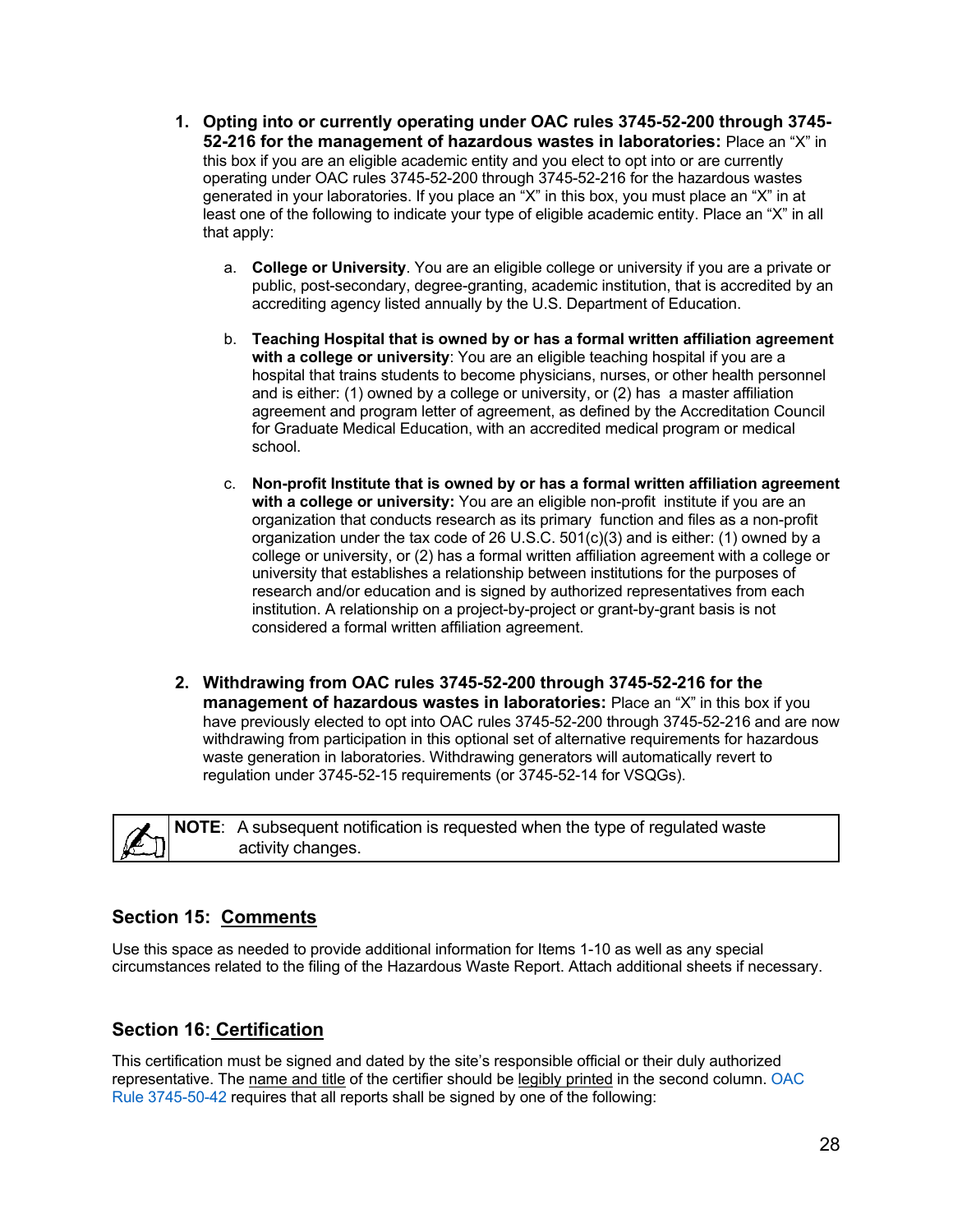- A responsible corporate officer
- A general partner or the proprietor
- For public agencies, a principal executive officer or ranking elected official
- A duly authorized representative of any of the three persons listed above

The authorization of a representative should be made in writing. The representative should be an individual having responsibility for overall operation of the regulated facility or activity. If the authorization is no longer accurate because a different individual or position is responsible for the overall operation of a facility, a new authorization is required.

**NOTE**: All Site ID Form submissions must include this certification with an original signature to be complete.

## <span id="page-28-0"></span>**ITEM-BY-ITEM INSTRUCTIONS for the LQG CONSOLIDATION OF HAZARDOUS WASTE FROM VSQG ADDENDUM**

You must fill out this Addendum if you are an LQG taking advantage of the new provision at OAC 3745- 52-17(F) allowing you to consolidate hazardous wastes from VSQGs under the control of the same person (as defined in OAC 3745-50-10). For each VSQG that the LQG is receiving hazardous waste from, the LQG must identify the EPA Identification Number, if applicable, the name of the site, the site address, contact name, phone number, and email address.

#### **ITEM 1: EPA ID NUMBER**

Provide the EPA Identification Number for the VSQG whose waste you are consolidating, if applicable. A VSQG may have an EPA ID Number, because it may have been an SQG or LQG at one time, or for another reason. If the VSQG does not have an EPA ID Number, leave this blank.

#### **ITEM 2: Site Name**

Provide the legal name of the VSQG.

#### **ITEMS 3-6: Site Location**

Provide the complete location address for the VSQG. Please note that the address must be a physical address, not a post office box or route number.

#### **ITEMS 7-9: Contact Information**

Enter the telephone number, name of the individual who should be contacted for information about the VSQG, and their email address.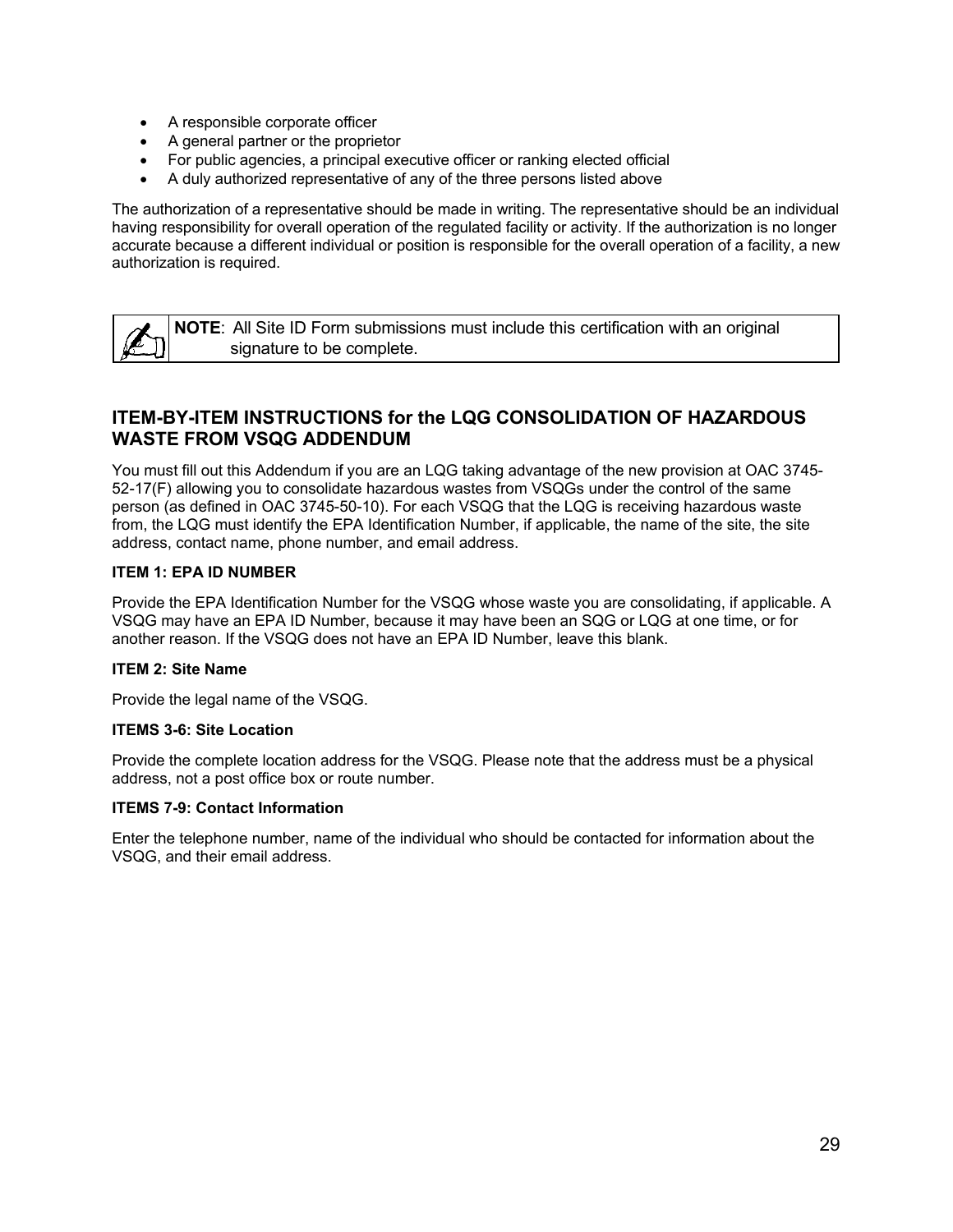## <span id="page-29-0"></span>**INSTRUCTIONS - GM FORM - WASTE GENERATION AND MANAGEMENT**

## **WHO MUST SUBMIT THIS FORM?**

A site required to file the Hazardous Waste Report must submit at least one GM Form if the site generated RCRA hazardous waste that, in the reporting year, was accumulated on-site; managed on-site in a treatment, storage, or disposal unit; and/or shipped off-site for management, consistent with the criteria below. See WASTES TO BE REPORTED, below, for specific instructions on generated RCRA hazardous wastes that should be reported on a GM Form. See WASTES NOT TO BE REPORTED, below, for any exclusions or exemptions from GM Form reporting.

## **PURPOSE OF THIS FORM**

The GM Form is for reporting on-site hazardous waste generation and management. The GM Form is divided into four sections that document 1) the source, characteristics, and quantity of hazardous waste generated; 2) the quantity of hazardous waste managed on-site along with the management method used; 3) the quantity of hazardous waste shipped off-site for treatment, disposal, or recycling along with the offsite management method used; and 4) the quantity of hazardous waste remaining on-site as of December 31 in a permitted storage area or an inactive disposal unit that is undergoing closure.

## **HOW TO FILL OUT THIS FORM**

#### **Please read through all the instructions before beginning to fill out the form, in particular the What (and What Not) to Report information.**

Before attempting to complete the GM Form it is highly suggested that you review all of the site's waste generation and management activities on a start-to-finish waste stream basis. Each GM Form page is for a specific waste stream and requires an overview of how it was generated and/or managed; shipment details are only one section of the form. If you do not have sufficient knowledge to complete all sections of the forms, consult with co-workers as necessary and refer to "Documents Helpful in Filling Out the Forms" on page 6. Call the facility that accepted your waste shipment(s) if you do not know how the waste was managed after it left your site. The generator is ultimately responsible for assuring that their waste is managed properly, even after it leaves the site, according to the "cradle to grave" concept under which RCRA operates.

Write in the site's EPA ID number at the top right portion of the form. Make at least one photocopy of the blank form for each RCRA hazardous waste stream the site generates, plus a few extras. If you have manifests with more than one type of waste stream listed, make photocopies and organize information about each waste into a separate set of documents. Use the Comments section at the bottom of the form to clarify or continue any entry. Reference the comment by entering the section number and box letter.

**NOTE:** Refer to the **[Special Instructions](#page-52-0)** section for instructions about reporting lab packs, fluorescent lamps, asbestos, PCBs, waste oils, RCRA-radioactive mixed wastes, and groundwater contaminated by hazardous waste.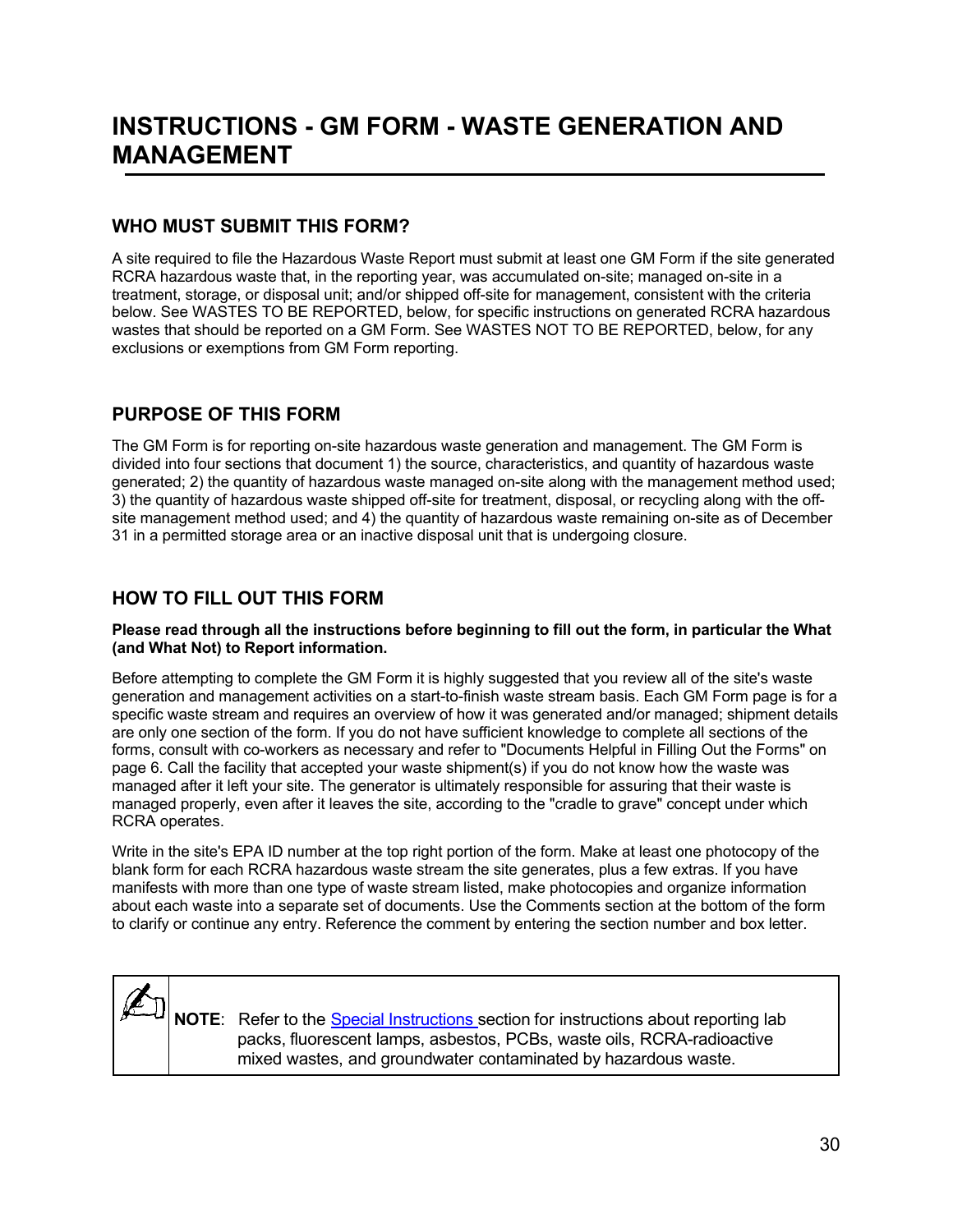## **WASTES TO BE REPORTED**

In general, each generated RCRA hazardous waste that is used to determine the site's generator status should be reported on the GM Form. (See WASTES NOT TO BE REPORTED, below, for any exclusions or exemptions from GM Form reporting.)

Hazardous waste must be reported if it was:

- Generated and accumulated on-site and subsequently managed on-site or shipped off- site in the reporting year; or
- Generated and accumulated on-site in the reporting year but not managed on-site or shipped offsite until after the reporting year; or
- Generated and accumulated on-site prior to the reporting year but either managed on-site or shipped off-site in the reporting year.

Examples of RCRA hazardous wastes to be reported include those that were:

- Generated on-site from a production process, service activity, or routine cleanup;
- Generated from equipment decommissioning, spill cleanup, or remedial cleanup activity;
- Shipped off-site, including hazardous waste that was received from off-site (reported on the Waste Received from Off-site Form [WR Form]) and subsequently shipped off-site without being treated or recycled on-site;
- Removed from on-site storage;
- Derived from the management of non-hazardous waste; or
- Derived from the on-site treatment (including reclamation), disposal, or recycling of previously existing hazardous waste (as a residual).
- Radioactive wastes mixed with RCRA hazardous waste. Be sure to mark the Mixed Waste Generator box on the Site ID Form in Item 9.A.1.f.

## **WASTES NOT TO BE REPORTED**

Materials and wastes identified at OAC rules [3745-51-04\(A\) and \(B\)](https://epa.ohio.gov/static/Portals/30/rules/HW%20Rules/oac_rules/51-04.pdf) and [3745-52-13\(C](https://epa.ohio.gov/static/Portals/30/rules/HW%20Rules/oac_rules/52-13.pdf)**) should not be reported on the GM Form.** OAC rule[s 3745-51-04\(A\) and \(B\)](https://epa.ohio.gov/static/Portals/30/rules/HW%20Rules/oac_rules/51-04.pdf) identify materials and solid wastes that do not qualify as solid or hazardous wastes, respectively. OAC rule  $3745-52-13(C)$  identifies hazardous wastes that should not be included in a site's generator status determination, even if these hazardous wastes were generated at the site.

Following are the materials and wastes addressed unde[r OAC rules 3745-51-04\(A\) and \(B\)](https://epa.ohio.gov/static/Portals/30/rules/HW%20Rules/oac_rules/51-04.pdf) and [3745-52-](https://epa.ohio.gov/static/Portals/30/rules/HW%20Rules/oac_rules/52-13.pdf) [13\(C\),](https://epa.ohio.gov/static/Portals/30/rules/HW%20Rules/oac_rules/52-13.pdf) which should not be reported on the GM Form:

- Federal or Ohio-defined Universal wastes managed under [OAC rule 3745-51-09](https://epa.ohio.gov/static/Portals/30/rules/HW%20Rules/oac_rules/51-09.pdf) and OAC Chapter 3745-273. [\[OAC rule 3745-52-13\(C\)\(6\)\]](https://epa.ohio.gov/static/Portals/30/rules/HW%20Rules/oac_rules/52-13.pdf). Universal waste doesn't count toward the determination of generator size and therefore is not reportable by the generator. **Any hazardous waste residues generated from these management units, however, must be reported on the GM Form.**
- Wastes managed immediately upon generation only in on-site elementary neutralization units, wastewater treatment units, or totally enclosed treatment facilities as defined in OAC Chapter 3745-50. [\[OAC rule 3745-52-13\(C\)\(2\)\]](https://epa.ohio.gov/static/Portals/30/rules/HW%20Rules/oac_rules/52-13.pdf) **Any hazardous waste residues generated from these units, however, must be reported on the GM Form.**
- Materials that are excluded from being a solid waste, e.g., any mixture of domestic sewage and other wastes that pass through a sewer system to a publicly owned treatment works (unless they are stored or treated in regulated units prior to being discharged). [OAC rule 3745-51-04(A)]
- Solid wastes that are excluded from being hazardous waste, e.g., petroleum- contaminated media and debris that fail the test for the toxicity characteristic (waste codes D018 through D043 only) and are subject to the corrective action regulations under OAC Chapter 1301:7-9. [OAC rule 3745- 51-04(B)(10)]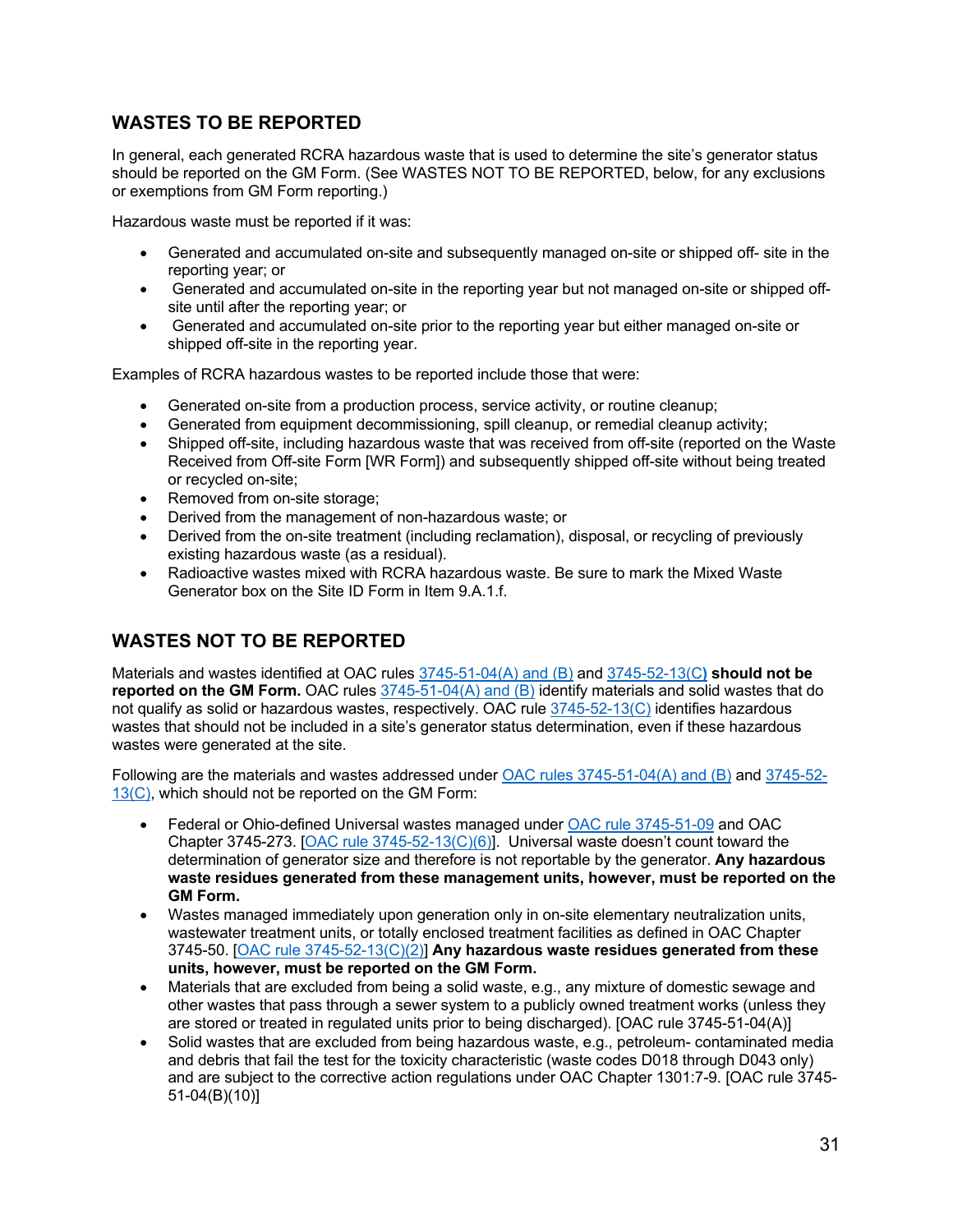- Waste exempt from regulation because the waste has not exited the raw material storage or production unit yet, as specified in OAC rule 3745-51-04(C). [\[OAC rule 3745-52-13\(C\)\(1\)\]](https://epa.ohio.gov/static/Portals/30/rules/HW%20Rules/oac_rules/52-13.pdf)
- Hazardous waste that has been collected as a sample(s) for the purpose of determining its characteristic or composition, as specified in OAC rule 3745-51-04(D). [\[OAC rule 3745-51-](https://epa.ohio.gov/static/Portals/30/rules/HW%20Rules/oac_rules/51-05.pdf) [05\(C\)\(1\)\]](https://epa.ohio.gov/static/Portals/30/rules/HW%20Rules/oac_rules/51-05.pdf)
- Sample(s) undergoing treatability studies, as specified in OAC rule 3745-51-04(E). [\[OAC rule](https://epa.ohio.gov/static/Portals/30/rules/HW%20Rules/oac_rules/52-13.pdf) [3745-52-13\(C\)\(1\)\]](https://epa.ohio.gov/static/Portals/30/rules/HW%20Rules/oac_rules/52-13.pdf)
- Sample(s) undergoing treatability studies at the laboratory or testing facility, as specified in OAC rule 3745-51-04(F). [\[OAC rule 3745-52-13\(C\)\(1\)\]](https://epa.ohio.gov/static/Portals/30/rules/HW%20Rules/oac_rules/52-13.pdf)
- Hazardous waste that is a specified recyclable material such as ethyl alcohol or scrap metal, as specified in OAC rule 3745-51-06(A)(3). [\[OAC rule 3745-52-13\(C\)\(1\)\]](https://epa.ohio.gov/static/Portals/30/rules/HW%20Rules/oac_rules/52-13.pdf)
- A residue of hazardous waste in an empty container or in an inner liner removed from an empty container, as specified in OAC rule 3745-51-07(A)(1). [\[OAC rule 3745-52-13\(C\)\(1\)\]](https://epa.ohio.gov/static/Portals/30/rules/HW%20Rules/oac_rules/52-13.pdf)
- PCB wastes regulated under the Toxic Substance Control Act, as specified in OAC rule 3745-51- 08, unless mixed with a hazardous waste. [\[OAC rule 3745-52-13\(C\)\(1\)\]](https://epa.ohio.gov/static/Portals/30/rules/HW%20Rules/oac_rules/52-13.pdf)
- Wastes recycled, without prior storage, only in an on-site process subject to regulation under OAC rule 3745-51-06(C)(2). [\[OAC rule 3745-52-13\(C\)\(3\)\]](https://epa.ohio.gov/static/Portals/30/rules/HW%20Rules/oac_rules/52-13.pdf)
- Used oil that is recycled and is also a hazardous waste solely because it exhibits a hazardous waste characteristic and is managed under OAC Chapter 3745-279. [OAC rule [3745-52-13\(C\)\(4\)\]](https://epa.ohio.gov/static/Portals/30/rules/HW%20Rules/oac_rules/52-13.pdf)
- Spent lead-acid batteries managed under the requirements of OAC rule 3745-266-80, which includes persons who reclaim spent lead-acid batteries that are recyclable materials; persons who generate, transport, or collect spent batteries; persons who regenerate spent batteries; or persons who store them (other than spent batteries that are to be regenerated). [\[OAC rule 3745-52-](https://epa.ohio.gov/static/Portals/30/rules/HW%20Rules/oac_rules/52-13.pdf) [13\(C\)\(5\)\]](https://epa.ohio.gov/static/Portals/30/rules/HW%20Rules/oac_rules/52-13.pdf) **Any hazardous wastes generated during battery reclamation, however, must be reported on the GM Form**
- Recyclable materials that are reclaimed to recover economically significant amounts of gold, silver, platinum, palladium, iridium, osmium, rhodium, ruthenium, or any combination of these. [\[OAC rule 3745-266-70\]](https://epa.ohio.gov/static/Portals/30/rules/HW+Rules/oac_rules/266-70.pdf)
- Hazardous waste pharmaceuticals as defined in OAC rule 3745-266-500 if your facility is a Healthcare Facility and has notified as such. These wastes do not count towards your hazardous waste generator status determination as a Healthcare Facility; this exception does not apply to Reverse Distributors
- Episodic generation event wastes managed in compliance with 3745-52-230 to 233. **Hazardous waste generated by a LQG outside of the 60-day episodic event(s), however, must be reported on the GM Form.**

**Do not** report wastes that are defined as hazardous only by certain states and are not regulated by U.S. EPA.

### <span id="page-31-0"></span>**ITEM-BY-ITEM INSTRUCTIONS**

NOTE: Fill out a separate GMF orm whenever a combination of wastes would require more than one:

- Source Code (Box C), or
- Form Code (BoxD).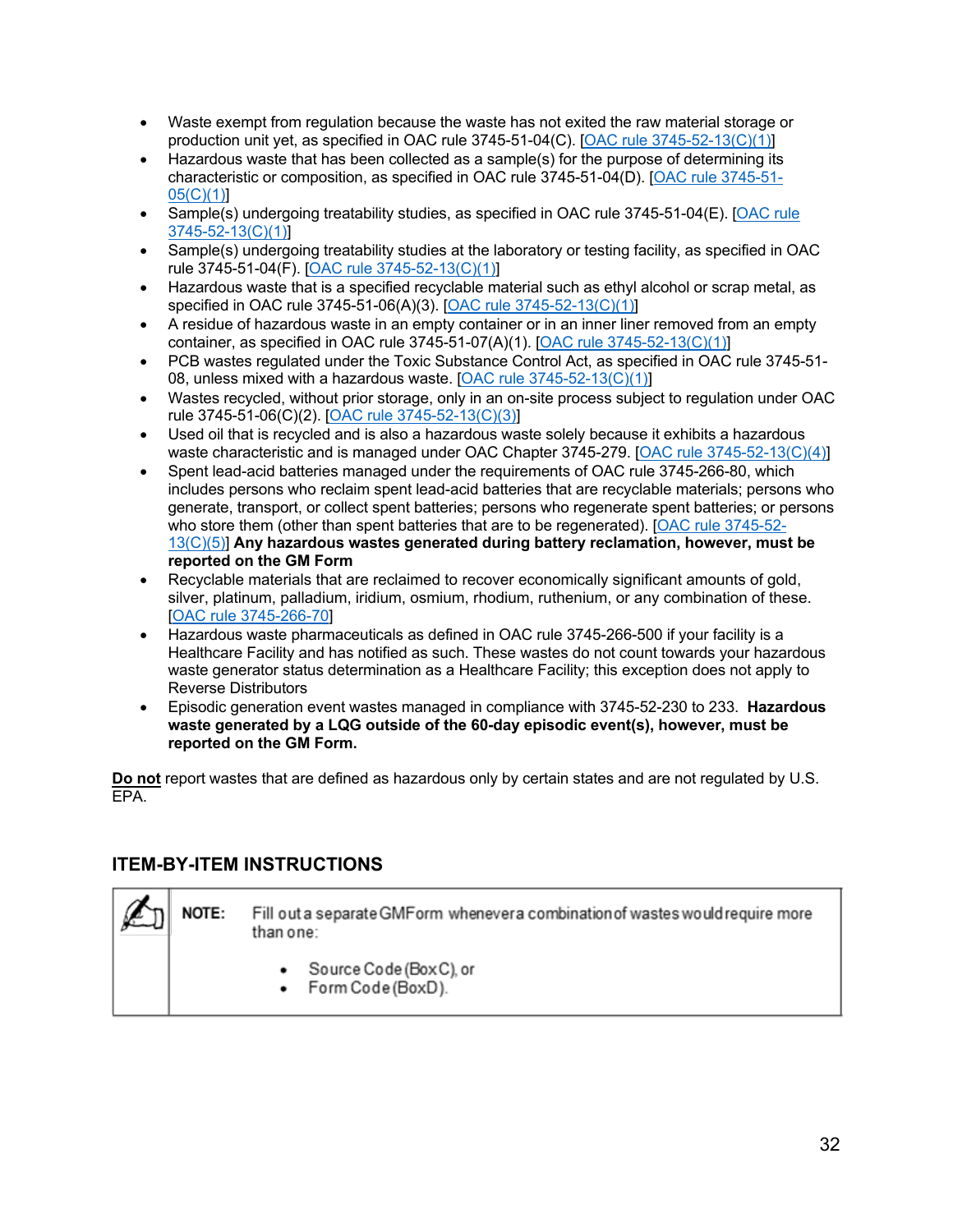## **Section 1: Waste Description**

**BOX A** Provide a concise description of the waste in a maximum of 60 characters, citing the waste type, source, and the generic chemical name or primary hazardous constituents. When describing the waste, don't be too vague ("Waste flammable liquid") or overly detailed (listing every single chemical in a lab pack). Describe the waste and how it was generated in everyday terminology; "Spent xylene and toluene from paint booth cleaning" or "Outdated chemicals from a lab clean-out" are acceptable descriptions. The codes required in boxes B-D will provide additional details about the waste and reduce the need to explain it further in Box A.

> It is not necessary to include DOT manifest labeling descriptions such as "RQ", "n.o.s.", Hazard Class, or UN/NA code. EPA does not use this information.

## **BOX B EPA Hazardous Waste Code**

Enter all EPA hazardous waste codes that apply to the waste reported in Box A. A list of EPA hazardous waste codes can be found on our website at List [of RCRA Waste Codes.](https://epa.ohio.gov/static/Portals/32/annualreport/WasteCodesFromInstructionManual03.pdf) Do not include codes for materials regulated by a state agency only and not by U.S. EPA. There is space for up to 21 codes in Box B; if you have additional codes, check the More... box and record the overflow in the area provided after the Comment section. Use a columnar format with enough spaces between the codes to provide readability.

If you have notified as a Healthcare Facility, do not list any hazardous waste codes (including PHARMS or PHRM) that pertain to the facility's hazardous waste pharmaceuticals. These wastes do not count towards the facility's hazardous waste generation determination.

If your facility has notified as a Reverse Distributor, you must list the actual hazardous waste codes and not PHARMS or PHRM. All hazardous waste pharmaceuticals must be reported by Reverse Distributors.

턣 k. EPA Hazardous Waste Codes, List of RCRA [Waste Codes](https://epa.ohio.gov/static/Portals/32/annualreport/WasteCodesFromInstructionManual03.pdf)

### **BOX C Source Code and Management Method**

Enter the Source Code that best describes the production, service, or waste management process that was the source associated with generation of the waste. If the hazardous waste was mixed with other non-hazardous materials, report the Source Code for only the hazardous waste portion.

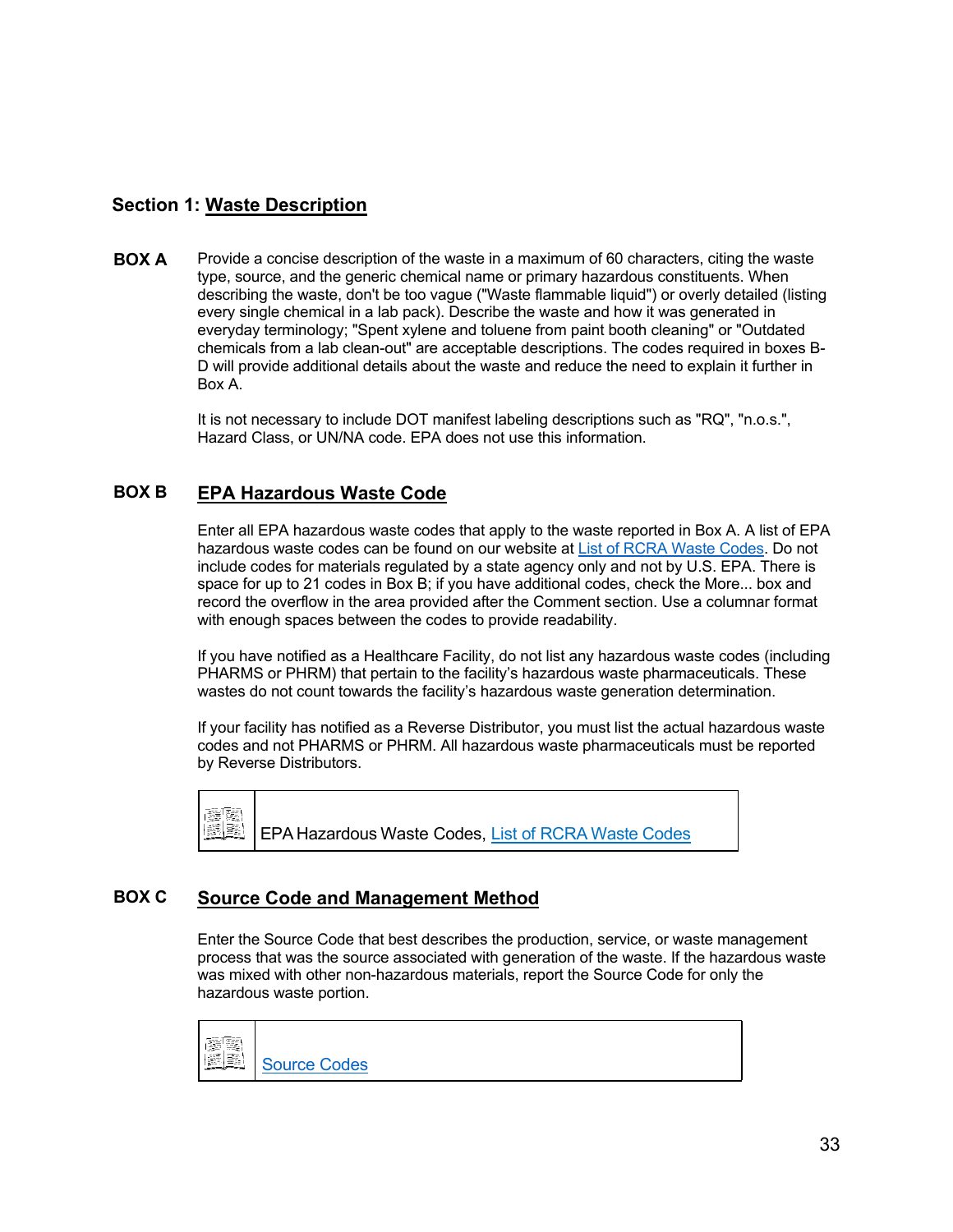If the Source Code is G25, indicating that the waste is a residual from a hazardous waste management process, you also need to provide the Management Method code for the process that generated the waste. An example of a G25 waste is still bottoms from distillation of spent solvents.

If the Source Code is NOT G25, leave the Management Method code blank**.** Do not report H141 (Storage/Transfer) as a Management Method code in this section.

**NOTE**: Provide the [Management Method](#page-71-0) Code only if the Source Code is G25.

If reporting Source Code G61 (Hazardous waste received from off-site for storage/bulking and transfer off-site for treatment or disposal), G17 (Academic lab cleanout under OAC rule 3745-52-213), or G51 (Hazardous wastes received by an LQG from VSQGs under the control of the same person), the generation amount must be zero (0) in Section 2 – Item B.

Two new Source Codes, G51 and G76, were added for the 2021 Biennial Report. Source Code G51 should be used when hazardous waste received by an LQG from VSQGs under the control of the same person. Source Code G76 should be used when evaluated hazardous waste pharmaceuticals are accumulated by a reverse distributor.

#### **BOX D Waste Form Code**

Review the Waste Form Codes and enter the code that best corresponds to the physical form or chemical composition of the hazardous waste reported in Box A. If you are unsure, review laboratory analysis results or other information you have obtained from your off-site receiving facility. Hazardous waste pharmaceuticals should be reported with the Form Code W005 and only by Reverse Distributors and receiving facilities. Hazardous waste pharmaceuticals do not count towards a generator's status determination for a Healthcare Facility and therefore are not reportable by them on a GM Form.



### **BOX E Waste Minimization Code**

Enter the code from the list below that best corresponds to waste minimization, recycling, or pollution prevention efforts implemented or continuing during this reporting year to reduce the volume and toxicity of the hazardous waste reported in Section 1. If minimization was not attempted (to the point of implementing a change) for this waste, you must enter an "X" (no waste minimization efforts were implemented for this waste) for this item.

You may provide in the Comments section any additional information (including toxicity and quantity reductions to the extent that data are available) that will help EPA and the states understand your efforts to prevent pollution, minimize waste, or recycle in regard to this waste stream. Additionally, you may explain in the Comments section why your efforts were either successful or unsuccessful or why you did not implement waste minimization efforts for this reporting year.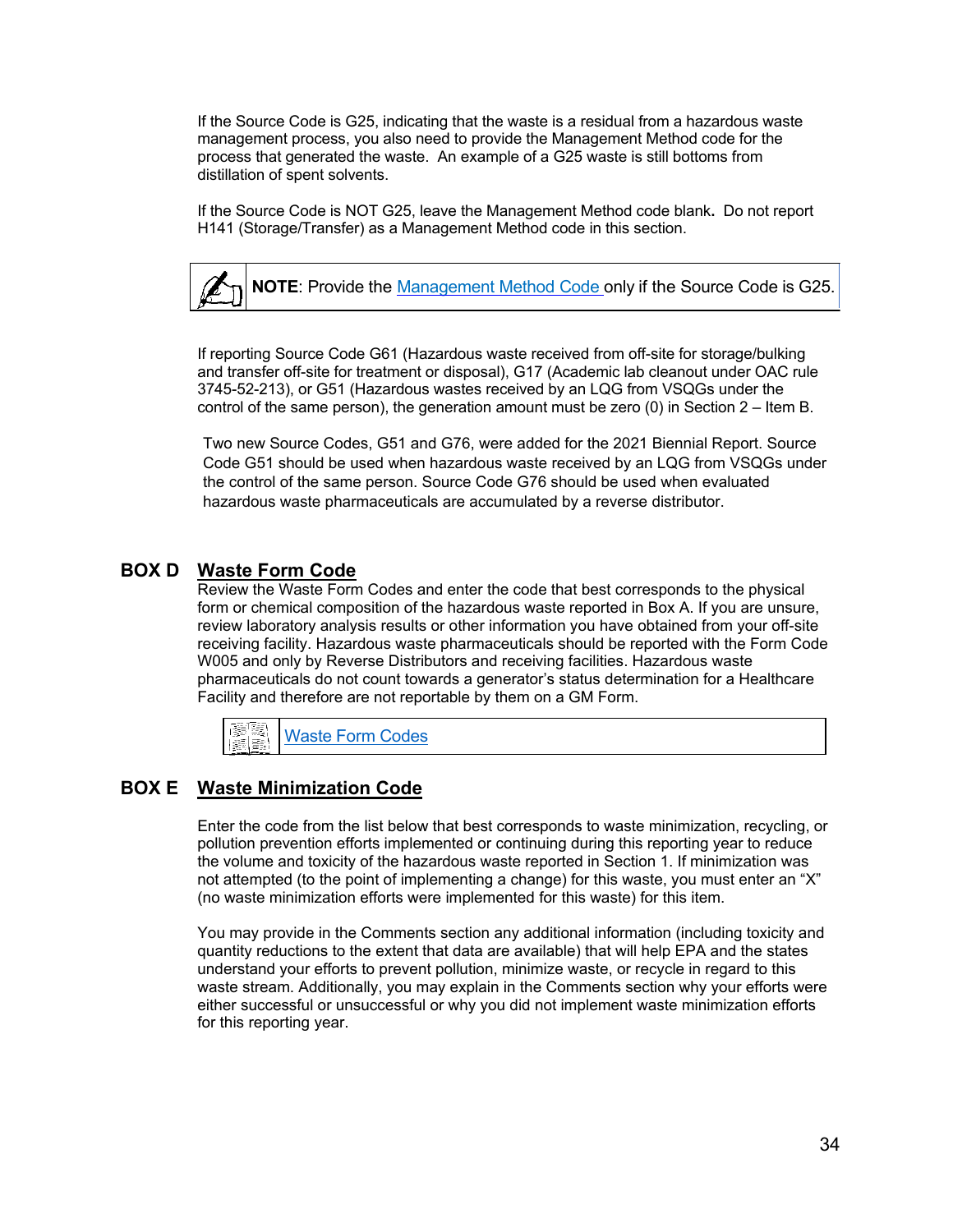| The facility-initiated waste minimization efforts prior to 2019 and continued these efforts during<br>the 2021 reporting year for this hazardous waste                                           |                                                                                                 |                                                                                                                                                                                                                                                                                                                                                                                                                                                                                                                                                                                                                                                                                                                                                                                                                      |  |  |
|--------------------------------------------------------------------------------------------------------------------------------------------------------------------------------------------------|-------------------------------------------------------------------------------------------------|----------------------------------------------------------------------------------------------------------------------------------------------------------------------------------------------------------------------------------------------------------------------------------------------------------------------------------------------------------------------------------------------------------------------------------------------------------------------------------------------------------------------------------------------------------------------------------------------------------------------------------------------------------------------------------------------------------------------------------------------------------------------------------------------------------------------|--|--|
| Code                                                                                                                                                                                             | Description                                                                                     | Examples                                                                                                                                                                                                                                                                                                                                                                                                                                                                                                                                                                                                                                                                                                                                                                                                             |  |  |
| A                                                                                                                                                                                                | Continued<br>initiatives to<br>reduce quantity<br>and/or toxicity of<br>this waste              | ·Improved production/synthesis processes, e.g., increased efficiency in<br>product usage/formulation, use of less harmful ingredients, modified<br>product composition, or implemented technology conversion.<br>•Modified equipment, layout, and/or piping, e.g., longer auto bath<br>analyzers, wastewater treatment system upgraded.<br>•Undertook inventory control/waste management processes or safety/good<br>operating practices, e.g., materials shelf-life control, clearinghouse for<br>materials exchange, better labeling procedures, improved maintenance<br>schedule/record keeping/procedures, control production schedule to<br>minimize equipment and feedstock changeovers, bulk systems that<br>replace drums, improved storage, spill/leak/accident prevention, cleaning<br>or degreasing, etc. |  |  |
| B                                                                                                                                                                                                | Continued<br>initiatives to<br>recycle the waste<br>either on-site or<br>off-site               | The waste was used, reused, or reclaimed as a result of a change in the<br>product formulation, product's chemical ingredients, or equipment;<br>materials management process with a goal of sustainable use of materials,<br>etc.                                                                                                                                                                                                                                                                                                                                                                                                                                                                                                                                                                                   |  |  |
|                                                                                                                                                                                                  | hazardous waste                                                                                 | The facility-initiated waste minimization efforts during the 2021 reporting year for this                                                                                                                                                                                                                                                                                                                                                                                                                                                                                                                                                                                                                                                                                                                            |  |  |
| C                                                                                                                                                                                                | Implemented new                                                                                 | See examples above for Code A.                                                                                                                                                                                                                                                                                                                                                                                                                                                                                                                                                                                                                                                                                                                                                                                       |  |  |
|                                                                                                                                                                                                  | initiatives to<br>reduce quantity<br>and/or toxicity of<br>this waste                           |                                                                                                                                                                                                                                                                                                                                                                                                                                                                                                                                                                                                                                                                                                                                                                                                                      |  |  |
| D                                                                                                                                                                                                | Implemented new<br>initiatives to<br>recycle the waste<br>either on-site or<br>off-site         | See examples above for Code B.                                                                                                                                                                                                                                                                                                                                                                                                                                                                                                                                                                                                                                                                                                                                                                                       |  |  |
| The facility examined or attempted waste minimization efforts for this hazardous waste, but<br>determined it was impracticable to implement these efforts; or the facility did not attempt waste |                                                                                                 |                                                                                                                                                                                                                                                                                                                                                                                                                                                                                                                                                                                                                                                                                                                                                                                                                      |  |  |
|                                                                                                                                                                                                  | minimization efforts                                                                            |                                                                                                                                                                                                                                                                                                                                                                                                                                                                                                                                                                                                                                                                                                                                                                                                                      |  |  |
| N                                                                                                                                                                                                | Waste<br>minimization<br>efforts found to<br>be economically<br>or technically<br>impracticable | Economic constraints or not economically feasible; technical limitations of<br>manufacturing operations, problems preventing or halting efforts (e.g.,<br>concern of declined product quality); not appearing to be feasible due to<br>regulatory issues (e.g., permitting requirements or burdens); lack of<br>available technology, etc.                                                                                                                                                                                                                                                                                                                                                                                                                                                                           |  |  |
| X                                                                                                                                                                                                | No waste<br>minimization<br>efforts were<br>implemented for<br>this waste                       | The waste was received from off-site and was not generated at this<br>location; the waste is infrequently generated.                                                                                                                                                                                                                                                                                                                                                                                                                                                                                                                                                                                                                                                                                                 |  |  |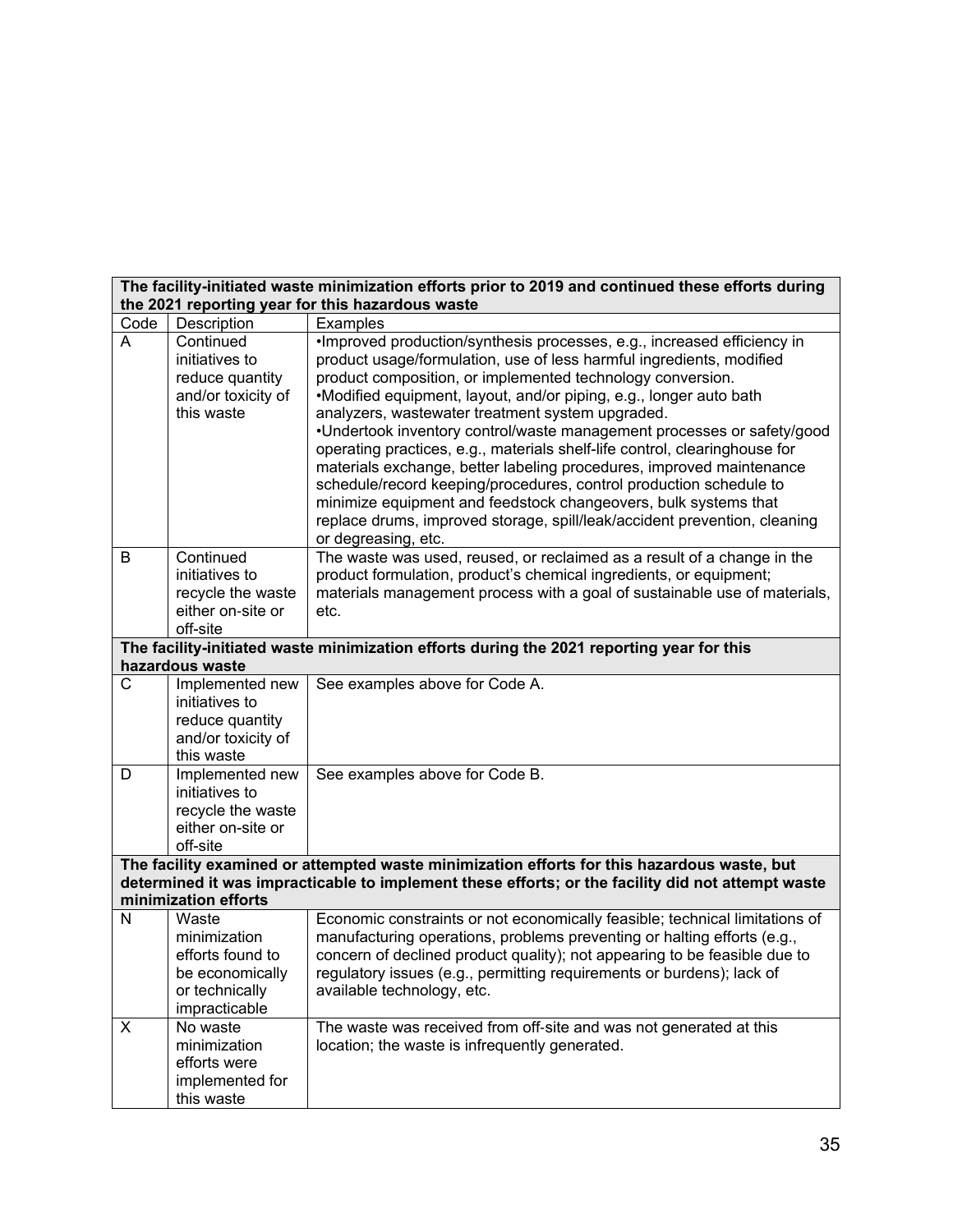## **BOX F Mixed Waste Generator**

Mark an "X" in the box if you are a generator of mixed waste (waste that is both hazardous and radioactive). RCRA defines "mixed waste" as waste that contains both hazardous waste and source, special nuclear, or by-product material subject to the Atomic Energy Act (AEA), RCRA section 1004(41), 42 U.S.C. 6903 (63 FR 17414; April 9, 1998).

### **Section 2: Quantities of Hazardous Waste Generated**

All quantities listed on this page should be in the same Unit of Measure. If the waste was shipped in gallon units, please report it as such and provide the density in Box C as required. This makes it possible for Ohio EPA to compare waste shipments reported by generators with waste receipts reported by receiving facilities. The density conversion factor used can be quite different between the two reports and leads to questions about the validity of the data. Having information on the original values prior to conversion to weight units will help Ohio EPA determine if a problem exists. If a waste stream was shipped in two different units, some in gallons and some in pounds, convert it all to the same unit and list the density conversion factor used.

There are empty boxes allowing for free hand entry of quantities generated. Please write legibly with proper decimal placement, if applicable, to allow for correct data entry.

Use the Unit of Measure that most accurately portrays the waste amount. For example, converting from pounds to tons and then rounding would be less accurate than simply reporting the original pounds value.

#### **BOX A Quantity Generated in the previous year**

Enter the total quantity of the hazardous waste that was generated during the previous year for the waste described in Section 1. If the waste was not generated in the previous year, enter 0 (zero). The unit of measure (UOM) for Boxes A and B must be the same and will be reported in Box C. If you have difficulty determining the previous year quantity, estimate it as best you can and use the site's previous year Report as a reference, if one was submitted. No statistics will be compiled from the data provided in Box A and providing it is optional.

#### **BOX B Quantity Generated in the reporting year**

Enter the total quantity of the hazardous waste that was generated during the reporting year for the waste described in Section 1. The UOM and density will be reported in Box C and must be the same as Box A.

NOTE: Be sure to include the quantity of any unshipped waste that you had in your storage area as of December 31 as part of the total amount generated during the reporting year.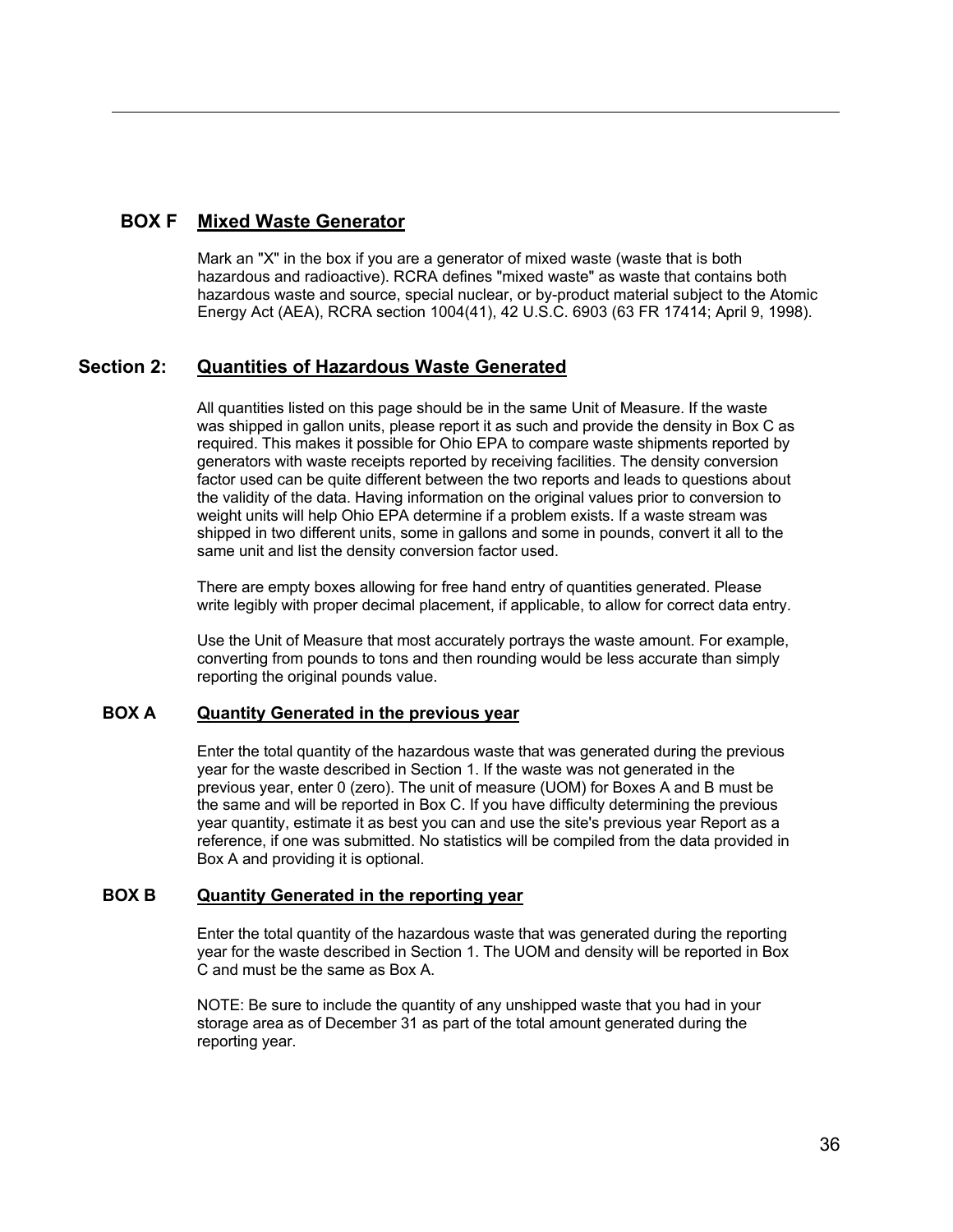## **BOX C UOM and Density**

Enter the unit of measure (UOM) code for the quantity you reported in Boxes A and B. Report quantities in one of the units of measure listed below. If you select a volumetric measure (gallons, liters, or cubic yards), you must report the density of the waste. For comparison purposes, the density of water is 8.34 lbs/gal.

- Code Unit of Measure<br>P Pounds
- P Pounds<br>T Short to
- Short tons (2,000 pounds)
- K Kilograms<br>G Gallons
- **Gallons**
- L Liters
- Y Cubic yards

## **Density**

Complete density if you entered Gallons, Liters, or Cubic Yards as the unit of measure. Enter density in either pounds per gallon (lbs/gal) or specific gravity (sg) and check the appropriate box.

### **Was this Waste Treated, Disposed of, or Recycled On-Site?**

Check Yes or No to indicate if the site conducted on-site treatment, disposal, or recycling of the waste reported in Box B. If you checked Yes, complete the box for Onsite System 1, and possibly System 2, if applicable. Do not report inactive disposal units in Box D; these are to be listed in Section 4 on the next page along with end of year storage in permitted units.

If the waste is RCRA-regulated and therefore required to be reported, you should submit On-site Process System information for hazardous waste managed on-site, regardless of the regulatory status of the unit.

**Continue to On-site Process System 1** if you checked Yes.

**Skip to Section 3** if you checked No.

# **On-Site Process System 1 and 2**

### **Management Method**

Enter the code for the management system that this waste enters (list begins on page 73). Space is provided to report the on-site management by as many as two different management methods. If you do not have a second process system, leave On-site Process System 2 blank. The space provided for the second on-site system should be used only in the special case of the management of the same waste stream on-site by more than one process system during the reporting year. The two systems would be separate and distinct processes, not intermediate steps. In situations where there are multiple processes leading to an ultimate disposition, such as pre-treatment prior to underground injection, report the underground injection as the sole process system. The extra space should not be used to report the on-site management of the treatment residual generated from management of the waste by the first system type. Report onsite management of treatment residuals on a separate GM Form.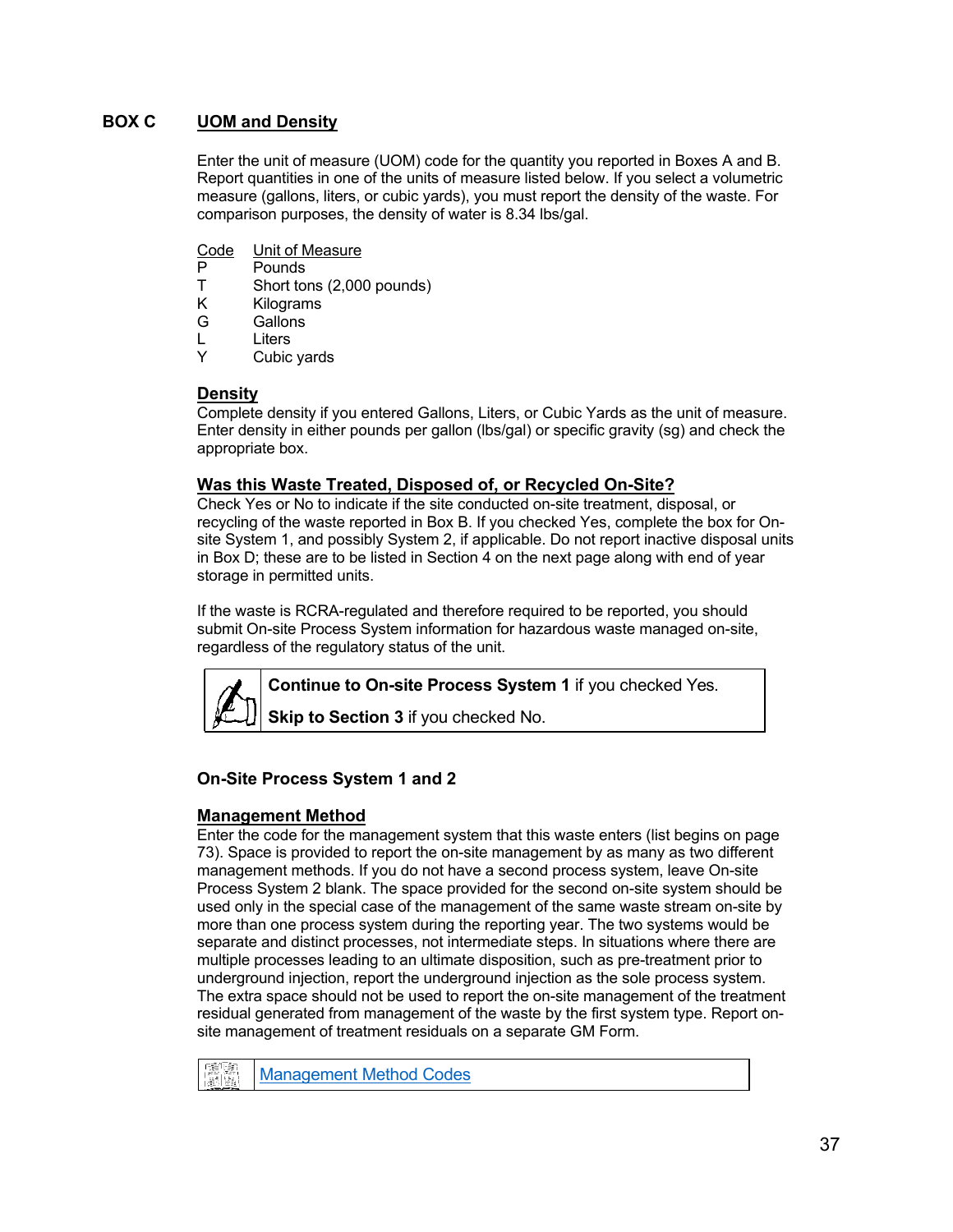### **Quantity Treated, Disposed, or Recycled On-site in the reporting year**

Enter the quantity of hazardous waste described in Section 1 that was treated, disposed, or recycled on-site during the reporting year. Report the quantity in the same unit of measure reported in Section 2, Box C.

### **Section 3: Off-site Shipment of Hazardous Waste**

This section requests information on off-site shipment of hazardous waste. This includes the EPA ID of the initial facility to which the waste was shipped, the management method used at that facility, and the total quantity of the waste shipped there during the report year. Include hazardous wastes shipped in the reporting year but generated in a previous year. Report the quantity in the same unit of measure as Section 2, Box C.

Space is provided to report shipments to four different facilities. Leave unused rows blank. If the waste you reported in Section 1 was shipped to more than four facilities during the reporting year, you need not complete the entire form again. Simply attach a second copy of the GM Form leaving blank all entries except Section 3, Boxes B, C, D, and E.

### **BOX A Was Any of this Waste Shipped Off-Site in the reporting year?**

Check Yes or No to indicate if any of the waste described in Section 1 was sent off-site during the reporting year.



### **BOX B EPA ID of Facility to Which Waste Was Shipped**

Enter the 12-digit EPA ID of the receiving facility to which the waste was shipped. If the facility does not have an EPA ID, leave this space blank and note the reason in the comment section, referencing Section 3, Box B. If the receiving facility is located outside the United States, read the Special Instructions section beginning on page 53 under "Wastes shipped to or received from foreign countries". A list of "FC" ID numbers that DERR uses internally to identify foreign hazardous waste handlers in the Hazardous Waste Report begins on page 73.

Please review the manifests carefully when compiling the information for this section. The facility's EPA ID must correspond with the information you report on the OI Form (Off-Site Transporters and Receiving Facility Information). Receiving facility information is listed in Section 8 on the manifest, while transporter 1 is listed in Section 6 and transporter 2 in Section 7. Past report submittals have contained errors in which the transporter's ID was incorrectly listed as the receiving facility's, particularly with TSD facilities that have a transportation division. Transporter ID numbers are assigned to the company's headquarters, not necessarily to the location where the truck is stationed.

### **BOX C Management Method Shipped To**

Review the Management Method Codes that begin on page 73. Enter the Management Method Code that best describes the way in which the waste was managed at the initial receiving facility reported in Box B. This information should be recorded by the initial receiving facility in Item 19 of the manifest and in Item 36 of a continuation sheet. Call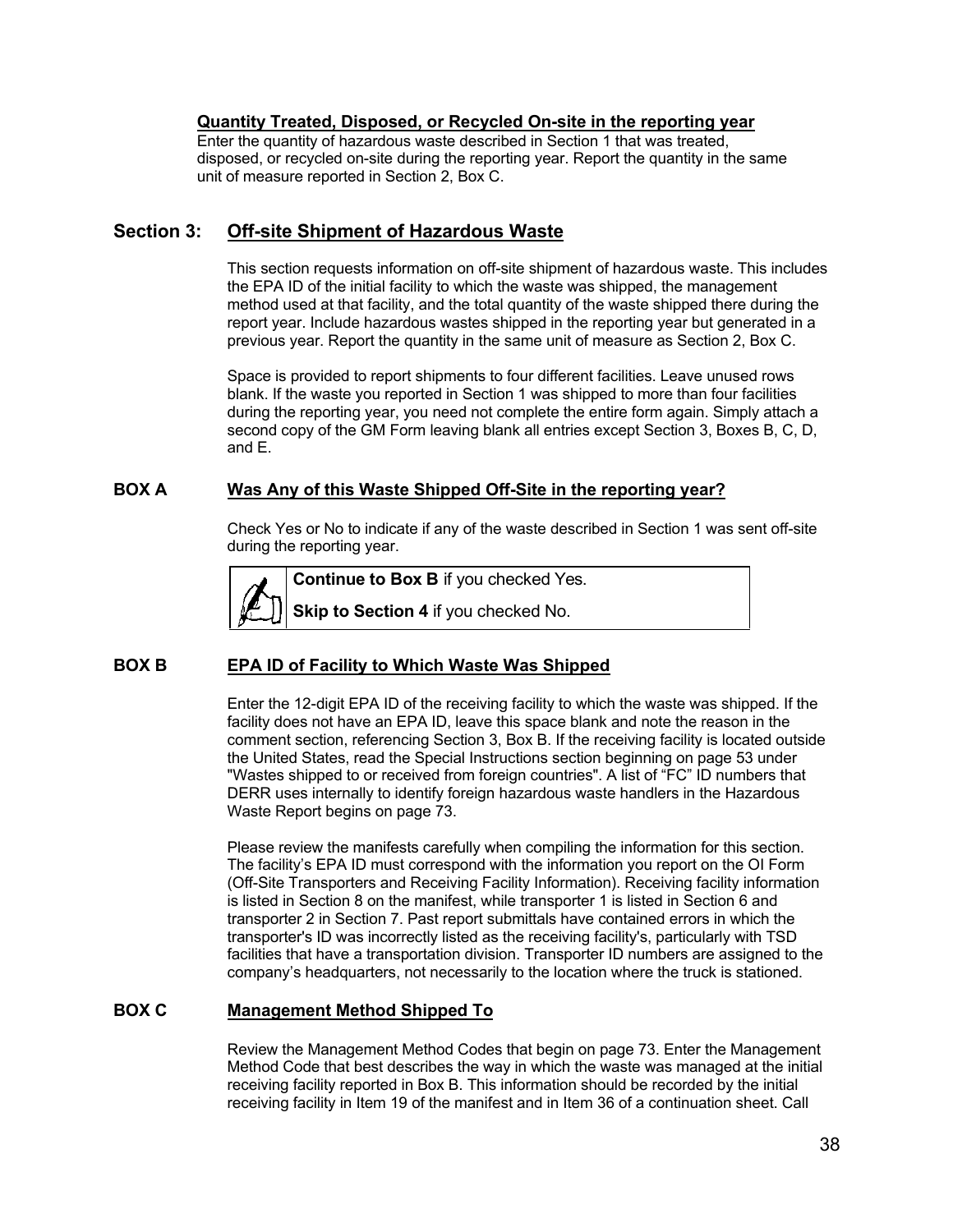the facility for information or check documentation provided by them if you do not know the correct Management Method type.

This part of the GM Form continues to be the most frequent data quality concern. Here are some suggestions for ensuring that the Management Method code you report is accurate:

- Consult the [national list of receiving facilities available](https://epa.ohio.gov/static/Portals/32/annualreport/NTSD.pdf) through a link on the Report Web page. This list was compiled using U.S. EPA's Biennial Report database and other reliable sources. The management method codes in this list are the ones considered valid by Ohio EPA staff when reports are reviewed.
- Ask the waste management company to give you the management method code for the initial receiving facility as well as information on the final disposition of the waste. In many instances the initial receiver re-ships the waste to another TSD facility. The management method code in Section 3 Box C should match the handling method used by the facility listed in Section 3 Box B, the initial receiver. Do not confuse the requirements of this Report with those of the Toxic Release Inventory (Form R); they are not the same.
- Ask the TSD facility to give you the actual management method code they report to the state rather than a literal description that you have to interpret. For example, facilities may have numerous wastewater treatment processes but some list one representative management method code on their waste receipt report rather than several specific ones.
- If the TSD facility divides a waste stream and manages it by completely different methods, such as solvent recovery on one portion and fuel blending on the remainder, list the EPA ID number of the facility twice and apportion the amounts for each of the management method codes. However, if the TSD facility stabilizes a waste and then disposes of it in an on-site landfill, report the ultimate disposition as landfill with H132 as the management method code and not stabilization.
- If you need to use the "Other" Management Method code for TSD facilities, please be sure to explain the handling method in the comment section. The Hazardous Waste Report Coordinator can read the description and determine whether there is a specific code for this method.



### **BOX D Total Quantity Shipped in the reporting year**

Enter the total quantity of the waste shipped to the facility during the reporting year. Report in the same unit of measure entered in Section 2, Box C. Shipment quantities should equal the total quantity recorded on Uniform Hazardous Waste Manifests for this site during the reporting year, unless there were rejections or discrepancies.

NOTE: If some of the waste generated in the reporting year was not shipped but instead remained on-site in an accumulation area, Section 3 Box D totals will not equal the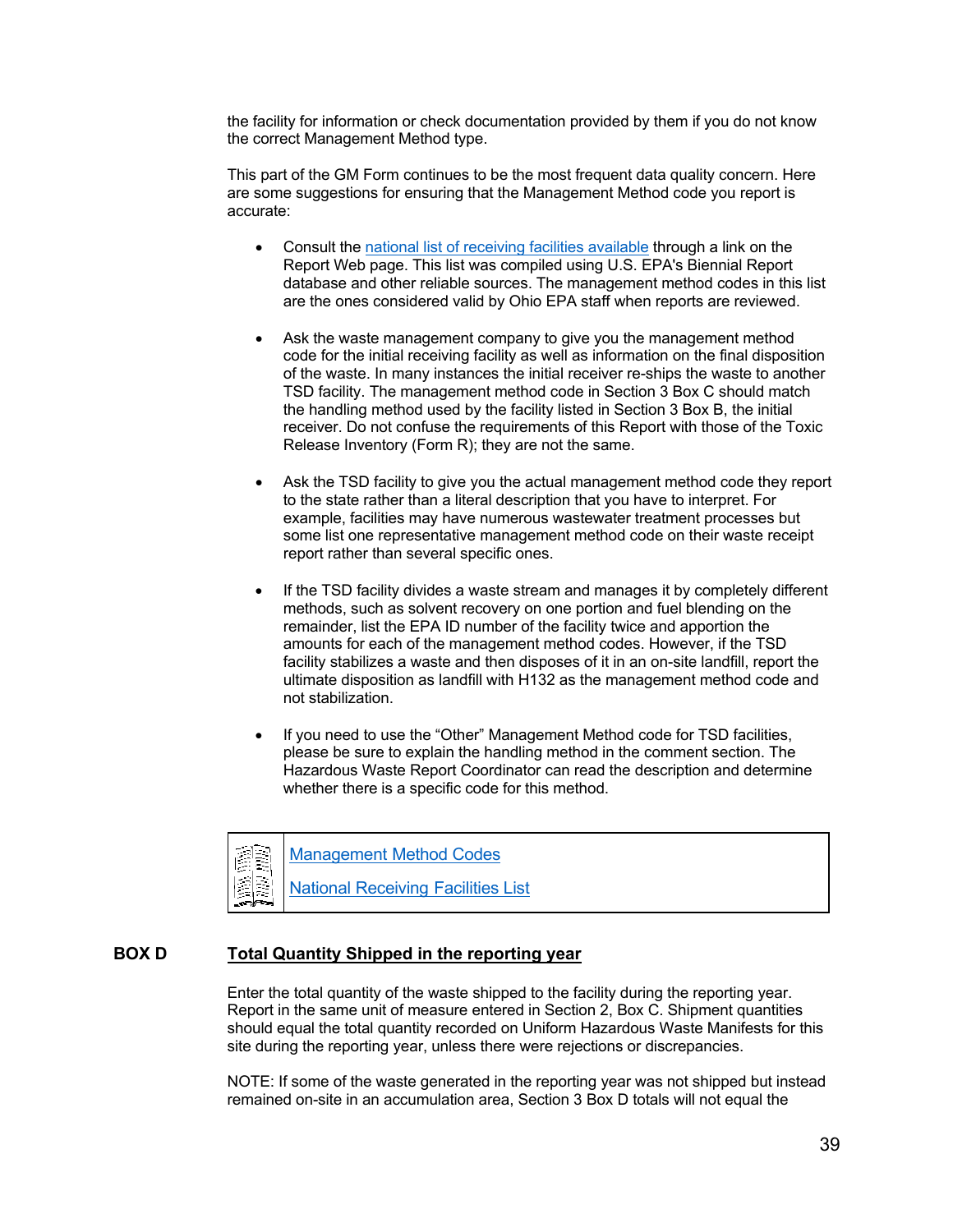amount reported in Section 2 Box B. This is acceptable. The total quantity of hazardous waste generated by this site will be calculated using the Section 2 Box B amounts from each GM Form submitted. TSD facilities should list wastes remaining on-site in permitted storage areas in Section 4 Box B.

### **Section 4: On-Site Waste Storage and Inactive Disposal Units**

Section 4 applies to:

- generators or receiving facilities that have received permits from Ohio EPA that allow them to have areas in which they can store waste for greater than 90 days
- sites that have been cited by Ohio EPA for acting as a TSD facility but are without the required permit
- sites that have inactive surface impoundments and disposal units that are undergoing formal closure.

The questions in Box A are designed to clarify whether the waste was generated in the reporting year but not shipped by December 31, or if it was generated in a previous year and remained on-site during all of the reporting year. If the waste was shipped off-site in the reporting year, it should be recorded in Section 3; Section 4 is only for waste that remained on-site as of December 31. If the storage unit is pending closure but is only used for less than 90-day generator accumulation, it is not necessary to list that waste in Section 4. Use the comment section to explain the situation. Contact HW Report support staff in DERR if you have any questions about how this section applies to your site.

### **BOX A As of December 31, Did Any of this Waste Remain On-site?**

Check "Yes" or "No" to indicate if the site had waste in a permitted storage area or an inactive disposal unit or surface impoundment as of December 31. If you checked "Yes" to Question 1, indicate in Sections 1.a. and/or 1.b. whether this waste was newly generated/accumulated in the reporting year, or if it was generated/accumulated prior to the reporting year. An inactive disposal unit is one in which the Handling Code begins with the letter D, not an S.

If both Sections 1 and 2 are "No", this form is complete unless comments are necessary or extra waste codes need to be listed in the space provided.

### **BOX B Storage or Disposal Unit Identification**

There are spaces provided for reporting four separate management methods. If you need additional lines, continue into the comment section. Supply the Handling Code, Amount, Unit of Measure, and Density. The latter is required if the UOM is gallons, liters, or cubic yards. A list of Handling Codes follows. Note that these are the same as the codes used in the pre-1995 Facility Report.

### **Storage or Disposal Unit Handling Method Codes**

Storage

- S01 Container (drum, etc.)<br>S02 Tank
- **Tank**
- S03 Waste Pile
- S04 Surface Impoundment (temporary)<br>S05 Drip Pad
- Drip Pad
- S06 Containment Building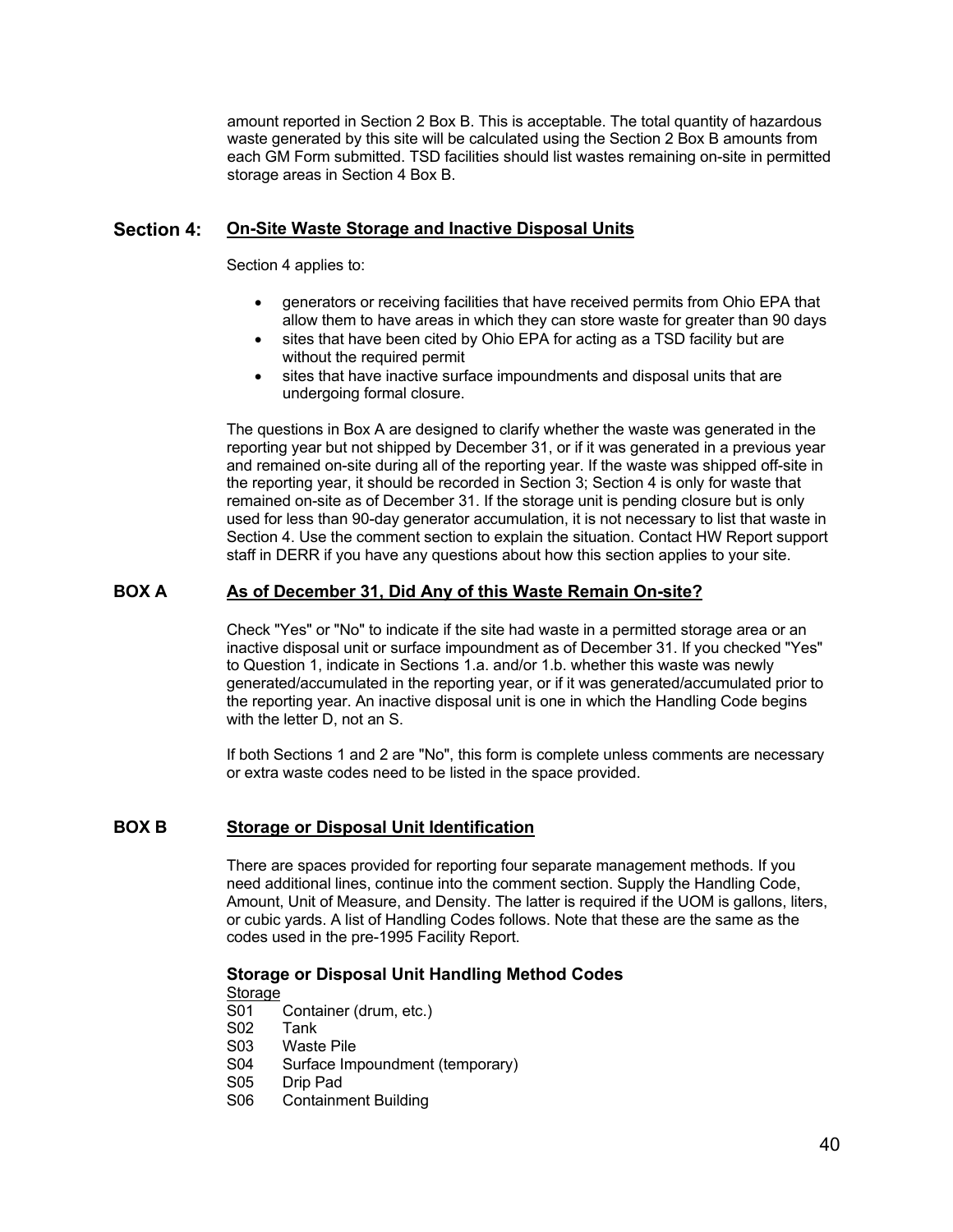- S99 Other (specify in comments
- Disposal<br>D79 l
- D79 Underground Injection<br>D80 Landfill
- Landfill
- D81 Land Treatment<br>D82 Ocean Disposal
- D82 Ocean Disposal<br>D83 Surface Impound
- Surface Impoundment to be Closed as a Landfill
- D99 Other (specify in comments)

# **Comment Section**

Use this section as needed to explain anything contained in the form including any waste minimization efforts. The comments may help Ohio EPAmake determinations of data validity if questions arise during report review. If there are special circumstances surrounding the waste described on the form, please note this here, especially if you are filing the report due to a one-time event. Up to 2000 characters of your comments will be entered to Ohio EPA's database.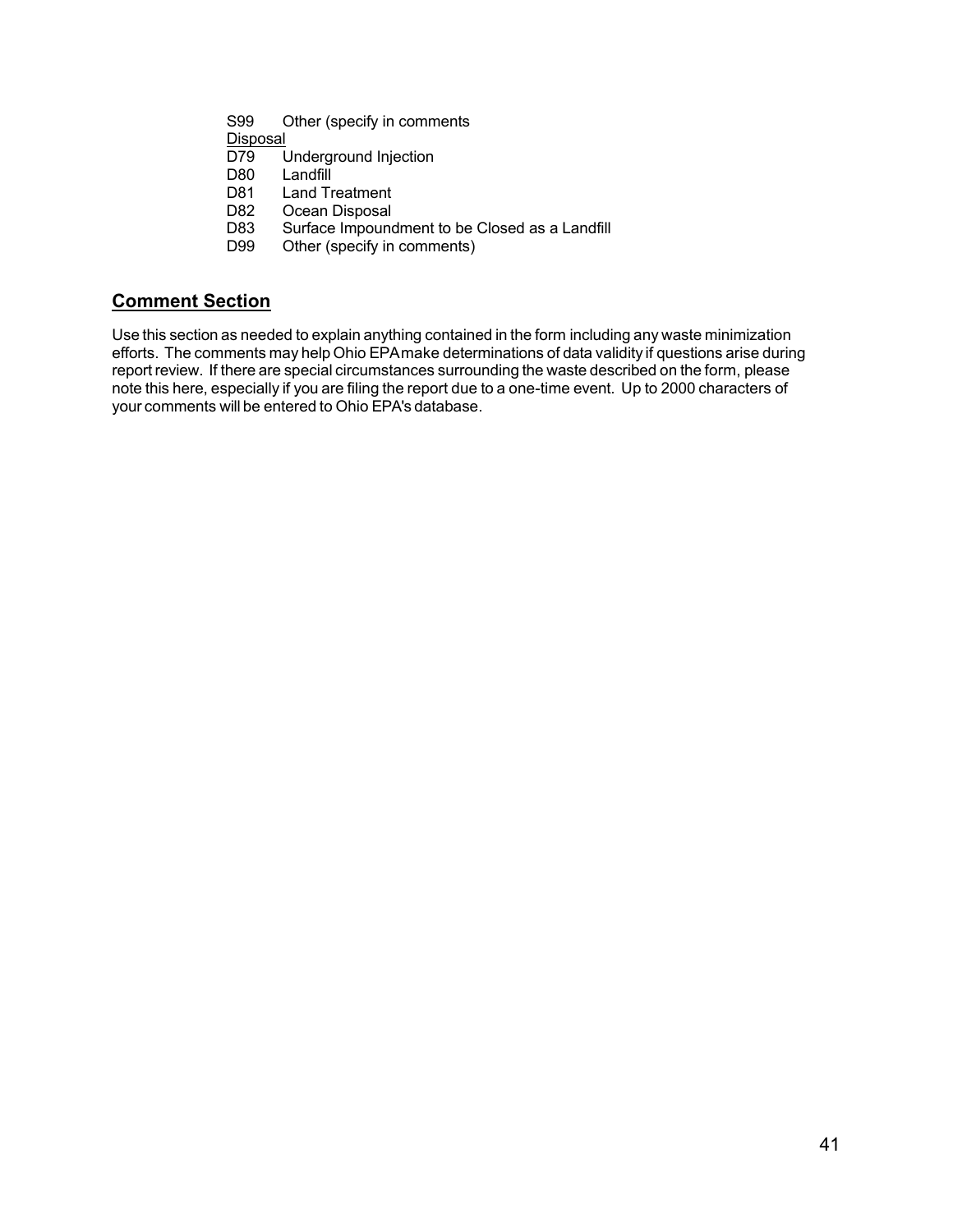# **INSTRUCTIONS- OI FORM – OFF SITE TRANSPORTER AND RECEIVING FACILITY INFORMATION**

## **WHO MUST SUBMIT THIS FORM?**

Sites that had hazardous waste transported off-site in the reporting year must submit an OI Form.

# **PURPOSE OF THIS FORM**

The OI Form documents the names and addresses of off-site transporters and receiving facilities. The latter are listed by EPA ID in Section 3 of one or more GM Forms. The OI Form links with one or more GM Forms to provide the names and addresses of these facilities.

# **HOW TO COMPLETE THIS FORM**

The OI Form is divided into four identical parts. You must fill out one part for each off-site receiving facility to which you shipped hazardous waste and each transporter you used during the reporting year. If these off-site facilities and transporters total more than four, you must photocopy and complete additional copies of the form. You should not complete a separate OI Form for each GM Form; a transporter and/or receiving facility ID should be listed only once.

# **ITEM-BY-ITEM INSTRUCTIONS**

Complete Boxes A through D for **each** off-site receiving facility to which you shipped hazardous waste and Boxes A through C for **each** transporter you used during the reporting year. If the transporter and the receiving facility have the same EPA ID number, you can list them as one site and check both handler types in Box C. The individual EPA IDs for all transporters used and all initial receiving facilities should appear only once on the OI Form; completing a duplicative OI Form per GM Form is not necessary.

Please review the manifests carefully when compiling the information for this form. Receiving facility information is in Sections 9 & 10 on the manifest, while transporter 1 is listed in Sections 5 & 6 and transporter 2 in Sections 7 & 8. Past report submittals have contained errors in which the transporter's ID was incorrectly listed with the receiving facility's name and address, particularly in situations where the company has its own transportation fleet. Conversely, the receiving facility's ID has at times been listed as a transporter when in fact this is not appropriate. Transporter ID numbers are assigned to a company's headquarters, not necessarily to the location where the trucks are stationed.

### **BOX A EPA ID of Transporter or Receiving Facility**

Enter the 12-digit EPA ID number of the off-site receiving facility to which you shipped hazardous waste or the EPA ID number of the transporter who took hazardous waste from your site. If the facility or transporter is based outside of the United States, see the Special Instructions section beginning on page 49 under "Wastes shipped to foreign countries." A list of "FC" ID numbers that DERR uses internally to identify foreign hazardous waste handlers begins on [page 73.](#page-72-0)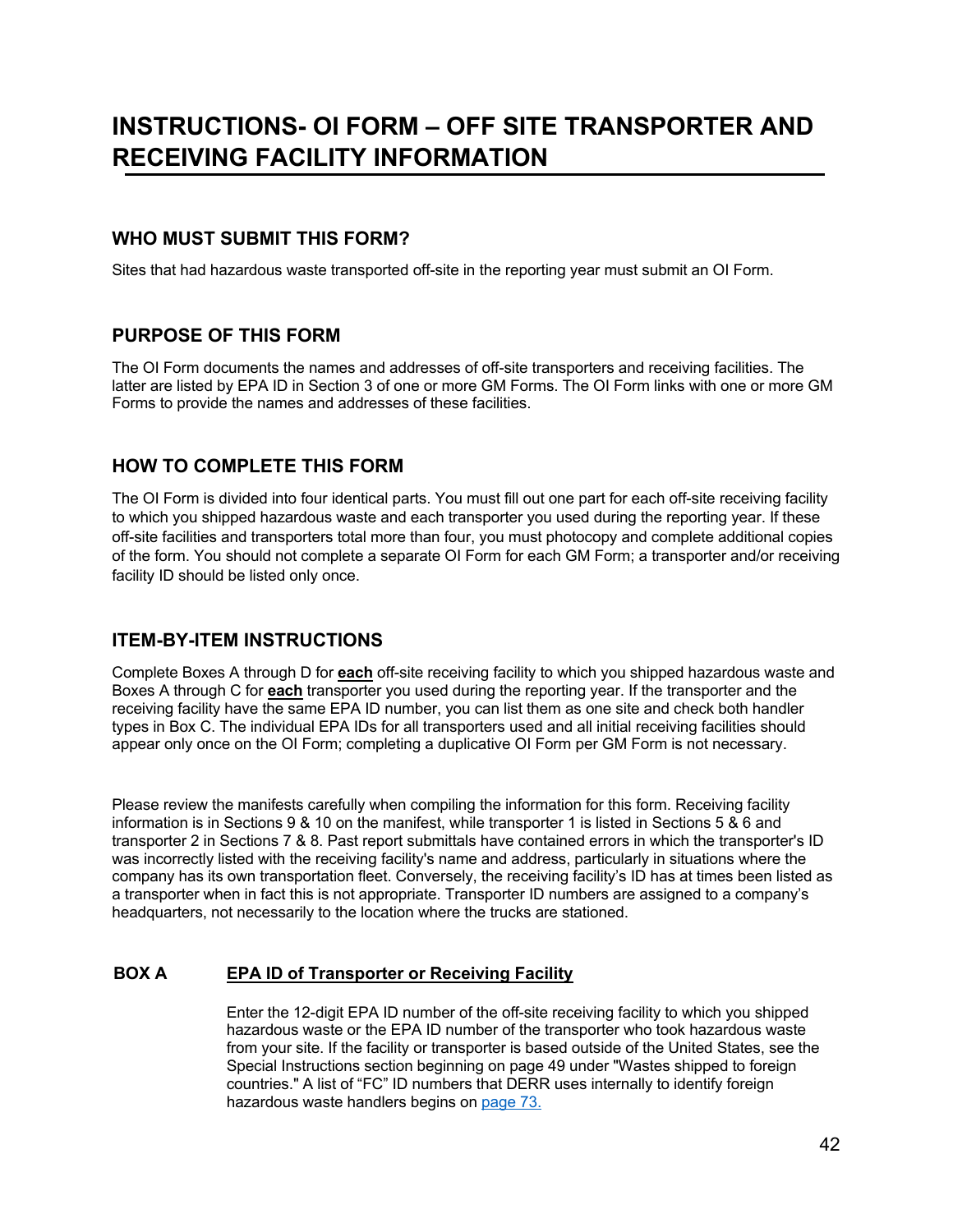### **BOX B Name of Off-site Receiving Facility or Transporter**

Enter the name of the off-site receiving facility or transporter reported in Box A (40 character maximum). If the name has changed, list the current name.

## **BOX C Handler Type**

Check all boxes that apply to describe the handler type of the EPA ID reported in Box A. **BOX D Address of Receiving Facility**

> Enter the address of the off-site receiving facility reported in Box A. Reporting the address for transporters is not required because of their unusual ID assignment protocol as mentioned above. However, if you do provide it, report the address for the transporter's headquarters because this is the location to which the EPA ID is assigned.

IF YOU ARE A GENERATOR ONLYAND DO NOT RECEIVE WASTE FROM OFF-SITE, YOU CAN **STOP HERE** AFTER COMPLETING THE OI FORM. THE WR AND PS FORMS DO NOT APPLY TO YOU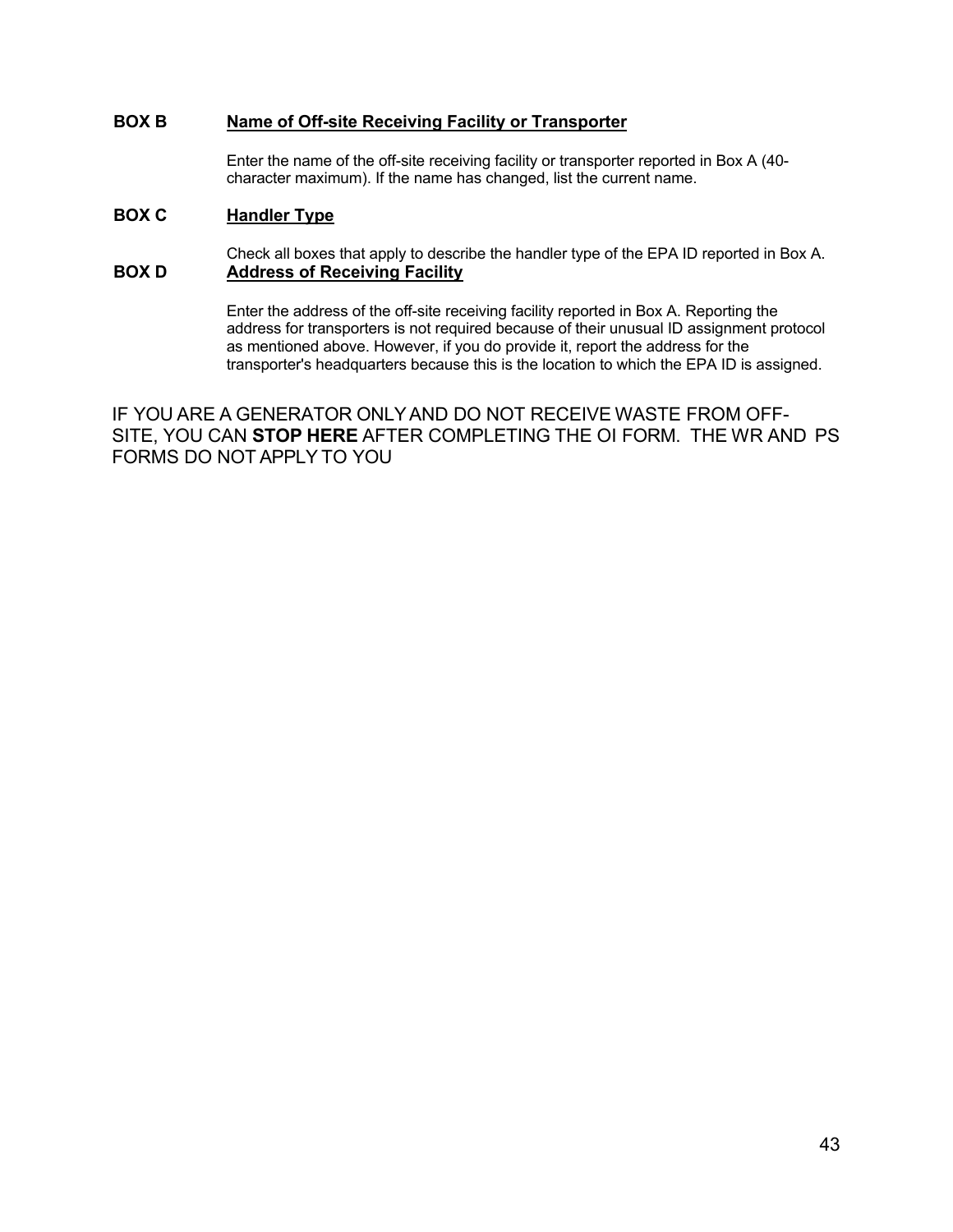# **WHO MUST SUBMIT THIS FORM?**

A site required to file the Hazardous Waste Report must submit this form if, during the reporting year, it received RCRA hazardous waste from off-site.

Reverse distributors are required to file a Hazardous Waste Report using a GM Form, not a WR Form, for the evaluated hazardous waste pharmaceuticals they accumulate.

# **PURPOSE OF THIS FORM**

In addition to listing customer identification data, the WR Form contains three identical sub-boxes labeled Waste 1, Waste 2, and Waste 3, which collect information about the quantities and characteristics of each hazardous waste received from off-site during the reporting year.

Note that Ohio EPA will use the total amount reported on the WR Forms to determine the total amount received only. The total amount processed in a treatment, disposal, or recycling unit during the reporting year will come from the RCRA Influent Quantity listed in Box C of the PS Form.

# **HOW TO COMPLETE THIS FORM**

A separate WR Form must be filled out for each off-site generator; photocopy and fill out additional copies as needed. If you wish to print your own version of the report and not use the WR Form provided in this booklet, you may do so with prior permission from Ohio EPA. When requesting permission, provide a form example that contains sample data. The form should be designed with readability as the foremost priority because data entry personnel will be reading from it. However, Ohio EPA encourages submittal of data via the eBusiness Center, which eliminates the need for re-keying and improves the data quality. If you need information about the required import file structure for the Hazardous Waste Report Service, contact System Administrator Paula Canter. The [file specification guide](https://epa.ohio.gov/static/Portals/32/annualreport/Ohio%20File%20Specification%20Guide.pdf) can be found on DERR's Hazardous Waste Report Web page.

**NOTE:** Refer to the [Special Instructions](#page-52-0) section for instructions on reporting wastes received from VSQGs and foreign generators.



Use FC ID [numbers t](#page-72-0)o identify foreign hazardous waste handlers in the Hazardous Waste Report. Contact DERR HW Report support staff when new FC IDs need to be assigned.

# **ITEM-BY-ITEM INSTRUCTIONS**

### **GENERATOR INFORMATION**

All the wastes described on this page were received from the generator listed at the top of the form. If more than three wastes were received and additional pages are necessary, you can leave the address data fields blank on the next page in the Generator Information section if the pages are in successive order.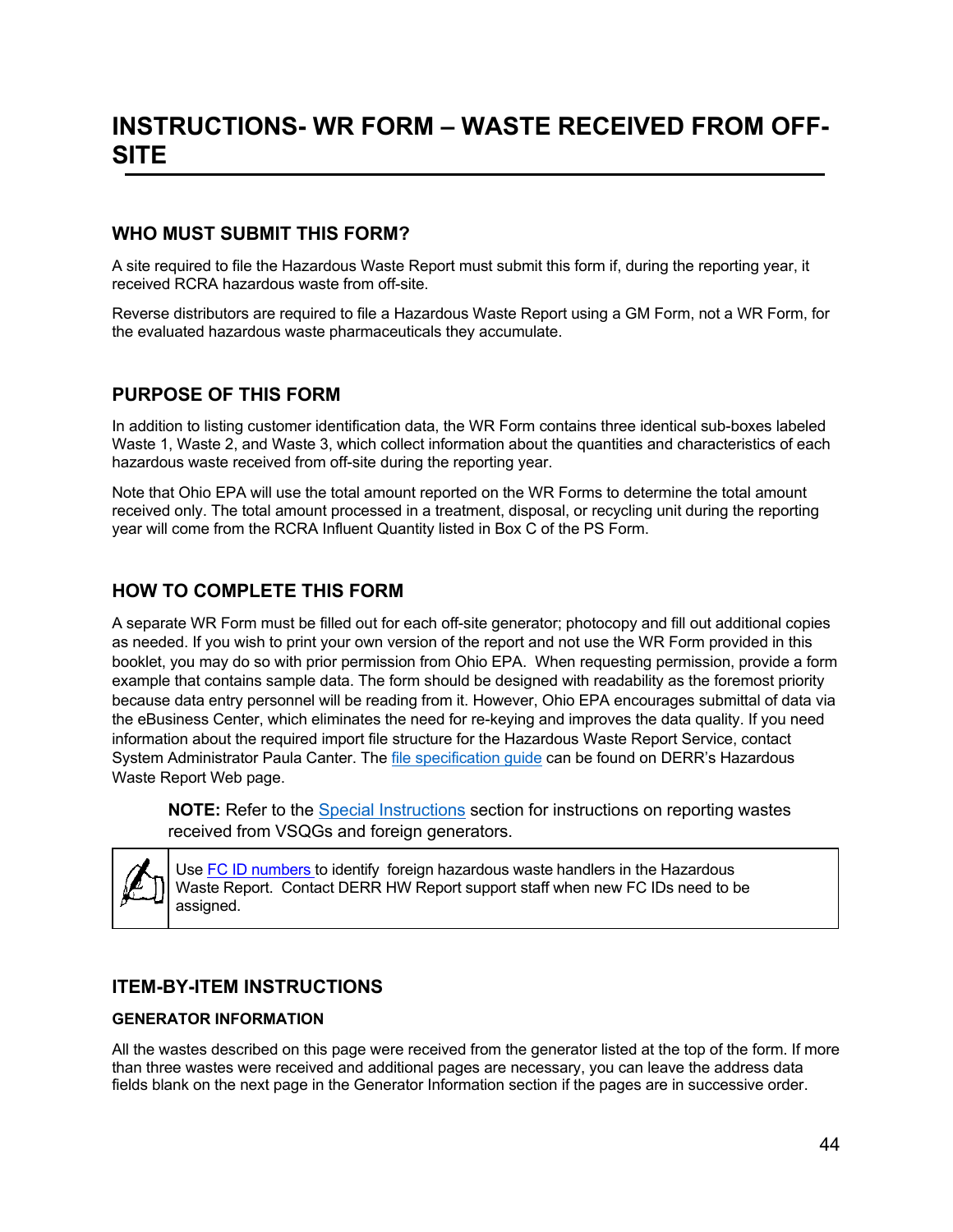- **EPA ID** Enter the 12-digit EPA ID for the generator. If the generator's status is Very Small and they do not have an EPA ID, enter the generator's state postal code plus the letters VSQG and leave the remaining spaces blank (e.g., OHCESQG, OHVSQG). A list of ID numbers that DERR uses internally to identify foreign hazardous waste handlers is on [page](#page-72-0) 73.
- **Name** Enter the name of the generator in 40 spaces or less. If the name has changed during the year, list the current name.
- **Street** Enter the street address for the customer's location, not the mailing address. This information will be used to verify that the EPA ID listed is the correct one for the generator. EPA IDs are site-specific and independent of ownership.
- **City, State,**  Enter the location city, state, and zip code. The Plus-4 zip code is optional.

**Zip**

### **BOX A Description of Hazardous Waste**

Provide a concise description of the waste in a maximum of 60 characters, citing the waste type, source, and the generic chemical name or primary hazardous constituents. When describing the waste, don't be too vague ("Waste flammable liquid") or overly detailed (listing every single chemical in a lab pack). If possible, describe the waste and how it was generated in everyday terminology; "Spent xylene and toluene from paint booth cleaning" or "Outdated chemicals from a lab clean-out" are acceptable descriptions.

It is not necessary to include DOT manifest labeling descriptions such as "RQ", "n.o.s.", Hazard Class, or UN/NA code. EPA does not use this information.

### **BOX B Management Method Code**

Review the management method codes found on [page](#page-71-0) 72. Enter the one code that best describes the on-site treatment, disposal, or recycling process system in which the waste was or will be managed.

If the waste was received in the reporting year but not processed by December 31, enter the code for the management method that the waste will ultimately be managed under. You must also submit a PS Form describing this process system unless this waste was shipped off-site without treatment (Management Method code H141).



### **BOX C Waste Form Code**

Review the form codes and enter the code that best corresponds to the physical form or chemical composition of the hazardous waste reported in Box A.

|  |  | <b>Maste Form Codes</b> |  |
|--|--|-------------------------|--|
|--|--|-------------------------|--|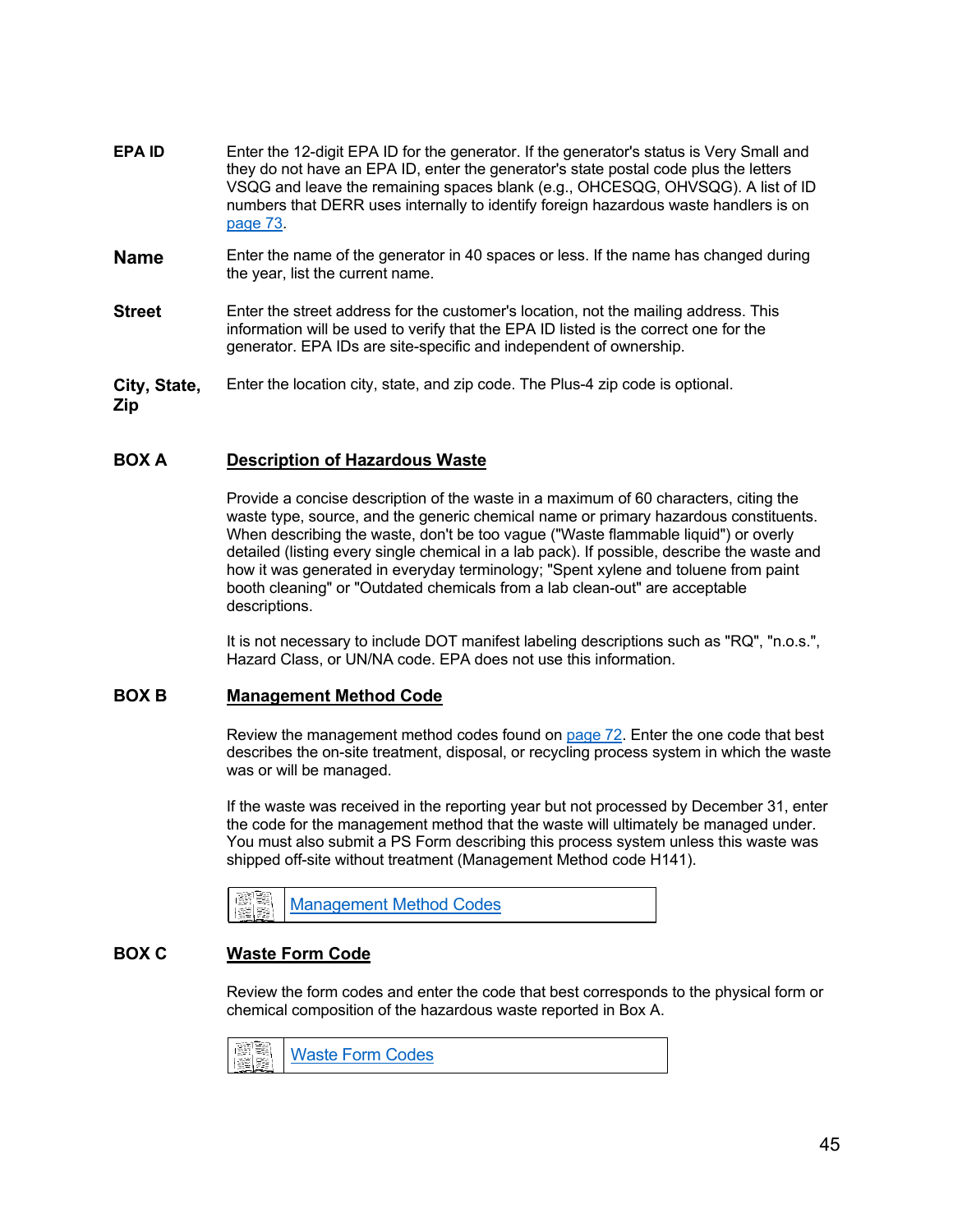### **BOX D Quantity Received in the reporting year**

Report the total quantity of the hazardous waste (reported in Box A) that was received from this off-site generator during the reporting year. If more than one shipment of this same waste was received from the generator, add the quantities and report only the sum.

If the waste was shipped in gallon units, please report it as such and provide the density in Box G as required. This makes it possible for Ohio EPA to compare waste shipments reported by generators with waste receipts reported by receiving facilities. The density conversion factor used can be quite different and leads to questions about the validity of the data. Having information on the original values prior to conversion to weight units will help Ohio EPA determine if a problem exists. If a waste stream was shipped in two different units, some in gallons and some in pounds, convert it all to the same unit and list the density conversion factor used.

### **BOX E UOM and Density**

Enter the unit of measure (UOM) code for the quantity received which was reported in Box E. Report quantities in one of the units of measure listed. If you select a volumetric measure (gallons, liters, or cubic yards), you must report the density of the waste.

When listing quantities for the UOM and Density, please write legibly. While most boxes do not contain lines and allow free hand entry, these boxes contain lines indicating a specific form of quantity. Use the Unit of Measure that most accurately portrays the waste amount. For example, converting from pounds to tons and then rounding would be less accurate than simply reporting the original pounds value.

- Code Unit of Measure
- P Pounds<br>T Short to
- Short tons (2,000 pounds)
- K Kilograms
- G Gallons
- L Liters
- Y Cubic yards



**Skip to Box F** if you entered Pounds, Tons, or Kilograms. **Continue to Density** if you entered Gallons, Liters, or Cubic Yards.

#### **Density**

Complete density if you entered Gallons, Liters, or Cubic Yards as a unit of measure. Provide the density in either pounds per gallon (lbs/gal) or specific gravity (sg) and check the appropriate box.

### **BOX F EPA Hazardous Waste Code**

Enter the EPA Hazardous Waste Code(s) that apply to the waste reported in Box A. If you need room for additional codes, check the More... box and use the form provided for overflow. The generator's EPA ID should be recorded at the top left of the overflow page.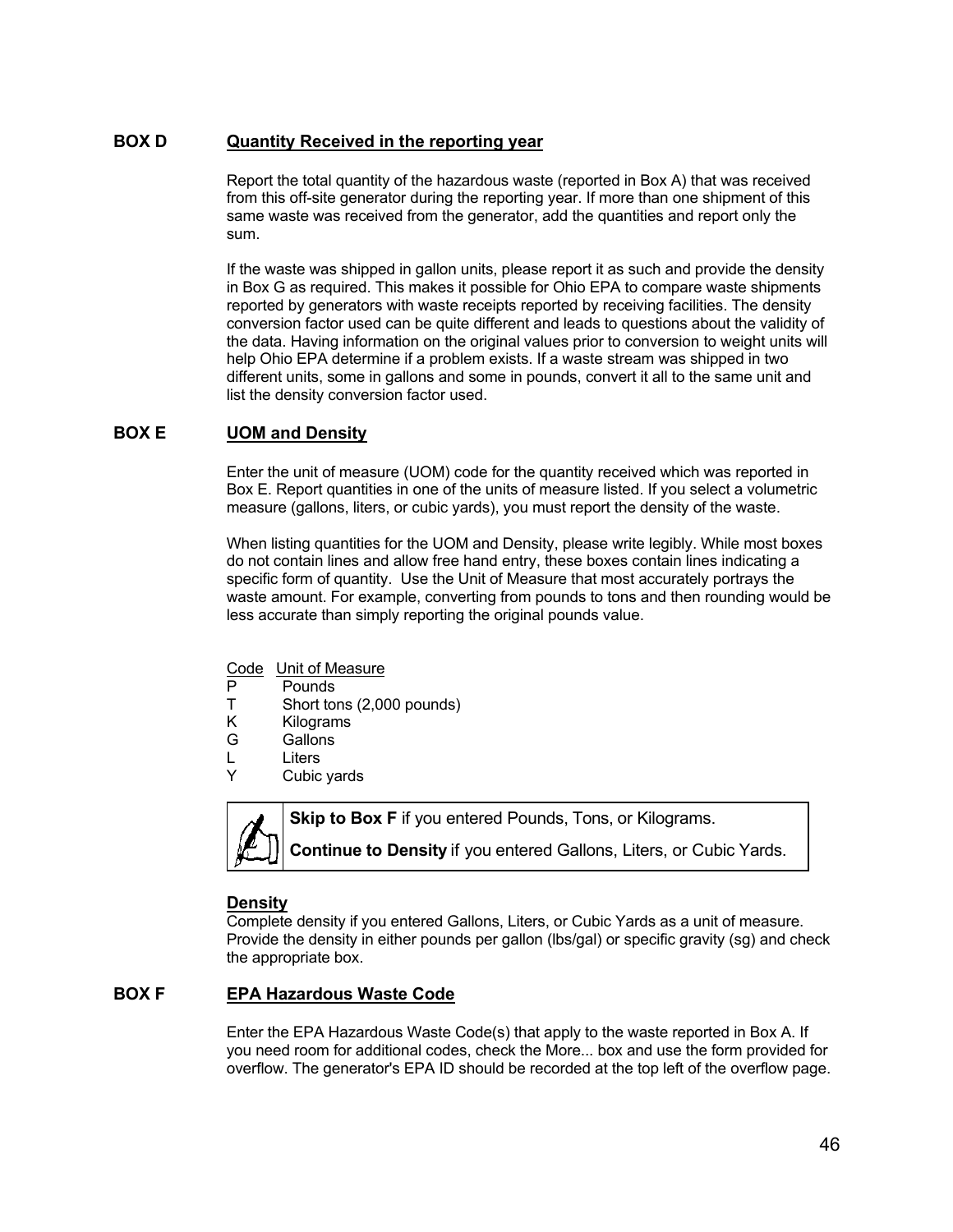A designated facility that receives noncreditable hazardous waste pharmaceuticals from a healthcare facility may not have the hazardous waste codes from the healthcare facility to include on the WR Form. For reporting purposes, the receiving designated facility should use the PHRM waste code on the WR form. In contrast, a reverse distributor must include hazardous waste codes when manifesting evaluated hazardous waste pharmaceuticals. Therefore, a designated facility that receives evaluated hazardous waste pharmaceuticals from a reverse distributor must report the applicable hazardous waste codes on the WR Form.

麗園 EPA [Hazardous](https://epa.ohio.gov/static/Portals/32/annualreport/WasteCodesFromInstructionManual03.pdf) Waste Codes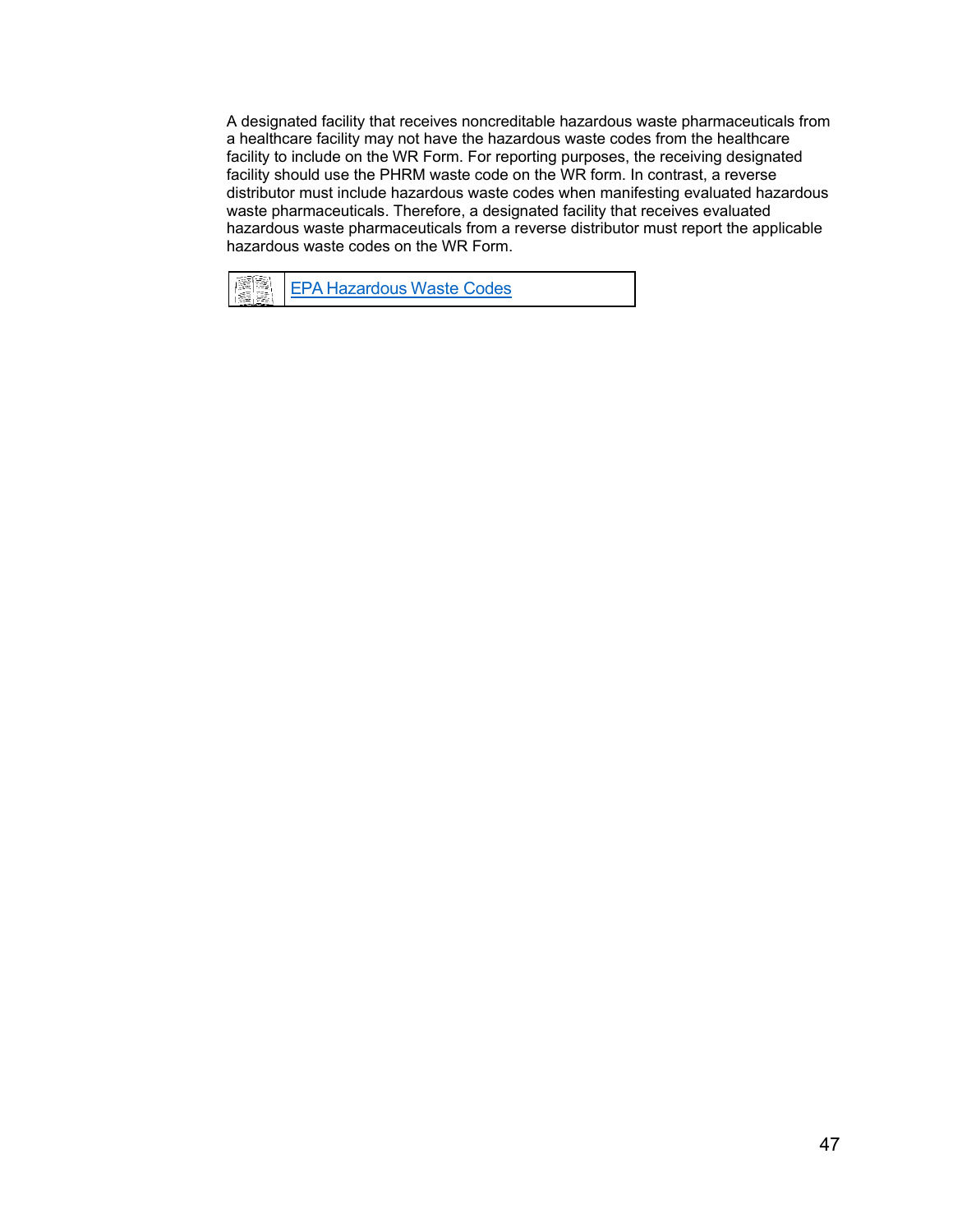# **INSTRUCTIONS- PS FORM – COMMERCIAL PROCESS SYSTEMS FOR TREATMENT, DISPOSAL, OR RECYCLING**

# **WHO MUST SUBMIT THIS FORM?**

Sites required to file the Hazardous Waste Report that are commercial treatment, disposal, or recycling (TDR) facilities are required to submit a PS Form listing information about each hazardous waste TDR process system that operated during the reporting year.

# **PURPOSE OF THIS FORM**

The PS Form is divided into four identical sections which collect basic information on each hazardous waste TDR process system that was operational during the reporting year.

Note that Ohio EPA will use the total amount reported on the WR Forms to determine the total amount received only. The total amount processed in a treatment, disposal, or recycling unit during the reporting year will come from the RCRA Influent Quantity in Box C of the section completed for each system type.

# **HOW TO COMPLETE THIS FORM**

Up to four processes can be reported on one PS Form; photocopy and fill out additional pages as necessary. The system types listed on WR Forms should be a subset of or equivalent to those for which a PS Form is completed. Waste storage is not reported on a PS Form. Use the Comments section to clarify or continue any entry.

# **WHAT IS A TDR PROCESS SYSTEM?**

A TDR process system is one or more processes used to treat, dispose of, or recycle a hazardous waste. A process is defined as one or more units acting together to perform a single operation on hazardous waste. A unit is a single piece of equipment -- e.g., one tank, one distillation column, or one surface impoundment -- in which a hazardous waste is treated, disposed, or recycled.

# **IDENTIFICATION OF A TDR PROCESS SYSTEM**

A hazardous waste treatment, disposal, or recycling process system is identified by each hazardous waste entry point into a process or sequence of processes. The process system begins at the unit where the hazardous waste first enters and consists of all other treatment, disposal, or recycling units downstream from the point of entry except for the following units:

- Incineration/thermal treatment;
- Underground injection;
- Landfills;
- Land treatment/application/farming;
- Surface impoundment to be closed as landfill; and
- Other disposal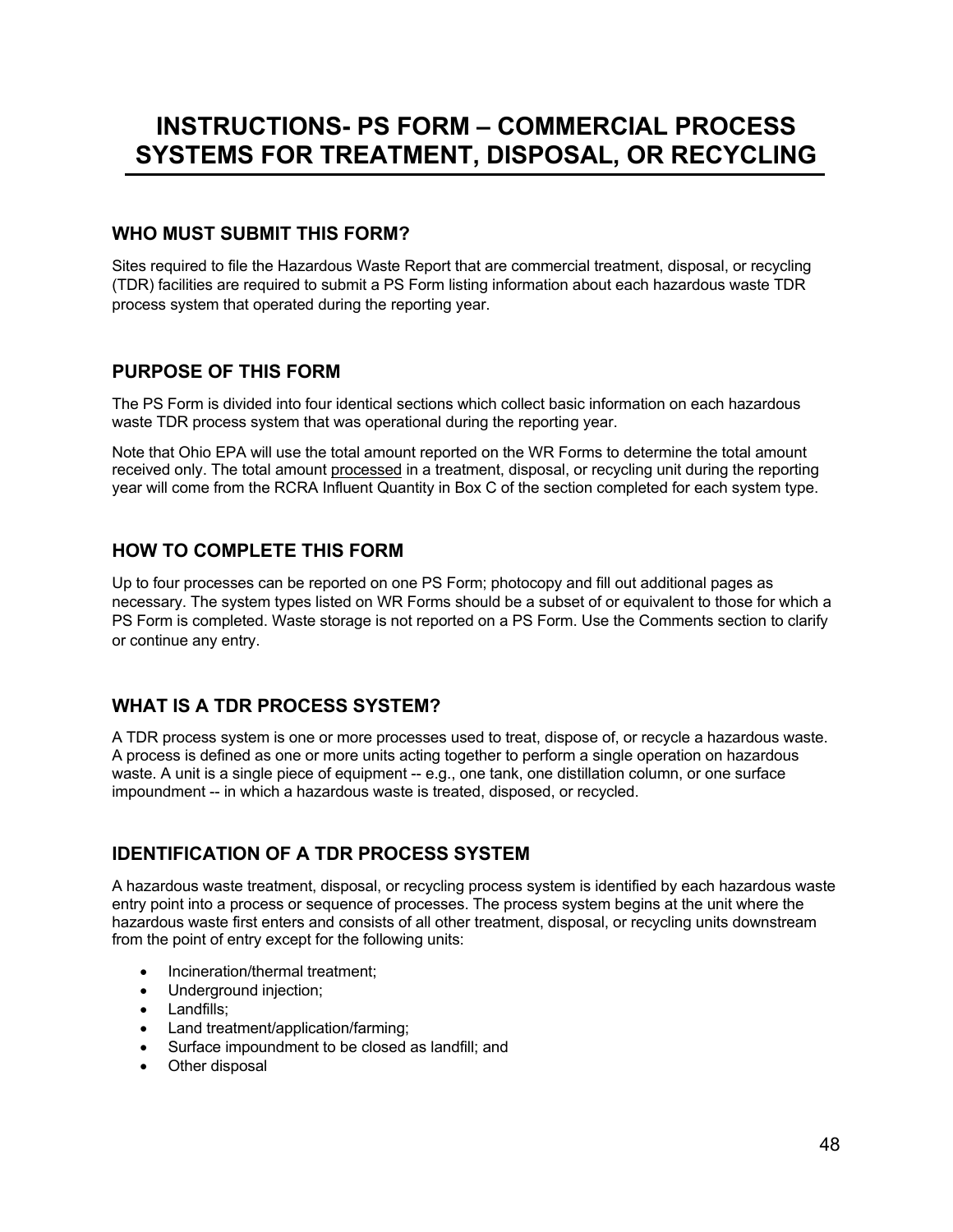Each of the above processes is always to be identified as a separate process system and reported separately on a PS Form. Storage is not to be reported on this form.

Classify each process system under a system type that uniquely identifies the process system by indicating the primary purpose/operation it performs. For example, a process system to remove dissolved metals from wastewater typically includes equalization, pH adjustment, chemical precipitation, flocculation, clarification/settling, and dewatering of the sludge removed from the bottom of the clarifier.

The chemical precipitation process best identifies the primary purpose of the treatment system, which is to remove metals from the wastewater. Therefore, categorize the process system under the system type of chemical precipitation.

The following examples demonstrate process system identification.

Figure 1 shows a simple hazardous wastewater treatment system. Hazardous waste (HW) can enter the three unit processes for treatment at only one point, the chemical precipitation process. Therefore, there is only one hazardous waste treatment process system. The system consists of chemical precipitation, clarification/settling, and sludge dewatering (filter press) processes. The chemical precipitation process best identifies the primary purpose of the treatment system; therefore, the process system should be categorized under chemical precipitation (system type code H077). By this method, recycle and nonhazardous waste do not affect process system identification.



Figure 1. Flow Diagram of a Simple Process System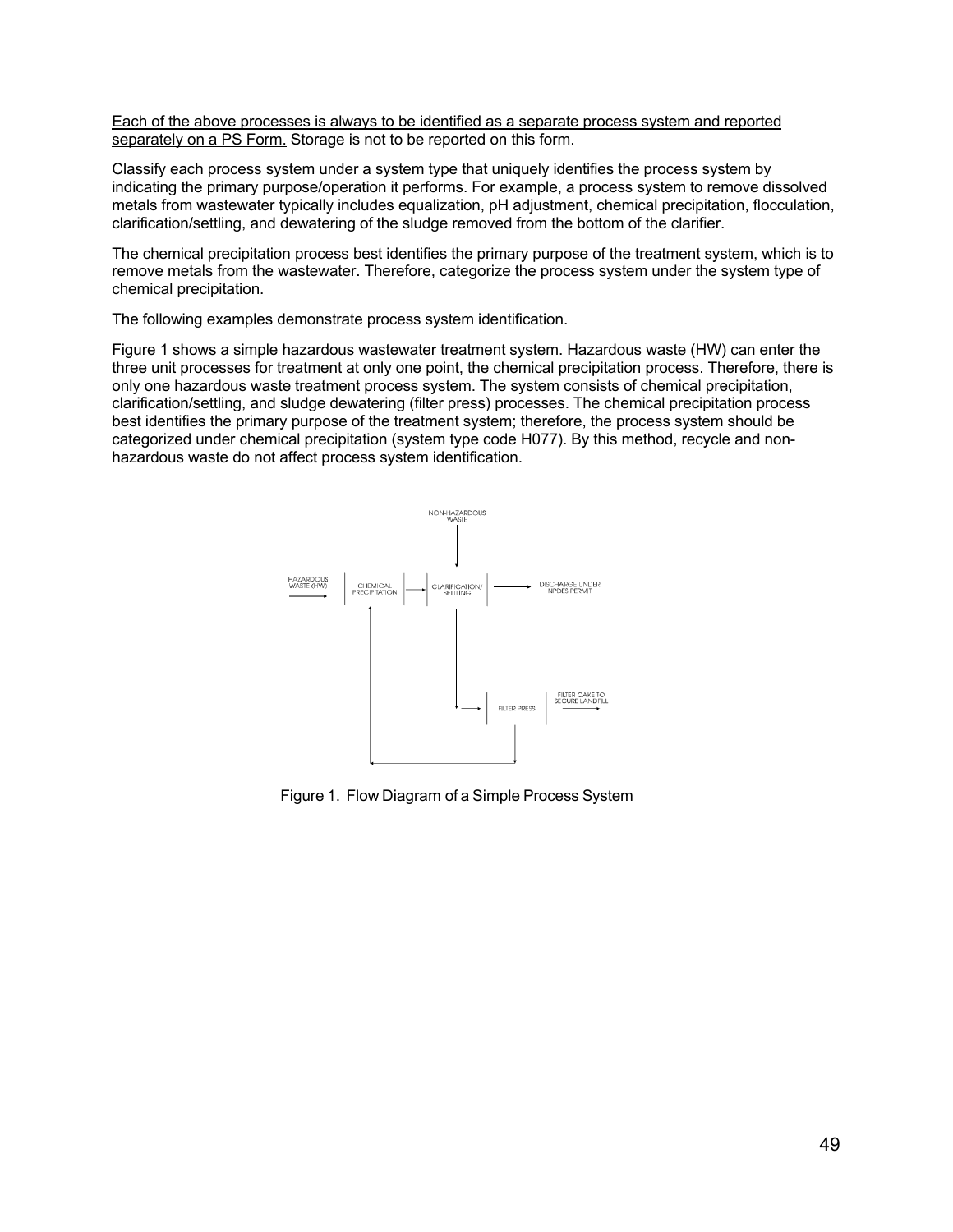

Figure 2 depicts three hazardous waste treatment systems. There are three hazardous waste (HW) entry points, each to a unit that performs a different process.

- The first waste treatment system consists of chromium reduction (A), chemical precipitation (C), clarification/settling (D), and a sludge dewatering filter press (E). The management method for this unit is chromium reduction followed by chemical precipitation (management method code H071) because the primary purpose of the process system is the treatment and removal of chromium wastes.
- The second waste treatment process system consists of a cyanide oxidation process (B), followed by chemical precipitation (C) of metals, clarification/settling (D), and dewatering in a filter press (E). The management method is cyanide oxidation followed by a chemical precipitation (management method code H077) because the primary purpose of the process system is to destroy cyanide wastes and remove metals from the same waste.
- The third treatment process system is for a general metal-containing waste consisting of chemical precipitation (C) of metals, clarification/settling (D), and sludge dewatering in a filter press (E). The management method is chemical precipitation (management method code H077).

At first glance, Figure 3 seems to show two process systems because there are two hazardous waste entry points. On closer examination, however, it can be seen that the two wastes feed into two different tanks that conduct the same process in parallel. For purposes of reporting process system capacity, these two units are considered as one process, chromium reduction followed by chemical precipitation (H071), with the utilized and maximum capacities of the "aggregated unit" equal to the sum of the utilized and maximum capacities of both units. Therefore, Figure 3 depicts only one hazardous waste treatment process system.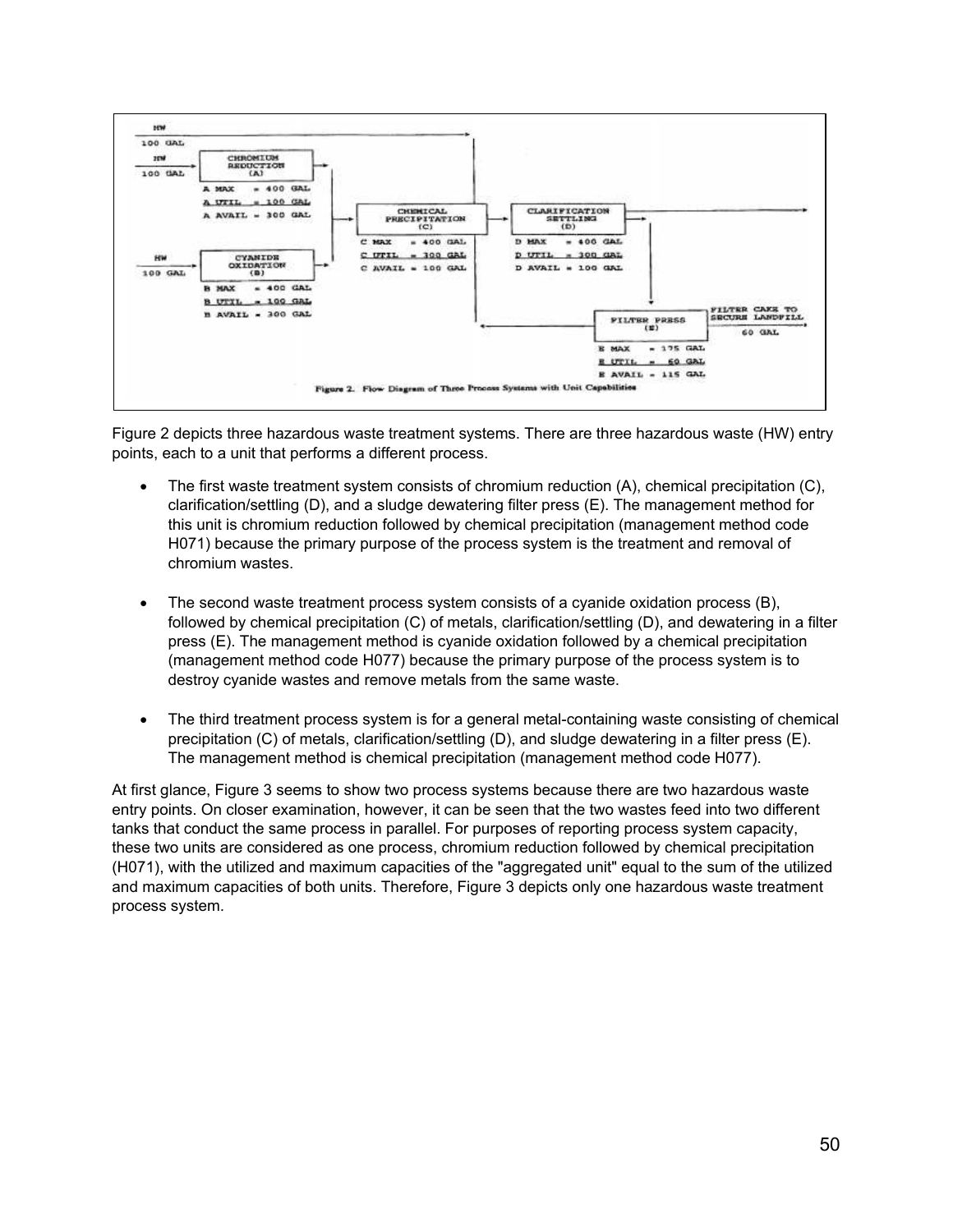

Figure 3. Flow Diagram of One Process System with Two Units Conducting the Same Process

## **ITEM-BY-ITEM UNSTRUCTIONS**

### **BOX A Treatment, Disposal, or Recycling Process System Description**

Describe the processes in this system, the types of units used to carry out the processes, and the types of wastes managed.

Examples:

"Incineration of D001 waste sludge and non-hazardous refuse in two rotary kiln incinerators." "Solvent recovery and chemical treatment in tanks."

### **BOX B Management Method**

Review the management method codes and enter the code that best describes the process system. Remember that the management methods listed on WR Forms should be a subset of or equivalent to those for which a PS Form is completed.



[Management](#page-71-0) Method Codes

## **BOX C The Reporting Year Influent Quantity**

Box C has four parts. Complete each part according to the instructions below. Right justify all entries. Note that the RCRA Influent Quantity is the amount that Ohio EPA will use in determining the total amount of hazardous waste managed in this system for the reporting year. The total from WR Forms will represent the amount received during the reporting year.

• Total: Enter the total quantity of waste entering the system during the reporting year. Include all waste influents, both RCRA hazardous and non-hazardous. Exclude quantities of catalysts, reagents, and other non-waste materials that enter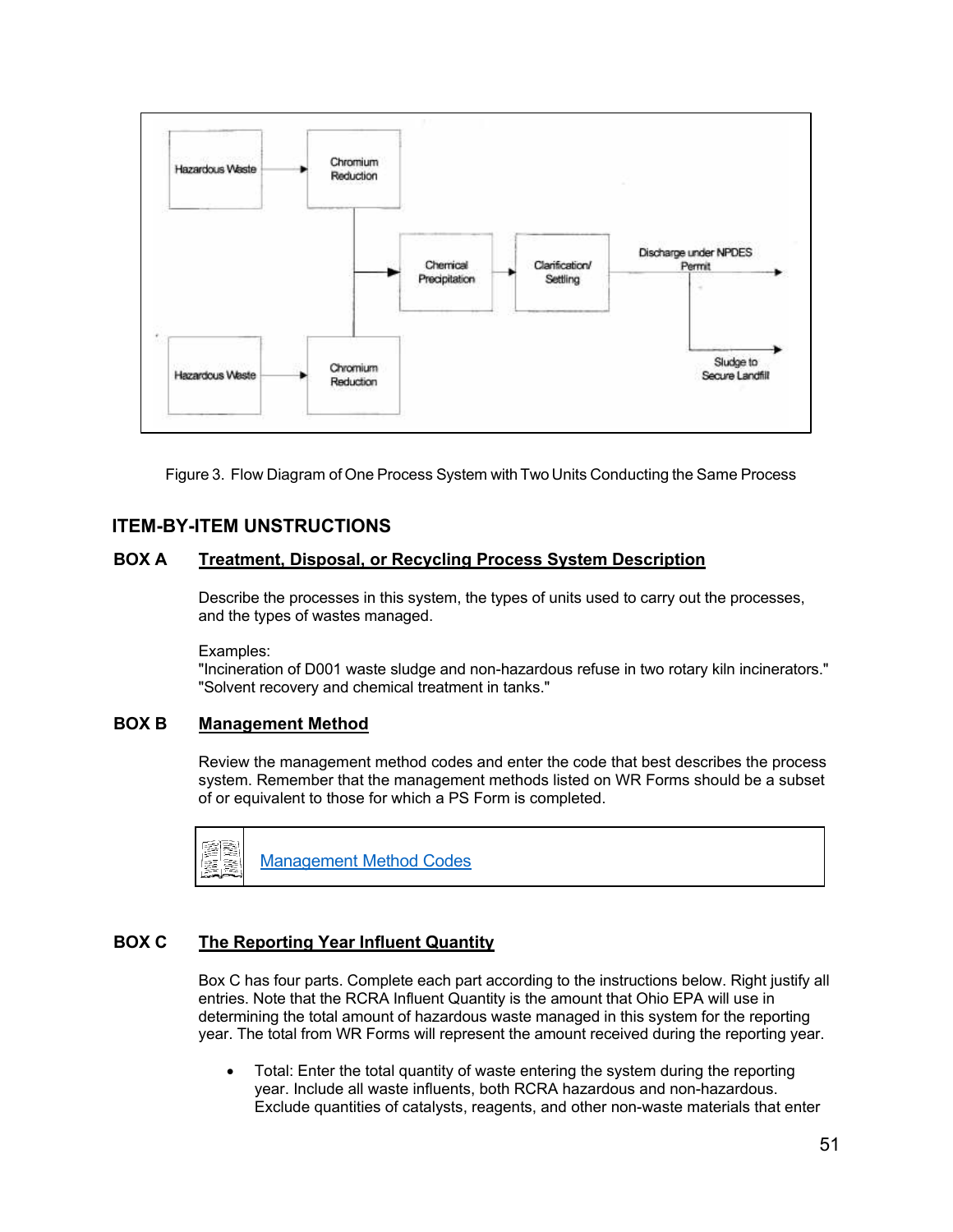the system as part of a management process. You may estimate the quantity of waste entering the system. Write in the Comments section that the Total Influent Quantity in Box C is estimated.

For a system that shares units or processes with another system: Enter the total quantity of waste influent to the system, excluding any influent quantity that originates in another system with which a unit or process is shared. For example, in completing a PS Form for the "chemical precipitation" system type in Figure 2, enter in Box C only the quantity of metalbearing waste (100 gal) entering the chemical precipitation process. Do not count the quantity of chromium-bearing waste that flows into the "chrome reduction followed by chemical precipitation" system type as influent quantity. Similarly, do not count the quantity of cyanide and metal-bearing waste that flows into the "cyanide oxidation followed by chemical precipitation" system type as influent to the "chemical precipitation" system type because it originates in different systems (even though it also flows into the first process of the "chemical precipitation" system).

- RCRA: In the RCRA space, enter the amount of the Total Influent to the process system that was RCRA hazardous waste. This should always be equal to or less than Total.
- UOM: Enter the unit of measure (UOM) code for the influent quantities reported in Box C. Report quantities in one of the units of measure listed below. If you select a volumetric measure (gallons, liters, or cubic yards), you must also report the density of the waste in Box C.
	- Code Unit of Measure
	- P Pounds<br>T Short to
	- Short tons (2,000 pounds)
	- K Kilograms
	- G Gallons<br>L Liters
	- **Liters**
	- Y Cubic yards

**Continue to DENSITY** if you entered Gallons, Liters, or Cubic Yards.

**Density**: Complete density if you entered Gallons, Liters, or Cubic Yards. Provide the density in either pounds per gallon (lbs/gal) or specific gravity (sg) and check the appropriate box.

### **Comment Section**

Use this section as needed to provide an explanation of anything related to this process system.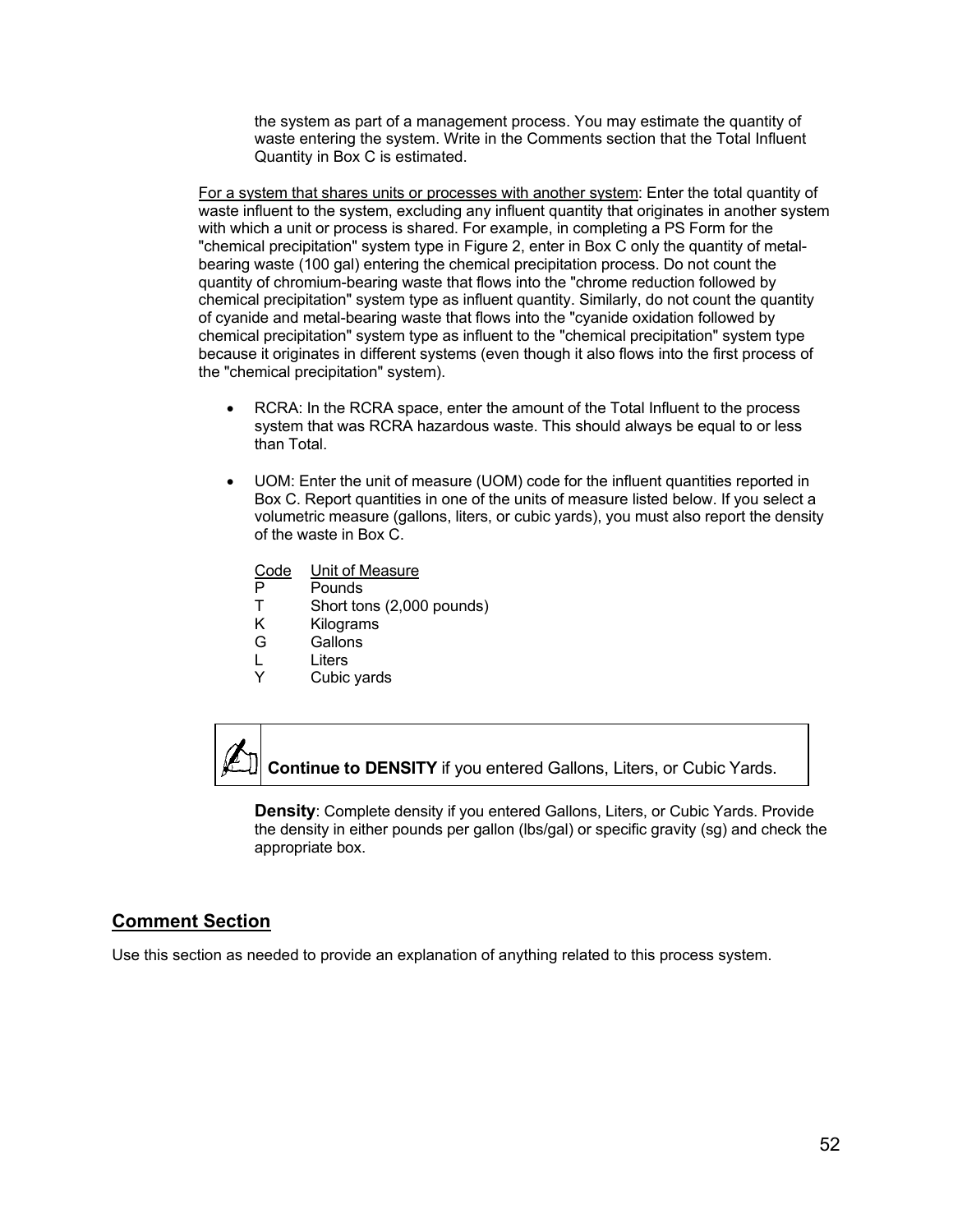# **SPECIAL INSTRUCTIONS**

<span id="page-52-0"></span>These instructions explain how to complete the Hazardous Waste Report for wastes and waste handlers with unique regulatory or reporting requirements.

| <b>Academic Laboratory</b><br><b>Clean-out</b> | An academic laboratory clean-out conducted in accordance with OAC rule<br>3745-52-213(A), is defined as: once per 12 months per laboratory, a<br>laboratory will have 30 days to conduct a clean-out and will not have to<br>count the hazardous waste that consists of unused commercial chemical<br>products (either listed or characteristic) generated during those 30 days<br>towards the eligible academic entity's generator status for the purposes of<br>on-site accumulation. See 3745-52-213(A)(1-4) for other academic<br>laboratory clean-out requirements. |
|------------------------------------------------|--------------------------------------------------------------------------------------------------------------------------------------------------------------------------------------------------------------------------------------------------------------------------------------------------------------------------------------------------------------------------------------------------------------------------------------------------------------------------------------------------------------------------------------------------------------------------|
|                                                | The waste generated from this clean-out should be reported on the GM<br>Form with a source code of "G17 - Subpart K Laboratory Waste Clean-<br>out" with a generation amount of zero (0) (Section 2, Item B). The amount<br>shipped off-site or managed on- site will be reported in Sections 2 or 3 of<br>the GM Form as appropriate.                                                                                                                                                                                                                                   |
|                                                | Laboratory waste that is generated during routine operations (e.g., spent<br>solvents or spent acids/bases) should be reported separately from<br>academic laboratory clean- out wastes. Routinely generated laboratory<br>waste should be reported with source code(s) other than G17.                                                                                                                                                                                                                                                                                  |
| Asbestos, PCBs,<br>waste oils                  | In most cases, do not report asbestos, PCBs, and waste oils. However,<br>you must report them if any of the following conditions exist:                                                                                                                                                                                                                                                                                                                                                                                                                                  |
|                                                | (1) If a listed RCRA hazardous waste (i.e., waste code begins with F,<br>K, P, or U) is mixed with asbestos, PCBs, or waste oil, in which<br>case the entire mixture is a hazardous waste; or                                                                                                                                                                                                                                                                                                                                                                            |
|                                                | (2) If the waste possesses one or more of the characteristics that<br>result in assigning a waste code beginning with a D. (This does<br>not apply to used oil that is recycled, as explained below.)                                                                                                                                                                                                                                                                                                                                                                    |
|                                                | Do not report used oil that is recycled and is also a hazardous waste<br>solely because it exhibits a hazardous characteristic (criterion 2 above).<br>Used oil that is recycled includes any used oil which is reused, following its<br>original use, for any purpose (including the purpose for which the oil was<br>originally used). Such term includes, but is not limited to, oil which is re-<br>refined, reclaimed, burned for energy recovery, or reprocessed [OAC<br>3745-51-06(A)(4)].                                                                        |
| Lab packs                                      | The following rules apply to the reporting of lab pack wastes:                                                                                                                                                                                                                                                                                                                                                                                                                                                                                                           |
|                                                | (1) Enter a Form Code indicating lab packs (W001 or W004) on the<br>GM Form, Box D. These Form Codes are to be used with any lab<br>pack, whether the wastes are gaseous, liquid, solid, or sludge.<br>Note that if the lab pack contains HW pharmaceuticals, Form<br>Code W005 supersedes W001 or W004.                                                                                                                                                                                                                                                                 |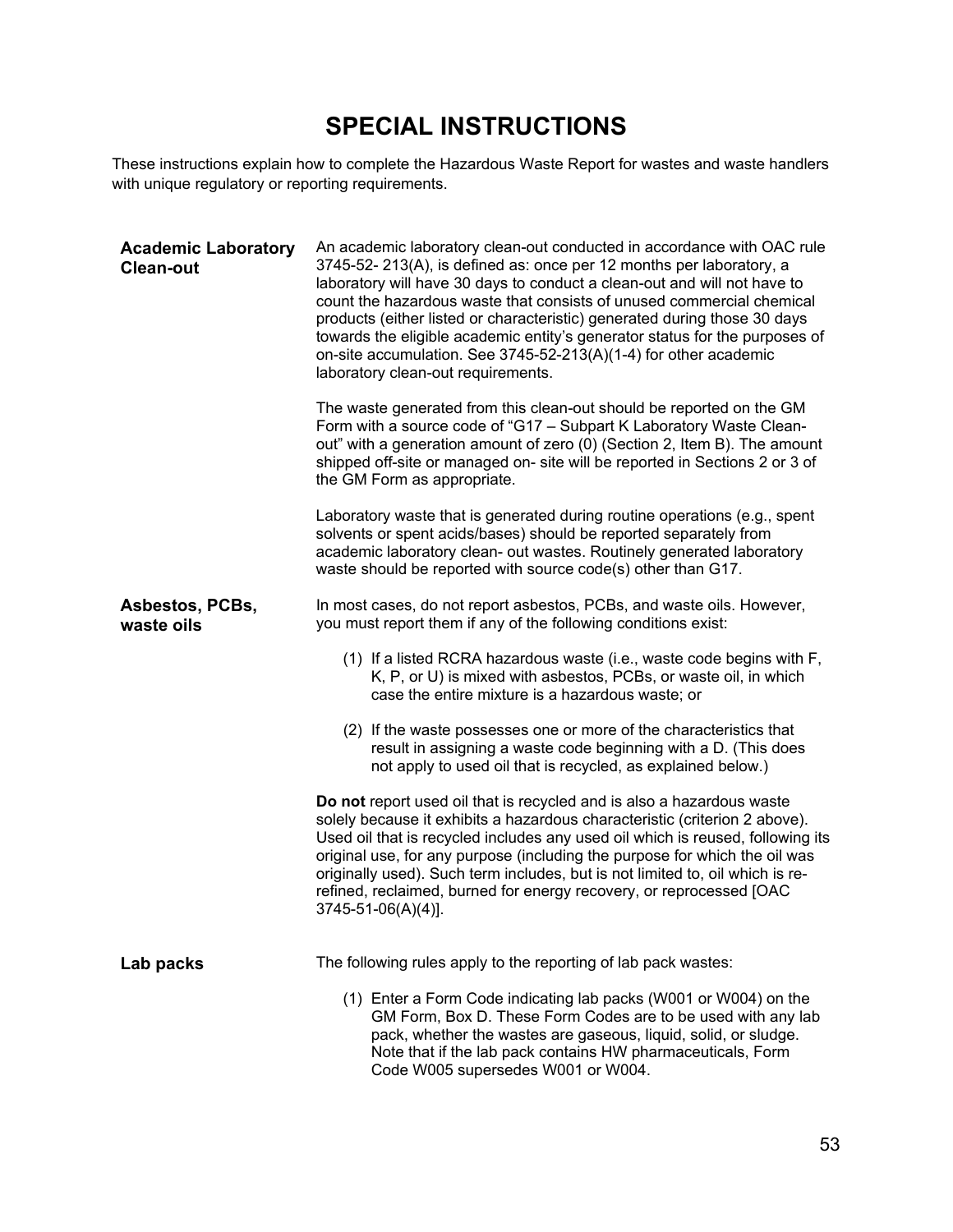- (2) You may aggregate lab pack waste containers in most cases. However, you must segregate them by Form Code. If they contain **acute hazardous wastes** (waste codes F020, F021, F022, F023, F026, F027, and all P Waste Codes), report them separately from lab packs containing non-acutely hazardous wastes.
- (3) Be sure to complete the management method information in Section 3 properly if individual shipments are managed differently, even if they went to the same receiving facility. If the TSD facility uses two different methods on one waste stream, list the EPA ID number of the facility twice and apportion the amounts for each of the management method codes.
- (4) When reporting quantities for lab packs:
	- a. **Include** the weight of the containers if they are disposed (e.g., landfilled) or treated (e.g., incinerated) along with the waste.
	- b. **Exclude** the weight of the containers if the waste is removed from the containers before treatment or disposal.
- (5) Source Codes for lab packs vary depending on the situation. Review the codes carefully to determine which is most appropriate.

**Groundwater contaminated by hazardous waste** Groundwater contaminated by RCRA hazardous waste leachate is not considered a solid waste and is, therefore, not classified as a hazardous waste. However, because hazardous waste is "contained in" the groundwater, it must be treated "as if" it was a RCRA hazardous waste if it is removed for treatment, storage or disposal. When reporting groundwater contaminated by hazardous waste in the Hazardous Waste Report, observe the following conventions:

- (1) Enter "0" in the GM Form, Section 2, Item B (quantity). Explain in the Comments section that it is groundwater, not a hazardous waste that was generated on-site.
- (2) Report quantities managed on-site (GM Form, Section 2, On-site Process Systems 1 and 2); quantities shipped off-site for management (GM Form, Section 3); and quantities received from off-site and managed on-site (WR Form, Item D).

To determine if the contaminated media must be reported at all (generated OR treated): If the contamination is due to a characteristic waste, then it is the generator's responsibility to determine if the contaminated groundwater is a hazardous waste. Once the characteristics are eliminated, the media is no longer considered to "contain" hazardous waste. If a facility has first removed groundwater and is claiming that the groundwater is contaminated with a listed hazardous waste or "contains" listed hazardous waste, EPA Regions or Authorized States should make a site-specific determination of whether the media is a RCRA Waste. Please see: "Management of Remediation Waste Under RCRA," EPA530-F-98- 026, October 14, 1998. RCRA Online Document No. 14291.

**RCRA-radioactive mixed wastes** By themselves, source material, special nuclear material, or by-product materials (See Definitions section, beginning on page 56), as defined by the Atomic Energy Act of 1954, as amended, 42 U.S. Code 2011 et. seq., are not classified as hazardous wastes under RCRA. However, if these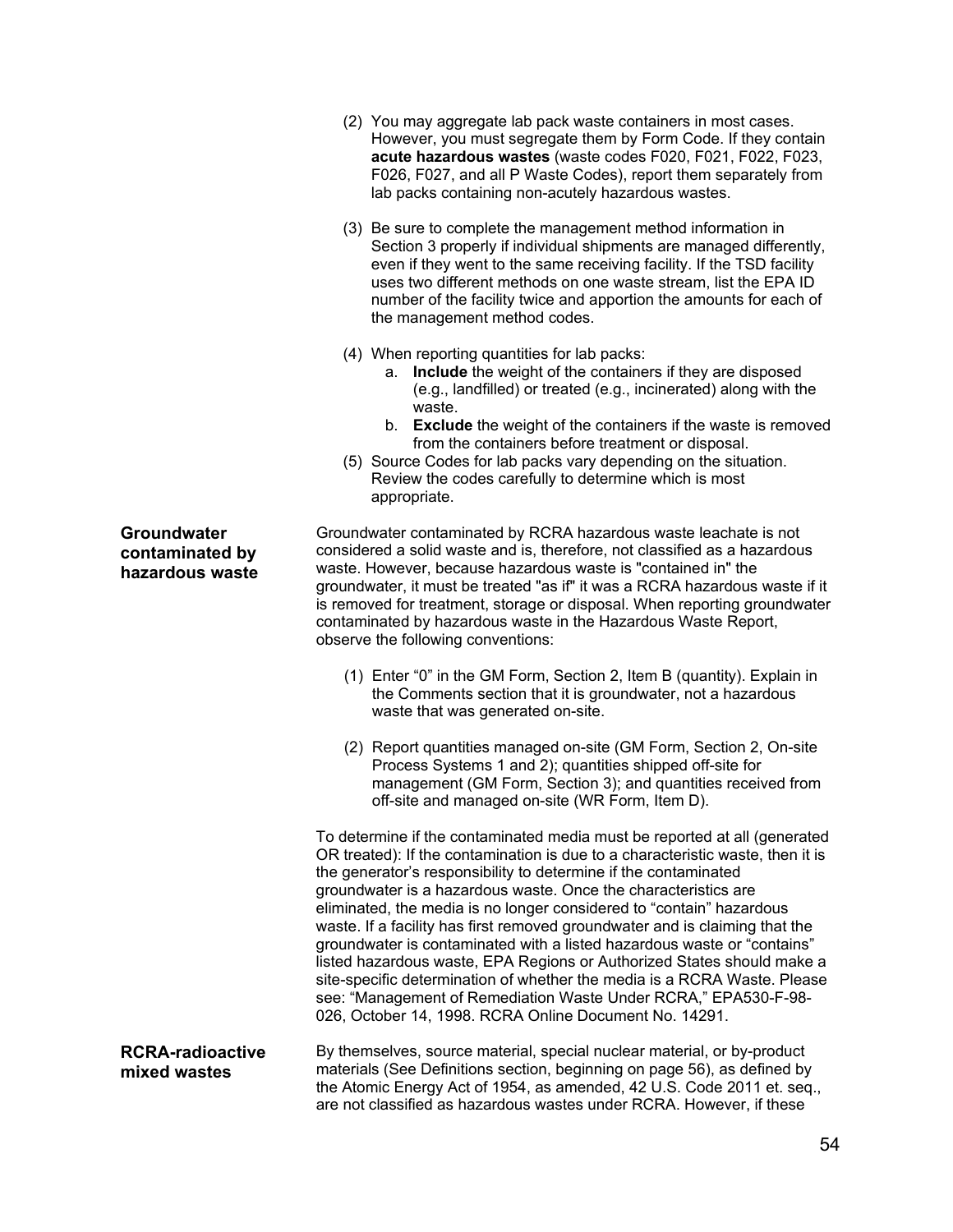|                                                                                               | controlled under RCRA regulation, as well as under the Atomic Energy Act<br>(DOE, NRC, and EPA) regulations, and is to be reported.                                                                                                                                                                                                                                                                                                                                                                                                                                                                                                                                                                                                                                                                                                                                                                                                                                                                                         |
|-----------------------------------------------------------------------------------------------|-----------------------------------------------------------------------------------------------------------------------------------------------------------------------------------------------------------------------------------------------------------------------------------------------------------------------------------------------------------------------------------------------------------------------------------------------------------------------------------------------------------------------------------------------------------------------------------------------------------------------------------------------------------------------------------------------------------------------------------------------------------------------------------------------------------------------------------------------------------------------------------------------------------------------------------------------------------------------------------------------------------------------------|
| <b>Wastes Received</b><br>from Very Small<br><b>Quantity Generators</b><br>(VSQG)             | Waste management facilities sometimes receive hazardous wastes from<br>large numbers of Very Small Quantity Generators (VSQGs) who do not<br>have ID numbers. To minimize the response burden for filling out the WR<br>Form, you may aggregate these wastes across generating sites, in<br>accordance with the following guidelines:                                                                                                                                                                                                                                                                                                                                                                                                                                                                                                                                                                                                                                                                                       |
|                                                                                               | 1. All the wastes must have the same EPA Waste Code, Form<br>Code, and Management Method Code.<br>Wastes received from different States must be reported<br>2.<br>separately. The Generator Information Section should list the<br>two-letter postal code of the originating State, followed by the<br>letters "VSQG". For example, wastes received from several<br>VSQG sites in the State of Alaska (AK) could be aggregated<br>onto a single WR Form and reported as generator "AKVSQG"<br>with the name listed as "Alaska VSQG Totals".<br>3.<br>The total quantity of each waste stream should be listed in<br>Box E.                                                                                                                                                                                                                                                                                                                                                                                                  |
| <b>Wastes Received</b><br>from Small Quantity<br><b>Handlers of Universal</b><br><b>Waste</b> | Waste management facilities sometimes receive universal wastes from<br>large numbers of Small Quantity Handlers of Universal Waste who do not<br>have EPA ID numbers. To minimize the response burden for filling out the<br>WR Form, you may aggregate these wastes across generating sites, in<br>accordance with the following guidelines:<br>1. All the wastes must have the same EPA Waste Code, Form Code,<br>and Management Method Code<br>2. Wastes received from different States must be reported<br>separately. The Generator Information Section should list the two-<br>letter postal code of the originating State, followed by the letters<br>"UWHANDLERS". For example, wastes received from several<br>Small Quantity Handlers of Universal Waste sites in the State of<br>Alaska (AK) could be aggregated onto a single WR Form and<br>reported as generator "AKUWHANDLERS" with the name listed as<br>"Alaska SQHUW Totals".<br>The total quantity of each waste stream should be listed in Box E.<br>3. |
| Wastes shipped to or<br>received from foreign<br>countries                                    | Review the list of foreign hazardous waste handlers that begins on page<br>73. Ohio EPA uses these "FC" ID numbers in the Hazardous Waste<br>Report database for internal tracking purposes only. They are not used on<br>manifests. If the handler is not listed, call or email HW Report support<br>staff in DERR to request creation of a FC number. Include the name and<br>address of the handler. If the handler is a receiver, provide the applicable<br>Management Method Code(s) so they can be added to the reference<br>table.                                                                                                                                                                                                                                                                                                                                                                                                                                                                                   |
| <b>Reporting</b><br><b>Fluorescent Lamps</b>                                                  | If you manage your fluorescent lamps under Ohio's universal waste rules,<br>you do not need to list them on the report because they do not count<br>toward the site's generator status determination. If you manage your<br>fluorescent lamps under Ohio's hazardous waste rules, however, you must<br>list them on the report regardless of whether they are recycled or land<br>disposed. For more information on your hazardous waste lamp<br>management options, see DERR's <b>Fluorescent Lamps web page</b> .                                                                                                                                                                                                                                                                                                                                                                                                                                                                                                         |

materials are mixed with a RCRA hazardous waste, the material is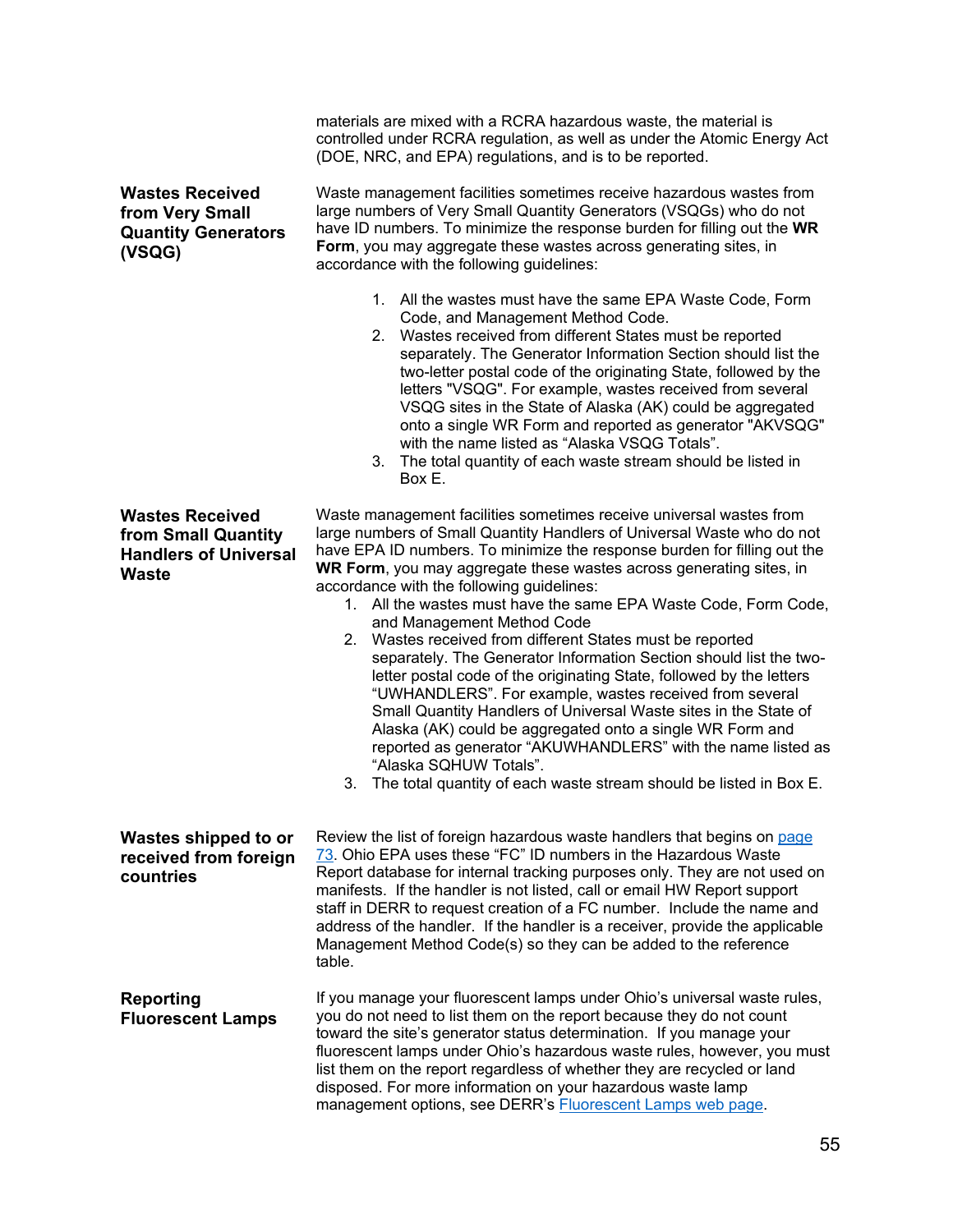# **DEFINITIONS**

| <b>72-Hour Recycler</b>                    | Owners or operators of facilities that recycle (i.e., use, reuse or reclaim<br>according to OAC rule 3745-51-01) hazardous waste received from off-<br>site facilities if the hazardous waste is placed into the recycling process<br>within 72 hours of arriving at the facility. These recyclers do not need a<br>storage permit but are subject to the requirements contained in OAC<br>rule 3745-51-06(C)(3) including biennial reporting.                                                                                                                                                                                    |
|--------------------------------------------|-----------------------------------------------------------------------------------------------------------------------------------------------------------------------------------------------------------------------------------------------------------------------------------------------------------------------------------------------------------------------------------------------------------------------------------------------------------------------------------------------------------------------------------------------------------------------------------------------------------------------------------|
| <b>Academic Laboratory</b><br><b>Rules</b> | An alternative set of generator requirements for managing laboratory<br>hazardous waste at eligible academic entities. Generators that are<br>eligible academic entities with laboratories may elect to opt into OAC<br>rules 3745-52-200 through 3745-52-216 and manage their laboratory<br>hazardous waste under these rules in lieu of 3745-52-15 (or 3745-52-14<br>for VSQGs). For eligible academic entities (see definition) to opt into or<br>subsequently withdraw from the academic laboratory rules, they must<br>use the Site ID Form to notify Ohio EPA. Refer to 3745-52-203 (opt in)<br>and 3745-52-204 (withdraw). |
| <b>Accumulation</b>                        | A site that does not hold RCRA Interim Status or a RCRA permit may<br>accumulate hazardous waste for a short period of time before shipping<br>it off-site. The waste must be accumulated in either tanks or containers;<br>it may not be accumulated in surface impoundments.                                                                                                                                                                                                                                                                                                                                                    |
|                                            | Generators of more than 1,000 kg (2,200 lbs) of non-acute hazardous<br>waste per month may accumulate their waste for up to 90 days before<br>shipping it off-site                                                                                                                                                                                                                                                                                                                                                                                                                                                                |
|                                            | Generators of 100 kg (220 lbs) to 1,000 kg (2,200 lbs) of non-acute<br>hazardous waste per month may accumulate their waste for up to 180<br>days before shipping it off-site. If the nearest treatment, storage,<br>disposal, or recycling facility to which they can send their waste is more<br>than 200 miles away, they may accumulate their waste for 270 days.<br>See OAC rule 3745-52-34.                                                                                                                                                                                                                                 |
| <b>Acute Hazardous Waste</b>               | Any hazardous waste with an EPA Hazardous Waste Code beginning<br>with the letter P or any of the following F codes: F020, F021, F022,<br>F023, F026, and F027. These wastes are subject to stringent quantity<br>standards for accumulation and generation. See OAC rule 3745-51-<br>$05(E)$ .                                                                                                                                                                                                                                                                                                                                   |
| <b>Authorized</b><br>Representative        | The person responsible for the overall operation of the site or an<br>operational unit (i.e., part of a site), e.g., superintendent or plant<br>manager, or person of equivalent responsibility. See OAC rule 3745-50-<br><u>42.</u>                                                                                                                                                                                                                                                                                                                                                                                              |
| <b>Authorized State</b>                    | A State that has obtained authorization from EPA to direct its own<br>RCRA program. Ohio is an authorized state                                                                                                                                                                                                                                                                                                                                                                                                                                                                                                                   |
| <b>Boiler</b>                              | An enclosed device using controlled flame combustion and having the<br>following characteristics:<br>1. The unit has physical provisions for recovering and exporting<br>energy in the form of steam, heated fluids, or heated gases;                                                                                                                                                                                                                                                                                                                                                                                             |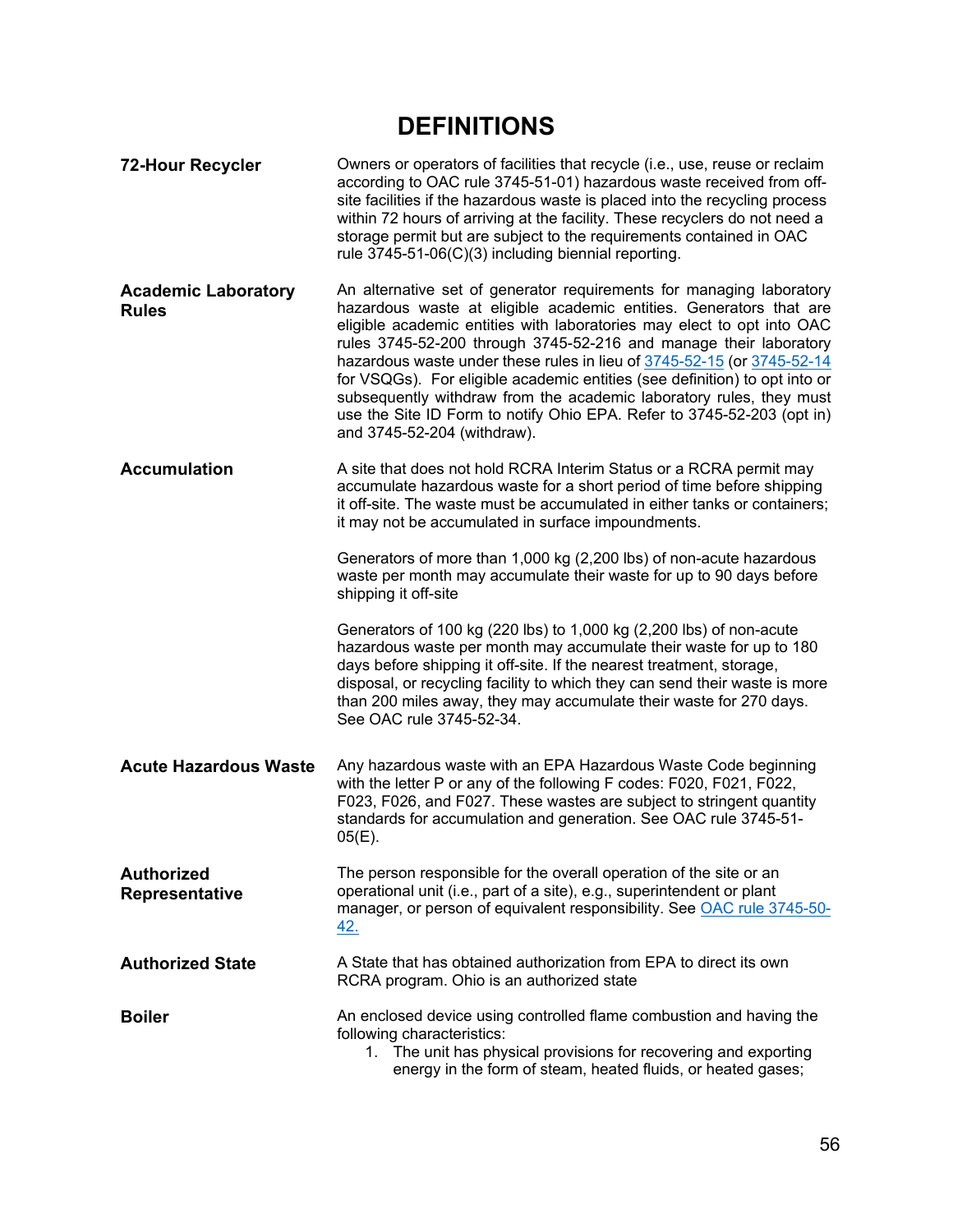|                                                           | 2. The unit's combustion chamber and primary energy recovery<br>section(s) are of integral design (i.e., they are physically formed<br>into one manufactured or assembled unit);<br>The unit continuously maintains an energy recovery efficiency<br>3.<br>of at least 60 percent, calculated in terms of the recovered<br>energy compared with the thermal value of the fuel;<br>4. The unit exports and utilizes at least 75 percent of the<br>recovered energy, calculated on an annual basis (excluding<br>recovered heat used internally in the same unit, for example, to<br>preheat fuel or combustion air or drive fans or feedwater<br>pumps); or<br>5. The unit is one which the Director has determined, on a case-<br>by-case basis, to be a boiler, after considering the standards in<br>OAC rule 3745-50-25 |
|-----------------------------------------------------------|----------------------------------------------------------------------------------------------------------------------------------------------------------------------------------------------------------------------------------------------------------------------------------------------------------------------------------------------------------------------------------------------------------------------------------------------------------------------------------------------------------------------------------------------------------------------------------------------------------------------------------------------------------------------------------------------------------------------------------------------------------------------------------------------------------------------------|
| <b>By-product Radioactive</b><br><b>Material</b>          | Any radioactive material (except special nuclear material)<br>1.<br>yielded in or made radioactive by exposure to the radiation<br>incident to the process of producing or utilizing special nuclear<br>material; and<br>2.<br>The tailings or wastes produced by the extraction or<br>concentration of uranium or thorium from any ore processed<br>primarily for its source material content (defined in the Atomic<br>Energy Act of 1954)                                                                                                                                                                                                                                                                                                                                                                               |
| <b>Code of Federal</b><br><b>Regulations (CFR)</b>        | The detailed regulations, written by Federal agencies, to implement the<br>provisions of laws passed by Congress. Regulations in the CFR have<br>the force of Federal law.                                                                                                                                                                                                                                                                                                                                                                                                                                                                                                                                                                                                                                                 |
| <b>Characteristic Waste</b>                               | A waste classified as hazardous because it is ignitable, corrosive,<br>reactive, or toxic as determined by the toxicity characteristic leaching<br>procedure. It has an EPA Hazardous Waste Code in the range D001 to<br>D043. Each of these four characteristics is defined in OAC rules 3745-<br>51-20 through 3745-51-24.                                                                                                                                                                                                                                                                                                                                                                                                                                                                                               |
| <b>Delisted Wastes</b>                                    | Site-specific wastes that are excluded from regulation under 40 CFR<br>260.20 and 260.22. A waste at a particular generating site may be<br>excluded or delisted from the lists of hazardous waste in OAC rules<br>3745-51-30 through 3745-51-33 by petitioning the EPA Administrator<br>for a regulatory amendment. These wastes are listed in Appendix IX of<br>40 CFR Part 261.                                                                                                                                                                                                                                                                                                                                                                                                                                         |
| <b>Destination Facility for</b><br><b>Universal Waste</b> | A facility that treats, disposes, or recycles universal waste on-site. A<br>hazardous waste permit is required if you treat or dispose of universal<br>wastes; a permit may be required if you recycle universal wastes.                                                                                                                                                                                                                                                                                                                                                                                                                                                                                                                                                                                                   |
| <b>Disposal</b>                                           | The discharge, deposit, injection, dumping, spilling, leaking, or placing<br>of any hazardous waste into or on any land or water or air so that such<br>hazardous waste or any constituent thereof may enter the environment<br>or be emitted into the air or discharged into any waters, including<br>ground waters, except where such activity constitutes "storage" or<br>"treatment" as defined in OAC Rule 3745-50-10.                                                                                                                                                                                                                                                                                                                                                                                                |
| <b>Electronic Manifest</b><br><b>Broker</b>               | A person as defined in title 40 CFR §260.10 that elects to use the<br>electronic manifest system to obtain, complete and transmit an<br>electronic manifest format supplied by the EPA electronic manifest                                                                                                                                                                                                                                                                                                                                                                                                                                                                                                                                                                                                                 |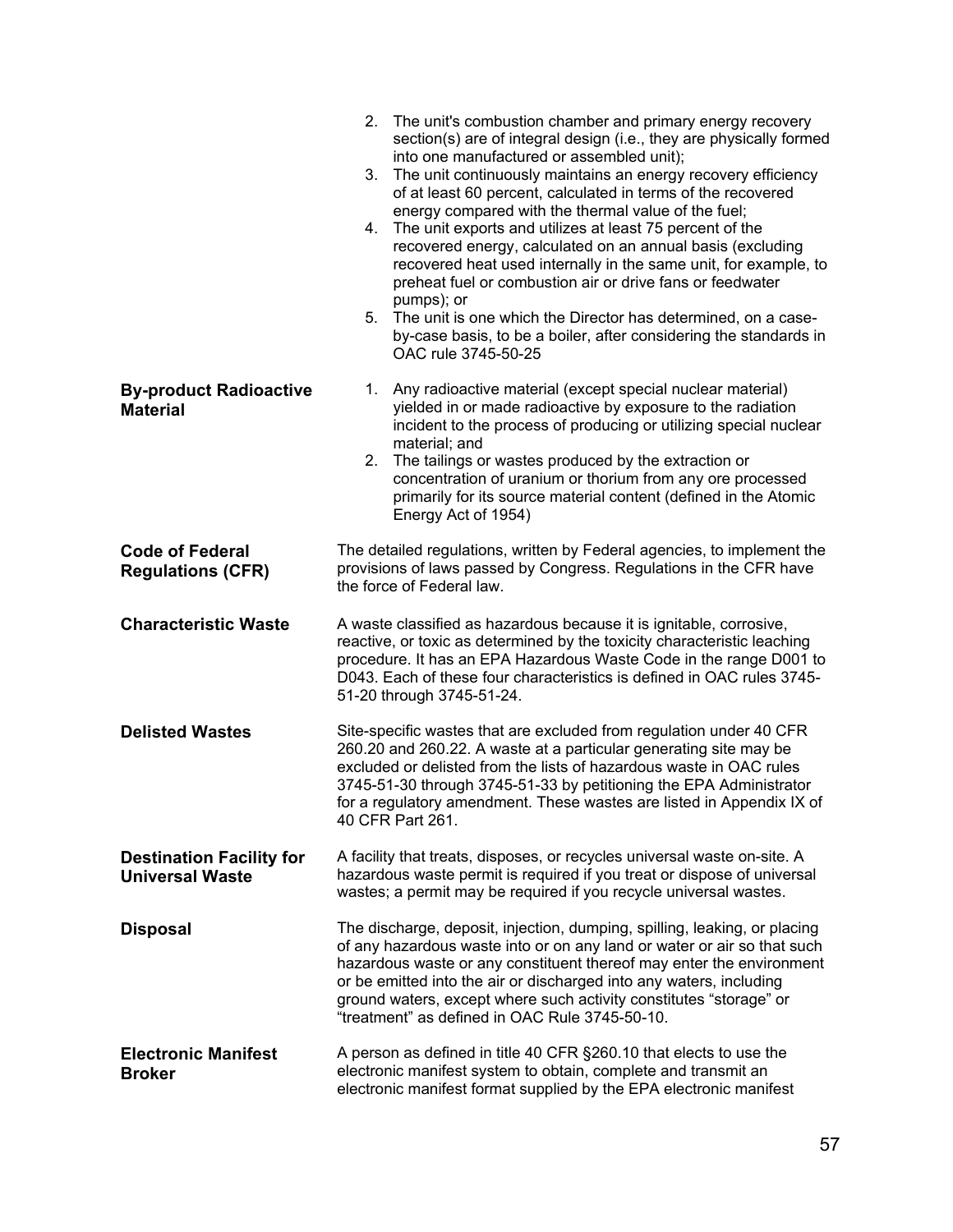|                                              | system under a contractual relationship with a hazardous waste<br>generator.                                                                                                                                                                                                                                                                                                                                                                                                                                                                                                                                                                                                                                                                                                                                                                                                         |
|----------------------------------------------|--------------------------------------------------------------------------------------------------------------------------------------------------------------------------------------------------------------------------------------------------------------------------------------------------------------------------------------------------------------------------------------------------------------------------------------------------------------------------------------------------------------------------------------------------------------------------------------------------------------------------------------------------------------------------------------------------------------------------------------------------------------------------------------------------------------------------------------------------------------------------------------|
| <b>Eligible Academic Entity</b>              | A college or university, or a non-profit research institute that is owned<br>by or has a formal written affiliation with a college or university, or a<br>teaching hospital that is owned by or has a formal written affiliation with<br>a college or university.                                                                                                                                                                                                                                                                                                                                                                                                                                                                                                                                                                                                                    |
| <b>EPA Identification</b><br>Number (EPA ID) | The number assigned by the EPA to each hazardous waste generator,<br>hazardous waste transporter, and treatment, storage, or disposal<br>facility; United States importer of hazardous waste; mixed waste<br>(hazardous and radioactive) generator; recycler of hazardous waste;<br>exempt boiler and/or industrial furnace burning or processing<br>hazardous waste; large quantity handler of or destination facility for<br>universal wastes; disposer of hazardous waste with an underground<br>injection permit; used oil transporter, used oil processor/re-refiner, off-<br>specification used oil fuel burner, used oil fuel marketer; eligible<br>academic entity managing laboratory hazardous waste under the<br>academic laboratory rules; or site undergoing corrective action. Ohio<br>EPA is the authorized implementer for the EPA ID assignment program<br>in Ohio. |
| <b>Episodic Generator</b>                    | An episodic generator is either a VSQG or an SQG who, as a result of<br>a planned or unplanned episodic event, generates a quantity of<br>hazardous waste in a calendar month sufficient to cause the facility to<br>move into a more stringent generator category. NOTE: When<br>completing a Site ID Form which will include the Episodic Generator<br>Addendum, the generator size required in item 9.A.1 should be the<br>normal one for the site, not the size applicable to the episodic event.                                                                                                                                                                                                                                                                                                                                                                                |
| <b>Excluded Wastes</b>                       | Wastes excluded from regulation under OAC rule 3745-51-04 and OAC<br>rule 3745-51-03(C)(2).                                                                                                                                                                                                                                                                                                                                                                                                                                                                                                                                                                                                                                                                                                                                                                                          |
| <b>Form Code</b>                             | A code that corresponds to the physical form or chemical composition<br>of a hazardous waste. This code is required on both the GM and WR<br>Forms.                                                                                                                                                                                                                                                                                                                                                                                                                                                                                                                                                                                                                                                                                                                                  |
| <b>GM Form</b>                               | Form for reporting waste Generation and on-site Management at a<br>facility.                                                                                                                                                                                                                                                                                                                                                                                                                                                                                                                                                                                                                                                                                                                                                                                                         |
| <b>Hazardous Waste</b>                       | By-product of society that can pose a substantial or potential hazard to<br>human health or the environment when improperly managed. It is a<br>waste that possesses at least one of four characteristics (ignitability,<br>corrosivity, reactivity, and toxicity), or appears on special EPA lists<br>("listed waste"). A hazardous waste is regulated under Subtitle C of<br>RCRA. The regulatory definition of hazardous waste is found in 40 CFR<br>261.3 (OAC Chapter 3745-51).                                                                                                                                                                                                                                                                                                                                                                                                 |
| <b>Hazardous Waste Code</b>                  | The code assigned to each hazardous waste listed in OAC rules 3745-<br>51-31 through 3745-51-33 and to each characteristic identified in OAC<br>rules 3745-51-21 through 3745-51-24. The codes consist of one letter<br>(D, F, P, U, or K) and three numbers. A list of the EPA Hazardous<br>Waste Codes can be found on DERR's Hazardous Waste Report web<br>page.                                                                                                                                                                                                                                                                                                                                                                                                                                                                                                                  |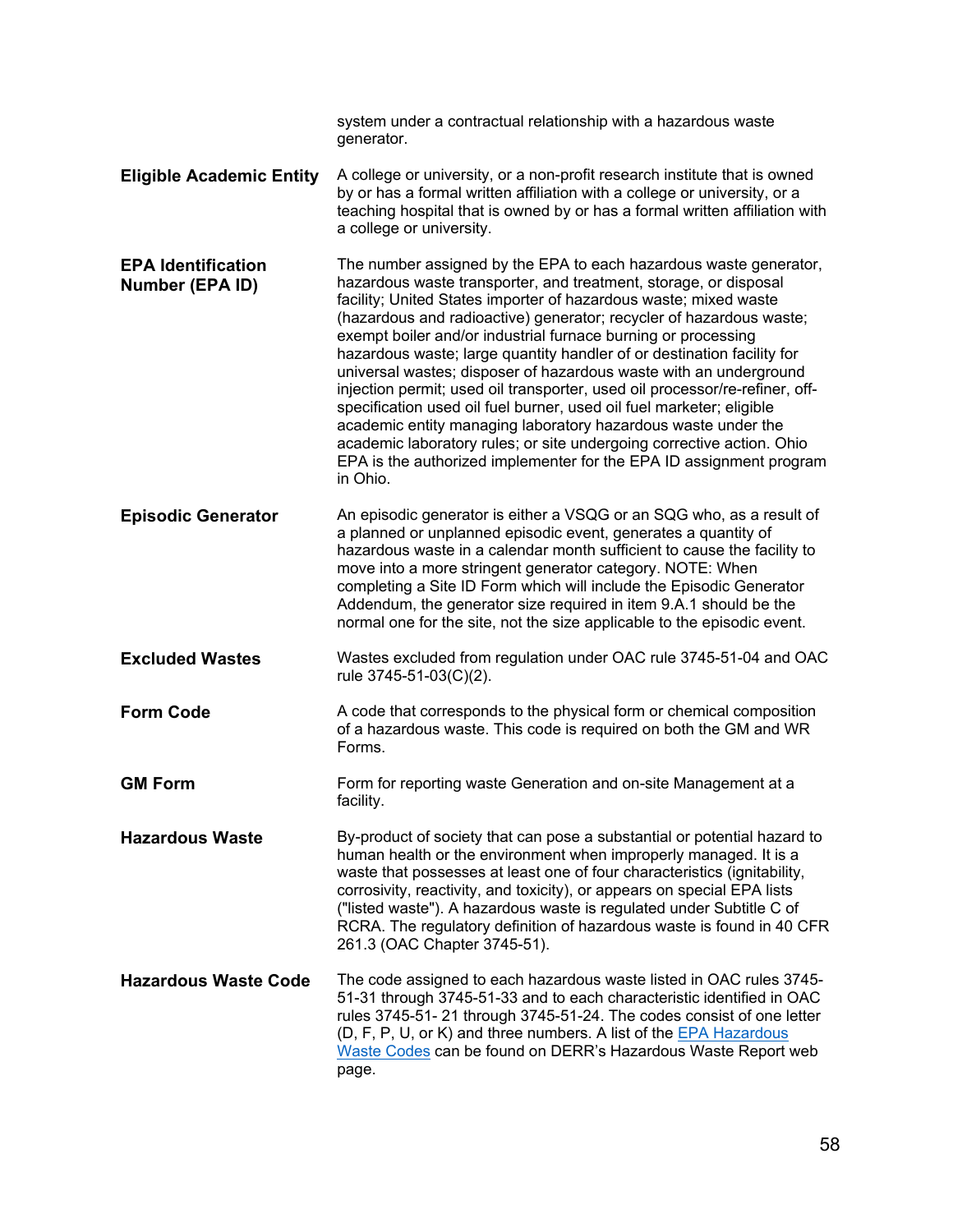| <b>Hazardous Waste</b><br><b>Generator</b>         | Any person, by site, whose act or process produces hazardous waste<br>identified or listed in Chapter 3745-51 of the Administrative Code or<br>whose act first causes a hazardous waste to become subject to the<br>hazardous waste rules.                                                                                                                                                                                                                                                                                                                                                                                                                                                                                                                                                                                                                                                                                                                                                                                                                                                                                                                                                                                                                                                                        |
|----------------------------------------------------|-------------------------------------------------------------------------------------------------------------------------------------------------------------------------------------------------------------------------------------------------------------------------------------------------------------------------------------------------------------------------------------------------------------------------------------------------------------------------------------------------------------------------------------------------------------------------------------------------------------------------------------------------------------------------------------------------------------------------------------------------------------------------------------------------------------------------------------------------------------------------------------------------------------------------------------------------------------------------------------------------------------------------------------------------------------------------------------------------------------------------------------------------------------------------------------------------------------------------------------------------------------------------------------------------------------------|
| <b>Hazardous Waste</b><br><b>Transfer Facility</b> | Any transportation-related facility including loading docks, parking<br>areas, storage areas and other similar areas where shipments of<br>hazardous waste are held for 10 days or less during the normal course<br>of transportation [OAC Rule 3745-50-10(A)(132)].                                                                                                                                                                                                                                                                                                                                                                                                                                                                                                                                                                                                                                                                                                                                                                                                                                                                                                                                                                                                                                              |
| <b>Hazardous Waste</b><br><b>Transporter</b>       | A person engaged in the off-site transportation of hazardous waste by<br>air, rail, road, or water [OAC rule 3745-50-10(A)(135)].                                                                                                                                                                                                                                                                                                                                                                                                                                                                                                                                                                                                                                                                                                                                                                                                                                                                                                                                                                                                                                                                                                                                                                                 |
| <b>Hazardous Waste</b><br><b>Treatment</b>         | Any method, technique, or process, including neutralization, designed<br>to change the physical, chemical, or biological character or composition<br>of any hazardous waste so as to neutralize such hazardous waste, or<br>so as to recover energy or material resources from the hazardous<br>waste, or so as to render such hazardous waste non-hazardous or less<br>hazardous; safer to transport, store, or dispose of; or amenable for<br>recovery, storage, or reduction in volume [OAC rule 3745-50-<br>10(A)(137)]. Such term includes any activity or processing designed to<br>change the physical form or composition of hazardous waste to render<br>it non-hazardous.                                                                                                                                                                                                                                                                                                                                                                                                                                                                                                                                                                                                                               |
| <b>Healthcare Facility</b>                         | A "Healthcare facility" means any person that is lawfully authorized to<br>do either of the following:<br>Provide preventative, diagnostic, therapeutic, rehabilitative,<br>1.<br>maintenance or palliative care, and counseling, service,<br>assessment or procedure with respect to the physical or mental<br>condition, or functional status, of a human or animal or that<br>affects the structure or function of the human or animal body.<br>Distribute, sell, or dispense pharmaceuticals, including over-the-<br>2.<br>counter pharmaceuticals, dietary supplements, homeopathic<br>drugs, or prescription pharmaceuticals. This definition includes,<br>but is not limited to, wholesale distributors, third-party logistics<br>providers that serve as forward distributors, military medical<br>logistics facilities, hospitals, psychiatric hospitals, ambulatory<br>surgical centers, health clinics, physicians' offices, optical and<br>dental providers, chiropractors, long-term care facilities<br>ambulance services, pharmacies, long-term care pharmacies,<br>mail-order pharmacies, retailers of pharmaceuticals, veterinary<br>clinics, and veterinary hospitals. This definition does not include<br>pharmaceutical manufacturers, reverse distributors, or reverse<br>logistics centers. |
| Incineration                                       | Burning of certain types of solid, liquid, or gaseous materials; or a<br>treatment technology involving destruction of waste by controlled<br>burning at high temperatures (e.g., burning sludge to remove the water<br>and reduce the remaining residues to a safe, non-burnable ash which<br>can be disposed safely on land, in some waters, or in underground<br>locations).                                                                                                                                                                                                                                                                                                                                                                                                                                                                                                                                                                                                                                                                                                                                                                                                                                                                                                                                   |
| <b>Industrial Furnace</b>                          | Any of the following enclosed devices that are integral components of<br>manufacturing processes and that use thermal treatment to accomplish<br>recovery of materials or energy: cement kilns; lime kilns; aggregate                                                                                                                                                                                                                                                                                                                                                                                                                                                                                                                                                                                                                                                                                                                                                                                                                                                                                                                                                                                                                                                                                             |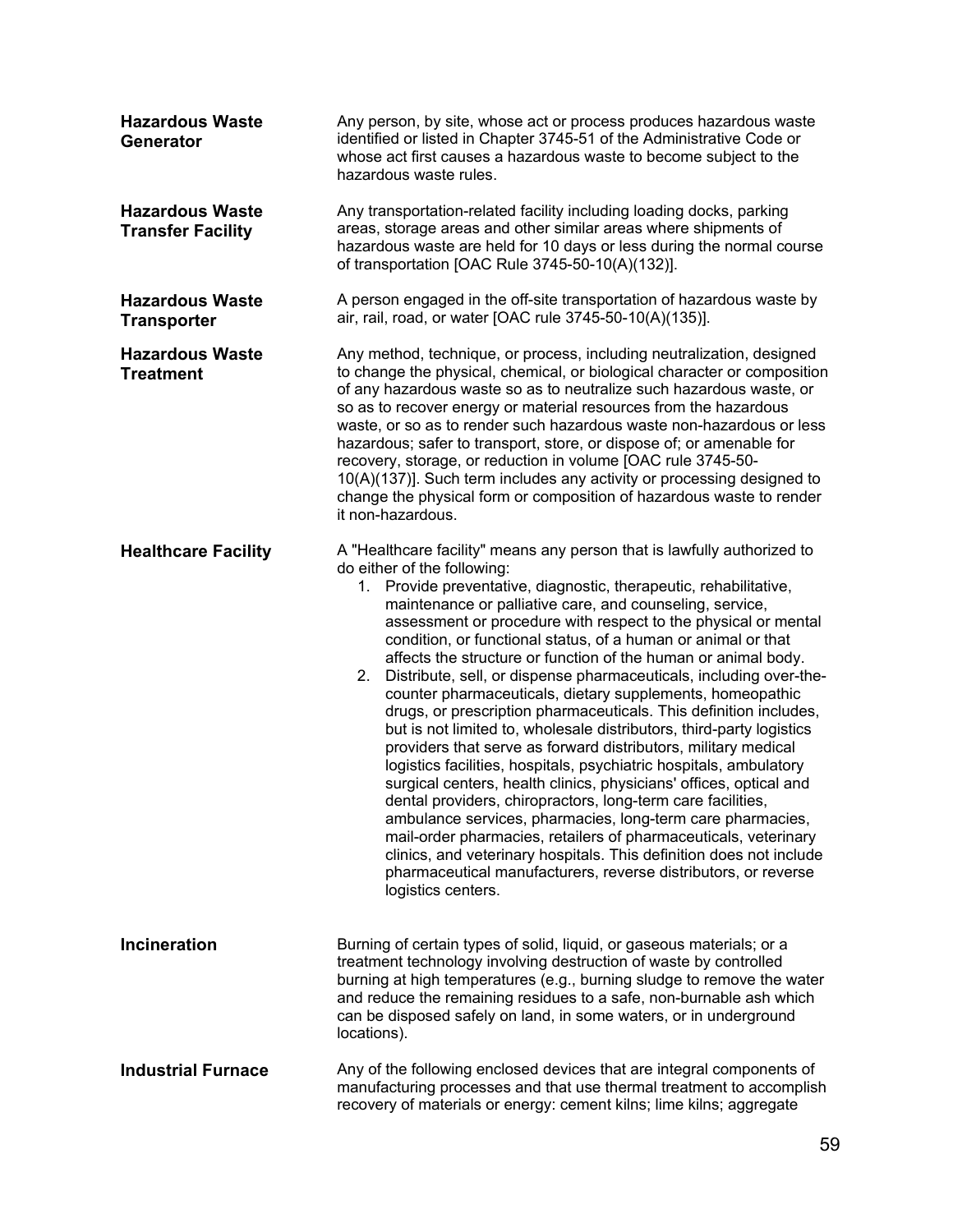|                                                                       | kilns; phosphate kilns; coke ovens; blast furnaces; smelting, melting<br>and refining furnaces; titanium dioxide chloride process oxidation<br>reactors; methane reforming furnaces; pulping liquor recovery furnaces;<br>combustion devices used in the recovery of sulfur values from spent<br>sulfuric acid; halogen acid furnaces, as defined under industrial furnace<br>in OAC rule 3745-50-10; and such other devices as the U.S. EPA<br>Administrator may add to this list.                                                                                                                                                                                                              |
|-----------------------------------------------------------------------|--------------------------------------------------------------------------------------------------------------------------------------------------------------------------------------------------------------------------------------------------------------------------------------------------------------------------------------------------------------------------------------------------------------------------------------------------------------------------------------------------------------------------------------------------------------------------------------------------------------------------------------------------------------------------------------------------|
| <b>Interim (Permit) Status</b>                                        | Period during which the owner/operator of an existing TSD facility is<br>treated as having been issued a RCRA permit even though he/she has<br>not yet received a final determination. An existing facility should have<br>automatically qualified for interim status if the owner/operator filed both<br>timely "notification" and the first part (Part A) of the RCRA permit<br>application. Interim status continues until a final determination is made<br>to issue or deny the permit. Owner/operator of new facilities cannot by<br>definition qualify for interim status; rather, they need a RCRA permit<br>prior to beginning construction of a hazardous waste management<br>facility. |
| <b>Large Quantity</b><br>Generator (LQG) of<br><b>Hazardous Waste</b> | For the purposes of the Hazardous Waste Report, a site is a LQG if it<br>met any of the following criteria:                                                                                                                                                                                                                                                                                                                                                                                                                                                                                                                                                                                      |
|                                                                       | 1. The site generated in any one calendar month during the<br>reporting year, 1,000 kg (2,200 lbs) or more of RCRA<br>hazardous waste; or<br>The site generated in any one calendar month during the<br>2.<br>reporting year, or accumulated at any time, 1 kg (2.2 lbs) of<br>RCRA acute hazardous waste; or<br>3. The site generated in any calendar month more than 100 kg<br>(220 lbs) of spill cleanup material contaminated with RCRA<br>acute hazardous waste.                                                                                                                                                                                                                            |
| <b>Listed Wastes</b>                                                  | Wastes specifically named in OAC rules 3745-51-31 through 3745-51-<br>33. These wastes are listed as hazardous under RCRA but have not<br>been subjected to the toxic characteristics listing process because the<br>dangers they present are considered self-evident. They bear EPA<br>Hazardous Waste Codes beginning with the letters F, P, U, or K.                                                                                                                                                                                                                                                                                                                                          |
| <b>Large Quantity Handler</b><br>of Universal Waste<br>(LQHUW)        | A universal waste handler (as defined in OAC rule 3745-273-09) who<br>accumulates 5,000 kg or more total of universal wastes (batteries,<br>pesticides, mercury-containing equipment, or lamps - calculated<br>collectively) at any time. This designation is retained through the end of<br>the calendar year in which the 5,000 kg limit is met or exceeded.                                                                                                                                                                                                                                                                                                                                   |
| Management, or<br><b>Hazardous Waste</b><br><b>Management</b>         | Systematic control of the collection, source separation, storage,<br>transportation, processing, treatment, recovery, or disposal of<br>hazardous waste (OAC rule 3745-50-10).                                                                                                                                                                                                                                                                                                                                                                                                                                                                                                                   |
| <b>Manifest, Uniform</b><br><b>Hazardous Waste</b>                    | The shipment document EPA form 8700-22 and, if necessary, Form<br>8700-22A, originated and signed by a generator. The "cradle-to-grave"<br>paperwork must accompany a shipment of hazardous waste as it<br>moves from the generator to the transporter and eventually to the<br>hazardous waste management facility.                                                                                                                                                                                                                                                                                                                                                                             |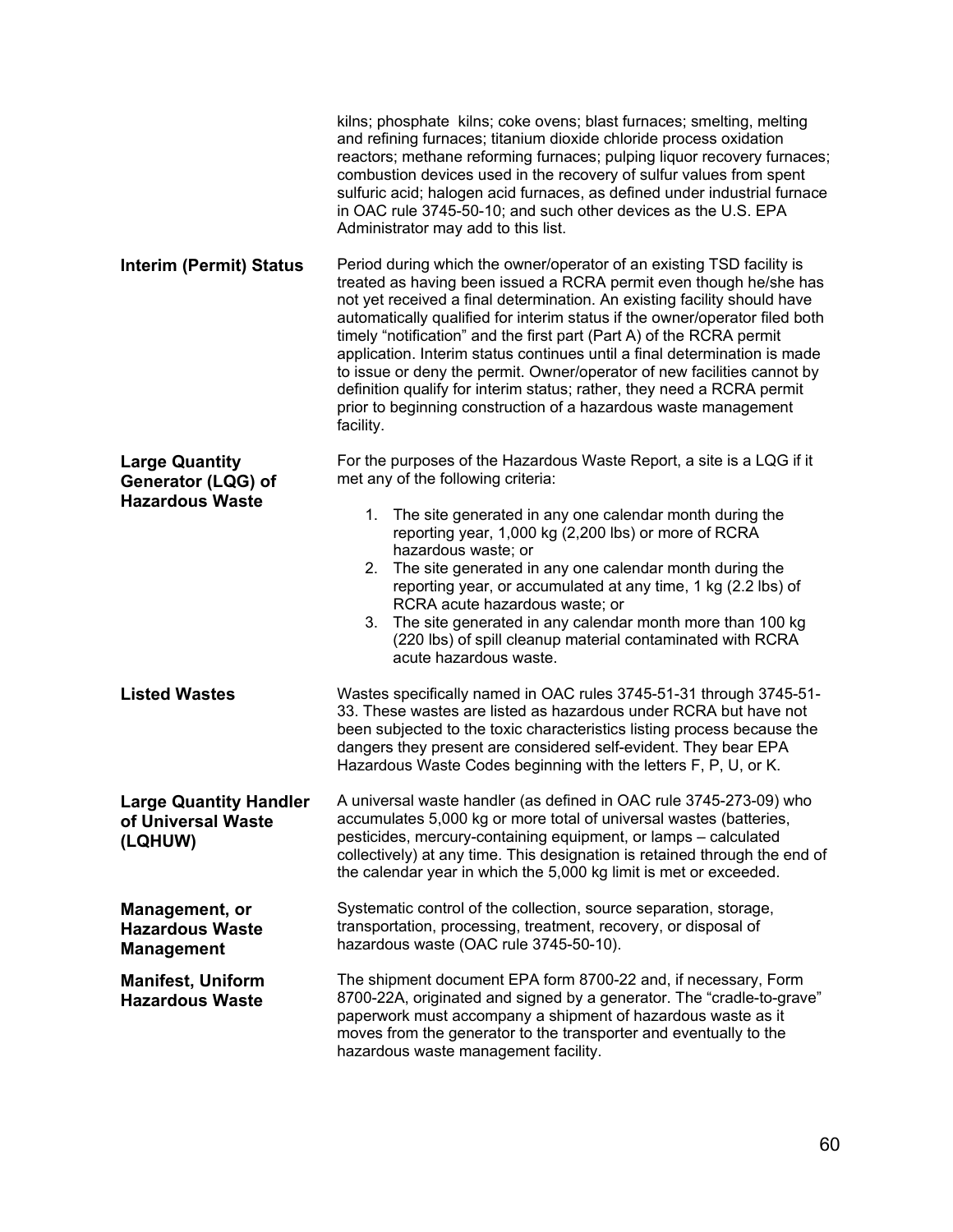| <b>Mixed Waste</b>                                 | Waste that contains both hazardous and source, special nuclear, or by-<br>product material subject to the Atomic Energy Act (AEA), RCRA section<br>1004(41), 42 U.S.C. 6903 (63 FR 17414; April 9, 1998).                                                                                                                                                                 |
|----------------------------------------------------|---------------------------------------------------------------------------------------------------------------------------------------------------------------------------------------------------------------------------------------------------------------------------------------------------------------------------------------------------------------------------|
| <b>Municipality</b>                                | A city, village, town, borough, county, parish, district, association,<br>Indian tribe or authorized Indian tribal organization, designated and<br>approved management agency under Section 208 of the Clean Water<br>Act, or any other public body created by or under State law and having<br>jurisdiction over disposal of sewage, industrial wastes, or other wastes. |
| <b>OAC</b>                                         | Acronym for Ohio Administrative Code. Ohio's hazardous waste rules<br>are located in Chapters 3745-49 to 3745-69 of the OAC and are<br>equivalent to the federal rules located in 40 CFR Parts 260 to 270.                                                                                                                                                                |
| <b>Off-Site Facility</b>                           | A hazardous waste treatment, storage, or disposal area that is located<br>at a place away from the generating site.                                                                                                                                                                                                                                                       |
| <b>Off-Specification Used</b><br><b>Oil Burner</b> | A site where used oil not meeting the specification requirements in<br>OAC rule 3745-279-11 (off-specification used oil) is burned for energy<br>recovery in devices identified in 3745-279-61(A).                                                                                                                                                                        |
| <b>Off-Specification Used</b><br><b>Oil Fuel</b>   | Used oil fuel that does not meet the specification provided under OAC<br>rule 3745-279-11.                                                                                                                                                                                                                                                                                |
| OI Form                                            | Form for reporting Off-site Transporter and Receiving Facility<br>Information by EPA ID.                                                                                                                                                                                                                                                                                  |
| <b>On-site Facility</b>                            | A hazardous waste treatment, storage, or disposal area that is located<br>on the generating site.                                                                                                                                                                                                                                                                         |
| <b>On-Specification Used</b><br><b>Oil Fuel</b>    | Used oil fuel that meets the specification provided under OAC rule<br>3745-279-11.                                                                                                                                                                                                                                                                                        |
| Operator                                           | The person responsible for the overall operation of a RCRA site. Note:<br>This is the legal entity which controls the RCRA site operation rather<br>than the plant or site manager. This is usually a company or business<br>name, not an individual. See Person.                                                                                                         |
| Owner                                              | The person who owns a RCRA site or part of a RCRA site. Note: This<br>includes the owner(s) of the building(s) and/or land. This may be an<br>individual, company, or business name. See Person.                                                                                                                                                                          |
| <b>Person</b>                                      | An individual, trust, firm, joint stock company, Federal Agency,<br>corporation (including a government corporation), partnership,<br>association, State, municipality, commission, political subdivision of a<br>State, or any interstate body.                                                                                                                          |
| <b>Process System</b>                              | For purposes of the Hazardous Waste Report, a process system refers<br>to one or more units used together to treat, recover, or dispose of a<br>hazardous waste.                                                                                                                                                                                                          |
|                                                    | The process system begins at the unit where the hazardous waste first<br>enters and consists of all other treatment, recovery, or disposal units<br>downstream from the point of entry. Note that storage is not considered<br>a process system for the purpose of PS Form completion. A list of<br>management methods begins on page 73.                                 |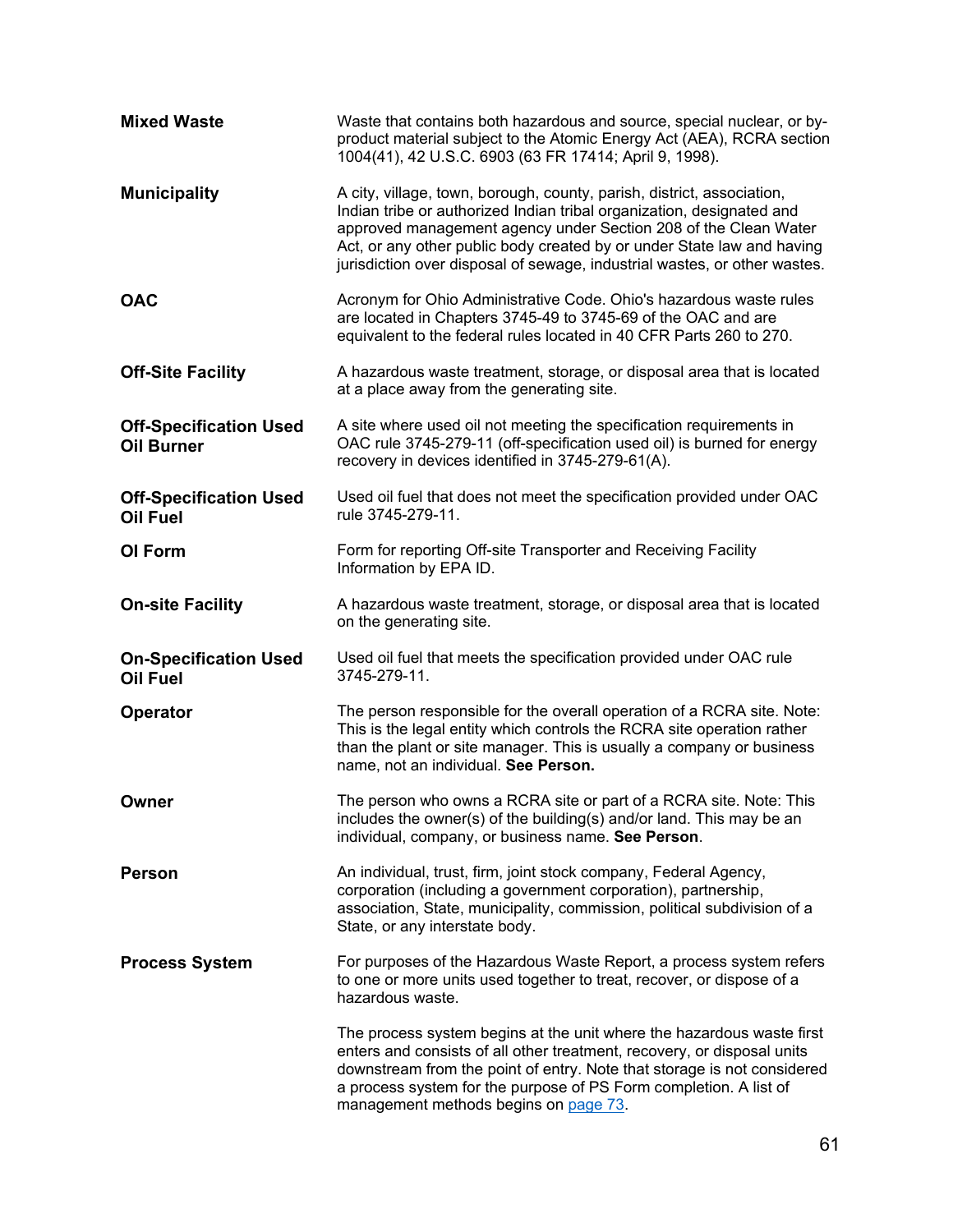| <b>Process Unit</b>                                        | For purposes of the Hazardous Waste Report, a process unit refers to a<br>single piece of equipment – e.g., one tank, one distillation column, or<br>one surface impoundment - In which hazardous waste is treated,<br>disposed, or recycled.                                                                                                                                                                                                                                                                                                                                                                                                                                                                                                                                                                                                                                                                                                                                                                                          |
|------------------------------------------------------------|----------------------------------------------------------------------------------------------------------------------------------------------------------------------------------------------------------------------------------------------------------------------------------------------------------------------------------------------------------------------------------------------------------------------------------------------------------------------------------------------------------------------------------------------------------------------------------------------------------------------------------------------------------------------------------------------------------------------------------------------------------------------------------------------------------------------------------------------------------------------------------------------------------------------------------------------------------------------------------------------------------------------------------------|
| <b>PS Form</b>                                             | Process Systems for Treatment, Disposal, or Recycling form. To be<br>completed by facilities required to submit the WR Form.                                                                                                                                                                                                                                                                                                                                                                                                                                                                                                                                                                                                                                                                                                                                                                                                                                                                                                           |
| <b>Resource Conservation</b><br>and Recovery Act<br>(RCRA) | The Solid Waste Disposal Act as amended by the Resource<br>Conservation and Recovery Act (RCRA) (40 CFR 270.2). It is the<br>Federal statute that regulates the generation, treatment, storage,<br>disposal, recycling, and/or transportation of solid and hazardous waste.                                                                                                                                                                                                                                                                                                                                                                                                                                                                                                                                                                                                                                                                                                                                                            |
| <b>RCRA Permit</b>                                         | A complete RCRA permit is comprised of an operating permit for<br>hazardous waste treatment, storage, and disposal, and a corrective<br>action permit addressing releases from solid waste management units.<br>To apply for a permit, a site must file a two-part application (Part A and<br>Part B). A facility is not considered to have a complete RCRA permit<br>until both parts have been issued.                                                                                                                                                                                                                                                                                                                                                                                                                                                                                                                                                                                                                               |
| <b>RCRA Subtitle C Site</b><br>(RCRA Site or Site)         | The physical plant or location at which one or more of the following<br>regulated waste activities occurs: the generation, transportation,<br>treatment, storage, or disposal of hazardous wastes; recycling of<br>hazardous wastes; United States importer of hazardous waste; mixed<br>waste generator; exempt boiler and/or industrial furnace burning or<br>processing hazardous waste; large quantity handler of or destination<br>facility for universal wastes; disposing hazardous waste with an<br>underground injection permit; the transportation (and temporary storage<br>during transportation), processing/re- refining, burning, or marketing of<br>used oil; eligible academic entity managing laboratory hazardous waste<br>under the academic laboratory rules; or undergoing corrective action.<br>A site may consist of several treatment, storage, or disposal operational<br>units. For entities that only transport regulated wastes, the term site<br>refers to the headquarters of that entity's operations. |
| <b>Reclamation</b>                                         | The processing or regeneration of a material to recover a usable<br>product. Examples are recovery of lead values from spent batteries<br>and regeneration of spent solvents. See OAC rule 3745-51-01(C)(4).                                                                                                                                                                                                                                                                                                                                                                                                                                                                                                                                                                                                                                                                                                                                                                                                                           |
| <b>Recycling</b>                                           | Use, reuse, or reclamation of a material (OAC rule $3745-51-01(C)(7)$ ).<br>A material is "used or reused" if it is either:                                                                                                                                                                                                                                                                                                                                                                                                                                                                                                                                                                                                                                                                                                                                                                                                                                                                                                            |
|                                                            | 1.<br>Employed as an ingredient (including use as an intermediate)<br>in an industrial process to make a product (e.g., distillation<br>bottoms from one process used as feedstock in another<br>process) $(3745-51-01(C)(5))$ . However, a material will not<br>satisfy this condition if distinct components of the material are<br>recovered as separate end products (as when metals are<br>recovered from metal-containing secondary material); or                                                                                                                                                                                                                                                                                                                                                                                                                                                                                                                                                                                |
|                                                            | Employed in a particular function or application as an effective<br>2.<br>substitute for a commercial product (e.g., spent pickle liquor<br>used as phosphorous precipitant and sludge conditioner in<br>wastewater treatment).                                                                                                                                                                                                                                                                                                                                                                                                                                                                                                                                                                                                                                                                                                                                                                                                        |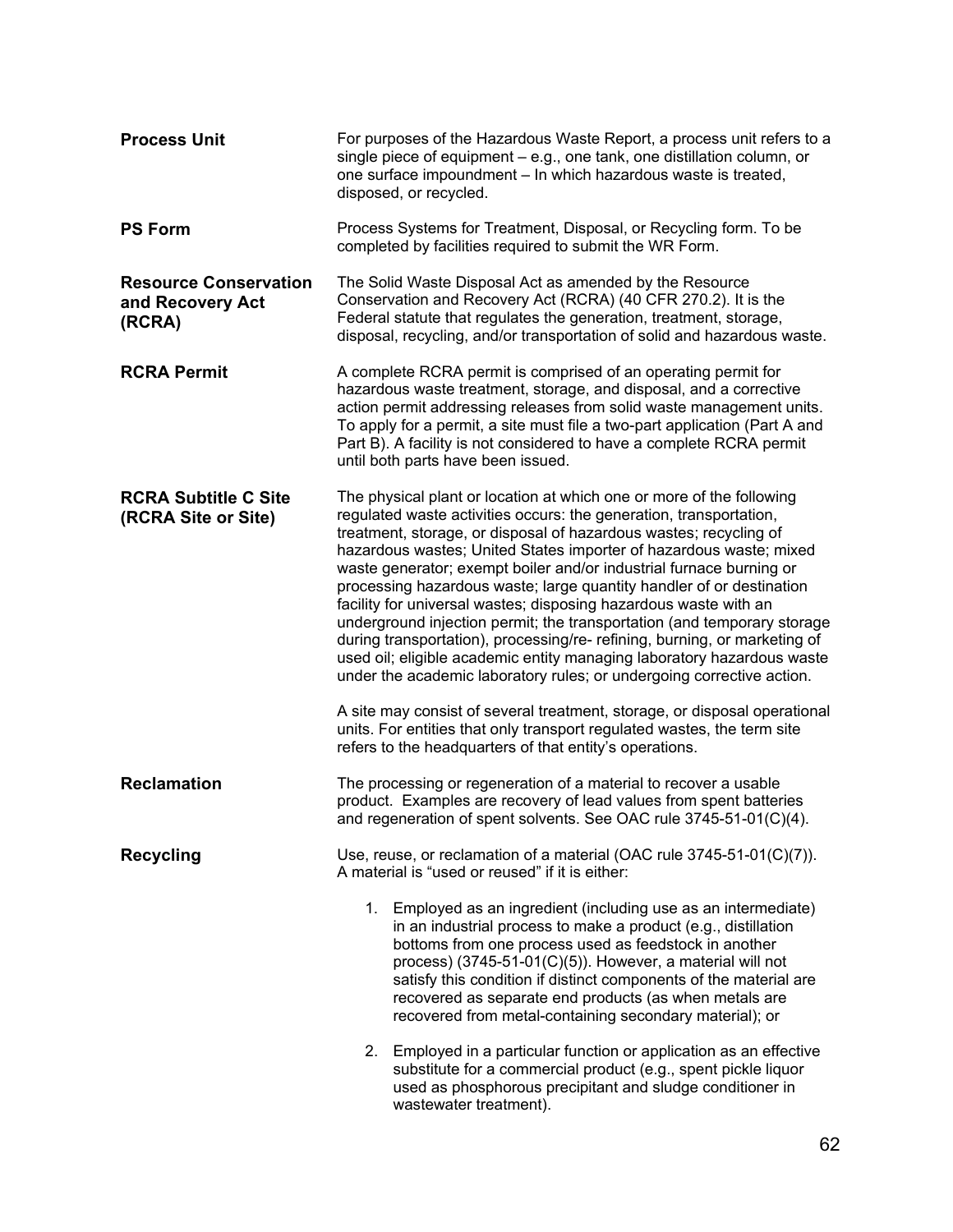| <b>Residual</b>                                                       | The hazardous waste derived from the treatment, disposal, or recycling<br>of a previously existing hazardous waste (e.g., the sludge remaining<br>after initial wastewater treatment).                                                                                                                                                                                                                                                                                                                                                                                                                                                                                                                                                                                                                                                                                                                                                                                                                                                                                                                                                                                                                                                                                                                                                                                      |
|-----------------------------------------------------------------------|-----------------------------------------------------------------------------------------------------------------------------------------------------------------------------------------------------------------------------------------------------------------------------------------------------------------------------------------------------------------------------------------------------------------------------------------------------------------------------------------------------------------------------------------------------------------------------------------------------------------------------------------------------------------------------------------------------------------------------------------------------------------------------------------------------------------------------------------------------------------------------------------------------------------------------------------------------------------------------------------------------------------------------------------------------------------------------------------------------------------------------------------------------------------------------------------------------------------------------------------------------------------------------------------------------------------------------------------------------------------------------|
| <b>Responsible Official</b>                                           | A responsible official is defined in OAC rule 3745-50-42(A). Permit<br>applications and reports must be signed as follows:                                                                                                                                                                                                                                                                                                                                                                                                                                                                                                                                                                                                                                                                                                                                                                                                                                                                                                                                                                                                                                                                                                                                                                                                                                                  |
|                                                                       | 1. For a corporation: By a responsible corporate officer. For the<br>purpose of this rule, a "responsible corporate officer" means:<br>A president, secretary, treasurer, or vice president of the<br>а.<br>corporation in charge of a principal business function, or<br>any other person who performs similar policy-making or<br>decision-making functions for the corporation, or<br>The manager of one or more manufacturing, production,<br>b.<br>or operating facilities employing more than two hundred<br>fifty persons or having gross annual sales or<br>expenditures exceeding twenty-five million dollars (in<br>second quarter 1980 dollars), if authority to sign<br>documents has been assigned or delegated to the<br>manager in accordance with corporate procedures.<br>For a partnership or sole proprietorship: By a general partner or<br>2.<br>the proprietor, respectively; or<br>For a municipality, state, federal, or other public agency: By<br>3.<br>either a principal executive officer or ranking elected official.<br>For purposes of this rule, a principal executive officer of a<br>federal agency includes the chief executive officer of the<br>agency, or a senior executive officer having responsibility for<br>the overall operations of a principal geographic unit of the<br>agency (e.g., regional administrator of U.S. EPA). |
| <b>Reverse Distributor</b>                                            | A "Reverse distributor" means any person that receives and<br>accumulates prescription pharmaceuticals that are potentially creditable<br>hazardous waste pharmaceuticals for the purpose of facilitating or<br>verifying manufacturer credit. Any person, including forward<br>distributors, third-party logistics providers, and pharmaceutical<br>manufacturers, that processes prescription pharmaceuticals for the<br>facilitation or verification of manufacturer credit is considered a reverse<br>distributor. Notifying as a Reverse Distributor is part of the requirements<br>in the Hazardous Waste Pharmaceutical Rule that Ohio EPA<br>effective10/5/2020.                                                                                                                                                                                                                                                                                                                                                                                                                                                                                                                                                                                                                                                                                                    |
| Sludge                                                                | Any solid, semi-solid, or liquid waste generated from a municipal,<br>commercial, or industrial wastewater treatment plant, water supply<br>treatment plant, or air pollution control facility exclusive of the treated<br>effluent from a wastewater treatment plant [OAC Rule 3745-50-<br>$10(A)(104)$ ].                                                                                                                                                                                                                                                                                                                                                                                                                                                                                                                                                                                                                                                                                                                                                                                                                                                                                                                                                                                                                                                                 |
| <b>Small Quantity</b><br>Generator (SQG) of<br><b>Hazardous Waste</b> | A generator that meets all the following criteria:<br>Generates, in any calendar month, more than 100 kg (220 lbs.)<br>1.<br>but less than 1,000 kg (2,200 lbs.) of RCRA hazardous waste<br>and                                                                                                                                                                                                                                                                                                                                                                                                                                                                                                                                                                                                                                                                                                                                                                                                                                                                                                                                                                                                                                                                                                                                                                             |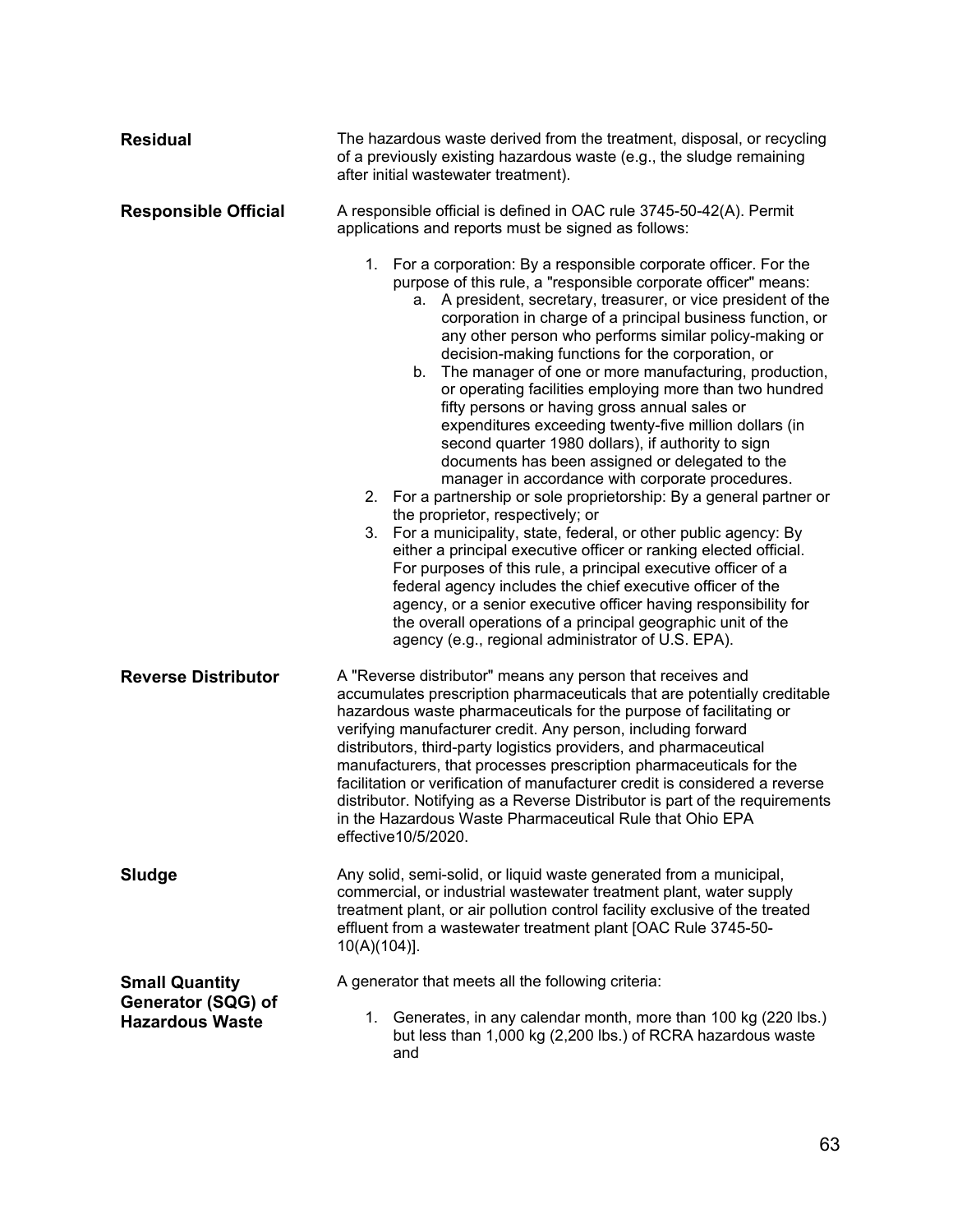|                                                                              | 2. Generates, in any calendar month, less than or equal to 1<br>kilogram (2.2 lbs) of acute hazardous waste listed in 3745-51-<br>31 or 3745-51-33(E) of the Administrative Code; and                                                                                                                                                                                                                                                                                                                                                                                                                                                                                                                        |
|------------------------------------------------------------------------------|--------------------------------------------------------------------------------------------------------------------------------------------------------------------------------------------------------------------------------------------------------------------------------------------------------------------------------------------------------------------------------------------------------------------------------------------------------------------------------------------------------------------------------------------------------------------------------------------------------------------------------------------------------------------------------------------------------------|
|                                                                              | 3. Generates, in any calendar month, less than or equal to 100<br>kilograms (220 lbs) of any residue or contaminated soil, water,<br>or other debris resulting from the cleanup of a spill, into or on<br>any land or water, of any acute hazardous waste listed in 3745-<br>51-31 or 3745-51-33(E) of the Administrative Code.                                                                                                                                                                                                                                                                                                                                                                              |
| <b>Small Quantity</b><br><b>Handler of Universal</b><br><b>Waste (SQHUW)</b> | A universal waste handler (as defined in OAC rule 3745-273-09) who<br>accumulates less than 5,000 kg (11,000 lbs) of universal wastes<br>(batteries, pesticides, mercury-containing equipment, or lamps -<br>calculated collectively) at any time. Notification to the Ohio EPA of this<br>activity is optional.                                                                                                                                                                                                                                                                                                                                                                                             |
| <b>Small Quantity On-Site</b><br><b>Burner Exemption</b>                     | The persons who burn small quantities of hazardous waste in an on-<br>site boiler or industrial furnace, in accordance with OAC rule 3745-266-<br>108, are conditionally exempt from regulation for that activity.                                                                                                                                                                                                                                                                                                                                                                                                                                                                                           |
| Smelting, Melting, and<br><b>Refining Furnace</b><br><b>Exemption</b>        | Under OAC rule 3745-266-100(C), owners or operators of smelting,<br>melting, and refining furnaces that process hazardous wastes solely for<br>metals recovery are conditionally exempt from regulation, except for<br>3745-266-101 and 3745-266-112, provided they comply with limited<br>requirements set forth in 3745-266- 100(C). Similarly, 3745-266-100(F)<br>provides that owners or operators of smelting, melting and refining<br>furnaces that process hazardous wastes for the recovery of precious<br>metals are conditionally exempt from regulation, except for 3745-266-<br>112 provided they comply with limited requirements specified in 3745-<br>266-100(F).                             |
| <b>Solid Waste</b>                                                           | Any garbage, refuse, or sludge, or other materials not excluded under<br>OAC rule 3745-51-04(A). Exclusions include, for example, domestic<br>sewage and any mixture of other wastes that pass through a sewer<br>system to a publicly owned treatment works (POTWs); industrial<br>wastewater discharges that are point source discharges subject to<br>regulation under the Clean Water Act; irrigation return flows; nuclear<br>materials defined by the Atomic Energy Act; and in situ mining<br>materials. Wastewaters being collected, stored, or treated before<br>discharge and sludges generated by wastewater treatment are not<br>excluded. Hazardous waste is defined as a subset of solid waste |
| <b>Solvent</b>                                                               | A substance (usually liquid) capable of dissolving or dispersing one or<br>more other substances. Solvents include, but are not limited to, the<br>non-spent materials listed in EPA Hazardous Waste Codes F001<br>through F005.                                                                                                                                                                                                                                                                                                                                                                                                                                                                             |
| <b>Source Code</b>                                                           | The production or service process associated with generation of waste.                                                                                                                                                                                                                                                                                                                                                                                                                                                                                                                                                                                                                                       |
| <b>Source Material</b>                                                       | As defined by the Atomic Energy Act of 1954: (1) uranium, thorium, or<br>any other material that is determined by the Commission pursuant to<br>the provisions of Section 2091 of this title to be source material; or (2)<br>ores containing one or more of the foregoing materials in such<br>concentration as the Commission may by regulation determine from<br>time to time                                                                                                                                                                                                                                                                                                                             |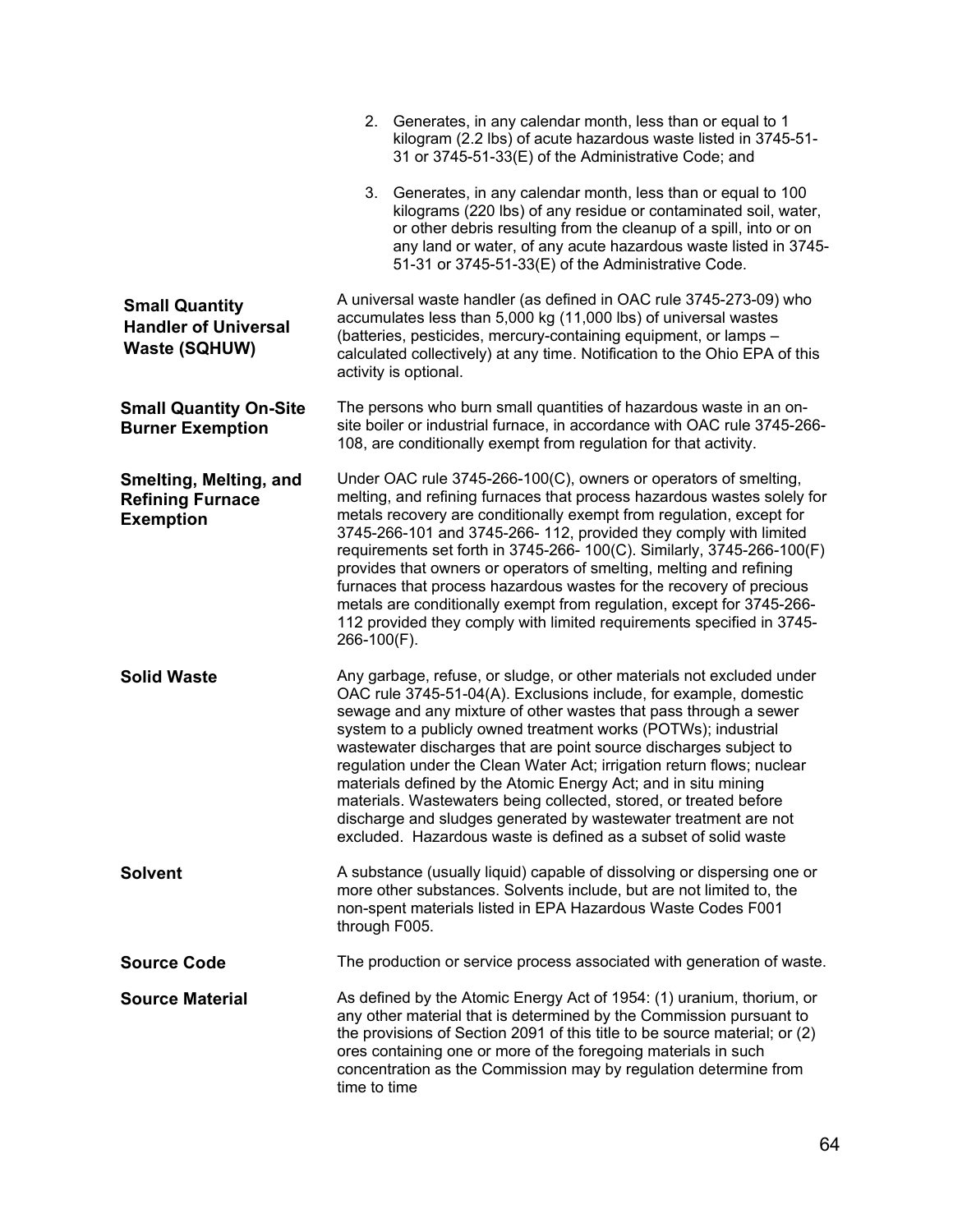| <b>Source Reduction</b>                                                     | "Source reduction" means any practice that: (1) reduces the amount of<br>any hazardous substance, pollutant, or contaminant entering any waste<br>or otherwise released into the environment (including fugitive<br>emissions) prior to recycling, treatment, or disposal; and (2) reduces<br>impact on public health and the environment associated with the<br>release of such substances, pollutants, or contaminants. The term<br>includes equipment or technology modifications, process or procedure<br>modifications, reformulation or redesign of products, substitution of raw<br>materials, and improvements in housekeeping, maintenance, training,<br>or inventory control. Source reduction does not include any practice<br>that alters the physical, chemical, or biological characteristics or the<br>volume of a hazardous substance, pollutant, or contaminant through a<br>process or activity which itself is not integral to and necessary for the<br>production of a product or the provision of a service. |
|-----------------------------------------------------------------------------|-----------------------------------------------------------------------------------------------------------------------------------------------------------------------------------------------------------------------------------------------------------------------------------------------------------------------------------------------------------------------------------------------------------------------------------------------------------------------------------------------------------------------------------------------------------------------------------------------------------------------------------------------------------------------------------------------------------------------------------------------------------------------------------------------------------------------------------------------------------------------------------------------------------------------------------------------------------------------------------------------------------------------------------|
| <b>Special Nuclear Material</b>                                             | As defined by the Atomic Energy Act of 1954: (1) plutonium, uranium<br>enriched in the isotope 233 or in the isotope 235, and any other<br>material which the Nuclear Regulatory Commission, pursuant to the<br>provisions of Section 2071 of this title, determines to be special nuclear<br>material, but does not include source material; or (2) any material<br>artificially enriched by any of the foregoing, but does not include source<br>material.                                                                                                                                                                                                                                                                                                                                                                                                                                                                                                                                                                      |
| <b>Storage</b>                                                              | Temporary holding of hazardous waste until it is treated, disposed, or<br>stored elsewhere. Storage methods include containers, tanks, waste<br>piles, and surface impoundments [OAC Rule 3745-50-10(A)(122)].                                                                                                                                                                                                                                                                                                                                                                                                                                                                                                                                                                                                                                                                                                                                                                                                                    |
| <b>Superfund</b>                                                            | The program operated under the legislative authority of the<br>Comprehensive Environmental Response, Compensation, and Liability<br>Act (CERCLA) and Superfund Amendment Reauthorization Act (SARA)<br>that funds and carries out the solid waste emergency and long-term<br>removal remedial activities of U.S. EPA.                                                                                                                                                                                                                                                                                                                                                                                                                                                                                                                                                                                                                                                                                                             |
| <b>Surface Impoundment</b>                                                  | A natural topographic depression, man-made excavation, or diked area<br>formed primarily from earthen materials (although it may be lined with<br>man-made materials) that is designed to accumulate liquid wastes or<br>wastes containing free liquids, and that is not an injection well [OAC<br>Rule 3745-50-10(A)(124)].                                                                                                                                                                                                                                                                                                                                                                                                                                                                                                                                                                                                                                                                                                      |
| <b>Temporary Generator</b>                                                  | A site that was not a hazardous waste generator until a one-time, non-<br>recurring, temporary event occurred that is not related to normal<br>production processes. In other words, waste was generated from a<br>particular activity for a limited time and the site then reverted back to a<br>non-hazardous waste generator.                                                                                                                                                                                                                                                                                                                                                                                                                                                                                                                                                                                                                                                                                                  |
| <b>Treatment, Storage, and</b><br><b>Disposal Facility (TSD</b><br>or TSDF) | A facility that treats, stores, or disposes of hazardous waste. A<br>hazardous waste permit is required for these activities.                                                                                                                                                                                                                                                                                                                                                                                                                                                                                                                                                                                                                                                                                                                                                                                                                                                                                                     |
| <b>Underground Injection</b><br>Control (UIC)                               | The subsurface emplacement of fluids through a bored, drilled or driven<br>well; or through a dug well, where the depth of the dug well is greater<br>than the largest surface dimension. Underground injection wells are<br>regulated under both the Safe Drinking Water Act and the Resource<br>Conservation and Recovery Act (see 40 CFR Part 148). Hazardous                                                                                                                                                                                                                                                                                                                                                                                                                                                                                                                                                                                                                                                                  |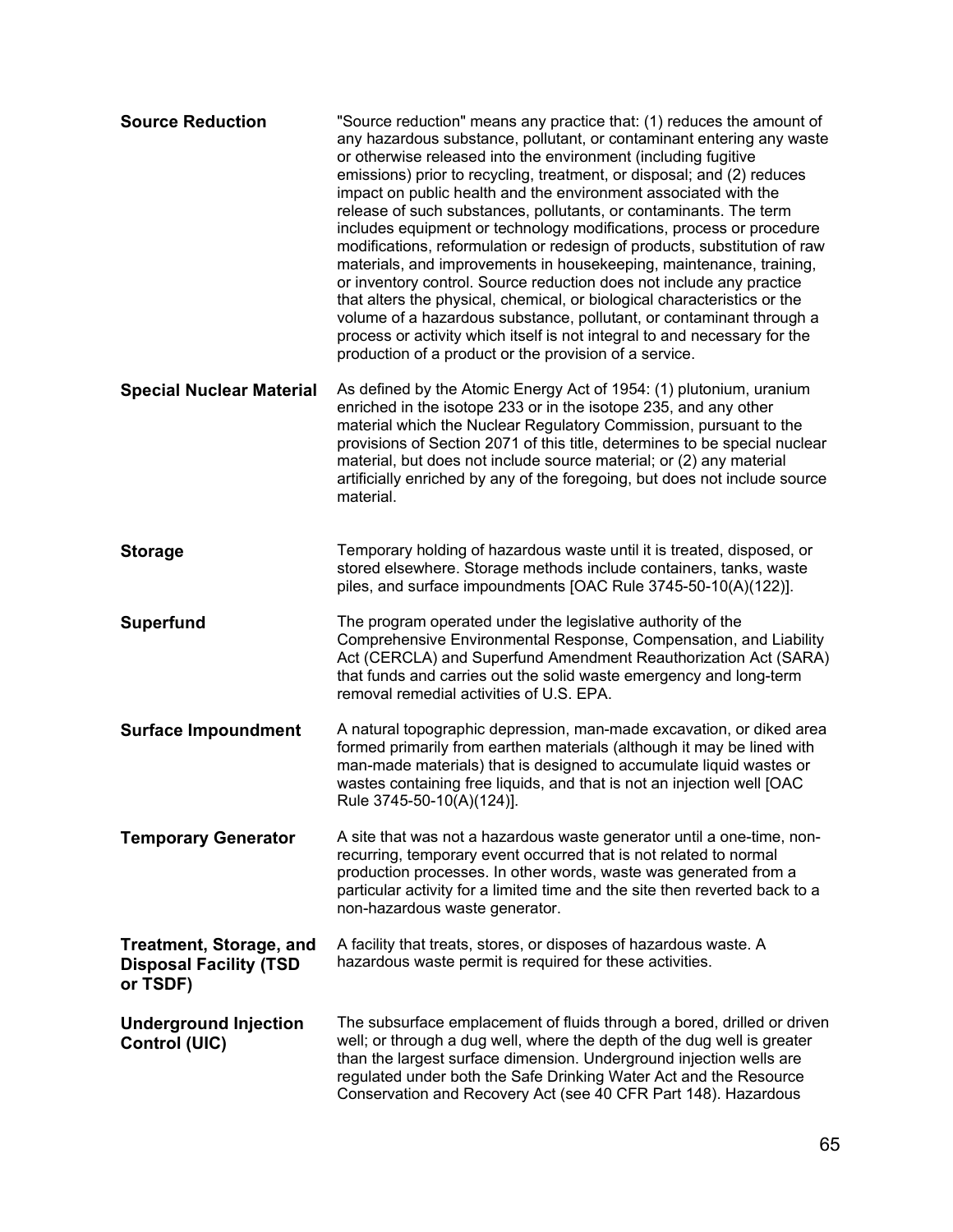|                                                 | wastes must be injected into a Class I well or, if authorized under a<br>federal or state ground water remediation project, may be injected into<br>a Class IV well. See https://epa.ohio.gov/wps/portal/gov/epa/divisions-<br>and-offices/drinking-ground-and-waters/source-water-protection-and-<br>underground-injection-control-%28UIC%29 for more information.                                                                   |
|-------------------------------------------------|---------------------------------------------------------------------------------------------------------------------------------------------------------------------------------------------------------------------------------------------------------------------------------------------------------------------------------------------------------------------------------------------------------------------------------------|
| <b>Unit</b>                                     | See "Process Unit."                                                                                                                                                                                                                                                                                                                                                                                                                   |
| <b>United States Importer</b>                   | Any person who imports hazardous waste from a foreign country into<br>the United States. This does not include hazardous waste shipped from<br>a foreign Department of Defense site, Maquiladora, United States<br>territory or protectorate.                                                                                                                                                                                         |
| <b>Universal Waste</b>                          | Any of the following hazardous wastes that are managed under the<br>universal waste requirements of OAC Chapter 3745-273, as defined in<br>3745-273-09: batteries, pesticides, mercury-containing equipment,<br>lamps, aerosol containers, antifreeze, or paint and paint-related waste.                                                                                                                                              |
| <b>Used Oil</b>                                 | Any oil that has been refined from crude oil, or any synthetic oil, that<br>has been used, and as a result of such use, is contaminated by<br>physical or chemical impurities.                                                                                                                                                                                                                                                        |
| <b>Used Oil Fuel Marketer</b>                   | Any person who conducts either of the following activities:                                                                                                                                                                                                                                                                                                                                                                           |
|                                                 | Directs a shipment of off-specification used oil from their site to<br>1.<br>an off- specification used oil burner; or                                                                                                                                                                                                                                                                                                                |
|                                                 | 2. First claims that used oil that is to be burned for energy<br>recovery meets the used oil fuel specifications set forth in OAC<br>rule 3745-279-11.                                                                                                                                                                                                                                                                                |
| <b>Used Oil Management</b><br><b>Activities</b> | For the purposes of the Site ID Form, includes used oil transportation;<br>used oil processing and re-refining; burning off-specification used oil<br>fuel; and used oil fuel marketing.                                                                                                                                                                                                                                              |
| <b>Used Oil Processing</b>                      | Chemical or physical operations designed to produce from used oil, or<br>to make used oil more amenable for production of, fuel oils, lubricants,<br>or other used oil- derived products. Processing includes but is not<br>limited to: blending used oil with virgin petroleum products, blending<br>used oils to meet the fuel specification, filtration, simple distillation,<br>chemical or physical separation, and re-refining. |
| <b>Used Oil Processor</b>                       | A site that processes on-specification or off-specification used oil.                                                                                                                                                                                                                                                                                                                                                                 |
| <b>Used Oil Re-Refiner</b>                      | A site that produces lubricating oils and greases, industrial fuel, asphalt<br>extender, gasoline, and other products from on-specification or off-<br>specification used oil.                                                                                                                                                                                                                                                        |
| <b>Used Oil Transfer</b><br><b>Facility</b>     | Any transportation-related facility, including loading docks, parking<br>areas, storage areas, and other areas where shipments of used oil are<br>held for more than 24 hours during the normal course of transportation<br>and not longer than 35 days. Transfer facilities that store used oil for<br>more than 35 days are subject to regulation under OAC rules 3745-<br>279-50 through 3745-279-59.                              |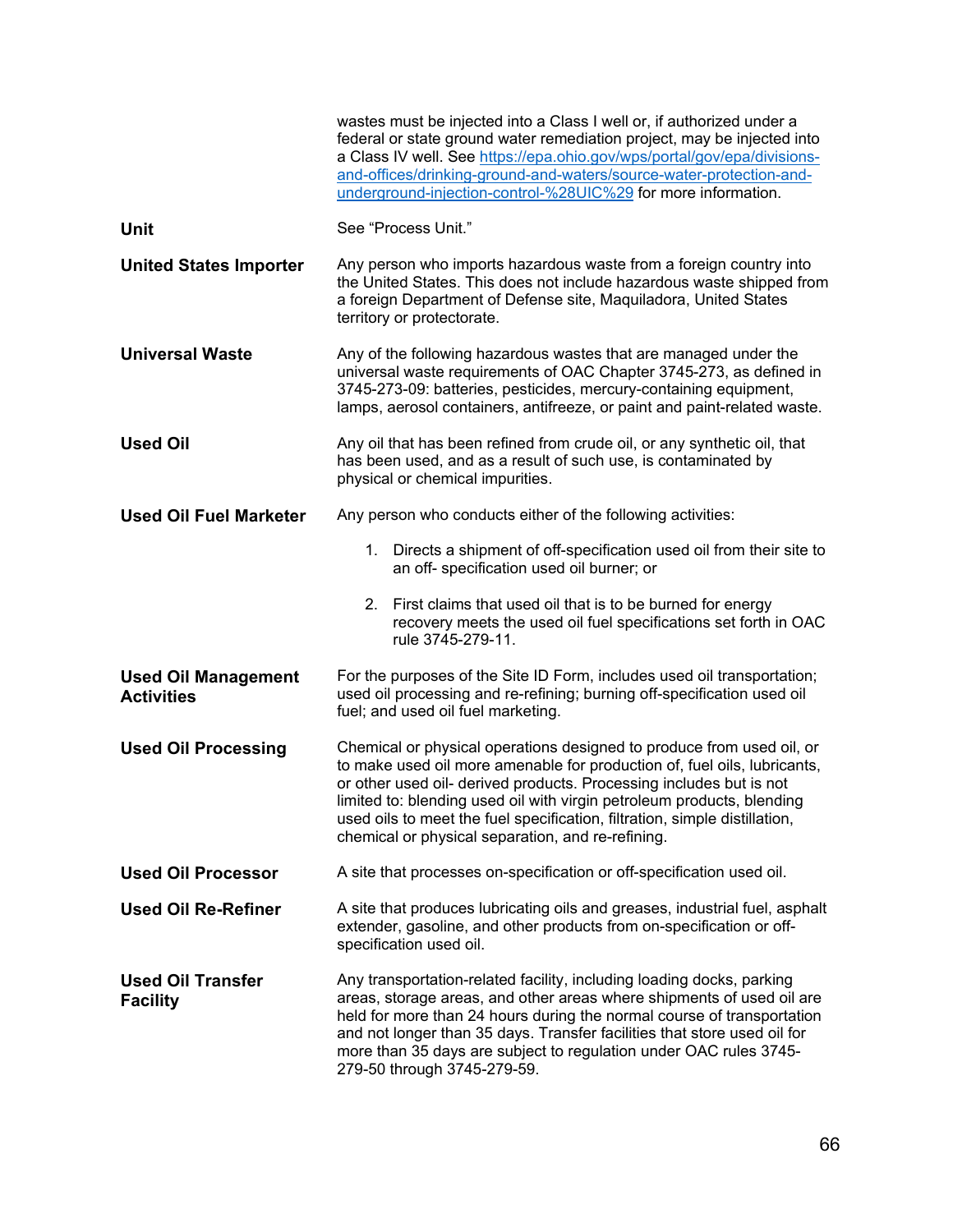| <b>Used Oil Transporter</b>       | Any person who transports used oil, or who collects used oil from more<br>than one generator and transports the collected oil, and owners and<br>operators of used oil transfer facilities. Used oil transporters may<br>consolidate or aggregate loads of used oil for purposes of<br>transportation but, with the following exception, may not process used<br>oil. Used oil transporters may conduct incidental processing operations<br>that occur in the normal course of used oil transportation (e.g., settling<br>and water separation), but that are not designed to produce (or make<br>more amenable for production of) used oil-derived products or used oil<br>fuel.                                                                                                                                                                                                                                              |
|-----------------------------------|--------------------------------------------------------------------------------------------------------------------------------------------------------------------------------------------------------------------------------------------------------------------------------------------------------------------------------------------------------------------------------------------------------------------------------------------------------------------------------------------------------------------------------------------------------------------------------------------------------------------------------------------------------------------------------------------------------------------------------------------------------------------------------------------------------------------------------------------------------------------------------------------------------------------------------|
| VSQG                              | A "very small quantity generator" means a generator who generates<br>less than or equal to all of the following amounts in a calendar month:<br>1. One hundred kilograms (two hundred and twenty lbs) of non-<br>acute hazardous waste<br>2. One kilogram (2.2 lbs) of acute hazardous waste listed in rules<br>3745-51-31 or paragraph (E) of rule 3745-51-33 of the<br>Administrative Code<br>3. One hundred kilograms (two hundred and twenty lbs) of any<br>residue or contaminated soil, water, or other debris resulting<br>from the cleanup of a spill, into or on any land or water, of any<br>acute hazardous waste listed in rules 3745-51-31 or<br>paragraph (E) of rule 3745-51-33 of the Administrative Code.<br>This term is synonymous with "conditionally exempt small quantity<br>generator". The name change occurred when Ohio EPA adopted the<br>Generator Improvements Rule package, effective 10/5/2020. |
| <b>Waste Minimization</b>         | The reduction, to the extent feasible, of hazardous waste that is<br>generated or subsequently treated, stored, or disposed. It includes any<br>source reduction or recycling activity undertaken by a generator that<br>results in: (1) the reduction of total volume or quantity of hazardous<br>waste; (2) the reduction of toxicity of hazardous waste; or (3) both, as<br>long as the reduction is consistent with the goal of minimizing present<br>and future threats to human health and the environment.                                                                                                                                                                                                                                                                                                                                                                                                              |
| <b>Waste Minimization</b><br>Code | A code that corresponds to waste minimization, recycling, or pollution<br>prevention efforts implemented or continuing during this reporting year<br>to reduce the volume and toxicity of a hazardous waste reported on a<br>GM Form. The waste minimization activity being reported must have<br>occurred during the reporting cycle.                                                                                                                                                                                                                                                                                                                                                                                                                                                                                                                                                                                         |
| <b>WR Form</b>                    | Waste Received from Off-Site Form                                                                                                                                                                                                                                                                                                                                                                                                                                                                                                                                                                                                                                                                                                                                                                                                                                                                                              |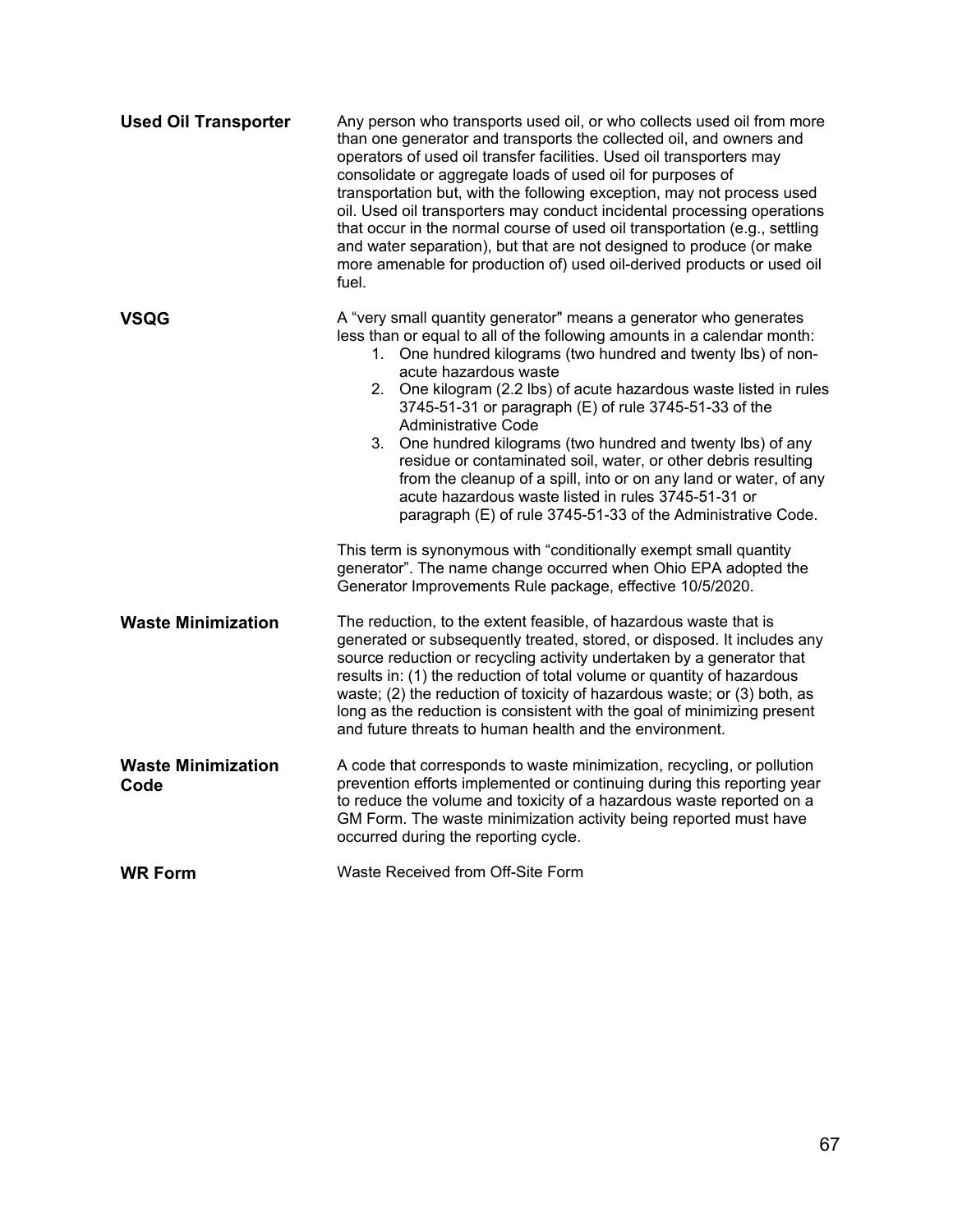# **SOURCE CODES**

# **Source of Generation**

- **G01** Dip, flush or spray rinsing
- **G02** Stripping and acid or caustic cleaning
- **G03** Plating and phosphating
- **G04** Etching
- **G05** Metal forming and treatment (pickling, heat treating, etc.)
- **G06** Painting and coating
- **G07** Product and by-product processing
- **G08** Removal of spent process liquids or catalysts
- **G09** Other production or service-related processes from which the waste is a direct outflow or result (specify in comments)

## **Other Intermittent Events or Processes**

- **G11** Discarding off-specification, out-of-date, and/or unused chemicals or products
- **G12** Lagoon or sediment dragout and leachate collection
- **G13** Cleaning out process equipment
- **G14** Removal of tank sludge, sediments or slag
- **G15** Process equipment change-out or discontinuation of equipment use
- **G16** Oil changes and filter or battery replacement
- **G17** Academic lab clean-out under OAC rule 3745-52-213
- **G19** Other one-time or intermittent processes (specify in comments)

# **Pollution Control and Waste Management Process Residuals**

- **G21** Air pollution control devices (baghouse dust, etc.)
- **G22** Laboratory analytical wastes (used chemicals)
- **G23** Wastewater treatment (sludge, filter cake, etc.)
- **G24** Solvent or product distillation as part of a production process (including totally enclosed treatment systems). Does not include batch treatment in a separate process.
- **G25** Treatment, disposal, recycling of hazardous wastes- indicate the management method that produced the residuals in Section 1.C. of the GM Form
- **G26** Leachate collection (from landfill operations or other land units)
- **G27** Treatment or recovery of universal waste

# **Spills and Accidental Releases**

- **G31** Accidental contamination of products, materials or containers
- **G32** Cleanup of spill residues
- **G33** Leak collection and floor sweeping
- **G39** Other cleanup of current contamination (specify in comments)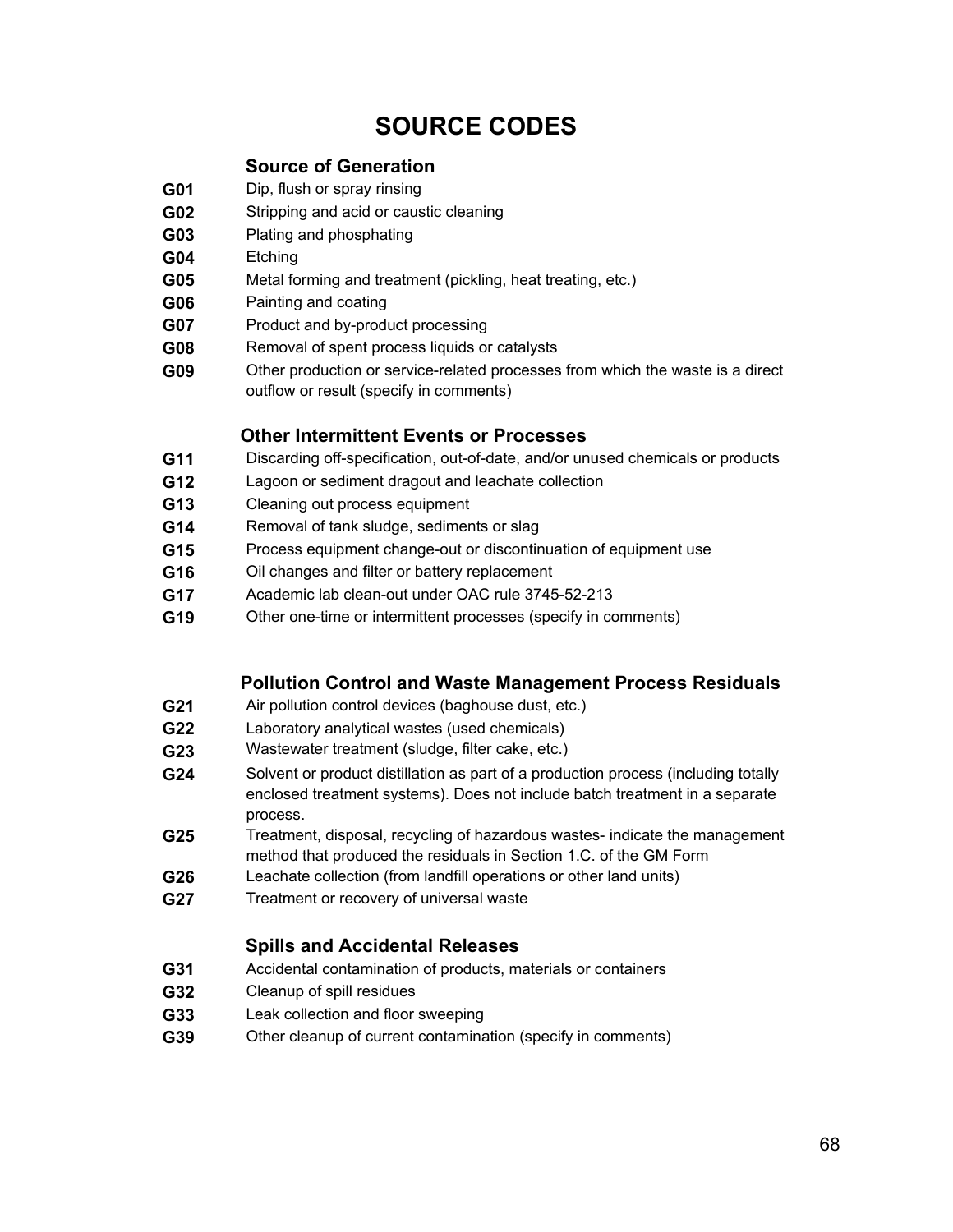# **Remediation of Past Contamination**

- **G41** Closure of hazardous waste management unit under RCRA
- **G42** Corrective action at a solid waste management unit under RCRA
- **G43** Remedial action or emergency response under Superfund
- **G44** State-program or voluntary cleanup
- **G45** Underground storage tank cleanup
- **G49** Other remediation (specify in comments)

# **Waste Received by an LQG from VSQGs Under the Control of the Same Person**

**G51** Hazardous wastes received by an LQG from VSQGs under the control of the same person

# **Waste Not Physically Generated On-site**

- **G61** Hazardous waste received from off-site for storage/bulking and transfer off-site for treatment or disposal
- **G76** Evaluated hazardous waste pharmaceuticals accumulated by a reverse distributor
- **G77** Airbag waste received from airbag waste handlers exempted under OAC 3745-51- 04(J) prior to arrival at the airbag collection facility or designated facility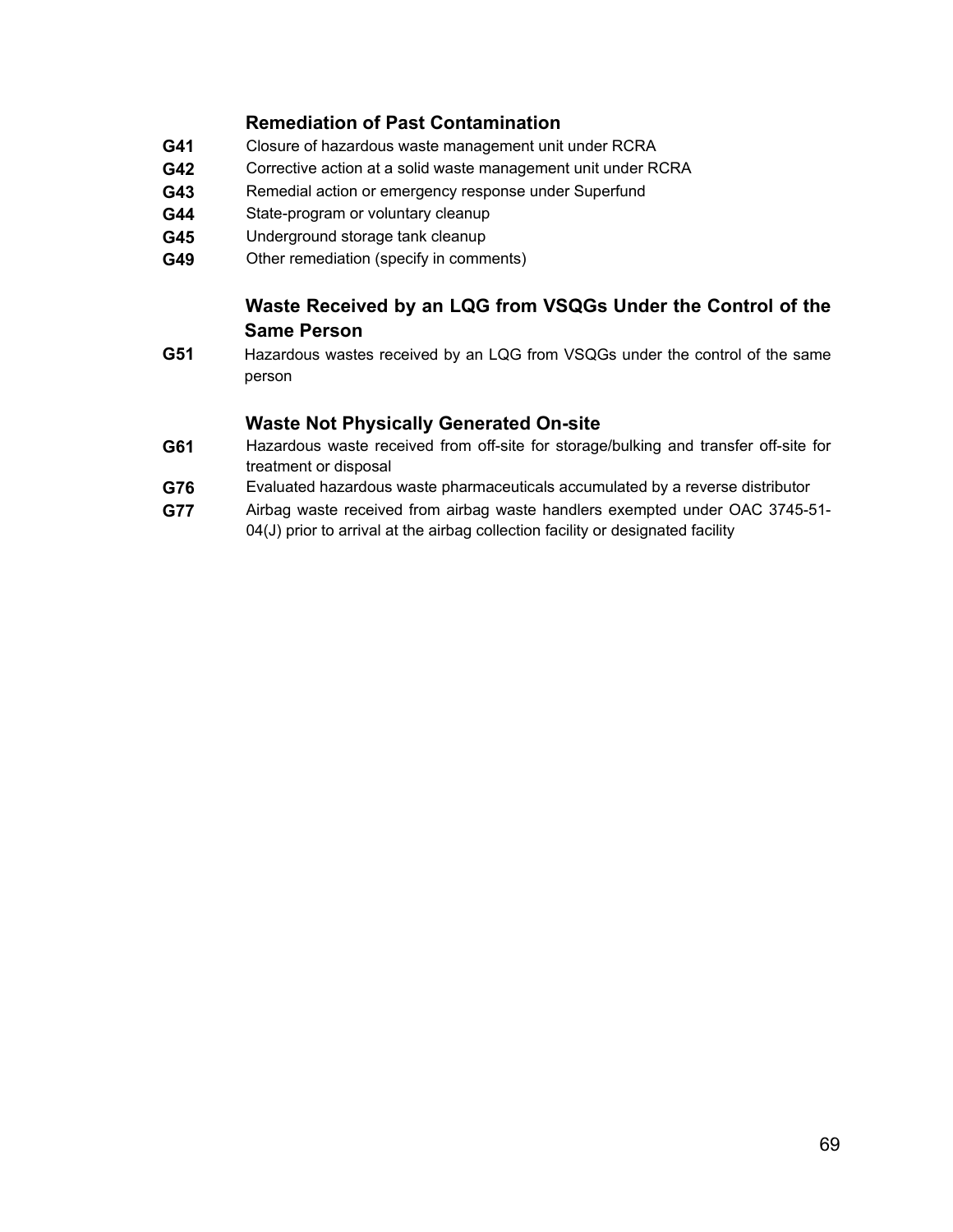# **WASTE FORM CODES**

<span id="page-69-0"></span>**Mixed Media/ Debris/ Devices-** Waste that is a mixture of organic and inorganic wastes, liquid and solid wastes, or devices that are not easily categorizable

| W001 | Lab packs with no acute hazardous waste                                              |
|------|--------------------------------------------------------------------------------------|
| W002 | Contaminated debris: paper, clothing, rags, wood, empty fiber or plastic containers, |
|      | glass, piping, other solids                                                          |
| W004 | Lab packs containing acute hazardous waste                                           |
| W005 | Waste pharmaceuticals managed as hazardous waste                                     |
| W006 | Airbag waste (airbag modules or airbag inflators managed as HW)                      |
| W301 | Contaminated soil                                                                    |
| W309 | Batteries, battery parts, cores, casings                                             |
| W310 | Filters, solid absorbents, ion exchange resins and spent carbon                      |
| W320 | Electrical devices (lamps, thermostats, CRTs, etc.)                                  |
| W512 | Sediment or lagoon dragout, drilling or other muds                                   |
| W801 | Compressed gases                                                                     |

**Inorganic Liquids-** Waste that is primarily inorganic and highly fluid (e.g., aqueous), with low suspended inorganic solids and low organic content

- W101 Very dilute aqueous waste containing more than 99% water
- W<sub>103</sub> Spent concentrated acid
- W105 Acidic aqueous wastes less than 5% acid
- W107 Aqueous waste containing cyanides
- W110 Caustic aqueous waste without cyanides
- W113 Other aqueous waste or wastewaters
- W<sub>117</sub> Waste liquid mercury
- W119 Other inorganic liquid (specify in comments)

**Organic Liquids-** Waste that is primarily organic and is highly fluid, with low inorganic solids content and low-to-moderate water content

- W<sub>200</sub> Still bottoms in liquid form
- W202 Concentrated halogenated (chlorinated) solvent
- W203 Concentrated non-halogenated (non-chlorinated) solvent
- W204 Concentrated halogenated/ non-halogenated solvent mixture
- W<sub>205</sub> Oil-water emulsion or mixture
- W206 Waste oil managed as hazardous waste
- W209 Paint, ink, lacquer, or varnish
- W<sub>210</sub> Reactive or polymerizable organic liquids and adhesives
- W211 Paint thinner or petroleum distillates
- W219 Other organic liquid (specify in comments)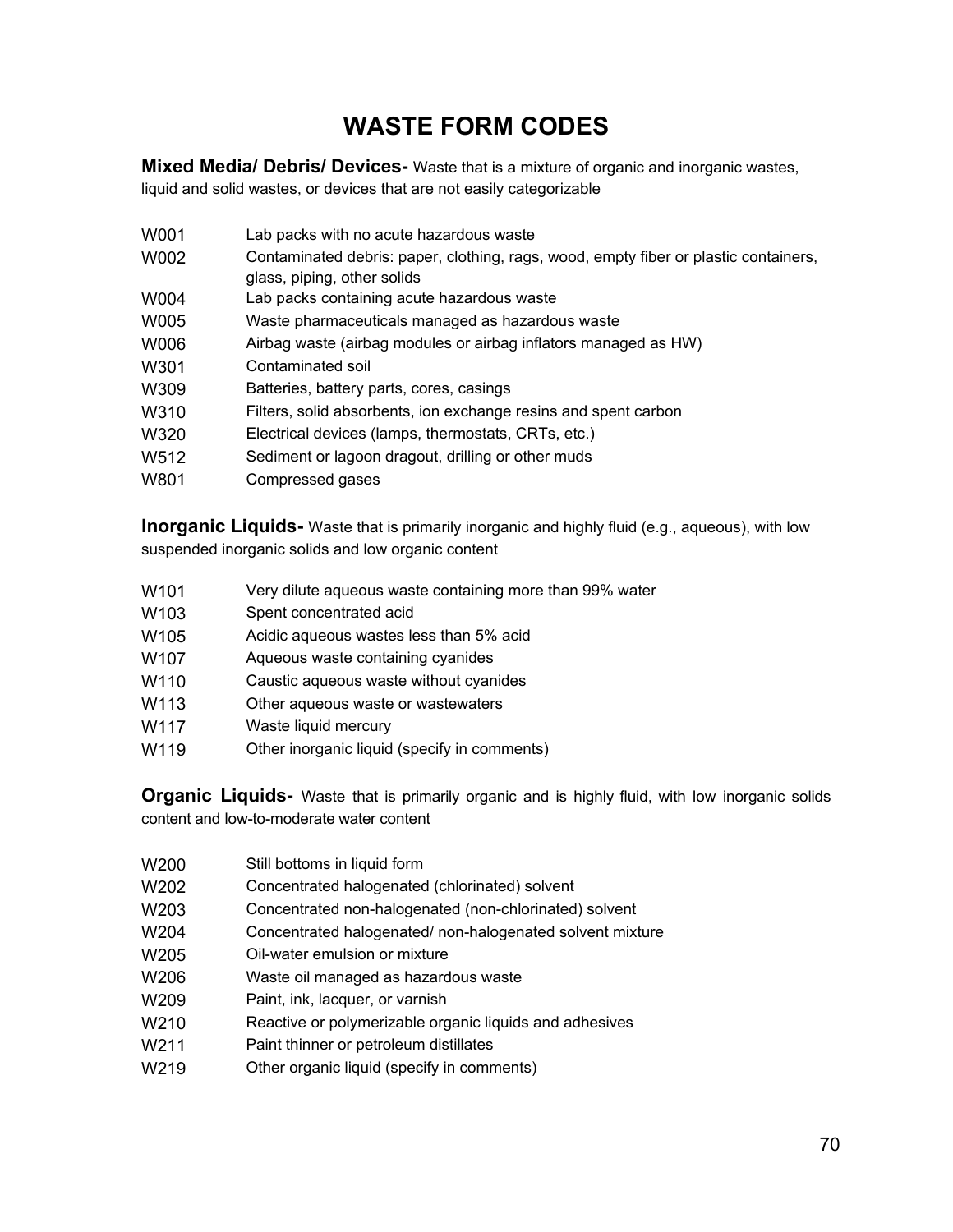**Inorganic Solids-** Waste that is primarily inorganic and solid, with low organic content and lowto-moderate water content; not pumpable

| W303 | Ash                                                         |
|------|-------------------------------------------------------------|
| W304 | Slags, drosses, and other solid thermal residues            |
| W307 | Metal scale, filings and scrap (including metal drums)      |
| W312 | Cyanide or metal cyanide bearing solids, salts or chemicals |
| W316 | Metal salts or chemicals not containing cyanides            |
| W316 | Other inorganic solids (specify in comments)                |

**Organic Solids-** Waste that is primarily organic and solid, with low-to- moderate inorganic content and water content; not pumpable

| W401 | Pesticide solids                                       |
|------|--------------------------------------------------------|
| W403 | Solid resins, plastics or polymerized organics         |
| W405 | Explosives or reactive organic solids                  |
| W406 | Dried paint (paint chips, filters, air filters, other) |
| W409 | Other organic solids (specify in comments)             |

**Inorganic Sludges-** Waste that is primarily inorganic, with moderate-to-high water content and low organic content; mostly pumpable

| W501 | Lime and/or metal hydroxide sludges and solids with no cyanides |
|------|-----------------------------------------------------------------|
|------|-----------------------------------------------------------------|

- W503 Gypsum sludges from wastewater treatment or air pollution control
- W504 Other sludges from wastewater treatment or air pollution control
- W505 Metal bearing sludges (including plating sludge) not containing cyanides
- W506 Cyanide-bearing sludges
- W519 Other inorganic sludges (specify in comments)

**Organic Sludges-** Waste that is primarily organic with low-to-moderate inorganic solids content and water content; pumpable

| W603 | Oily sludge                                        |
|------|----------------------------------------------------|
| W604 | Paint or ink sludges, still bottoms in sludge form |
| W606 | Resins, tars, polymer or tarry sludge              |
| W609 | Other organic sludge (specify in comments)         |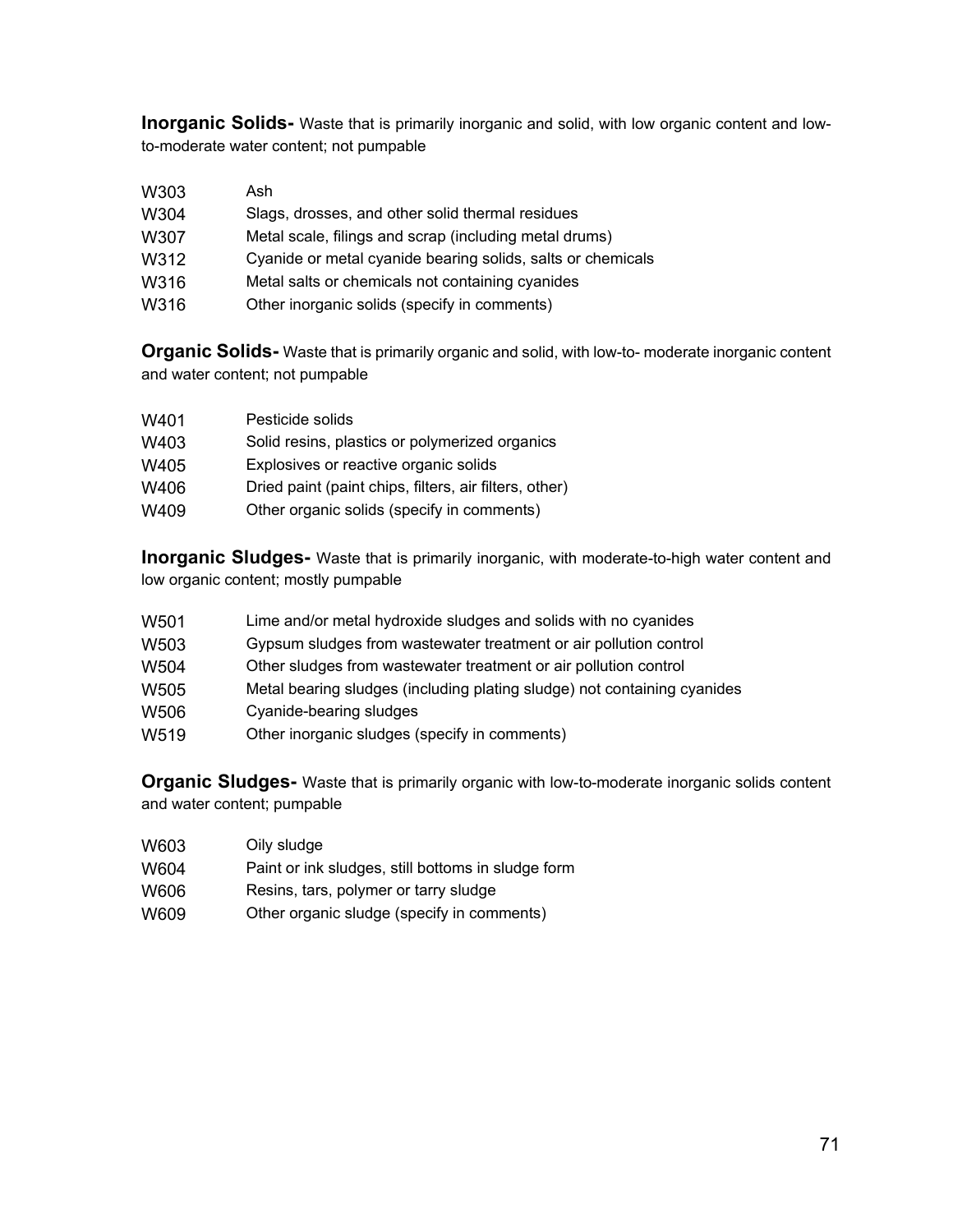# **MANAGEMENT METHOD CODES**

# **Reclamation and Recovery**

- <span id="page-71-0"></span>**H010** Metals recovery including retorting, smelting, chemical, etc.
- **H011** Mercury recovery
- **H015** Deployment/ deactivation of airbag waste followed by metals recovery
- **H020** Solvents recovery
- **H039** Other recovery or reclamation for reuse including acid regeneration, organics recovery, etc. (specify in comments)
- **H050** Energy recovery at this site use as fuel (includes on-site fuel blending)
- **H061** Fuel blending prior to energy recovery at another site

# **Destruction or Treatment Prior to Disposal at Another Site**

- **H040** Incineration thermal destruction other than use as a fuel
- **H041** Open burning/ open detonation (permitted under Subpart X with process code X01)
- **H070** Chemical reduction with or without precipitation
- **H081** Biological treatment with or without precipitation
- **H090** Polymerization (LDR standard as treatment method)
- **H100** Physical treatment only
- **H110** Stabilization prior to a land disposal at another site
- **H120** Combination of chemical, biological, and/or physical treatment; do not include immediate treatment in an exempted wastewater treatment unit with discharge to a NPDES‐POTW
- **H121** Neutralization only
- **H122** Evaporation
- **H129** Other treatment (specify in comments)

# **Disposal**

- **H130** Surface Impoundment that will be closed as a landfill (with prior treatment and/or stabilization meeting LDR treatment standard)
- **H131** Land treatment or application (to include on-site treatment and/or stabilization)
- **H132** Landfill or surface impoundment that will be closed as landfill (to include on-site treatment and/or stabilization)
- **H134** Deepwell or underground injection (with or without treatment)
- **H135** Discharge to sewer/POTW or NPDES (with prior storage with or without treatment)

# **Transfer Off-site**

**H141** Storage, bulking, and/or transfer off-site - no treatment (H040-H129), fuel blending (H061), or disposal (H131-H135) at this site